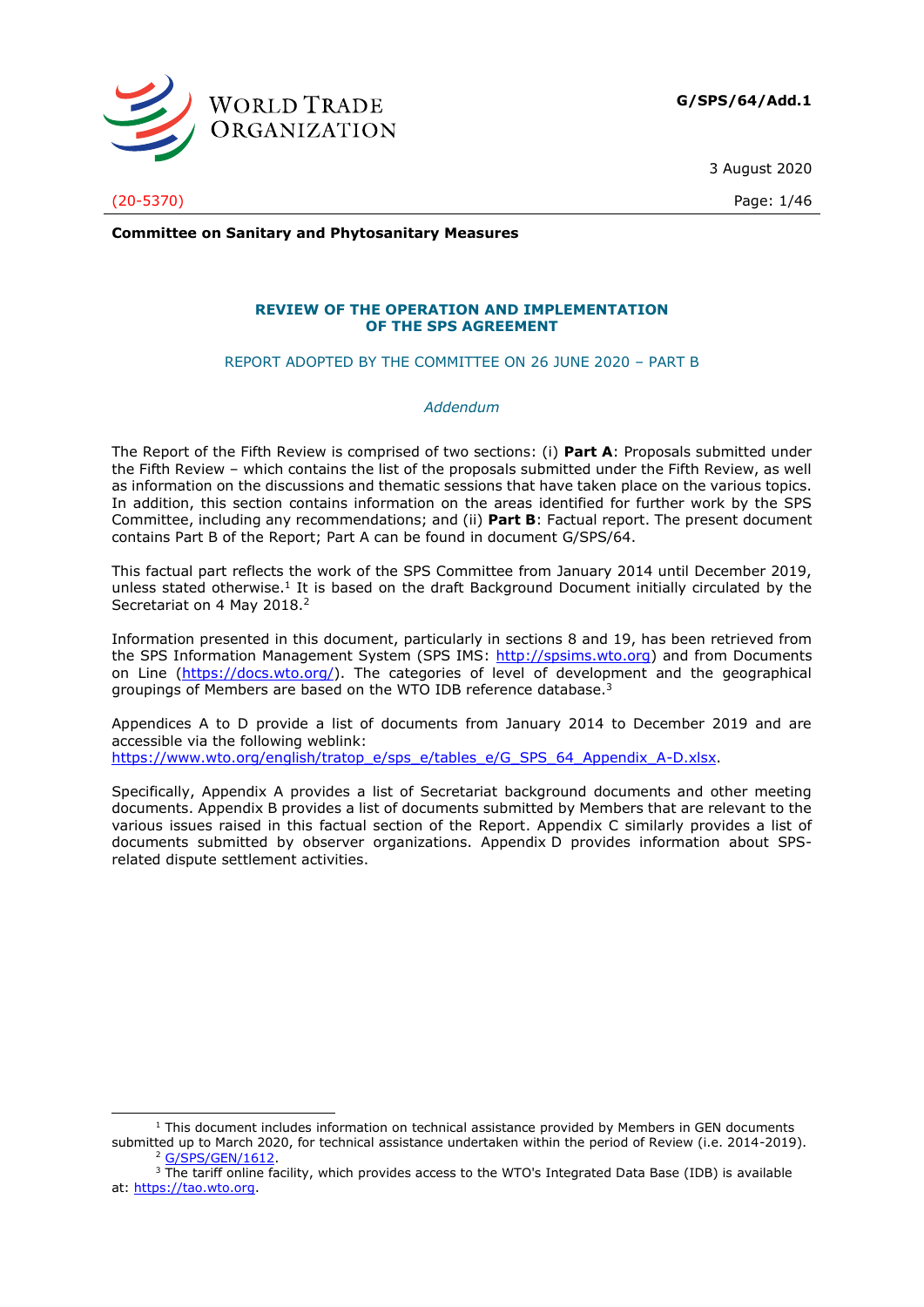$-2$  -

# **Table of contents**

|              | Page                                                                               |
|--------------|------------------------------------------------------------------------------------|
|              |                                                                                    |
| 1            |                                                                                    |
| 2            |                                                                                    |
| 3            | CONTROL, INSPECTION AND APPROVAL PROCEDURES (ARTICLE 8 AND ANNEX C)  4             |
| 4            |                                                                                    |
| 5            |                                                                                    |
| 6            |                                                                                    |
| 7            |                                                                                    |
| 8            | IMPLEMENTATION OF THE AGREEMENT - SPECIFIC TRADE CONCERNS  8                       |
| 9            | IMPLEMENTATION OF THE AGREEMENT - USE OF AD HOC CONSULTATIONS  11                  |
| 10           | MONITORING THE USE OF INTERNATIONAL STANDARDS (ARTICLES 3.5                        |
| 11           |                                                                                    |
| 11.1         |                                                                                    |
| 11.2         |                                                                                    |
| 12           |                                                                                    |
| 12.1         |                                                                                    |
| 12.2<br>12.3 |                                                                                    |
| 12.4         |                                                                                    |
| 12.5         |                                                                                    |
| 13           |                                                                                    |
| 13.1         |                                                                                    |
| 13.2<br>13.3 |                                                                                    |
| 14           |                                                                                    |
| 15           | RISK ANALYSIS: RISK ASSESSMENT (ART. 5), RISK MANAGEMENT AND                       |
|              |                                                                                    |
| 16           |                                                                                    |
| 17           |                                                                                    |
| 17.1         |                                                                                    |
| 17.3         |                                                                                    |
| 17.4         |                                                                                    |
| 17.5         |                                                                                    |
| 18           | TECHNICAL ASSISTANCE AND TRAINING ACTIVITIES (ARTICLE 9)  33                       |
| 18.1<br>18.2 |                                                                                    |
| 18.3         |                                                                                    |
| 19           |                                                                                    |
| 19.1         |                                                                                    |
| 19.2         |                                                                                    |
| 19.3<br>19.4 | "Technical Revision" of the Recommended Transparency Procedures (G/SPS/7/Rev.3) 41 |
| 19.5         |                                                                                    |
|              |                                                                                    |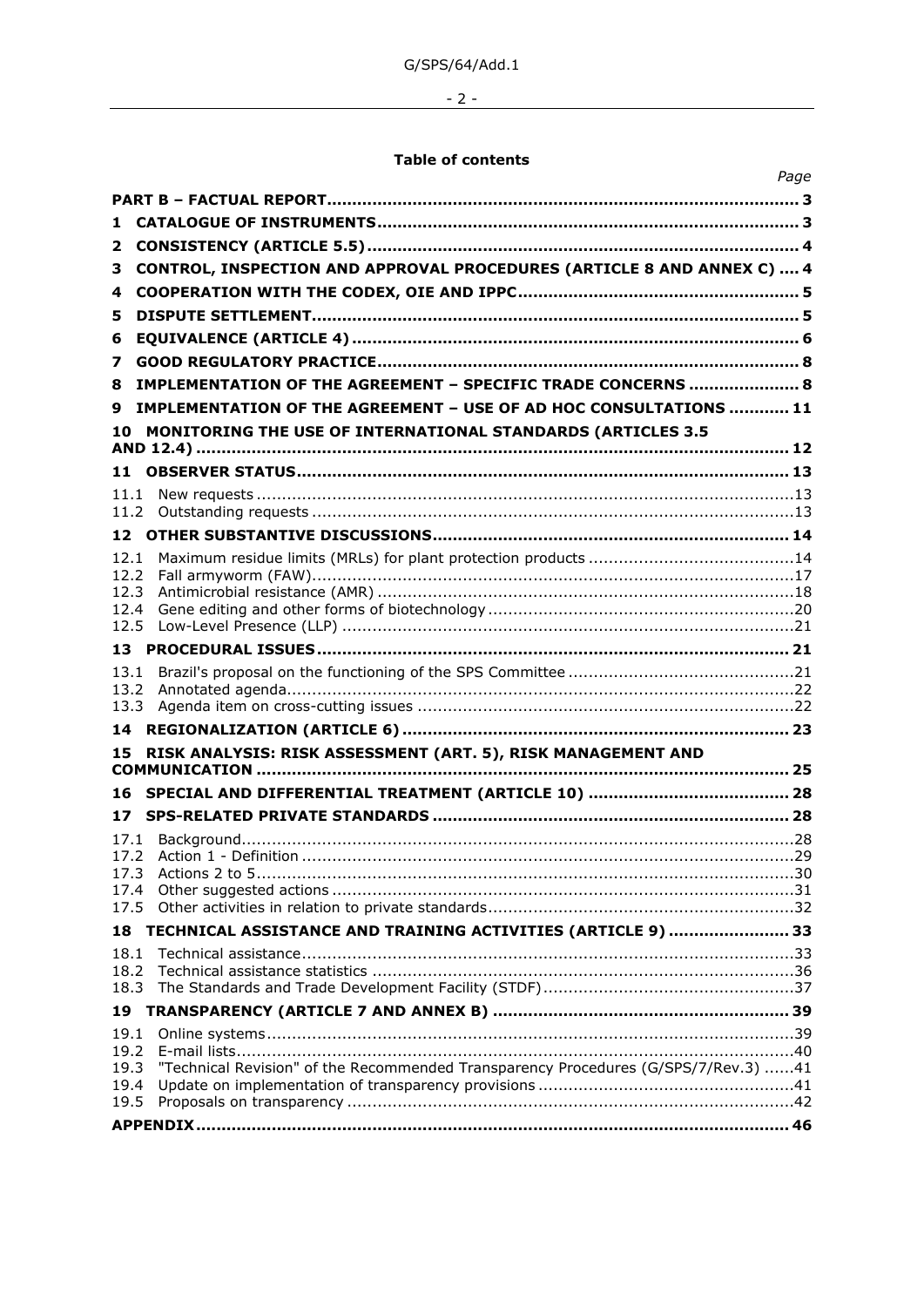#### <span id="page-2-0"></span>**PART B – FACTUAL REPORT**

### <span id="page-2-1"></span>**1 CATALOGUE OF INSTRUMENTS**

1.1. In the context of the Fourth Review, Canada proposed that the Committee develop a "Catalogue of Instruments Available to the WTO Members to manage SPS issues"<sup>4</sup>, noting that the timely use of these tools could help Members avoid, manage or escalate issues. The proposed Catalogue would include all mechanisms relevant to the SPS Agreement framework; for instance, the right to provide comments on notifications and to discuss them, the targeted or strategic use of the STC agenda item, and the use of the IPPC or OIE dispute settlement procedures.

1.2. Many Members welcomed the proposal and highlighted the usefulness of developing a compendium of all the actions available. It was proposed that the Secretariat collaborate with Canada on preparing a draft of the Catalogue, for subsequent comments by other Members. The draft Catalogue, jointly submitted by Canada and Kenya, was circulated as [G/SPS/W/279,](https://docs.wto.org/dol2fe/Pages/FE_Search/FE_S_S006.aspx?DataSource=Cat&query=@Symbol=%22G/SPS/W/279%22%20OR%20@Symbol=%22G/SPS/W/279/*%22&Language=English&Context=ScriptedSearches&languageUIChanged=true) on 18 June 2014. The document was discussed at Committee meetings in 2014, and the proponents revised it in response to comments and suggestions from Members.

1.3. In March 2015, Canada presented the second revision<sup>5</sup> of its joint proposal with Kenya. Some Members requested clarification about the legal status of the document, and the Secretariat explained that it would become one of the reference documents adopted by the Committee. At the request of the Chairperson, the Secretariat prepared language for a draft paragraph clarifying the legal status of the document, as adapted from the latest decision adopted by the Committee, which was the Procedure to Encourage and Facilitate the Resolution of Specific Sanitary or Phytosanitary Issues among Members in Accordance with Article 12.2 [\(G/SPS/61\)](https://docs.wto.org/dol2fe/Pages/FE_Search/FE_S_S006.aspx?DataSource=Cat&query=@Symbol=%22G/SPS/61%22%20OR%20@Symbol=%22G/SPS/61/*%22&Language=English&Context=ScriptedSearches&languageUIChanged=true).<sup>6</sup> At Committee meetings in 2015-2017, Members continued discussing this disclaimer language, based on further proposals from Members and from Chairpersons.

1.4. In 2017, many Members indicated that they could accept a "soft" disclaimer, although one Member had preferred a more far-reaching version. The Committee decided to try a new approach, combining an introductory paragraph clarifying the intended use of the Catalogue with a soft disclaimer.<sup>7</sup> Members were asked to consult with their capitals. In November 2017, the Chairperson noted that one Member had submitted comments indicating that systemic concerns regarding the inclusion of disclaimers in Committee documents persisted. One Member suggested the organization of an exchange with legal experts from the Secretariat to explain the interpretation of Committee decisions and disclaimers. This suggestion was supported by one of the authors of the document, who also thought it could be helpful.<sup>8</sup>

1.5. The Committee adopted the Catalogue of Instruments to Manage SPS Issues in the March 2018 SPS Committee meeting. Members agreed to include disclaimer language proposed by the Chairperson in July 2017, which combined an introductory paragraph describing the intended uses of the Catalogue with a "soft" disclaimer. Consensus became possible after Brazil and Mexico, who had previously raised objections to the inclusion of a disclaimer, accepted the Chairperson's proposed disclaimer, in the spirit of advancing the work of the Committee. Both Members requested that their systemic concerns regarding the use of disclaimers in Committee documents be reflected in the summary report of the meeting. The document was subsequently circulated as [G/SPS/63,](https://docs.wto.org/dol2fe/Pages/FE_Search/FE_S_S006.aspx?DataSource=Cat&query=@Symbol=%22G/SPS/63%22%20OR%20@Symbol=%22G/SPS/63/*%22&Language=English&Context=ScriptedSearches&languageUIChanged=true) with the introductory language in [RD/SPS/16.](https://docs.wto.org/dol2fe/Pages/FE_Search/FE_S_S006.aspx?DataSource=Cat&query=@Symbol=%22RD/SPS/16%22%20OR%20@Symbol=%22RD/SPS/16/*%22&Language=English&Context=ScriptedSearches&languageUIChanged=true)

1.6. Within the context of the Fifth Review discussions on South Africa's proposal regarding the role of the Codex, OIE and IPPC in addressing  $STCs$ , Canada reminded Members of the relevant

<sup>4</sup> [G/SPS/W/271.](https://docs.wto.org/dol2fe/Pages/FE_Search/FE_S_S006.aspx?DataSource=Cat&query=@Symbol=%22G/SPS/W/271%22%20OR%20@Symbol=%22G/SPS/W/271/*%22&Language=English&Context=ScriptedSearches&languageUIChanged=true)

<sup>5</sup> [G/SPS/W/279/Rev.2.](https://docs.wto.org/dol2fe/Pages/FE_Search/FE_S_S006.aspx?DataSource=Cat&query=@Symbol=%22G/SPS/W/279/Rev.2%22%20OR%20@Symbol=%22G/SPS/W/279/Rev.2/*%22&Language=English&Context=ScriptedSearches&languageUIChanged=true)

<sup>&</sup>lt;sup>6</sup> The language circulated by the Secretariat was: "This catalogue of instruments is intended as a reference document to help Members address and manage SPS issues. It is without prejudice to the rights and obligations of Members under the SPS Agreement or any other WTO agreement and shall not constitute a legally binding agreement."

<sup>7</sup> The new language, as well as other proposals, were circulated in room document [RD/SPS/16.](https://docs.wto.org/dol2fe/Pages/FE_Search/FE_S_S006.aspx?DataSource=Cat&query=@Symbol=%22RD/SPS/16%22%20OR%20@Symbol=%22RD/SPS/16/*%22&Language=English&Context=ScriptedSearches&languageUIChanged=true)

<sup>&</sup>lt;sup>8</sup> Prior to discussions in the formal meeting of the March 2018 SPS Committee, a legal expert from the Secretariat briefed the Committee on the use of Committee decisions with or without disclaimers in dispute settlement.

<sup>&</sup>lt;sup>9</sup> [G/SPS/W/304](https://docs.wto.org/dol2fe/Pages/FE_Search/FE_S_S006.aspx?DataSource=Cat&query=@Symbol=%22G/SPS/W/304%22%20OR%20@Symbol=%22G/SPS/W/304/*%22&Language=English&Context=ScriptedSearches&languageUIChanged=true) and [G/SPS/W/304/Add.1.](https://docs.wto.org/dol2fe/Pages/FE_Search/FE_S_S006.aspx?DataSource=Cat&query=@Symbol=%22G/SPS/W/304/Add.1%22%20OR%20@Symbol=%22G/SPS/W/304/Add.1/*%22&Language=English&Context=ScriptedSearches&languageUIChanged=true)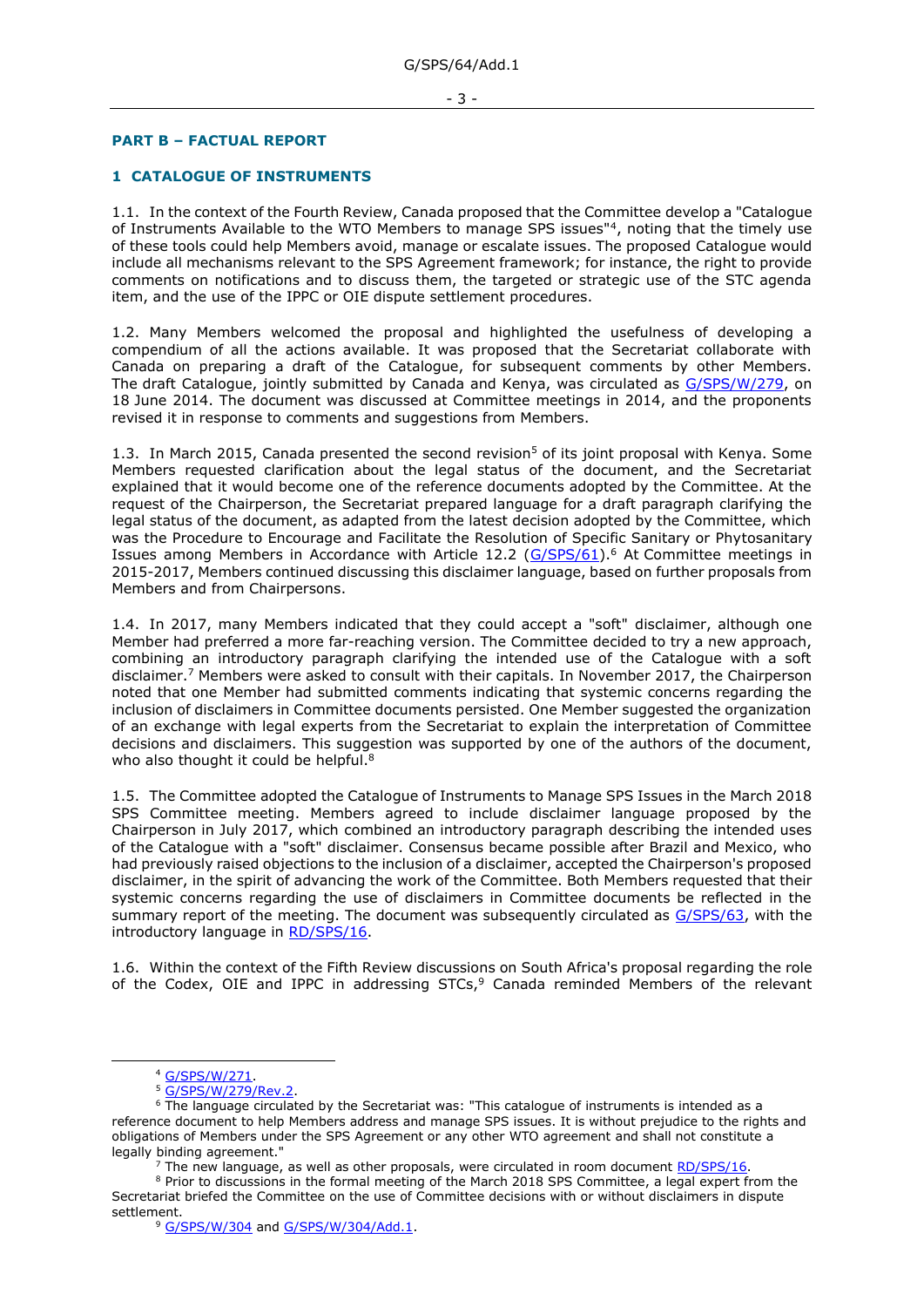information available in the Catalogue of Instruments [G/SPS/63.](https://docs.wto.org/dol2fe/Pages/FE_Search/FE_S_S006.aspx?DataSource=Cat&query=@Symbol=%22G/SPS/63%22%20OR%20@Symbol=%22G/SPS/63/*%22&Language=English&Context=ScriptedSearches&languageUIChanged=true) Members also discussed ways to encourage the use of this document, such as including a reference to [G/SPS/63](https://docs.wto.org/dol2fe/Pages/FE_Search/FE_S_S006.aspx?DataSource=Cat&query=@Symbol=%22G/SPS/63%22%20OR%20@Symbol=%22G/SPS/63/*%22&Language=English&Context=ScriptedSearches&languageUIChanged=true) in the airgram.<sup>10</sup>

#### <span id="page-3-0"></span>**2 CONSISTENCY (ARTICLE 5.5)**

2.1. Article 5.5 required the Committee to develop guidelines to further the practical implementation of that provision. The Committee adopted such guidelines  $(G/SPS/15)$  in July 2000, and subsequently agreed to review them as part of the periodic review of the operation and implementation of the SPS Agreement. To date no Member has suggested a need to modify these guidelines. Although there is no standing agenda item regarding Article 5.5, there is an opportunity for Members to provide information regarding their experiences in this regard under the Agenda Item "Information from Members on Relevant Activities".

#### <span id="page-3-1"></span>**3 CONTROL, INSPECTION AND APPROVAL PROCEDURES (ARTICLE 8 AND ANNEX C)**

3.1. In July 2018, a Thematic Workshop on Control, Inspection and Approval Procedures (Annex  $C$ )<sup>11</sup> was held. The WTO Global Trust Fund had sponsored 32 participants selected from developing and least-developed countries, and the WTO funded the participation of four external speakers. The main objective of the workshop was to discuss and share experiences on developments, challenges and practices in implementing Article 8 and Annex C of the SPS Agreement. The workshop explored the provisions of, and dispute settlement reports regarding, Article 8 and Annex C of the SPS Agreement, and explained the relationship between the Trade Facilitation and SPS Agreements. Representatives from Codex, OIE and IPPC presented an overview of relevant work in the "Three Sisters". Presentations by the World Bank, the STDF, and COMESA had depicted experiences on the ground, given estimates on SPS-related trade transaction costs, and identified win-win opportunities to facilitate safe trade, such as interagency collaboration and increased transparency. The European Union, the United States, Canada, China, Turkey, Zambia and Belize presented their domestic experiences.

3.2. E-certification was also addressed in a dedicated session of the workshop. First, the IPPC presented its ePhyto project, initially funded by the STDF, to facilitate the electronic exchange of phytosanitary certificates through the creation of a web-based global system. Then UNCTAD presented Rwanda's case in establishing an e-Portal for facilitating the issuance of SPS certificates. Finally, the OIE and Codex provided an update on their nascent work in the field of electronic certification, and Brazil, the European Union and the United States had shared their national experiences in implementing e-certification systems. The workshop ended with a roundtable, in which representatives from the World Bank, UNCTAD, the International Trade Centre, the World Customs Organization (WCO), and the WTO's Trade Facilitation Agreement Facility had discussed their ongoing capacity building programmes. The Secretariat was requested to update the document drafted in 2014 on the relationship between the Trade Facilitation and SPS Agreements [\(RD/SPS/3/Rev.1\)](https://docs.wto.org/dol2fe/Pages/FE_Search/FE_S_S006.aspx?MetaCollection=WTO&SymbolList=%22RD%2fSPS%2f3%2fRev.1%22+OR+%22RD%2fSPS%2f3%2fRev.1%2f*%22&Serial=&IssuingDateFrom=&IssuingDateTo=&CATTITLE=&ConcernedCountryList=&OtherCountryList=&SubjectList=&TypeList=&FullTextHash=371857150&ProductList=&BodyList=&OrganizationList=&ArticleList=&Contents=&CollectionList=&RestrictionTypeName=&PostingDateFrom=&PostingDateTo=&DerestrictionDateFrom=&DerestrictionDateTo=&ReferenceList=&Language=ENGLISH&SearchPage=FE_S_S001&ActiveTabIndex=0&HSClassificationList=&ServicesClassificationList=&EnvironmentClassificationList=&ICSClassificationList=&ICSClassificationDescList:EnvironmentClassificationDescList:ServicesClassificationDescList:HSClassificationDescList=&languageUIChanged=true).<sup>12</sup>

3.3. In 2018, the IPPC announced that the ePhyto Hub was functioning and that the IPPC Generic ePhyto National System (GeNS) was being improved. The entire ePhyto Solution would be functioning by early 2019. Besides, the IPPC referred to an agreement signed with WCO to promote cooperation on border controls and single window in the areas of ePhyto, eCommerce and sea containers. The United States expressed interest in and support for the ePhyto project on electronic phytosanitary certification, highlighted some potential benefits, explained its financial and technical contributions to the project and encouraged IPPC members to support the ePhyto project. Ecuador was one of the pilot countries; Nigeria queried whether African countries had been involved in the pilot project. The IPPC informed that regional workshops on ePhyto would be held in 2018 in Latin America, as well as in Africa and in the Near East region.

 $10$  For the November 2019 Committee meeting, both the reminder and the convening airgrams [\(WTO/AIR/SPS/29](https://docs.wto.org/dol2fe/Pages/FE_Search/FE_S_S006.aspx?DataSource=Cat&query=@Symbol=%22WTO/AIR/SPS/29%22%20OR%20@Symbol=%22WTO/AIR/SPS/29/*%22&Language=English&Context=ScriptedSearches&languageUIChanged=true) and [WTO/AIR/SPS/30\)](https://docs.wto.org/dol2fe/Pages/FE_Search/FE_S_S006.aspx?DataSource=Cat&query=@Symbol=%22WTO/AIR/SPS/30%22%20OR%20@Symbol=%22WTO/AIR/SPS/30/*%22&Language=English&Context=ScriptedSearches&languageUIChanged=true) include a paragraph encouraging Members to consult the Catalogue of Instruments (G/SPS/63), which lists resources available to Members to manage SPS issues.

<sup>&</sup>lt;sup>11</sup> The programme is available in document  $G/SPS/GEN/1613/Rev.2$  and the report was circulated as [G/SPS/R/91.](https://docs.wto.org/dol2fe/Pages/FE_Search/FE_S_S006.aspx?DataSource=Cat&query=@Symbol=%22G/SPS/R/91%22%20OR%20@Symbol=%22G/SPS/R/91/*%22&Language=English&Context=ScriptedSearches&languageUIChanged=true) Presentations from the thematic session are available at:

[https://www.wto.org/english/tratop\\_e/sps\\_e/workshop910718\\_e.htm.](https://www.wto.org/english/tratop_e/sps_e/workshop910718_e.htm)  $12$  The updated document was circulated as  $RD/SPS/3/Rev.2$  and  $RD/SPS/3/Rev.2/Corr.1$ .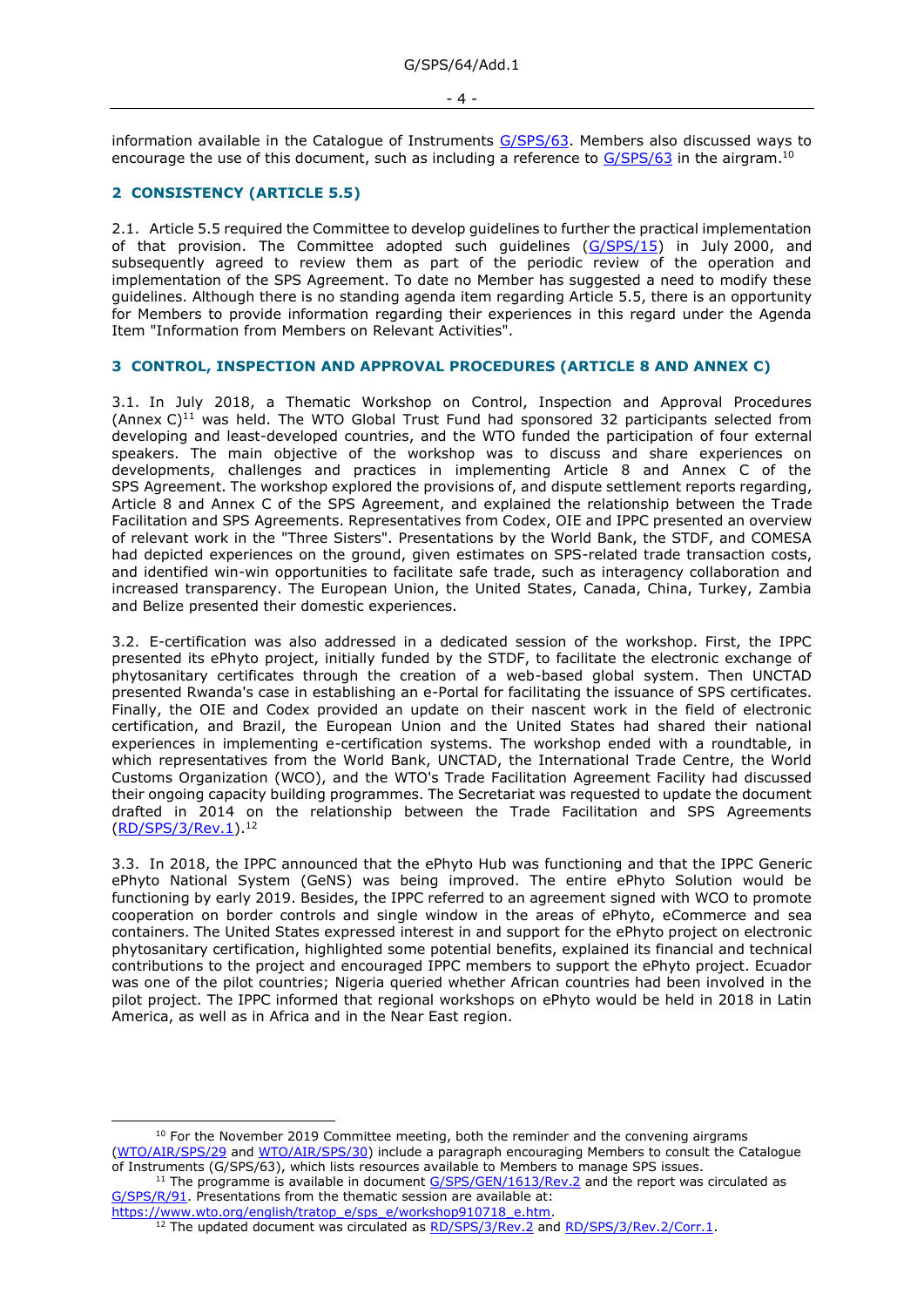3.4. In November 2019, a Thematic Session on Approval Procedures<sup>13</sup> was held, as agreed by the SPS Committee in March 2019, on the basis of a proposal submitted by Canada. Building upon the July 2018 Workshop on Control, Inspection and Approval Procedures, the purpose of the thematic session was to explore concepts within Article 8 and Annex C of the SPS Agreement, as they related to approval procedures, including undue delays, transparency and information requirements. The session focused on pre-market approvals, approval of biotech products, domestic regulations and work of international standard-setting bodies, among other topics. First, the Secretariat provided a comprehensive overview of Article 8 and Annex C, and relevant WTO disputes, underlining the importance of approval procedures by looking at an estimated number of related STCs and examples of discussions in the SPS Committee. In Session 2, Codex presented on relevant guidance on import and export requirements including safety assessments of food derived from biotechnology.

3.5. Several speakers shared experiences as importing and exporting Members in relation to approval procedures, followed by a discussion on costs and challenges related to trade and innovation caused by asynchronous approval processes globally. An interesting overview of the linkages between the WTO Trade Facilitation Agreement and the disciplines on approval procedures was also provided. Some key takeaways included the need for increased cooperation and capacity building for strengthening the implementation of cost-effective approval procedures. Finally, a roundtable discussion concluded the thematic session by posing overarching questions to stimulate an exchange of ideas on possible ways to address some of the challenges identified, and explore possible future work.

3.6. In 2019, the Committee also discussed a proposal for the Committee to continue its work on approval procedures through the establishment of a working group open to the participation of all Members and Observers.<sup>14</sup>

3.7. Also in 2019, the IPPC referred to its work on the Phytosanitary Capacity Evaluation (PCE) tool, and updated Members on the completion of its work on ePhyto, with the support of STDF, as well as the Generic ePhyto National System (GeNS).

### <span id="page-4-0"></span>**4 COOPERATION WITH THE CODEX, OIE AND IPPC**

4.1. During the SPS Committee meetings, the standard-setting observer organizations provide relevant information on any work related to the SPS Agreement under the agenda item on "Information Sharing". Relevant documents are listed in Appendix C.

4.2. In addition, the IPPC urged Members in 2018 to support Finland's proposal to declare 2020 as the International Year of Plant Health (IYPH) at the UN General Assembly in September 2018. The European Union reiterated its support and urged Members to support the proposal. The IPPC looked forward to the endorsement of the IPPC Strategic Framework for 2020-2030, before its official adoption at the Ministerial Commission meeting to be held in the 2020 IYPH. In 2019, the UN General Assembly adopted the 2020 IYPH. The European Union stressed the importance of the IYPH 2020 and Global Plant Health Conference. During the Thematic Session on Fall Armyworm,<sup>15</sup> suggestions were made to build on the exchanges as a contribution to IPPC's 2020 IYPH.

4.3. Codex, OIE and IPPC also participated in various thematic sessions and workshops held during the Review period.

### <span id="page-4-1"></span>**5 DISPUTE SETTLEMENT**

5.1. Article 11 of the SPS Agreement indicates that the Dispute Settlement Understanding applies to SPS disputes, and provides for the consultation of experts when a dispute involves scientific or technical issues. As of December 2019, 593 disputes had formally been raised under the WTO's dispute settlement system. Of these, 49 alleged violation of the SPS Agreement, and the SPS Agreement was relevant also in two other disputes. 28 resulted in the establishment of a dispute

 $13$  The programme is available in document  $G/SPS/GEN/1704/Rev.1$ , based on the proposal submitted by Canada in document [G/SPS/W/310.](https://docs.wto.org/dol2fe/Pages/FE_Search/FE_S_S006.aspx?DataSource=Cat&query=@Symbol=%22G/SPS/W/310%22%20OR%20@Symbol=%22G/SPS/W/310/*%22&Language=English&Context=ScriptedSearches&languageUIChanged=true) The presentations, and webcast of the thematic session, are available at: [https://www.wto.org/english/tratop\\_e/sps\\_e/workshop05112019\\_e.htm.](https://www.wto.org/english/tratop_e/sps_e/workshop05112019_e.htm)

<sup>&</sup>lt;sup>14</sup> [G/SPS/W/321](https://docs.wto.org/dol2fe/Pages/FE_Search/FE_S_S006.aspx?MetaCollection=WTO&SymbolList=%22G%2fSPS%2fW%2f321%22+OR+%22G%2fSPS%2fW%2f321%2f*%22&Serial=&IssuingDateFrom=&IssuingDateTo=&CATTITLE=&ConcernedCountryList=&OtherCountryList=&SubjectList=&TypeList=&FullTextHash=371857150&ProductList=&BodyList=&OrganizationList=&ArticleList=&Contents=&CollectionList=&RestrictionTypeName=&PostingDateFrom=&PostingDateTo=&DerestrictionDateFrom=&DerestrictionDateTo=&ReferenceList=&Language=ENGLISH&SearchPage=FE_S_S001&ActiveTabIndex=0&HSClassificationList=&ServicesClassificationList=&EnvironmentClassificationList=&ICSClassificationList=&ICSClassificationDescList:EnvironmentClassificationDescList:ServicesClassificationDescList:HSClassificationDescList=&languageUIChanged=true) an[d G/SPS/W/328](https://docs.wto.org/dol2fe/Pages/FE_Search/FE_S_S006.aspx?MetaCollection=WTO&SymbolList=%22G%2fSPS%2fW%2f328%22+OR+%22G%2fSPS%2fW%2f328%2f*%22&Serial=&IssuingDateFrom=&IssuingDateTo=&CATTITLE=&ConcernedCountryList=&OtherCountryList=&SubjectList=&TypeList=&FullTextHash=371857150&ProductList=&BodyList=&OrganizationList=&ArticleList=&Contents=&CollectionList=&RestrictionTypeName=&PostingDateFrom=&PostingDateTo=&DerestrictionDateFrom=&DerestrictionDateTo=&ReferenceList=&Language=ENGLISH&SearchPage=FE_S_S001&ActiveTabIndex=0&HSClassificationList=&ServicesClassificationList=&EnvironmentClassificationList=&ICSClassificationList=&ICSClassificationDescList:EnvironmentClassificationDescList:ServicesClassificationDescList:HSClassificationDescList=&languageUIChanged=true). See the section on control, inspection and approval procedures (Annex C) in Part A of the Report of the Fifth Review (i.e. document G/SPS/64), which provides additional details on the substance of the submitted proposal.

 $15$  See section 12.2 of this Report for additional information on the Thematic Session on Fall Armyworm, and for more general discussions on fall armyworm in the SPS Committee.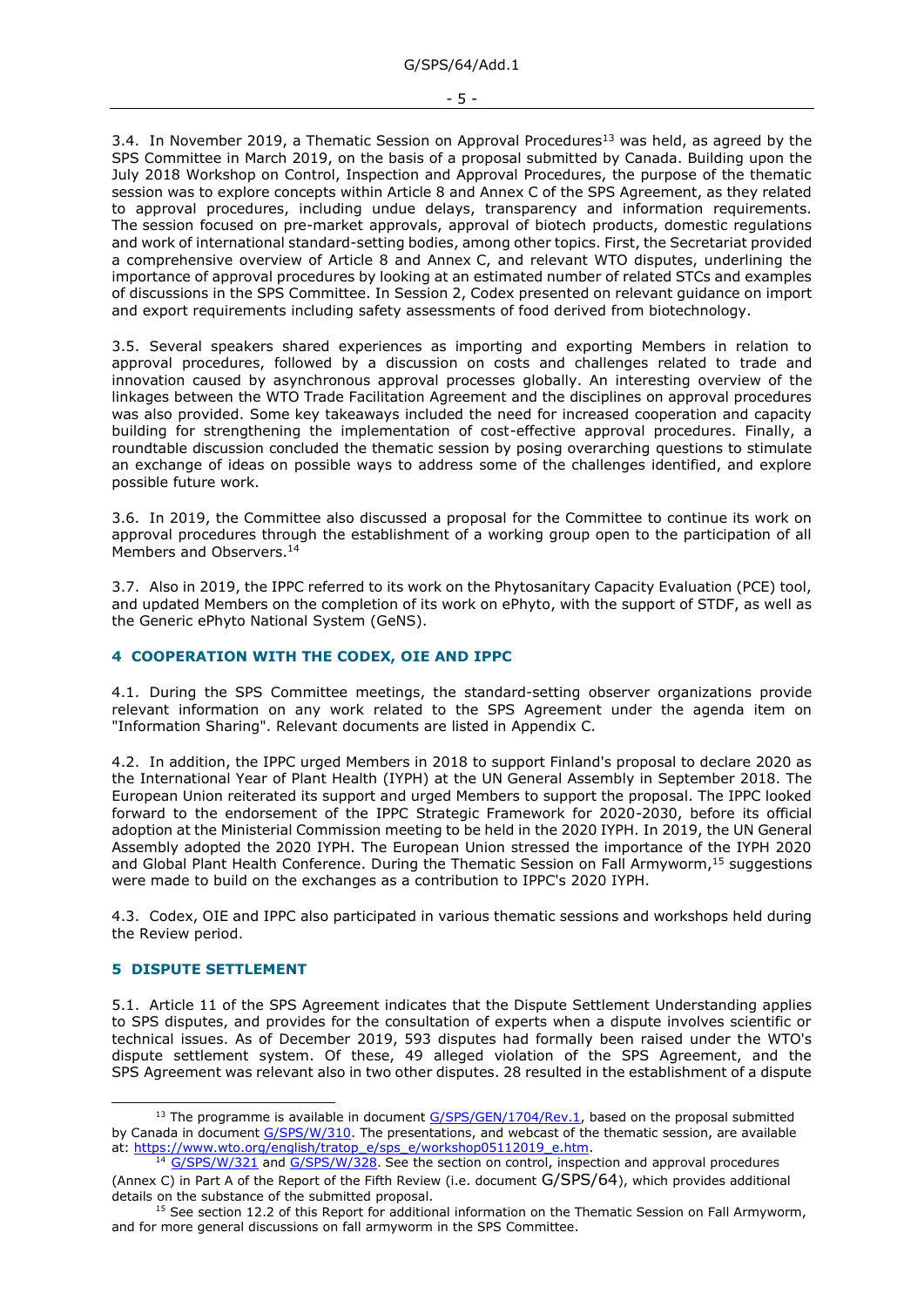settlement panel. These panels were established to look at 19 different SPS issues, listed below. Subsequent to the Fourth Review, action has occurred in DS506, DS524, DS525, DS532, DS540, DS589 and in the last four disputes in the following list, as further detailed in Appendix D:  $^{16}$ 

- 1. Canada and the United States' complaint against Australia's measures affecting the importation of salmon (DS18 and DS21);
- 2. Canada and the United States' complaint against the European Communities' measures concerning meat and meat products (ban on meat treated with growth-promoting hormones, DS26 and DS48);
- 3. The United States' complaint against Japan's measures affecting agricultural products (requirement to test different fruit varieties with regard to treatment efficacy, DS76);
- 4. Ecuador's complaint against Turkey's import procedures for fresh fruit (DS237);
- 5. The United States' complaint against Japan's measures affecting the importation of apples (restrictions due to fire blight concerns, DS245);
- 6. The Philippines' complaint against Australia's measures affecting the importation of fresh fruit and vegetables (DS270);
- 7. The European Communities' complaint against Australia's quarantine procedures (DS287);
- 8. Argentina, Canada and the United States' complaint against EC measures affecting the approval and marketing of biotech products (DS291-293);
- 9. The European Communities' complaint against Canada and the United States regarding their continued suspension of obligations relating to the EC-Hormones dispute (DS320);
- 10. New Zealand's complaint against Australia's measures affecting the importation of apples (restrictions due to concerns related to fire blight and two other plant pests, DS367);
- 11. The United States' complaint against the European Communities' measures affecting poultry meat and poultry meat products (DS389);
- 12. Canada's complaint against Korea's restrictions on bovine meat and meat products (mutually agreed solution notified, DS391);
- 13. China's complaint against the United States' measures affecting imports of poultry (DS392);
- 14. The United States' complaint against India's measures concerning the importation of certain agricultural products (due to concerns about avian influenza; compliance panel proceedings on-going, DS430);
- 15. Argentina's complaint against the United States' measures affecting the importation of animals, meat and other animal products (due to concerns about foot-and-mouth disease, (DS447);
- 16. The European Union's complaint against Russian measures affecting the importation of live pigs, pork, pork products and certain other commodities (due to concerns about African Swine Fever, compliance proceedings on-going, DS475);
- 17. Brazil's complaint against certain Indonesian measures on the importation of chicken meat and chicken products (DS484); and
- 18. Japan's complaint against Korea's import bans, testing and certification requirements for radionuclides (DS495).
- 19. Mexico's complaint against Costa Rica's measures concerning the importation of fresh avocados (DS524).

## <span id="page-5-0"></span>**6 EQUIVALENCE (ARTICLE 4)**

6.1. The Committee adopted an initial decision regarding the implementation of Article 4 on equivalence in October 2001. This initial decision included a commitment to develop a specific work programme to further the implementation of Article 4, which was concluded by the adoption of the

 $16$  Please note that in four disputes, the panels (and the Appellate Body) made findings principally under the TBT Agreement. These cases concerned Canada's complaint against the European Communities' ban on asbestos and products containing asbestos (DS135), Canada and Mexico's complaint against the United States' country of origin (COOL) labelling requirements (DS384 and DS386), and Indonesia's complaint against the United States' ban on clove cigarettes (DS406).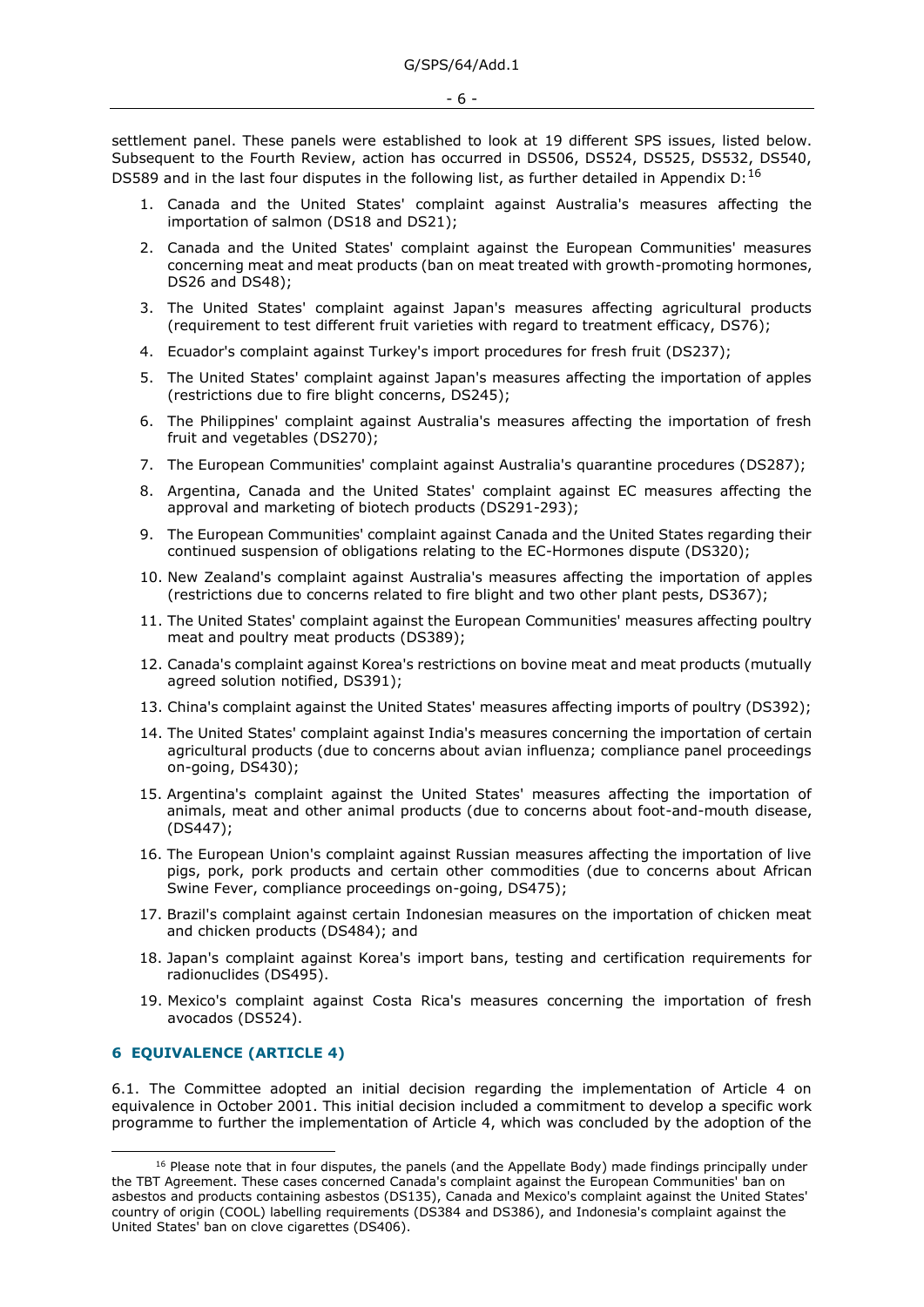current version of the equivalence guidelines in July 2004<sup>17</sup> and the agreement that equivalence would be a standing agenda item for the regular meetings of the Committee.

6.2. Under this agenda item, in 2015, Codex informed Members about its new work on guidance for the monitoring of the performance of national food control systems. Codex noted that the product of this work would not replace the equivalence provisions of the SPS Agreement. The final product would be available in about two to three years to improve the functioning of national food control systems.<sup>18</sup>

6.3. Also in 2015, Senegal shared its experience in equivalence of procedures for peanut seed exports to China, based on the agreement on SPS requirements for peanut exports.<sup>19</sup> Senegal thanked China, the African Union and SPS standards organizations for supporting this equivalence initiative. China noted that it considered this equivalence agreement with Senegal to be a good example of constructive bilateral cooperation. In 2016, Senegal reported that its exports were expanding to other markets such as Indonesia, Malaysia and Viet Nam, and confirmed to its new trade partners that the same procedures were in place to achieve an appropriate SPS protection level with regard to groundnut production in Senegal. Senegal also thanked China for the cooperation and the smooth implementation of their bilateral agreement which was now in its second year.

6.4. Also in 2016, Madagascar informed Members about the equivalence arrangements in place with regard to fishery products, specifically noting that the regulatory measures applied by its competent authority (Autorité Sanitaire Halieutique) to products intended for the European market had been recognized as equivalent to those provided in the European sanitary regulations. In addition, the competent Chinese veterinary authority had also recognized measures applied by the competent authority as equivalent to their measures and that a Memorandum of Understanding had been signed with China in 2014 that governed shrimp exports to the Chinese market. China thanked both Madagascar and Senegal for their particular comments on cooperation on SPS requirements regarding their exports of groundnuts and shrimp to China.

6.5. The Secretariat reminded Members that the Committee's decision on equivalence, laid out in [G/SPS/19/Rev.2,](https://docs.wto.org/dol2fe/Pages/FE_Search/FE_S_S006.aspx?DataSource=Cat&query=@Symbol=%22G/SPS/19/Rev.2%22%20OR%20@Symbol=%22G/SPS/19/Rev.2/*%22&Language=English&Context=ScriptedSearches&languageUIChanged=true) encouraged Members to notify the recognition of equivalence. The Secretariat noted that a specific notification format for the recognition of equivalence existed and encouraged Members to use it. The Secretariat also highlighted that the importing country recognizing the equivalence of a measure, or an aspect thereof, should be submitting the notification.<sup>20</sup>

6.6. In 2017, Madagascar announced that in December 2016, the South African Plant Protection Organization had recognized all phytosanitary measures taken by the Madagascar Plant Protection Organization as equivalent. Madagascar acknowledged that the effort to bring its measures into conformity had improved the access of Malagasy fresh lychees to the South African market.

6.7. In 2018 and 2019, the Committee discussed several proposals on equivalence that were submitted under the Fifth Review.<sup>21</sup> In addition, in response to one of those proposals, the Committee agreed in July 2018 to hold a two-part Thematic Session on Equivalence in October 2018 and in March 2019.

6.8. In October 2018, the first part of the Thematic Session on Equivalence<sup>22</sup> was held. The Secretariat developed a programme for the workshop based on the proposal by Canada and inputs from Members. In this first part, the Secretariat provided an overview of the provisions of the SPS Agreement on equivalence (Article 4), of [G/SPS/19/Rev.2,](https://docs.wto.org/dol2fe/Pages/FE_Search/FE_S_S006.aspx?DataSource=Cat&query=@Symbol=%22G/SPS/19/Rev.2%22%20OR%20@Symbol=%22G/SPS/19/Rev.2/*%22&Language=English&Context=ScriptedSearches&languageUIChanged=true) and of related dispute settlement reports. The thematic session included a presentation from the Secretariat on equivalence from a TBT perspective. Representatives of Codex, OIE and IPPC discussed the concept of equivalence in their respective areas. Discussions covered the need to ensure the consistency of the work being undertaken by the standard-setting bodies with the WTO Agreements; the challenges of having a

<sup>&</sup>lt;sup>17</sup> G/SPS/19/Rev.2

<sup>&</sup>lt;sup>18</sup> The Guidelines CXG 91-2017, Principles and quidelines for monitoring the performance of national food control systems, were adopted in 2017.

<sup>&</sup>lt;sup>19</sup> [G/SPS/GEN/1461](https://docs.wto.org/dol2fe/Pages/FE_Search/FE_S_S006.aspx?DataSource=Cat&query=@Symbol=%22G/SPS/GEN/1461%22%20OR%20@Symbol=%22G/SPS/GEN/1461/*%22&Language=English&Context=ScriptedSearches&languageUIChanged=true) (and corrigendum).

 $20$  In 2019, five new notifications on equivalence were submitted by the United States using the corresponding notification template.

<sup>&</sup>lt;sup>21</sup> [G/SPS/W/299,](https://docs.wto.org/dol2fe/Pages/FE_Search/FE_S_S006.aspx?DataSource=Cat&query=@Symbol=%22G/SPS/W/299%22%20OR%20@Symbol=%22G/SPS/W/299/*%22&Language=English&Context=ScriptedSearches&languageUIChanged=true) [G/SPS/W/301](https://docs.wto.org/dol2fe/Pages/FE_Search/FE_S_S006.aspx?DataSource=Cat&query=@Symbol=%22G/SPS/W/301%22%20OR%20@Symbol=%22G/SPS/W/301/*%22&Language=English&Context=ScriptedSearches&languageUIChanged=true) an[d G/SPS/W/302/Rev.1.](https://docs.wto.org/dol2fe/Pages/FE_Search/FE_S_S006.aspx?DataSource=Cat&query=@Symbol=%22G/SPS/W/302/Rev.1%22%20OR%20@Symbol=%22G/SPS/W/302/Rev.1/*%22&Language=English&Context=ScriptedSearches&languageUIChanged=true) See the section on equivalence in Part A of the Report of the Fifth Review (i.e. document G/SPS/64), which provides additional details on the substance of the submitted proposals and the subsequent discussions.

<sup>&</sup>lt;sup>22</sup> The programme is available in document  $G/SPS/GEN/1640/Rev.1$ . Presentations from the thematic session are also available at: [https://www.wto.org/english/tratop\\_e/sps\\_e/workshop301018\\_e.htm.](https://www.wto.org/english/tratop_e/sps_e/workshop301018_e.htm)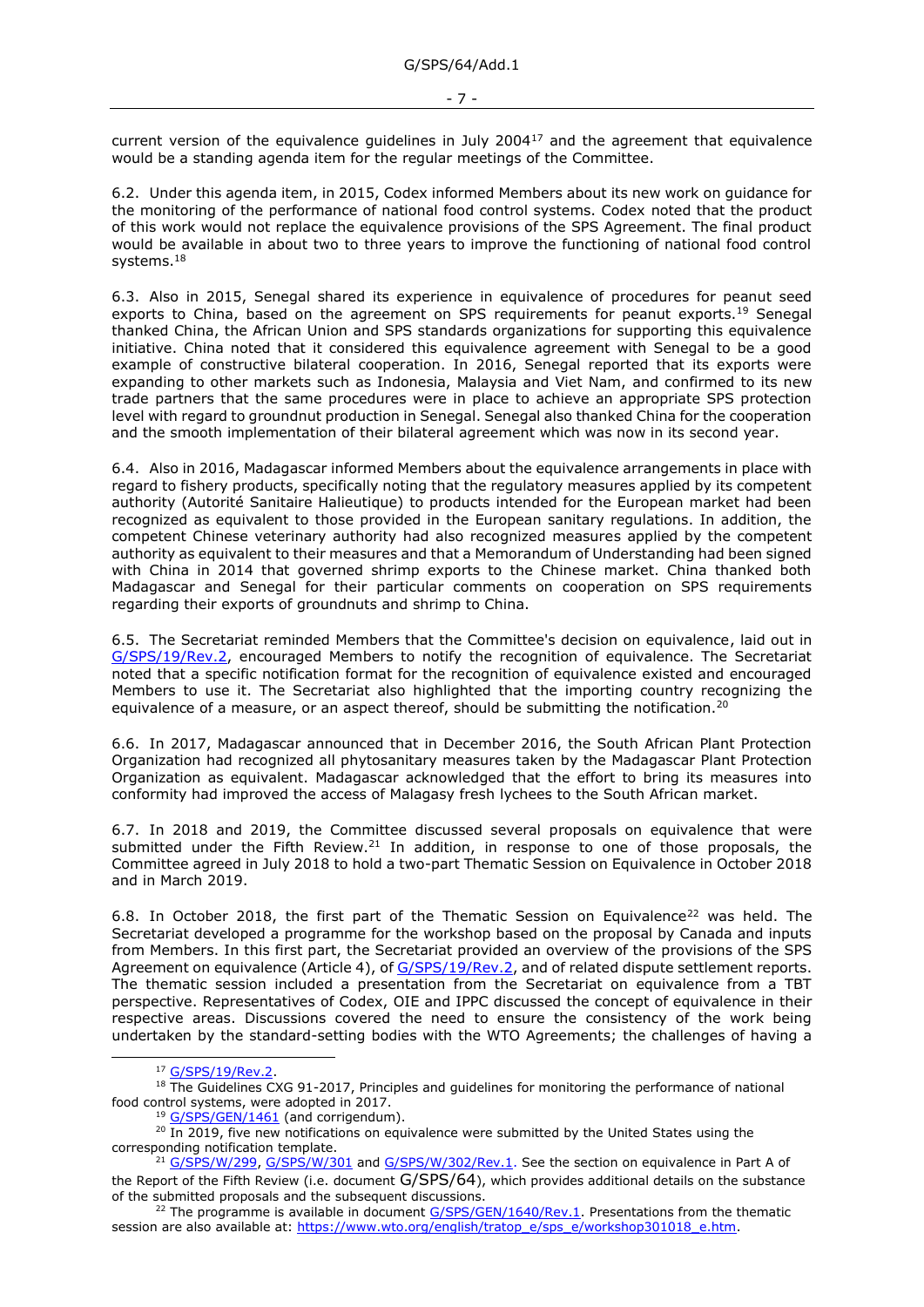common definition of equivalence; the lack of consistency in wording across organizations; the situations in which a systems approach should be used; and the link between recognition of diseasefree areas and equivalence determinations.

6.9. In March 2019, the second part of the Thematic Session on Equivalence<sup>23</sup>, focusing on Members' experiences with the implementation of equivalence, was held. Members presented experiences in the implementation of equivalence to specific SPS measures or groups of SPS measures. First, the United States, China, Canada and Peru shared their approaches to equivalence in several areas. Secondly, New Zealand, Canada and Australia focused on systemsbased equivalence. Finally, speakers from COMESA, Imperial College London and Peru explored other approaches to equivalence. During the session, the principles of transparency, engagement and mutual trust were highlighted as prerequisites for the effective implementation of equivalence.

6.10. In 2019, Senegal informed the Committee of the signing of a bilateral phytosanitary agreement granting authorization for groundnut access to Malaysia, noting that this was a good example of recognition of their sanitary and phytosanitary inspection system by a trading partner.

6.11. In 2019, five new notifications on equivalence were submitted by the United States using the corresponding notification template.

6.12. Also in 2019, a joint proposal submitted by Brazil, Kenya, Paraguay and the United States<sup>24</sup> on enabling access to tools and technologies towards safer and more sustainable agriculture through regulatory collaboration, included equivalence as one of the possible concepts for further Committee discussion in connection with fall armyworm (FAW).<sup>25</sup>

## <span id="page-7-0"></span>**7 GOOD REGULATORY PRACTICE**

7.1. In 2017, the Secretariat held a regional SPS workshop for Latin America (co-organized with the Inter-American Institute for Cooperation on Agriculture) in Costa Rica, with a focus on good regulatory practice.

7.2. In the 2017 Thematic Workshop on Transparency<sup>26</sup>, organized by the Secretariat, one particular session focused on national experiences and best practices in public consultations. This session highlighted relevant international work on models and mechanisms for public consultation when developing SPS regulations, with speakers from the OECD, the World Bank and Malaysia, which provided both a national and an APEC perspective. One key recommendation was to find ways to align domestic consultation processes with those required by the WTO in order to maximize the benefits of comments received from abroad. Having a single, unified website or portal was also highlighted as being useful in conducting and managing a consultative process.

7.3. In 2017, the STDF reported on new work on good regulatory practice in the SPS area. This information is available in section 18.3.<sup>27</sup>

### <span id="page-7-1"></span>**8 IMPLEMENTATION OF THE AGREEMENT – SPECIFIC TRADE CONCERNS**

8.1. Part of each Committee meeting is devoted to the consideration of specific trade concerns raised by Members. At the March 2000 meeting of the SPS Committee, the Secretariat was requested to prepare a paper summarizing the specific trade concerns that had been brought to the Committee's attention since 1995 and to update this document annually to include new information provided by Members. The statistics below are derived from the twentieth revision of [G/SPS/GEN/204,](https://docs.wto.org/dol2fe/Pages/FE_Search/FE_S_S006.aspx?DataSource=Cat&query=@Symbol=%22G/SPS/GEN/204%22%20OR%20@Symbol=%22G/SPS/GEN/204/*%22&Language=English&Context=ScriptedSearches&languageUIChanged=true)<sup>28</sup> and include all issues which have been raised at SPS Committee meetings through to the end of 2019.

<sup>&</sup>lt;sup>23</sup> The programme is available in document  $G/SPS/GEN/1675/Rev.1$ . Presentations from the thematic session are also available at: [https://www.wto.org/english/tratop\\_e/sps\\_e/workshop18032019\\_e.htm.](https://www.wto.org/english/tratop_e/sps_e/workshop18032019_e.htm) <sup>24</sup> [G/SPS/W/317.](https://docs.wto.org/dol2fe/Pages/FE_Search/FE_S_S006.aspx?DataSource=Cat&query=@Symbol=%22G/SPS/W/317%22%20OR%20@Symbol=%22G/SPS/W/317/*%22&Language=English&Context=ScriptedSearches&languageUIChanged=true)

<sup>&</sup>lt;sup>25</sup> [G/SPS/W/305,](https://docs.wto.org/dol2fe/Pages/FE_Search/FE_S_S006.aspx?DataSource=Cat&query=@Symbol=%22G/SPS/W/305%22%20OR%20@Symbol=%22G/SPS/W/305/*%22&Language=English&Context=ScriptedSearches&languageUIChanged=true) [G/SPS/W/309,](https://docs.wto.org/dol2fe/Pages/FE_Search/FE_S_S006.aspx?DataSource=Cat&query=@Symbol=%22G/SPS/W/309%22%20OR%20@Symbol=%22G/SPS/W/309/*%22&Language=English&Context=ScriptedSearches&languageUIChanged=true) [G/SPS/W/309/Corr.1](https://docs.wto.org/dol2fe/Pages/FE_Search/FE_S_S006.aspx?DataSource=Cat&query=@Symbol=%22G/SPS/W/309/Corr.1%22%20OR%20@Symbol=%22G/SPS/W/309/Corr.1/*%22&Language=English&Context=ScriptedSearches&languageUIChanged=true) and [G/SPS/W/317.](https://docs.wto.org/dol2fe/Pages/FE_Search/FE_S_S006.aspx?DataSource=Cat&query=@Symbol=%22G/SPS/W/317%22%20OR%20@Symbol=%22G/SPS/W/317/*%22&Language=English&Context=ScriptedSearches&languageUIChanged=true) See the section on fall armyworm in Part A of the Report of the Fifth Review (i.e. document G/SPS/64), which provides additional details on the substance of submitted proposals and the subsequent discussions.

 $26$  See section 19.5 for additional information on the Thematic Workshop on Transparency.

<sup>27</sup> In July 2019, the OECD-WTO publication "Facilitating Trade through Regulatory Cooperation: The Case of the WTO's TBT/SPS Agreements and Committees" was launched within the context of the Aid for Trade Global Review.

<sup>&</sup>lt;sup>28</sup> [G/SPS/GEN/204/Rev.20](https://docs.wto.org/dol2fe/Pages/FE_Search/FE_S_S006.aspx?DataSource=Cat&query=@Symbol=%22G/SPS/GEN/204/Rev.20%22%20OR%20@Symbol=%22G/SPS/GEN/204/Rev.20/*%22&Language=English&Context=ScriptedSearches&languageUIChanged=true) was circulated to Members on 5 March 2020.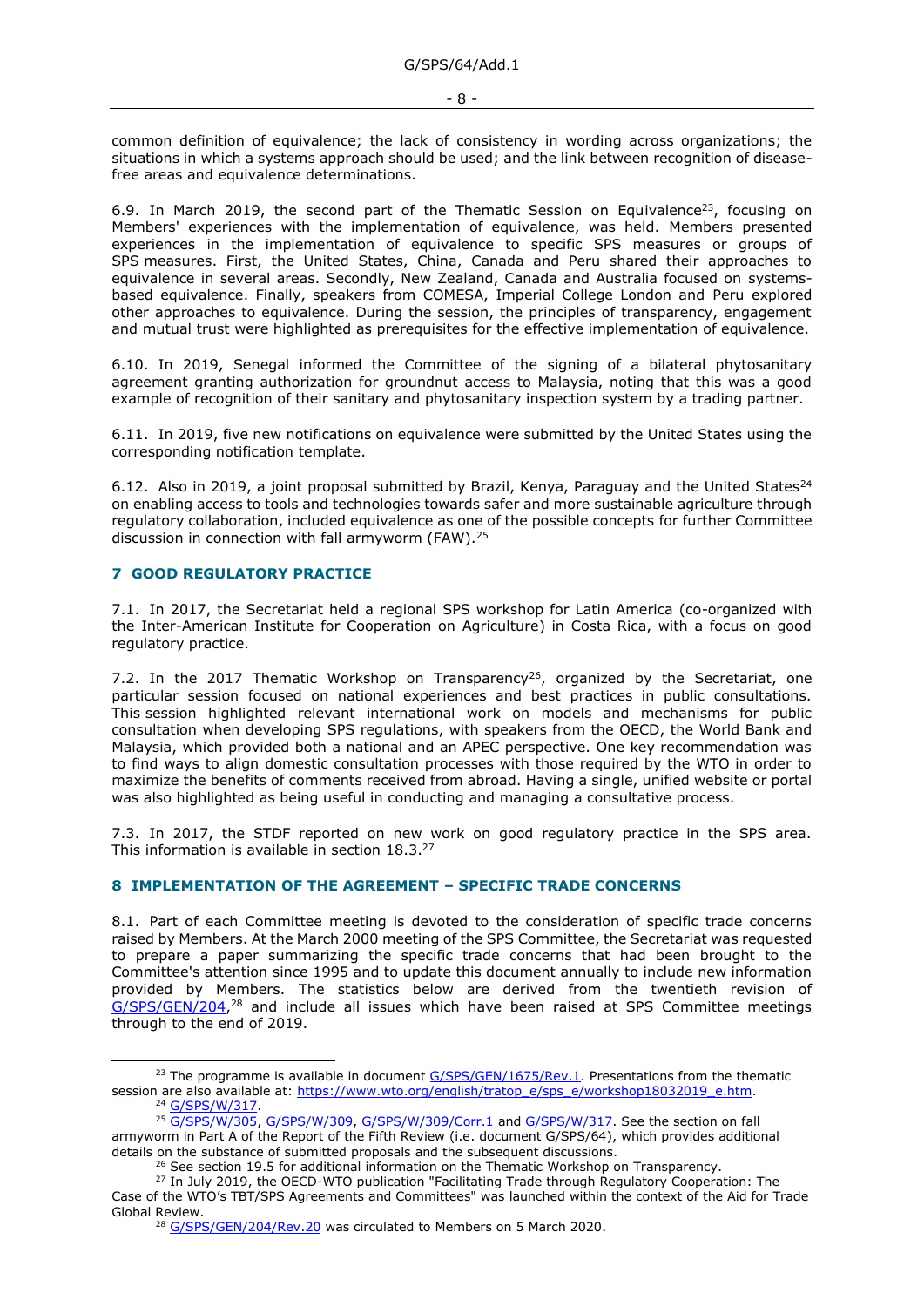8.2. Altogether, 469 specific trade concerns were raised between 1995 and the end of 2019.<sup>29</sup> [Chart](#page-8-0) 1 shows the number of new concerns raised each year; 101 new concerns have been raised since 2014. [Chart 2](#page-8-1) categorizes the trade concerns raised since 2014 into food safety, animal health, plant health or other concerns. It is important to keep in mind, however, that some issues may relate to more than one of these categories. Concerns relating to zoonoses, for example, may relate to measures taken with both animal health and food safety objectives. For the purposes of these graphs, a single objective has been designated as the principal concern. Since 2014, 36% of trade concerns discussed raised relate to food safety, 22% relate to plant health, and 15% refer to other concerns such as certification requirements or translation. 27% of concerns raised relate to animal health and zoonoses.

<span id="page-8-0"></span>



<span id="page-8-1"></span>



 $29$  Information relevant to this section, but which precedes the period under review, can be found in former revisions of document [G/SPS/GEN/204.](https://docs.wto.org/dol2fe/Pages/FE_Search/FE_S_S006.aspx?DataSource=Cat&query=@Symbol=%22G/SPS/GEN/204%22%20OR%20@Symbol=%22G/SPS/GEN/204/*%22&Language=English&Context=ScriptedSearches&languageUIChanged=true)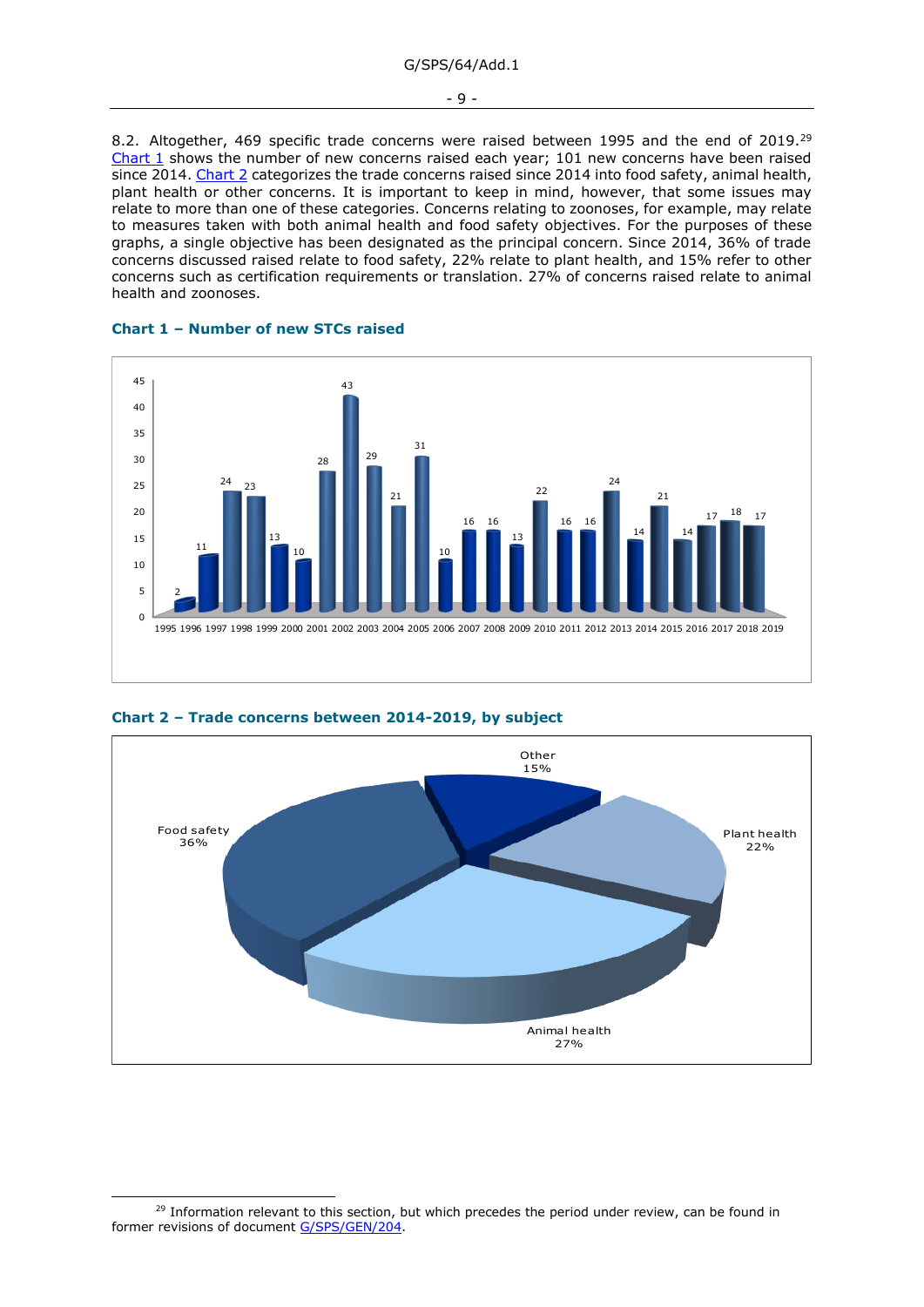#### G/SPS/64/Add.1

#### - 10 -

8.3. Developing country Members have been participating actively under this agenda item in the SPS Committee meetings[. Chart 3](#page-9-0) indicates that over the last six years, developing country Members have raised 91 issues (on many occasions more than one Member has raised, supported or maintained an issue) compared to 38 raised by developed country Members and five raised by a least-developed country Member. A developing country Member has supported another Member raising an issue in 133 cases, compared to 25 for developed country Members and 18 for leastdeveloped country Members. In 36 issues, the measure was maintained by a developed country Member, and in 70 cases it was maintained by a developing country Member. No trade concern regarding measures maintained by least-developed country Members has been raised during the period. [Chart 4](#page-9-1) shows the number of new issues raised since 2014 by each category of Member.<sup>30</sup>



<span id="page-9-0"></span>



<span id="page-9-1"></span>**Chart 4 – Number of new issues raised by Members between 2014 and 2019**

8.4. Members are regularly invited to report on resolved issues. [Chart 5](#page-10-1) indicates that 168 trade concerns have been reported resolved out of the 469 trade concerns raised over the 25 years (i.e. 1995-2019). Of which, 28 issues were reported as resolved between 2014 and 2019. In

<sup>&</sup>lt;sup>30</sup> As any individual trade concern can potentially be raised by more than one Member, this explains the apparent double-counting shown in Charts 3 and 4 compared with the overall count of the 101 specific trade concerns raised since 2014.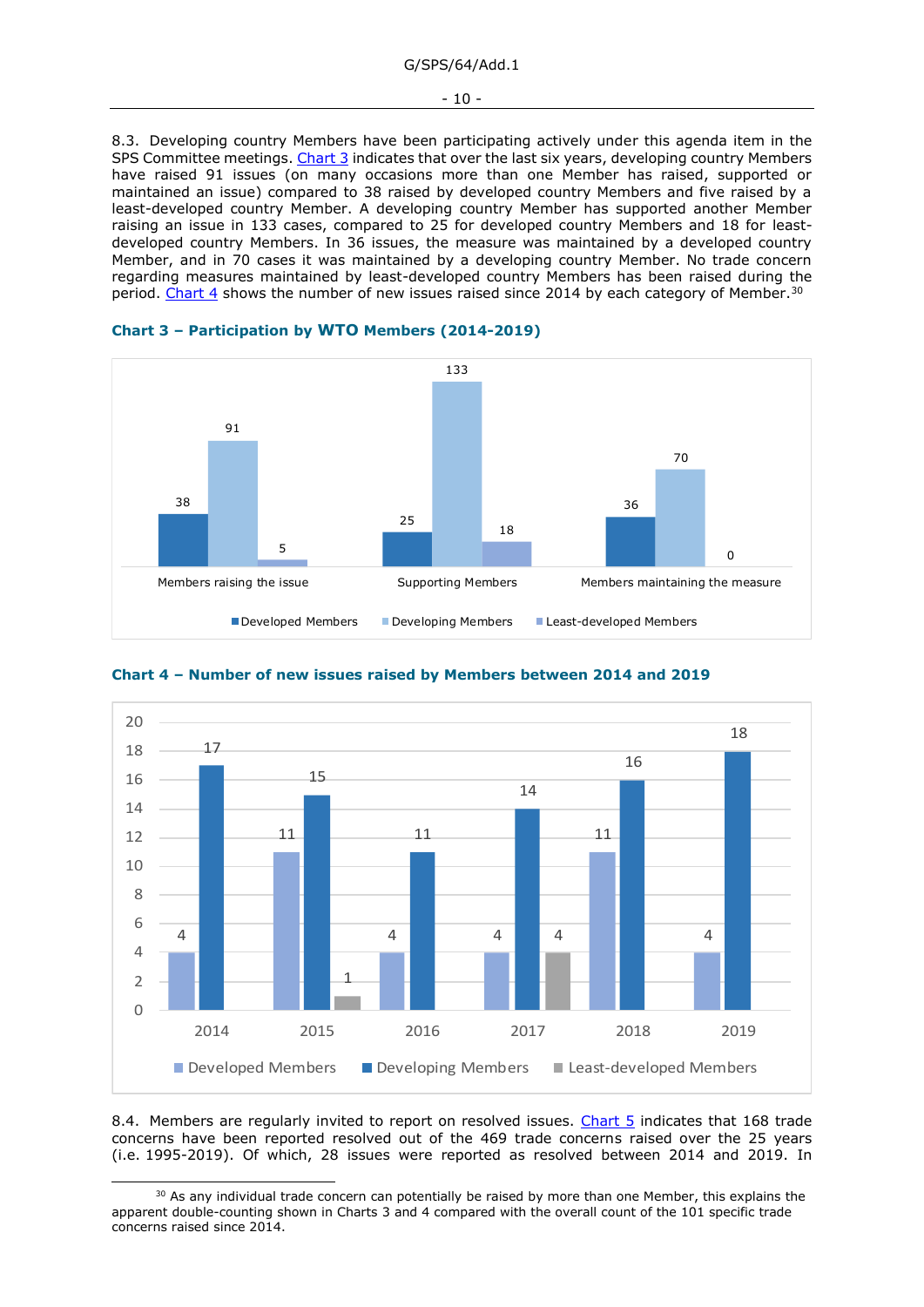addition, eight trade concerns were reported as partially solved during the period under review. In these instances, trade may have been allowed for selected products or by some of the importing Members maintaining the measure in question. No solutions have been reported for the remaining 267 trade concerns, although some of these may have been resolved without the Committee being made aware of these developments.



### <span id="page-10-1"></span>**Chart 5 – Resolution of trade concerns (1995-2019)**

### <span id="page-10-0"></span>**9 IMPLEMENTATION OF THE AGREEMENT – USE OF AD HOC CONSULTATIONS**

9.1. Article 12.2 states that the Committee "shall encourage and facilitate ad hoc consultations or negotiations among Members on specific sanitary or phytosanitary issues". In each of the previous reviews, the Committee has recognized the usefulness of Article 12.2, and in particular of the good offices of the Chairperson, as a means of facilitating the resolution of trade problems.<sup>31</sup>

9.2. Following-up on the Second Review, the Committee began discussing a possible procedure to facilitate the use of ad hoc consultations and negotiations to resolve SPS issues. After the Committee's recommendation in the Third Review to expeditiously conclude this issue, several Members submitted proposals for such a procedure.<sup>32</sup> Members worked intensively to develop a procedure [\(G/SPS/W/259](https://docs.wto.org/dol2fe/Pages/FE_Search/FE_S_S006.aspx?MetaCollection=WTO&SymbolList=%22G%2fSPS%2fW%2f259%22+OR+%22G%2fSPS%2fW%2f259%2f*%22&Serial=&IssuingDateFrom=&IssuingDateTo=&CATTITLE=&ConcernedCountryList=&OtherCountryList=&SubjectList=&TypeList=&FullTextHash=371857150&ProductList=&BodyList=&OrganizationList=&ArticleList=&Contents=&CollectionList=&RestrictionTypeName=&PostingDateFrom=&PostingDateTo=&DerestrictionDateFrom=&DerestrictionDateTo=&ReferenceList=&Language=ENGLISH&SearchPage=FE_S_S001&ActiveTabIndex=0&HSClassificationList=&ServicesClassificationList=&EnvironmentClassificationList=&ICSClassificationList=&ICSClassificationDescList:EnvironmentClassificationDescList:ServicesClassificationDescList:HSClassificationDescList=&languageUIChanged=true) and its revisions) during 2011 to 2013.<sup>33</sup>

9.3. At the SPS Committee meeting in March 2014, India sought clarification on several specific issues relating to the procedure outlined in [G/SPS/W/259/Rev.7,](https://docs.wto.org/dol2fe/Pages/FE_Search/FE_S_S006.aspx?DataSource=Cat&query=@Symbol=%22G/SPS/W/259/Rev.7%22%20OR%20@Symbol=%22G/SPS/W/259/Rev.7/*%22&Language=English&Context=ScriptedSearches&languageUIChanged=true) which were circulated in document [RD/SPS/4.](https://docs.wto.org/dol2fe/Pages/FE_Search/FE_S_S006.aspx?DataSource=Cat&query=@Symbol=%22RD/SPS/4%22%20OR%20@Symbol=%22RD/SPS/4/*%22&Language=English&Context=ScriptedSearches&languageUIChanged=true) The stewards and co-stewards of the electronic working group that had been established to facilitate reaching consensus on the draft procedure reviewed the queries submitted by India, and provided the requested clarifications in [RD/SPS/5](https://docs.wto.org/dol2fe/Pages/FE_Search/FE_S_S006.aspx?DataSource=Cat&query=@Symbol=%22RD/SPS/5%22%20OR%20@Symbol=%22RD/SPS/5/*%22&Language=English&Context=ScriptedSearches&languageUIChanged=true) in June 2014.

9.4. In July 2014, the Committee adopted the Recommended Procedure to Encourage and Facilitate the Resolution of Specific Sanitary and Phytosanitary Issues among Members in Accordance with Article 12.2, with the changes suggested by India, on an ad referendum basis. No Member raised an objection by the deadline, and the final decision was circulated as [G/SPS/61.](https://docs.wto.org/dol2fe/Pages/FE_Search/FE_S_S006.aspx?DataSource=Cat&query=@Symbol=%22G/SPS/61%22%20OR%20@Symbol=%22G/SPS/61/*%22&Language=English&Context=ScriptedSearches&languageUIChanged=true)

9.5. Based on paragraph 4.1 of [G/SPS/61,](https://docs.wto.org/dol2fe/Pages/FE_Search/FE_S_S006.aspx?DataSource=Cat&query=@Symbol=%22G/SPS/61%22%20OR%20@Symbol=%22G/SPS/61/*%22&Language=English&Context=ScriptedSearches&languageUIChanged=true) the Secretariat prepares an annual report on the use of the procedure.<sup>34</sup> Since the adoption of  $G/SPS/61$ , no Member has requested consultations under this procedure.

<sup>31</sup> [G/SPS/12,](https://docs.wto.org/dol2fe/Pages/FE_Search/FE_S_S006.aspx?DataSource=Cat&query=@Symbol=%22G/SPS/12%22%20OR%20@Symbol=%22G/SPS/12/*%22&Language=English&Context=ScriptedSearches&languageUIChanged=true) paragraph 24; [G/SPS/36,](https://docs.wto.org/dol2fe/Pages/FE_Search/FE_S_S006.aspx?DataSource=Cat&query=@Symbol=%22G/SPS/36%22%20OR%20@Symbol=%22G/SPS/36/*%22&Language=English&Context=ScriptedSearches&languageUIChanged=true) paragraphs 87-88; [G/SPS/53,](https://docs.wto.org/dol2fe/Pages/FE_Search/FE_S_S006.aspx?DataSource=Cat&query=@Symbol=%22G/SPS/53%22%20OR%20@Symbol=%22G/SPS/53/*%22&Language=English&Context=ScriptedSearches&languageUIChanged=true) paragraphs 116-126; [G/SPS/62,](https://docs.wto.org/dol2fe/Pages/FE_Search/FE_S_S006.aspx?DataSource=Cat&query=@Symbol=%22G/SPS/62%22%20OR%20@Symbol=%22G/SPS/62/*%22&Language=English&Context=ScriptedSearches&languageUIChanged=true) paragraphs 11.1-11.7.

[G/SPS/W/243/Rev.4](https://docs.wto.org/dol2fe/Pages/FE_Search/FE_S_S006.aspx?DataSource=Cat&query=@Symbol=%22G/SPS/W/243/Rev.4%22%20OR%20@Symbol=%22G/SPS/W/243/Rev.4/*%22&Language=English&Context=ScriptedSearches&languageUIChanged=true) an[d JOB/SPS/1.](https://docs.wto.org/dol2fe/Pages/FE_Search/FE_S_S006.aspx?DataSource=Cat&query=@Symbol=%22JOB/SPS/1%22%20OR%20@Symbol=%22JOB/SPS/1/*%22&Language=English&Context=ScriptedSearches&languageUIChanged=true)

<sup>&</sup>lt;sup>33</sup> Additional information on the Committee's discussions before 2014 can be found in section 11 of the Fourth Review Report [\(G/SPS/62\)](https://docs.wto.org/dol2fe/Pages/FE_Search/FE_S_S006.aspx?DataSource=Cat&query=@Symbol=%22G/SPS/62%22%20OR%20@Symbol=%22G/SPS/62/*%22&Language=English&Context=ScriptedSearches&languageUIChanged=true).

<sup>&</sup>lt;sup>34</sup> These annual reports are contained in documents [G/SPS/GEN/1457,](https://docs.wto.org/dol2fe/Pages/FE_Search/FE_S_S006.aspx?DataSource=Cat&query=@Symbol=%22G/SPS/GEN/1457%22%20OR%20@Symbol=%22G/SPS/GEN/1457/*%22&Language=English&Context=ScriptedSearches&languageUIChanged=true) [G/SPS/GEN/1513,](https://docs.wto.org/dol2fe/Pages/FE_Search/FE_S_S006.aspx?DataSource=Cat&query=@Symbol=%22G/SPS/GEN/1513%22%20OR%20@Symbol=%22G/SPS/GEN/1513/*%22&Language=English&Context=ScriptedSearches&languageUIChanged=true) [G/SPS/GEN/1573,](https://docs.wto.org/dol2fe/Pages/FE_Search/FE_S_S006.aspx?DataSource=Cat&query=@Symbol=%22G/SPS/GEN/1573%22%20OR%20@Symbol=%22G/SPS/GEN/1573/*%22&Language=English&Context=ScriptedSearches&languageUIChanged=true) [G/SPS/GEN/1642](https://docs.wto.org/dol2fe/Pages/FE_Search/FE_S_S006.aspx?DataSource=Cat&query=@Symbol=%22G/SPS/GEN/1642%22%20OR%20@Symbol=%22G/SPS/GEN/1642/*%22&Language=English&Context=ScriptedSearches&languageUIChanged=true) and [G/SPS/GEN/1729.](https://docs.wto.org/dol2fe/Pages/FE_Search/FE_S_S006.aspx?DataSource=Cat&query=@Symbol=%22G/SPS/GEN/1729%22%20OR%20@Symbol=%22G/SPS/GEN/1729/*%22&Language=English&Context=ScriptedSearches&languageUIChanged=true)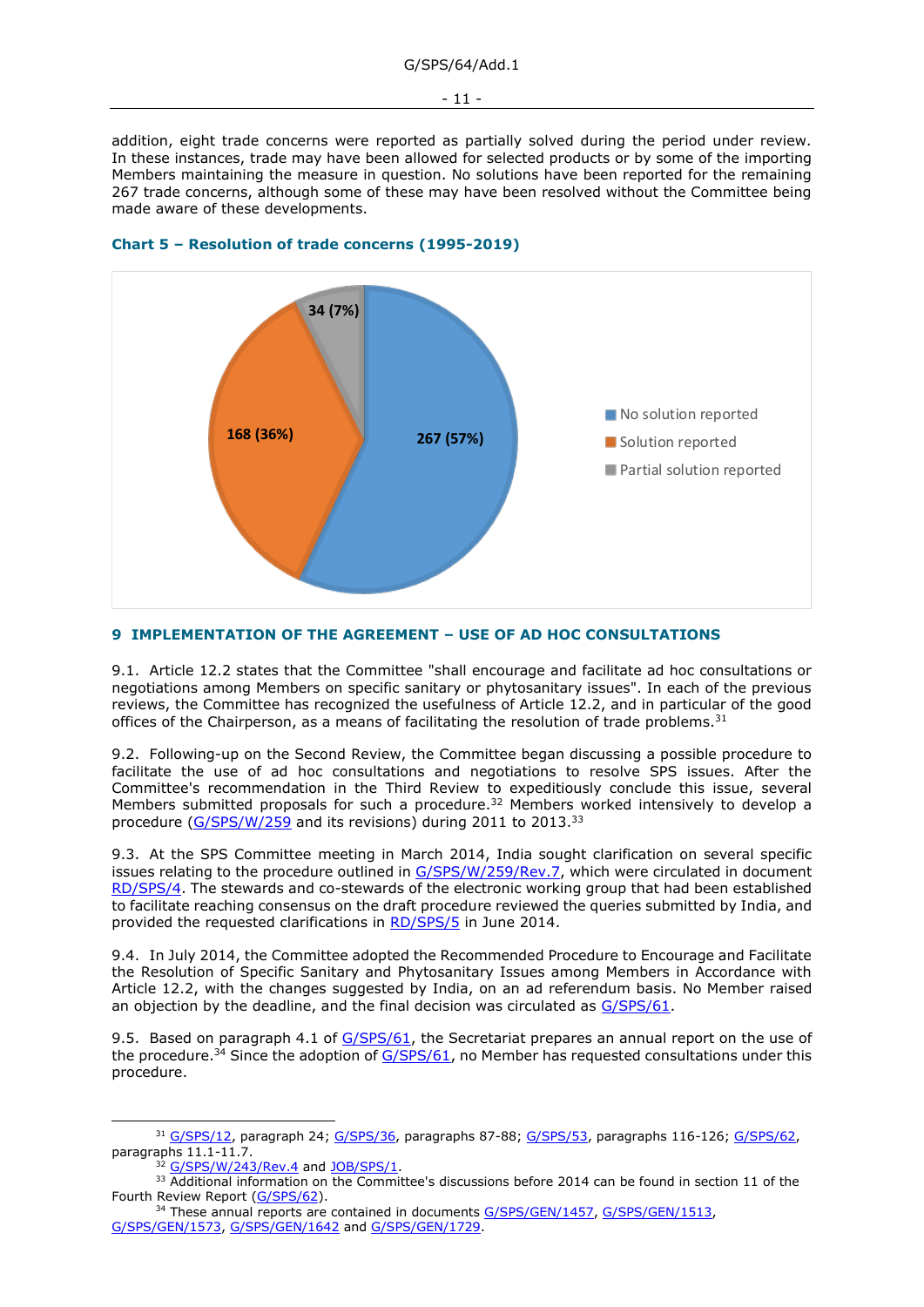#### - 12 -

#### <span id="page-11-0"></span>**10 MONITORING THE USE OF INTERNATIONAL STANDARDS (ARTICLES 3.5 AND 12.4)**

10.1. Articles 3.5 and 12.4 of the SPS Agreement require the Committee to develop a procedure to monitor the process of international harmonization and the use of international standards, guidelines and recommendations. The Committee initially adopted a monitoring procedure in 1997, which was revised in November 2004.<sup>35</sup> In June 2006, the Committee decided to extend this procedure indefinitely, and to review its operation as an integral part of the periodic review of the operation and implementation of the Agreement under Article 12.7.

10.2. The monitoring of the use of international standards is a standing item on the agenda of regular Committee meetings, and in accordance with the agreed procedure, the Committee has produced annual reports relating to the process of monitoring international harmonization.<sup>36</sup>

10.3. In 2014, the IPPC presented information on the Implementation Review and Supporting System (IRSS), noting that the system had been widely recognized as a very helpful tool to promote and facilitate the IPPC monitoring system.<sup>37</sup> Chile reaffirmed the need to revise the monitoring procedure under Article 12.4 to address the problems of developing countries that find it difficult to attend the meetings of the "Three Sisters" and therefore lack information on the extent to which international standards are being applied.

10.4. In 2015, several new issues were raised under the monitoring procedure: (i) US concerns on the use of the Codex international standard on glyphosate; (ii) Burkina Faso's concern on the lack of a Codex standard for imidacloprid in sesame; and (iii) Belize's concerns regarding Members' deviations from the use of international standards. One previously raised issue was also discussed regarding US concerns on HPAI restrictions not consistent with the OIE international standard.

10.5. In 2016, several previously raised issues were discussed: (i) Argentina's concerns regarding measures on bovine semen and reproductive material more restrictive than the OIE Standard; (ii) Senegal's concerns regarding the application of ISPM 13 on notifications of non-compliance; (iii) US concerns regarding BSE restrictions not consistent with the OIE International Standard; (iv) US concerns regarding IPPC phytosanitary certificate requirements for processed food products; (v) US concerns regarding the use of the Codex international standard on glyphosate; and (vi) US concerns regarding HPAI restrictions not consistent with the OIE International Standard.

10.6. In 2017, several new concerns were raised by the United States relating to: (i) Codex guidelines and principles for official certification requirements; (ii) the relation of the World Health Organization and the Food and Agriculture Organization to Codex Alimentarius; and (iii) the OIE's new chapter on porcine reproductive and respiratory syndrome (PRRS). Also in 2017, several previously raised issues were discussed: (i) Argentina's and US concerns on the use of the Codex international standard on glyphosate; (ii) Burkina Faso's and Senegal's concerns regarding the application of ISPM 13 on notifications of non-compliance; (iii) US concerns regarding BSE restrictions not consistent with the OIE international standard; (iv) US concerns regarding IPPC phytosanitary certificate requirements for processed food products; and (v) the EU and US concerns regarding HPAI restrictions not consistent with the OIE international standard. Codex submitted a report which provided additional information on glyphosate.<sup>38</sup>

10.7. In 2017, the Committee agreed to circulate the convening airgram one week earlier than the previous practice. This meant that the original deadline for raising agenda items under the procedure to monitor the use of international standards [\(G/SPS/11/Rev.1\)](https://docs.wto.org/dol2fe/Pages/FE_Search/FE_S_S006.aspx?MetaCollection=WTO&SymbolList=%22G%2fSPS%2f11%2fRev.1%22+OR+%22G%2fSPS%2f11%2fRev.1%2f*%22&Serial=&IssuingDateFrom=&IssuingDateTo=&CATTITLE=&ConcernedCountryList=&OtherCountryList=&SubjectList=&TypeList=&FullTextHash=371857150&ProductList=&BodyList=&OrganizationList=&ArticleList=&Contents=&CollectionList=&RestrictionTypeName=&PostingDateFrom=&PostingDateTo=&DerestrictionDateFrom=&DerestrictionDateTo=&ReferenceList=&Language=ENGLISH&SearchPage=FE_S_S001&ActiveTabIndex=0&HSClassificationList=&ServicesClassificationList=&EnvironmentClassificationList=&ICSClassificationList=&ICSClassificationDescList:EnvironmentClassificationDescList:ServicesClassificationDescList:HSClassificationDescList=&languageUIChanged=true), which was 10 days before the meeting, no longer coincided with the deadline for raising issues under other agenda items. In this regard, the Chairperson suggested that Members respect the earlier deadline for submitting issues under the monitoring agenda item, which in practice would mean that Members would submit all agenda items up to, but not including, the day on which the notice convening the meeting was to be issued.

10.8. In 2018, several new issues were raised: (i) US concerns regarding unnecessary delays in adoption of Codex Food Additive Standards; (ii) US concerns regarding non-science factors in Codex

<sup>37</sup> G/SPS/GEN/1344

<sup>35</sup> [G/SPS/11/Rev.1.](https://docs.wto.org/dol2fe/Pages/FE_Search/FE_S_S006.aspx?DataSource=Cat&query=@Symbol=%22G/SPS/11/Rev.1%22%20OR%20@Symbol=%22G/SPS/11/Rev.1/*%22&Language=English&Context=ScriptedSearches&languageUIChanged=true)

<sup>36</sup> [G/SPS/37,](https://docs.wto.org/dol2fe/Pages/FE_Search/FE_S_S006.aspx?DataSource=Cat&query=@Symbol=%22G/SPS/37%22%20OR%20@Symbol=%22G/SPS/37/*%22&Language=English&Context=ScriptedSearches&languageUIChanged=true) [G/SPS/42](https://docs.wto.org/dol2fe/Pages/FE_Search/FE_S_S006.aspx?DataSource=Cat&query=@Symbol=%22G/SPS/42%22%20OR%20@Symbol=%22G/SPS/42/*%22&Language=English&Context=ScriptedSearches&languageUIChanged=true) and [G/SPS/42/Corr.1,](https://docs.wto.org/dol2fe/Pages/FE_Search/FE_S_S006.aspx?MetaCollection=WTO&SymbolList=%22G%2fSPS%2f42%2fCorr.1%22+OR+%22G%2fSPS%2f42%2fCorr.1%2f*%22&Serial=&IssuingDateFrom=&IssuingDateTo=&CATTITLE=&ConcernedCountryList=&OtherCountryList=&SubjectList=&TypeList=&FullTextHash=371857150&ProductList=&BodyList=&OrganizationList=&ArticleList=&Contents=&CollectionList=&RestrictionTypeName=&PostingDateFrom=&PostingDateTo=&DerestrictionDateFrom=&DerestrictionDateTo=&ReferenceList=&Language=ENGLISH&SearchPage=FE_S_S001&ActiveTabIndex=0&HSClassificationList=&ServicesClassificationList=&EnvironmentClassificationList=&ICSClassificationList=&ICSClassificationDescList:EnvironmentClassificationDescList:ServicesClassificationDescList:HSClassificationDescList=&languageUIChanged=true) [G/SPS/45,](https://docs.wto.org/dol2fe/Pages/FE_Search/FE_S_S006.aspx?DataSource=Cat&query=@Symbol=%22G/SPS/45%22%20OR%20@Symbol=%22G/SPS/45/*%22&Language=English&Context=ScriptedSearches&languageUIChanged=true) [G/SPS/49,](https://docs.wto.org/dol2fe/Pages/FE_Search/FE_S_S006.aspx?DataSource=Cat&query=@Symbol=%22G/SPS/49%22%20OR%20@Symbol=%22G/SPS/49/*%22&Language=English&Context=ScriptedSearches&languageUIChanged=true) [G/SPS/51](https://docs.wto.org/dol2fe/Pages/FE_Search/FE_S_S006.aspx?DataSource=Cat&query=@Symbol=%22G/SPS/51%22%20OR%20@Symbol=%22G/SPS/51/*%22&Language=English&Context=ScriptedSearches&languageUIChanged=true) an[d G/SPS/51/Corr.1,](https://docs.wto.org/dol2fe/Pages/FE_Search/FE_S_S006.aspx?DataSource=Cat&query=@Symbol=%22G/SPS/51/Corr.1%22%20OR%20@Symbol=%22G/SPS/51/Corr.1/*%22&Language=English&Context=ScriptedSearches&languageUIChanged=true) [G/SPS/54,](https://docs.wto.org/dol2fe/Pages/FE_Search/FE_S_S006.aspx?DataSource=Cat&query=@Symbol=%22G/SPS/54%22%20OR%20@Symbol=%22G/SPS/54/*%22&Language=English&Context=ScriptedSearches&languageUIChanged=true) [G/SPS/56,](https://docs.wto.org/dol2fe/Pages/FE_Search/FE_S_S006.aspx?DataSource=Cat&query=@Symbol=%22G/SPS/56%22%20OR%20@Symbol=%22G/SPS/56/*%22&Language=English&Context=ScriptedSearches&languageUIChanged=true) [G/SPS/59,](https://docs.wto.org/dol2fe/Pages/FE_Search/FE_S_S006.aspx?DataSource=Cat&query=@Symbol=%22G/SPS/59%22%20OR%20@Symbol=%22G/SPS/59/*%22&Language=English&Context=ScriptedSearches&languageUIChanged=true) [G/SPS/GEN/1332,](https://docs.wto.org/dol2fe/Pages/FE_Search/FE_S_S006.aspx?DataSource=Cat&query=@Symbol=%22G/SPS/GEN/1332%22%20OR%20@Symbol=%22G/SPS/GEN/1332/*%22&Language=English&Context=ScriptedSearches&languageUIChanged=true) [G/SPS/GEN/1411,](https://docs.wto.org/dol2fe/Pages/FE_Search/FE_S_S006.aspx?DataSource=Cat&query=@Symbol=%22G/SPS/GEN/1411%22%20OR%20@Symbol=%22G/SPS/GEN/1411/*%22&Language=English&Context=ScriptedSearches&languageUIChanged=true) [G/SPS/GEN/1490,](https://docs.wto.org/dol2fe/Pages/FE_Search/FE_S_S006.aspx?DataSource=Cat&query=@Symbol=%22G/SPS/GEN/1490%22%20OR%20@Symbol=%22G/SPS/GEN/1490/*%22&Language=English&Context=ScriptedSearches&languageUIChanged=true) [G/SPS/GEN/1550,](https://docs.wto.org/dol2fe/Pages/FE_Search/FE_S_S006.aspx?DataSource=Cat&query=@Symbol=%22G/SPS/GEN/1550%22%20OR%20@Symbol=%22G/SPS/GEN/1550/*%22&Language=English&Context=ScriptedSearches&languageUIChanged=true) [G/SPS/GEN/1617](https://docs.wto.org/dol2fe/Pages/FE_Search/FE_S_S006.aspx?DataSource=Cat&query=@Symbol=%22G/SPS/GEN/1617%22%20OR%20@Symbol=%22G/SPS/GEN/1617/*%22&Language=English&Context=ScriptedSearches&languageUIChanged=true) and [G/SPS/GEN/1710.](https://docs.wto.org/dol2fe/Pages/FE_Search/FE_S_S006.aspx?DataSource=Cat&query=@Symbol=%22G/SPS/GEN/1710%22%20OR%20@Symbol=%22G/SPS/GEN/1710/*%22&Language=English&Context=ScriptedSearches&languageUIChanged=true)

<sup>38</sup> [G/SPS/GEN/1577/Add.1.](https://docs.wto.org/dol2fe/Pages/FE_Search/FE_S_S006.aspx?DataSource=Cat&query=@Symbol=%22G/SPS/GEN/1577/Add.1%22%20OR%20@Symbol=%22G/SPS/GEN/1577/Add.1/*%22&Language=English&Context=ScriptedSearches&languageUIChanged=true)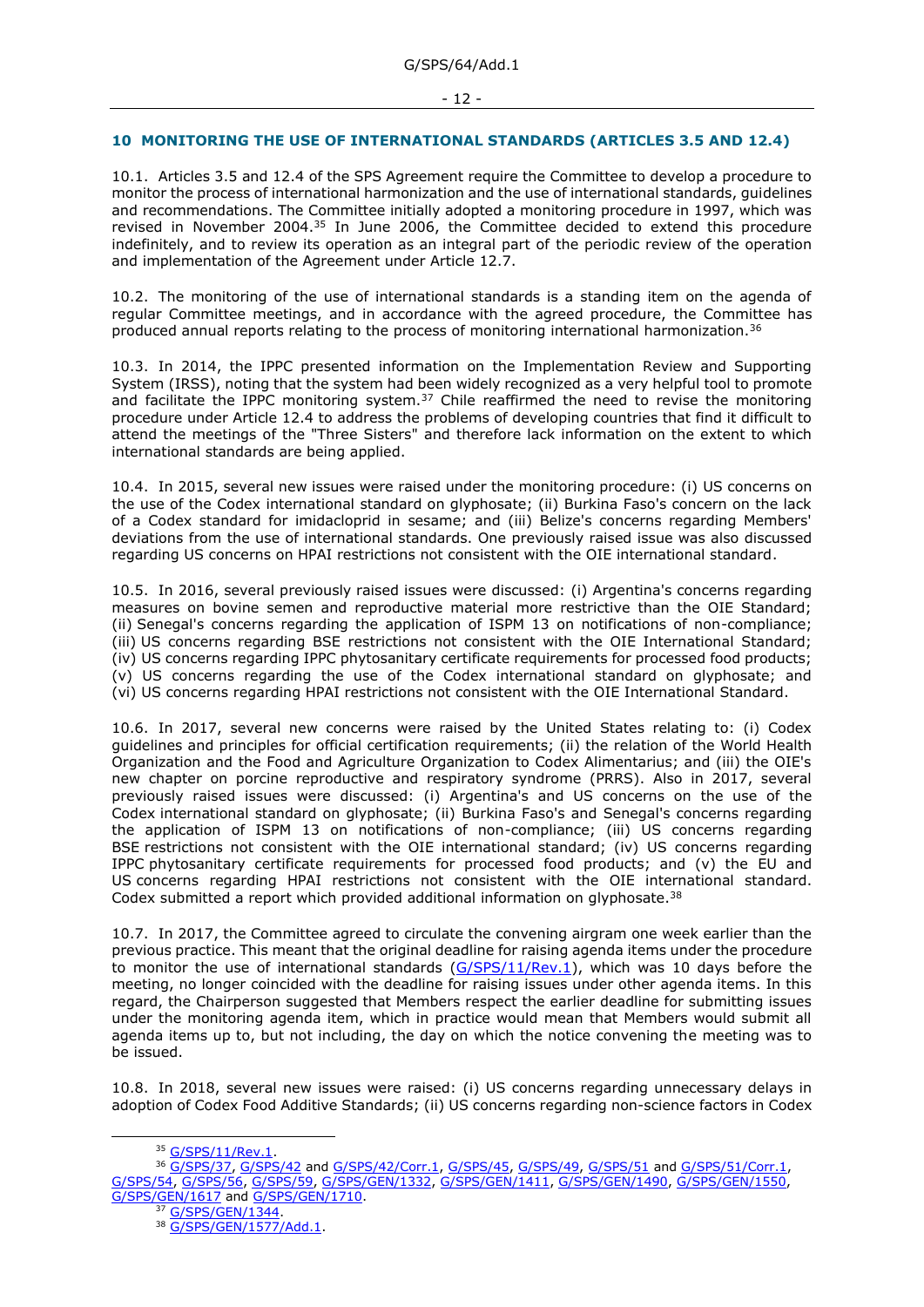standards; (iii) EU concerns on ASF restrictions not consistent with the OIE international standard; (iv) Indonesia's and US concerns regarding risk management related to the global movement in plant seeds (ISPM 38); and (v) India's concerns regarding the use of the Codex definitions for milk and milk products. Some previously raised issues were also discussed: (i) EU and US concerns regarding HPAI restrictions not consistent with the OIE international standard; (ii) US concerns regarding the relation of the World Health Organization and the Food and Agriculture Organization to Codex Alimentarius; (iii) US concerns regarding the non-use of Codex Guidelines and Principles on Official Import and Export Certificates; (iv) US concerns regarding BSE restrictions not consistent with the OIE international standard; and (v) US concerns regarding the use of the Codex international standard on glyphosate.

10.9. In 2019, the United Stated raised a new issue regarding the Codex task force on antimicrobial resistance.<sup>39</sup> The following previously raised issues were discussed again: (i) EU concerns regarding ASF restrictions not consistent with the OIE international standard; (ii) EU and US concerns regarding HPAI restrictions not consistent with the OIE international standard; (iii) US concerns regarding BSE restrictions not consistent with the OIE international standard; and (iv) US concerns regarding the use of the Codex international standard on glyphosate.

### <span id="page-12-0"></span>**11 OBSERVER STATUS**

### <span id="page-12-1"></span>**11.1 New requests**

11.1. In May 2016, the Committee received a new request for ad hoc observer status from the Caribbean Agricultural Health and Food Safety Agency (CAHFSA).<sup>40</sup> In October 2016, the Committee granted CAHFSA observer status.

11.2. In September 2019, the Committee received a new request for ad hoc observer status from the United Nations Industrial Development Organization (UNIDO).<sup>41</sup> In the November 2019 Committee meeting, some delegations requested more time to consider this request, and the Committee agreed to return to it at its next Committee meeting.

11.3. In December 2019, the Committee received another new request from the Arab Organization for Agricultural Development (AOAD).<sup>42</sup> The Committee will be invited to consider this request in its next meeting.

# <span id="page-12-2"></span>**11.2 Outstanding requests**

11.4. During the period of Review, the Committee did not reach consensus on the outstanding requests for observer status, namely the Convention on Biological Diversity (CBD); CABI International; the Convention on International Trade in Endangered Species of Wild Fauna and Flora (CITES); the Organisation Internationale de la Vigne et du Vin (OIV); the Asian and Pacific Coconut Community (APCC); and the International Cocoa Organization (ICCO).<sup>43</sup>

11.5. The Committee had agreed, in 2012, that if for any one-year period an ad hoc observer organization did not attend any meetings of the SPS Committee, the Committee would consider that its observer status has lapsed, but only after the Secretariat had contacted the observer organization and received confirmation that it was no longer interested in maintaining its observer status. This verification procedure had been undertaken by the Secretariat since 2012.

11.6. In November 2019, the Chairperson recalled that at the March 2019 SPS Committee meeting, the Secretariat had highlighted the inconvenience of this verification procedure, and that all contacted observers had always indicated an interest in keeping their observer status. The Committee had been invited to reflect on whether the verification procedure should be less frequent or applied only when the need arose. The Chairperson proposed applying the procedure less frequently in the future.

<sup>39</sup> [G/SPS/GEN/1751.](https://docs.wto.org/dol2fe/Pages/FE_Search/FE_S_S006.aspx?DataSource=Cat&query=@Symbol=%22G/SPS/GEN/1751%22%20OR%20@Symbol=%22G/SPS/GEN/1751/*%22&Language=English&Context=ScriptedSearches&languageUIChanged=true)

<sup>40</sup> [G/SPS/GEN/121/Add.17.](https://docs.wto.org/dol2fe/Pages/FE_Search/FE_S_S006.aspx?DataSource=Cat&query=@Symbol=%22G/SPS/GEN/121/Add.17%22%20OR%20@Symbol=%22G/SPS/GEN/121/Add.17/*%22&Language=English&Context=ScriptedSearches&languageUIChanged=true)

<sup>41</sup> [G/SPS/GEN/121/Add.18.](https://docs.wto.org/dol2fe/Pages/FE_Search/FE_S_S006.aspx?DataSource=Cat&query=@Symbol=%22G/SPS/GEN/121/Add.18%22%20OR%20@Symbol=%22G/SPS/GEN/121/Add.18/*%22&Language=English&Context=ScriptedSearches&languageUIChanged=true)

<sup>42</sup> [G/SPS/GEN/121/Add.19.](https://docs.wto.org/dol2fe/Pages/FE_Search/FE_S_S006.aspx?DataSource=Cat&query=@Symbol=%22G/SPS/GEN/121/Add.19%22%20OR%20@Symbol=%22G/SPS/GEN/121/Add.19/*%22&Language=English&Context=ScriptedSearches&languageUIChanged=true)

 $43$  The list of organizations whose request for observer status is pending is contained in [G/SPS/W/78/Rev.14.](https://docs.wto.org/dol2fe/Pages/FE_Search/FE_S_S006.aspx?DataSource=Cat&query=@Symbol=%22G/SPS/W/78/Rev.14%22%20OR%20@Symbol=%22G/SPS/W/78/Rev.14/*%22&Language=English&Context=ScriptedSearches&languageUIChanged=true)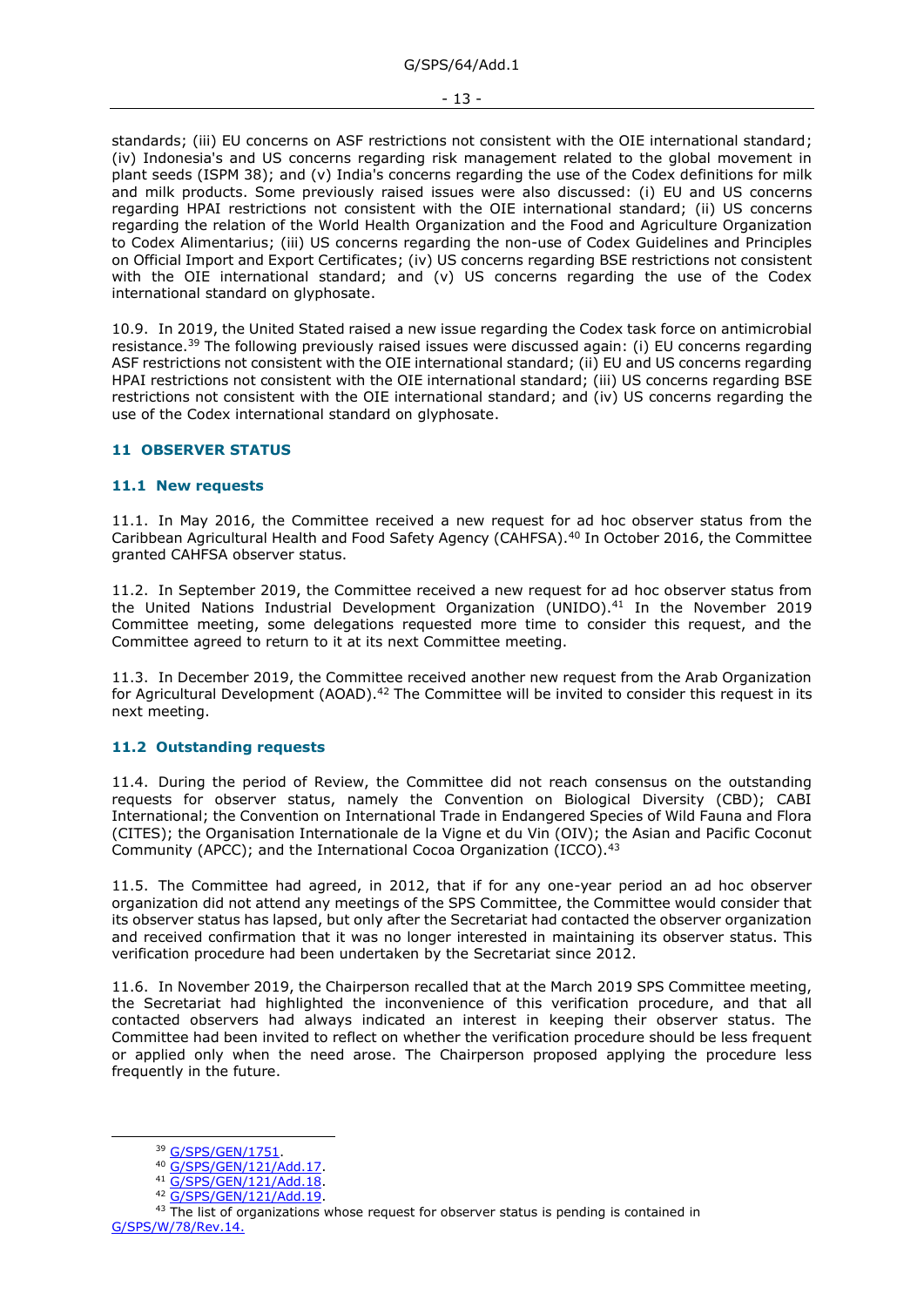11.7. The Committee agreed that the verification procedure for observers who have not attended any meetings in one year should not be undertaken every year, but as the need arises, for example if it became apparent that an observer organization was no longer participating in the meetings.

### <span id="page-13-0"></span>**12 OTHER SUBSTANTIVE DISCUSSIONS**

#### <span id="page-13-1"></span>**12.1 Maximum residue limits (MRLs) for plant protection products**

12.1. In 2015, India presented a document on the need for measures on detection of pesticide residues not registered in the country of import for unimpeded flow of trade.<sup>44</sup> The purpose of the paper was to put into context the persistent problem faced by exporters from developing countries due to importing countries' application of limits of detection (LoDs) for these pesticides. India observed that LoDs were being applied even for substances where Codex standards existed and provided examples where the application of LoDs had a trade impact. The document concluded by suggesting certain steps in dealing with this issue. India also proposed two corrections to the document.

12.2. Several Members shared India's concerns and the need to evaluate whether guidelines could be recommended, while some also expressed their view that the Committee should not embark on the task of producing guidelines. Argentina recalled that in 2007 it had submitted document [G/SPS/W/211](https://docs.wto.org/dol2fe/Pages/FE_Search/FE_S_S006.aspx?DataSource=Cat&query=@Symbol=%22G/SPS/W/211%22%20OR%20@Symbol=%22G/SPS/W/211/*%22&Language=English&Context=ScriptedSearches&languageUIChanged=true)<sup>45</sup> on MRLs for pesticides and their impact on exports of developing countries. Codex highlighted that where no MRLs existed, Members should provide data to the relevant scientific bodies to support the elaboration of a Codex standard. Sustainable funding to support scientific advice was also key in this area. Codex reminded the Committee that its standards were voluntary and only became compulsory once written into legislation. The Chairperson suggested that the subject be further explored in a thematic session and invited Members to submit suggestions for an agenda for such a thematic session to the Secretariat. The Secretariat was requested to prepare a draft programme for such a session.<sup>46</sup>

12.3. The Secretariat organized a Thematic Workshop on Pesticide Maximum Residue Levels<sup>47</sup> in October 2016, which brought together officials for an in-depth session focusing on the relevant provisions of the SPS Agreement and related dispute settlement reports, as well as the Codex approach to establishing MRLs. The workshop also benefitted from presentations on various regional and international initiatives focused on harmonizing MRLs and establishing MRLs for minor-use crops. In addition, various WTO Members shared their national experiences on establishing MRLs and provided insights into the challenges of implementing and complying with Codex MRLs, as well as the impact of default MRLs and MRL expiration on international trade. Speakers from the private sector also contributed to the workshop, highlighting various ways for the private sector to be involved in establishing MRLs, such as by providing relevant technical data. Several follow-up actions were proposed during the workshop, with a view to addressing various concerns related to pesticide MRLs.

12.4. Following the workshop, the United States made suggestions<sup>48</sup> for future work by the SPS Committee in four topic areas: (i) enhancement of the Codex MRL system; (ii) transparency and predictability in Members' regulatory approaches; (iii) regular updates on harmonization efforts being undertaken by APEC, NAFTA, OECD and EAC, with the aim of inspiring similar harmonization initiatives at the regional level; and (iv) greater access of developing countries to newer, alternative pesticides that can replace older pesticides. The United States invited Members to consider ways in which their regulatory frameworks can impact the investment incentives of the private sector. In terms of next steps, the United States proposed that a statement by the Committee be drafted in support of this work, but deferred to the Chair and other Members as to the desirability and appropriate means to transmit this message.

12.5. Several Members supported the follow-up activities proposed by the United States, and further requested that the United States, as well as other Members, circulate their suggestions in writing for further review. Other MRL-related concerns were expressed by Members, such as the

<sup>44</sup> [G/SPS/W/284.](https://docs.wto.org/dol2fe/Pages/FE_Search/FE_S_S006.aspx?DataSource=Cat&query=@Symbol=%22G/SPS/W/284%22%20OR%20@Symbol=%22G/SPS/W/284/*%22&Language=English&Context=ScriptedSearches&languageUIChanged=true)

<sup>45</sup> See also [G/SPS/W/211/Corr.1.](https://docs.wto.org/dol2fe/Pages/FE_Search/FE_S_S006.aspx?DataSource=Cat&query=@Symbol=%22G/SPS/W/211/Corr.1%22%20OR%20@Symbol=%22G/SPS/W/211/Corr.1/*%22&Language=English&Context=ScriptedSearches&languageUIChanged=true)

<sup>46</sup> [G/SPS/GEN/1468.](https://docs.wto.org/dol2fe/Pages/FE_Search/FE_S_S006.aspx?DataSource=Cat&query=@Symbol=%22G/SPS/GEN/1468%22%20OR%20@Symbol=%22G/SPS/GEN/1468/*%22&Language=English&Context=ScriptedSearches&languageUIChanged=true)

<sup>&</sup>lt;sup>47</sup> The summary report of the Pesticide MRLs Workshop was circulated a[s G/SPS/R/85.](https://docs.wto.org/dol2fe/Pages/FE_Search/FE_S_S006.aspx?DataSource=Cat&query=@Symbol=%22G/SPS/R/85%22%20OR%20@Symbol=%22G/SPS/R/85/*%22&Language=English&Context=ScriptedSearches&languageUIChanged=true) The programme [\(G/SPS/GEN/1514/Rev.1\)](https://docs.wto.org/dol2fe/Pages/FE_Search/FE_S_S006.aspx?MetaCollection=WTO&SymbolList=%22G%2fSPS%2fGEN%2f1514%2fRev.1%22+OR+%22G%2fSPS%2fGEN%2f1514%2fRev.1%2f*%22&Serial=&IssuingDateFrom=&IssuingDateTo=&CATTITLE=&ConcernedCountryList=&OtherCountryList=&SubjectList=&TypeList=&FullTextHash=371857150&ProductList=&BodyList=&OrganizationList=&ArticleList=&Contents=&CollectionList=&RestrictionTypeName=&PostingDateFrom=&PostingDateTo=&DerestrictionDateFrom=&DerestrictionDateTo=&ReferenceList=&Language=ENGLISH&SearchPage=FE_S_S001&ActiveTabIndex=0&HSClassificationList=&ServicesClassificationList=&EnvironmentClassificationList=&ICSClassificationList=&ICSClassificationDescList:EnvironmentClassificationDescList:ServicesClassificationDescList:HSClassificationDescList=&languageUIChanged=true) and presentations from the workshop are available via the following link: [https://www.wto.org/english/tratop\\_e/sps\\_e/wkshop\\_oct16\\_e/wkshop\\_oct16\\_e.htm.](https://www.wto.org/english/tratop_e/sps_e/wkshop_oct16_e/wkshop_oct16_e.htm)

<sup>48</sup> October 2016 SPS Committee meeting, see [G/SPS/R/84.](https://docs.wto.org/dol2fe/Pages/FE_Search/FE_S_S006.aspx?DataSource=Cat&query=@Symbol=%22G/SPS/R/84%22%20OR%20@Symbol=%22G/SPS/R/84/*%22&Language=English&Context=ScriptedSearches&languageUIChanged=true)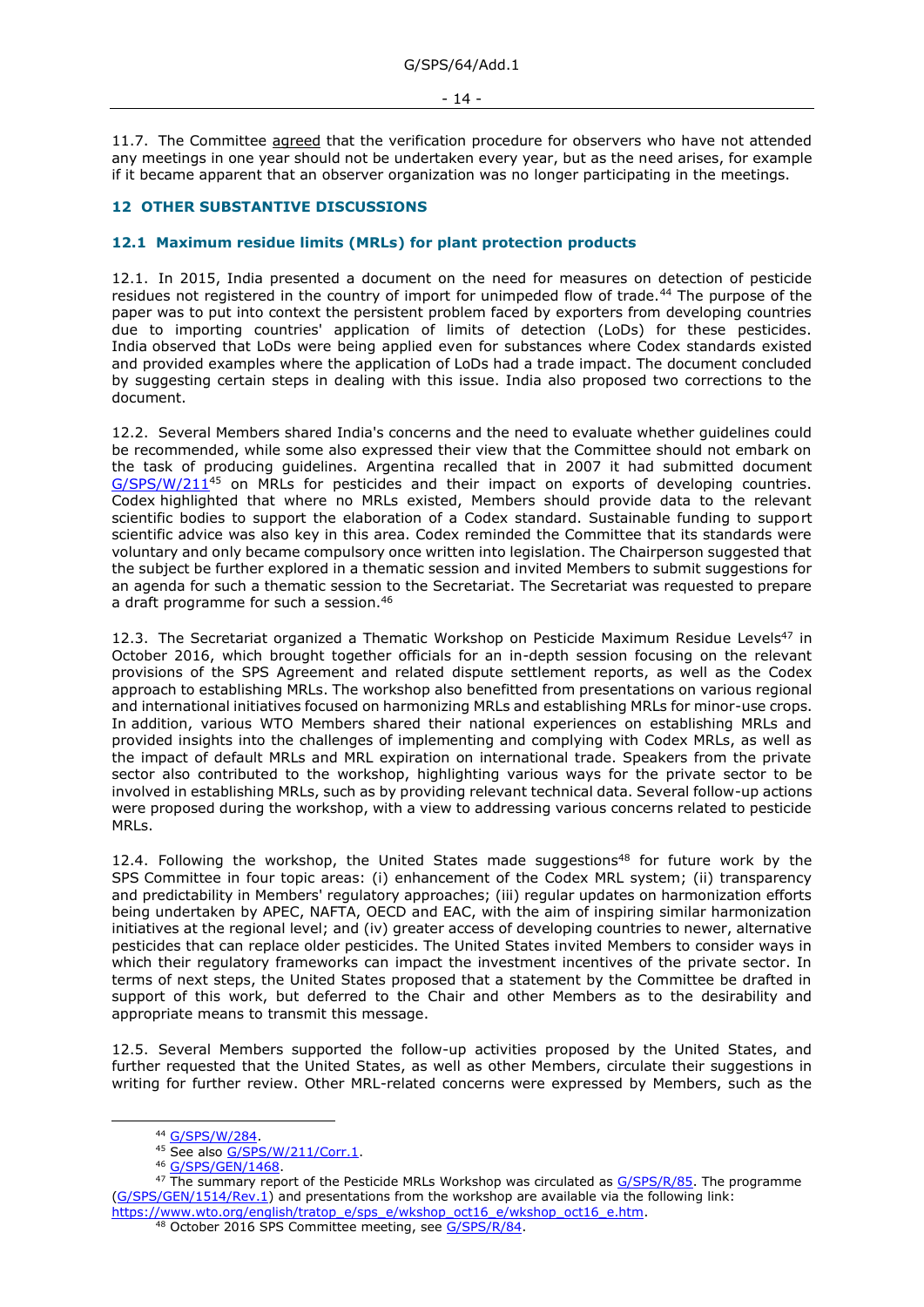absence of alternative chemicals, especially for minor use and specialty crops, and the need for greater involvement in data generation efforts.

12.6. In 2017, the Committee discussed a proposal presented by Kenya, Uganda and the United States on possible next steps for consideration by the SPS Committee.<sup>49</sup> The five main follow-up actions in order to advance the Committee's work on trade-related MRLs were: (a) enabling JMPR to better respond to increased demand and monitoring progress on new Codex MRLs; (b) strengthening notification practices for greater transparency and predictability on MRLs; (c) reporting to the Committee on international and regional activities on MRLs; (d) collaborating on solutions for MRLs for minor use and specialty crops; and (e) discussing the role of the Committee in increasing coordination and harmonization. In relation to the last proposal, the United States also highlighted that if there was consensus in the Committee on any of the proposed suggestions, the Chairperson could issue a statement reflecting this consensus.

12.7. In discussions of the proposal, several Members signalled their support, highlighting that the areas mentioned were of interest for many Members and that the suggestions would assist in improving market access for agricultural exports. Several Members also made suggestions to further improve the proposal. India also reminded Members of the proposals made in document [G/SPS/W/284,](https://docs.wto.org/dol2fe/Pages/FE_Search/FE_S_S006.aspx?DataSource=Cat&query=@Symbol=%22G/SPS/W/284%22%20OR%20@Symbol=%22G/SPS/W/284/*%22&Language=English&Context=ScriptedSearches&languageUIChanged=true) and indicated that the concerns remained unaddressed. In the view of the United States, the information provided by experts at the workshop provided a firmer basis for the resolution of trade-related MRL issues, based on which the joint paper recognized a wide range of legitimate MRL-related trade concerns that Members could collectively work to resolve. The United States recognized that the LoD issue was complex, as they had a pre-market authorization approval system that was consistent with their rights under the SPS Agreement. The United States indicated openness for discussions with India and other Members on their perspectives.

12.8. The WHO welcomed the proposal for follow-up work on pesticide MRLs. In relation to the JMPR recommendation, the WHO encouraged Members to have their national experts apply to serve as experts to the JMPR process.

12.9. A revised version of the proposal $50$  was circulated ahead of two consultations held in October 2017. It suggested that the SPS Committee include the recommendations contained in the proposal in the future Report of the Fifth Review of the Operation and Implementation of the Agreement. It also suggested that the Committee endorse a proposed Ministerial Decision annexed to the proposal for transmission to MC11. A majority of Members supported the proposal, some indicated that they were still studying it and several Members asked about the proposed process for the possible adoption of the Ministerial Decision.

12.10. On the basis of comments received, a subsequent revision<sup>51</sup> was circulated, along with a compilation of comments that had been received, a track-change version explaining how comments had been considered, and a separate response to India's comments. In November 2017, the Committee discussed the revised proposal. The authors of the proposal stressed the trade disruptions caused by missing and misaligned MRLs, and the urgency of stepping up efforts to find solutions to these concerns. They proposed taking this work of the Committee to a higher level, which would give momentum to the important task of resolving MRL-related trade concerns, and would also contribute to reinvigorating the work of the Committee.

12.11. Many Members expressed their support for the proposal, both the draft Ministerial Decision, as well as the inclusion of the recommendations in the Fifth Review. Several of these Members indicated that the proposal and its recommendations broadly captured the current MRL-related concerns and noted that the proposal would be beneficial to all Members. Several Members also thanked the proponents for the transparent and consultative approach used throughout the process, highlighting that these discussions had started a year ago, on the basis of deliberations in the Workshop on Pesticide MRLs, followed by informal discussions in several meetings. In addition, it was noted that the topic of pesticide MRLs merited consideration at the Ministerial Conference.

12.12. Four Members indicated that they were not in a position to support the Ministerial Decision. Their concerns related to the timing of the proposal, the merits of singling out a single topic for Ministers' attention, and the existence of a mandate. One Member raised questions for clarification

<sup>49</sup> [G/SPS/W/292.](https://docs.wto.org/dol2fe/Pages/FE_Search/FE_S_S006.aspx?DataSource=Cat&query=@Symbol=%22G/SPS/W/292%22%20OR%20@Symbol=%22G/SPS/W/292/*%22&Language=English&Context=ScriptedSearches&languageUIChanged=true)

<sup>50</sup> [G/SPS/W/292/Rev.1.](https://docs.wto.org/dol2fe/Pages/FE_Search/FE_S_S006.aspx?DataSource=Cat&query=@Symbol=%22G/SPS/W/292/Rev.1%22%20OR%20@Symbol=%22G/SPS/W/292/Rev.1/*%22&Language=English&Context=ScriptedSearches&languageUIChanged=true)

<sup>51</sup> [G/SPS/W/292/Rev.2.](https://docs.wto.org/dol2fe/Pages/FE_Search/FE_S_S006.aspx?DataSource=Cat&query=@Symbol=%22G/SPS/W/292/Rev.2%22%20OR%20@Symbol=%22G/SPS/W/292/Rev.2/*%22&Language=English&Context=ScriptedSearches&languageUIChanged=true)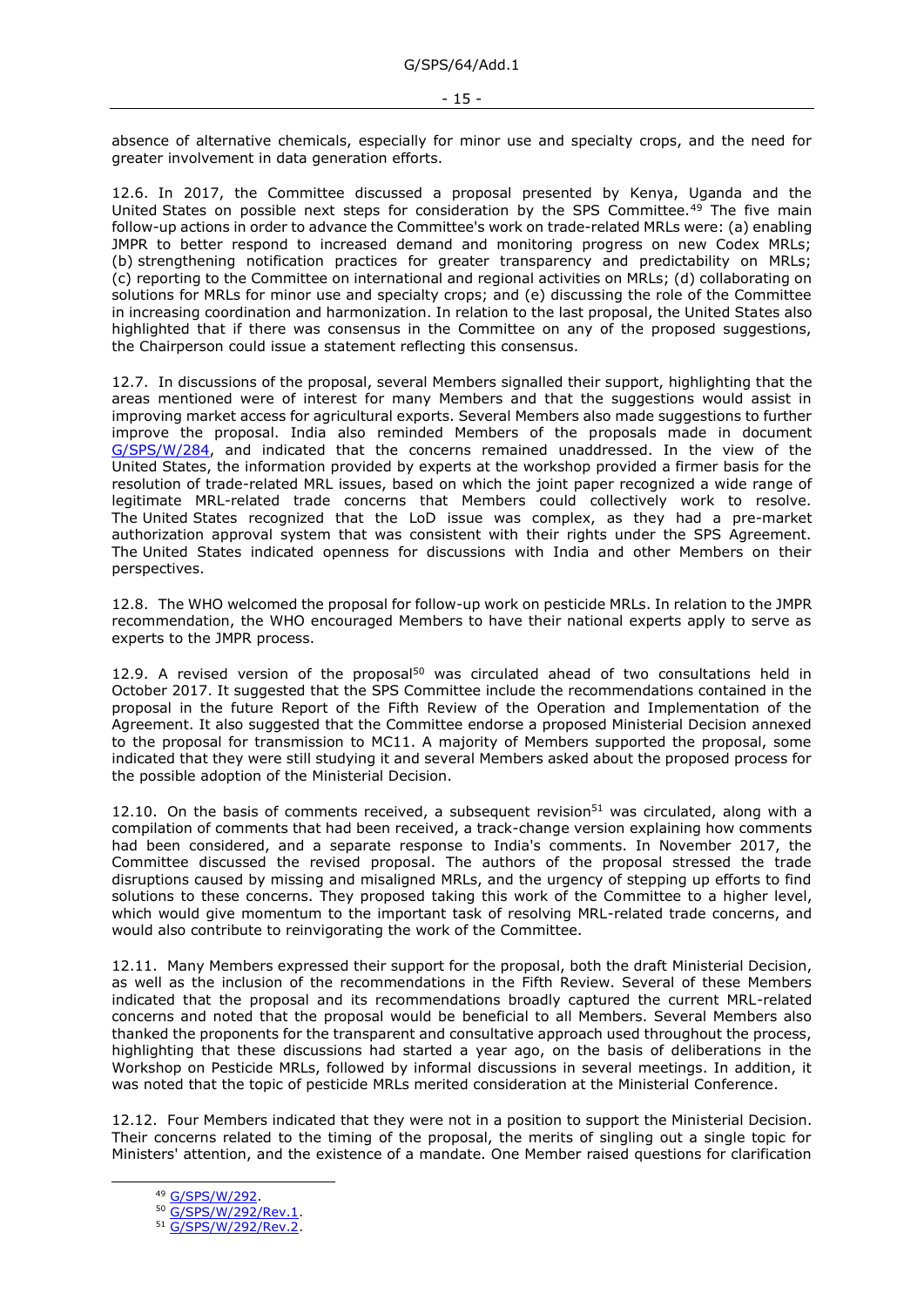inter alia on the title of the proposed Decision, its scope, some of the terminology used, and the desire to avoid duplication. A couple of Members made textual suggestions, and were invited to submit them in writing. India thanked the proponents for their written response to its comments. India was of the view that the proposal required further discussion and indicated that it would continue to work with the proponents to substantively address its concerns, as outlined in [G/SPS/W/284.](https://docs.wto.org/dol2fe/Pages/FE_Search/FE_S_S006.aspx?DataSource=Cat&query=@Symbol=%22G/SPS/W/284%22%20OR%20@Symbol=%22G/SPS/W/284/*%22&Language=English&Context=ScriptedSearches&languageUIChanged=true) India noted that until the discussions in the SPS Committee were exhausted, it would be premature to submit recommendations for the Fifth Review or to the Council for Trade in Goods (CTG).

12.13. Uganda, Kenya and the United States voiced their disappointment that the Committee had been unable to reach consensus on the proposal, and also expressed regret for the lost opportunity to advance the proposed Ministerial Decision, which would have been beneficial to all Members, particularly to developing and least-developed countries. The United States further provided a detailed response to several arguments raised by opponents of the Ministerial Decision.

12.14. At the Buenos Aires Ministerial Conference in December 2017, 17 Ministers signed a joint statement on trade in food and agricultural products, which recognizes the work undertaken by the SPS Committee to examine pesticide-related issues.<sup>52</sup>

12.15. In 2018, Canada provided information on a training session held in partnership with FAO and the United States, with the aim of increasing the pool of scientific experts available to conduct pesticide residue evaluations for JMPR, held in November 2017. Canada highlighted that the event had increased the availability of knowledgeable experts who would contribute to the JMPR panel and to the development of international standards on pesticides. Canada also informed the Committee that it was working with FAO to organize an extraordinary session of the Joint FAO/WHO Meeting on Pesticide Residues scheduled for May 2019. This meeting would focus on addressing the growing backlog of new use evaluations and facilitating the timely establishment of international standards.

12.16. In 2018 and 2019, the Committee discussed a revised joint proposal on MRLs for plant protection products that was submitted under the Fifth Review.<sup>53</sup>

12.17. In 2019, Australia drew attention to the "APEC Import MRL Guideline for Pesticides: A Guideline on Possible Approaches to Achieve Alignment of International MRLs".<sup>54</sup> The United States and Canada thanked Australia for the information provided.

12.18. Also in 2019, China proposed the topic of default (uniform) pesticide MRLs set at limits of detection for a workshop or thematic session, noting that there were no relevant international standards. Several Members supported the proposal. One Member further suggested that the topic be combined with Canada's suggestion for a workshop on risk analysis, but also noted the value of China's proposal as a stand-alone issue. Another Member suggested broadening China's proposal to include default MRLs for veterinary drug residues and those compounds administered to animals or added to feed or fertilizers with the intention to mitigate the effects of climate change or other negative environmental impacts. Some Members supported this suggestion, while highlighting the importance of addressing challenges for developing countries.

12.19. Also in 2019, Canada stated its commitment to the work of Codex. Additionally, it reported on its work with the FAO, WHO, the Codex Committee on Pesticide Residues (CCPR) and Members; notably on a JMPR expert training and an extraordinary session of JMPR. The training led to the designation of six new JMPR pesticide residue experts. The United States supported Codex efforts; they also highlighted three STDF projects which had led to the establishment of new Codex MRLs. The United States also provided information on the Global Minor Use Foundation, which sought to expand access to newer, lower-risk pesticide options for tropical produce, and on an international workshop on missing MRLs. Brazil, Chile, Colombia, Costa Rica, Côte d'Ivoire, Guatemala, Kenya, Morocco, Nigeria, Peru, Senegal and ECOWAS echoed Canada's support for science-based SPS measures and the importance of contributing to the work of Codex and JMPR. Chile noted its work co-chairing two of JPMR's working groups on pesticide residues, one with India and the United States, and the other with India and Kenya, and encouraged Members to contribute in this

<sup>52</sup> [WT/MIN\(17\)/52.](https://docs.wto.org/dol2fe/Pages/FE_Search/FE_S_S006.aspx?DataSource=Cat&query=@Symbol=%22WT/MIN(17)/52%22%20OR%20@Symbol=%22WT/MIN(17)/52/*%22&Language=English&Context=ScriptedSearches&languageUIChanged=true)

<sup>53</sup> [G/SPS/W/292/Rev.4.](https://docs.wto.org/dol2fe/Pages/FE_Search/FE_S_S006.aspx?DataSource=Cat&query=@Symbol=%22G/SPS/W/292/Rev.4%22%20OR%20@Symbol=%22G/SPS/W/292/Rev.4/*%22&Language=English&Context=ScriptedSearches&languageUIChanged=true) See the section on MRLs for plant protection products in Part A of the Report of the Fifth Review (i.e. document G/SPS/64), which provides additional details on the substance of the submitted proposal and the subsequent discussions.

<sup>54</sup> [G/SPS/GEN/1746.](https://docs.wto.org/dol2fe/Pages/FE_Search/FE_S_S006.aspx?DataSource=Cat&query=@Symbol=%22G/SPS/GEN/1746%22%20OR%20@Symbol=%22G/SPS/GEN/1746/*%22&Language=English&Context=ScriptedSearches&languageUIChanged=true)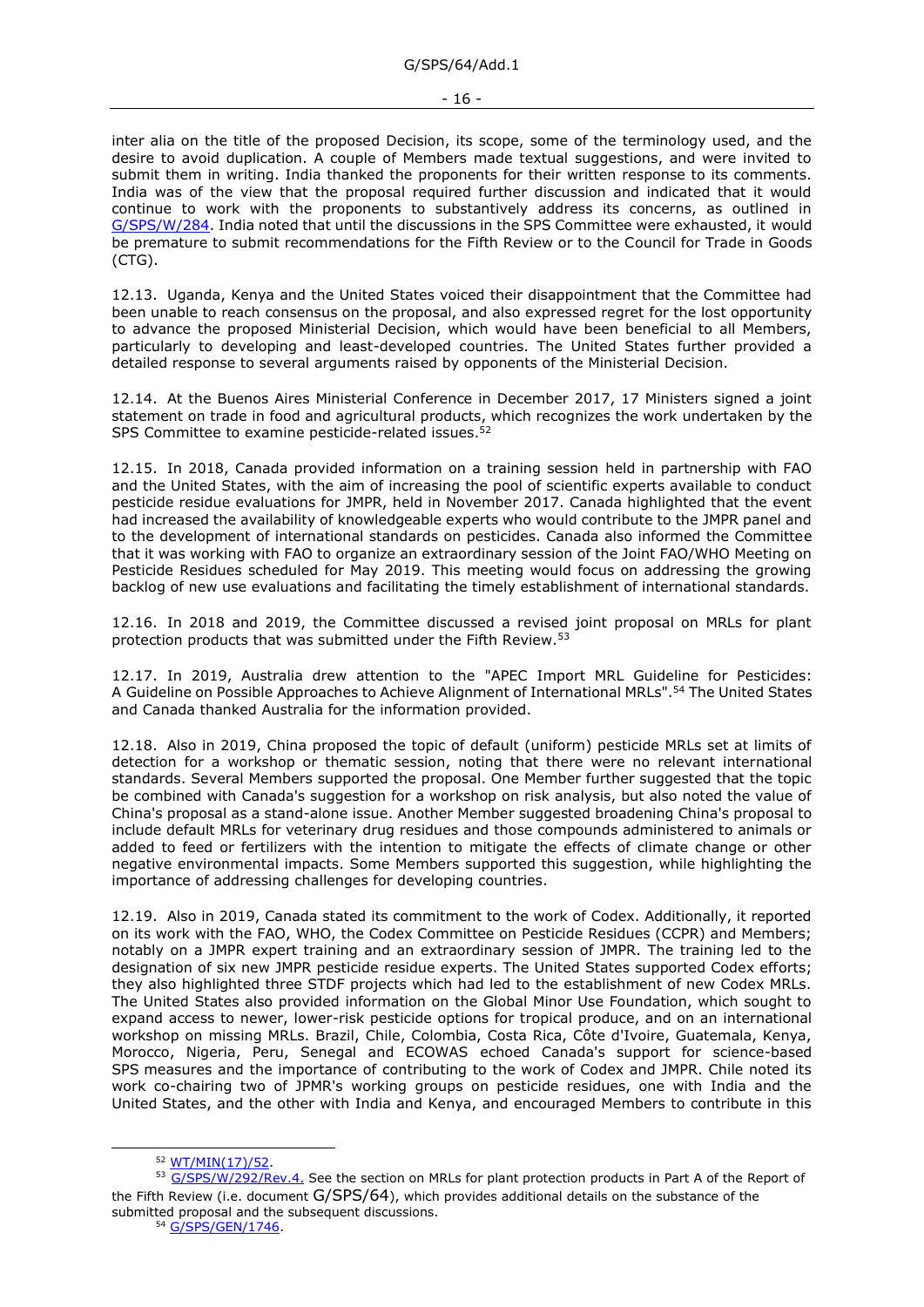way. Burkina Faso requested that JMPR include sesame in its studies, and Côte d'Ivoire and Nigeria, pointed to the need for technical assistance in this area.

12.20. Also in 2019, Codex reported that the Codex Alimentarius Commission had adopted several standards and other texts, including MRLs for 32 different pesticides in various foods and feeds, and 154 food additives provisions in the General Standard for Food Additives. IICA drew attention to a workshop it hosted on scientific justification issues arising from the application of the SPS Agreement. Representatives of nearly 20 countries had attended the event and had explored practical examples of the application of the SPS Agreement and the proper definition of pesticide MRLs.

## <span id="page-16-0"></span>**12.2 Fall armyworm (FAW)**

12.21. In 2018, the European Union informed Members of its specific project on integrated pest management strategies to counter the threat of invasive FAW for food security in Eastern Africa. Zambia also reported on the presence of FAW in Zambia, but noted that government authorities and various stakeholders were working to control the pest.

12.22. In 2018 and 2019, the Committee discussed proposals on fall armyworm that were submitted under the Fifth Review.<sup>55</sup> The Committee agreed to hold a Thematic Session on Fall Armyworm, based on the proposal contained in [G/SPS/W/305.](https://docs.wto.org/dol2fe/Pages/FE_Search/FE_S_S006.aspx?DataSource=Cat&query=@Symbol=%22G/SPS/W/305%22%20OR%20@Symbol=%22G/SPS/W/305/*%22&Language=English&Context=ScriptedSearches&languageUIChanged=true) The proposal also suggested the creation of a working group to discuss this topic. Brazil expressed its support for the proposal of having an open discussion of the working group on fall armyworm.

12.23. Also in 2018, the IPPC reported that discussions in the Strategic Planning Group (SPG) meeting had been looking at how it could be involved in issues related to emerging pests, such as FAW. The African Union (AU) emphasized that 44 countries had officially reported the presence of FAW in their countries in February 2018. The AU also indicated that the Executive Council of the African Union Heads of States had considered the challenges presented by FAW, and that an emergency fund was being established for this topic, among other initiatives undertaken.<sup>56</sup>

12.24. ECOWAS informed the Committee that the recent introduction of the FAW and the discovery of the new alien invasive pest in West Africa were growing threats of concern to agriculture and food security in 44 countries in the sub-Saharan region, including 15 West African countries, and informed the Committee about the joint monitoring mission FAO-CILSS aimed at anticipating the risk of food safety and at informing preparedness and response interventions to FAW.<sup>57</sup> ECOWAS also reported that it had conducted regional trainings on improving the monitoring of FAW risk.

12.25. Brazil underscored the serious nature of FAW and its impact in Africa and highlighted its experience in dealing with the problem, its on-going technical support to African countries to combat FAW through an integrated pest approach, and the successful results obtained.

12.26. In March 2019, the Committee held a Thematic Session on Fall Armyworm<sup>58</sup>, as had been agreed by the SPS Committee in November 2018, based on a joint proposal submitted by Brazil, Kenya, Madagascar, Paraguay, the United States of America and Uruguay.<sup>59</sup> The purpose of the thematic session was to discuss the role of the WTO SPS Agreement in enabling access to tools and technologies and facilitating international trade, using fall armyworm as a case study. The session provided information on the nature and the impact of the spread of fall armyworm across the globe, the challenges for smallholders, and the tools and technologies available. Global, regional and domestic approaches to enable regulatory frameworks to facilitate access to safe and effective tools and technologies were presented. Members also shared their experiences in dealing with fall

<sup>55</sup> [G/SPS/W/305,](https://docs.wto.org/dol2fe/Pages/FE_Search/FE_S_S006.aspx?DataSource=Cat&query=@Symbol=%22G/SPS/W/305%22%20OR%20@Symbol=%22G/SPS/W/305/*%22&Language=English&Context=ScriptedSearches&languageUIChanged=true) [G/SPS/W/309,](https://docs.wto.org/dol2fe/Pages/FE_Search/FE_S_S006.aspx?DataSource=Cat&query=@Symbol=%22G/SPS/W/309%22%20OR%20@Symbol=%22G/SPS/W/309/*%22&Language=English&Context=ScriptedSearches&languageUIChanged=true) [G/SPS/W/309/Corr.1](https://docs.wto.org/dol2fe/Pages/FE_Search/FE_S_S006.aspx?DataSource=Cat&query=@Symbol=%22G/SPS/W/309/Corr.1%22%20OR%20@Symbol=%22G/SPS/W/309/Corr.1/*%22&Language=English&Context=ScriptedSearches&languageUIChanged=true) and [G/SPS/W/317.](https://docs.wto.org/dol2fe/Pages/FE_Search/FE_S_S006.aspx?DataSource=Cat&query=@Symbol=%22G/SPS/W/317%22%20OR%20@Symbol=%22G/SPS/W/317/*%22&Language=English&Context=ScriptedSearches&languageUIChanged=true) See the section on fall armyworm in Part A of the Report of the Fifth Review (i.e. document G/SPS/64), which provides additional details on the substance of the submitted proposals and the subsequent discussions.

<sup>56</sup> [G/SPS/GEN/1629.](https://docs.wto.org/dol2fe/Pages/FE_Search/FE_S_S006.aspx?DataSource=Cat&query=@Symbol=%22G/SPS/GEN/1629%22%20OR%20@Symbol=%22G/SPS/GEN/1629/*%22&Language=English&Context=ScriptedSearches&languageUIChanged=true)

<sup>57</sup> [G/SPS/GEN/1643.](https://docs.wto.org/dol2fe/Pages/FE_Search/FE_S_S006.aspx?DataSource=Cat&query=@Symbol=%22G/SPS/GEN/1643%22%20OR%20@Symbol=%22G/SPS/GEN/1643/*%22&Language=English&Context=ScriptedSearches&languageUIChanged=true)

<sup>&</sup>lt;sup>58</sup> The programme is available in document [G/SPS/GEN/1676/Rev.1,](https://docs.wto.org/dol2fe/Pages/FE_Search/FE_S_S006.aspx?DataSource=Cat&query=@Symbol=%22G/SPS/GEN/1676/Rev.1%22%20OR%20@Symbol=%22G/SPS/GEN/1676/Rev.1/*%22&Language=English&Context=ScriptedSearches&languageUIChanged=true) based on the structure suggested by the co-sponsors of the proposal in document [G/SPS/W/309](https://docs.wto.org/dol2fe/Pages/FE_Search/FE_S_S006.aspx?DataSource=Cat&query=@Symbol=%22G/SPS/W/309%22%20OR%20@Symbol=%22G/SPS/W/309/*%22&Language=English&Context=ScriptedSearches&languageUIChanged=true) (and corrigendum). Presentations from the thematic session are also available at:

[https://www.wto.org/english/tratop\\_e/sps\\_e/workshop19032019\\_e.htm.](https://www.wto.org/english/tratop_e/sps_e/workshop19032019_e.htm)

<sup>59</sup> [G/SPS/W/305.](https://docs.wto.org/dol2fe/Pages/FE_Search/FE_S_S006.aspx?DataSource=Cat&query=@Symbol=%22G/SPS/W/305%22%20OR%20@Symbol=%22G/SPS/W/305/*%22&Language=English&Context=ScriptedSearches&languageUIChanged=true)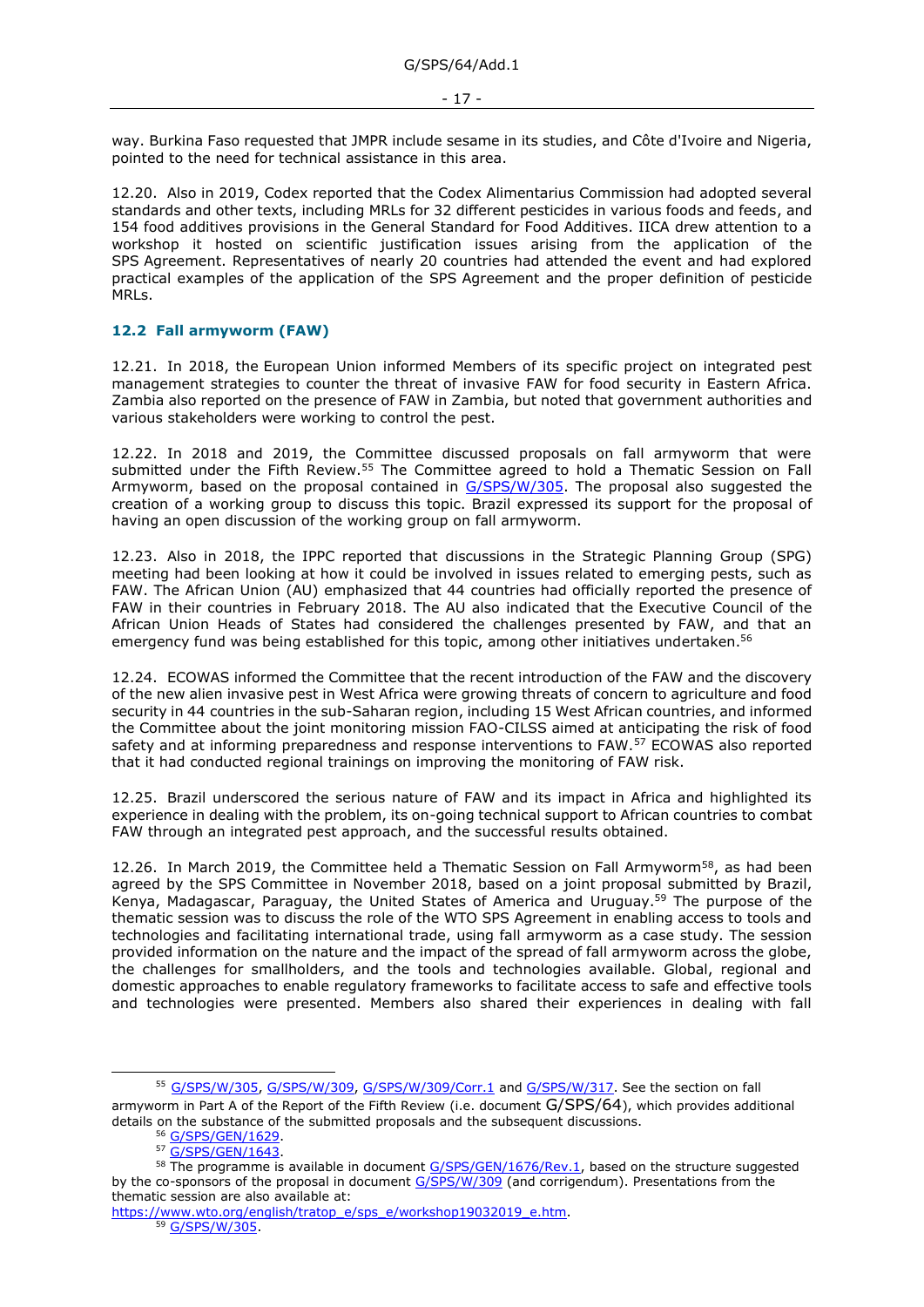armyworm, highlighting their successes and challenges. The WTO Global Trust Fund and the United States had provided funding for several speakers, which helped ensure a balance of views.

12.27. First, the Secretariat provided an overview of certain SPS Agreement provisions and dispute settlement reports that could be relevant to regulatory approaches that enable access to safe tools and technologies. In the second session, experts from USAID, the Centre for Agriculture and Bioscience International (CABI) and the International Maize and Wheat Improvement Center (CIMMYT) provided thorough information on the biology, history and spread of the pest, and emphasized the importance of integrated pest management as a key framework to approach FAW. In the third session, the African Union Inter-African Phytosanitary Council (AU-IAPSC), USAID, ECOWAS, the European Union, Chinese Taipei and the East African Community (EAC) Secretariat presented on global, regional and domestic approaches. Finally, Brazil, South Africa, Kenya, Paraguay and Australia shared their experiences in dealing with fall armyworm. Suggestions were made to build on the exchanges during the thematic session as a contribution to IPPC's 2020 International Year of Plant Health. The IPPC asked countries to share with the IPPC secretariat cases of interventions of FAW in trade.

12.28. At the end of the thematic session, the Chairperson invited Members to comment on the first open-ended meeting of the Working Group on FAW, which had been held after the informal meeting. Brazil proposed as possible next steps regarding sections 5 and 6 of document [G/SPS/W/305,](https://docs.wto.org/dol2fe/Pages/FE_Search/FE_S_S006.aspx?DataSource=Cat&query=@Symbol=%22G/SPS/W/305%22%20OR%20@Symbol=%22G/SPS/W/305/*%22&Language=English&Context=ScriptedSearches&languageUIChanged=true) that the working group discuss examples of the effective use of the principles of the SPS Agreement to fight FAW, and to collect and compile information and experiences resulting from collaboration towards a safer and more sustainable agriculture. Brazil suggested that the co-sponsors of the proposal for the thematic session could circulate examples building on the discussions that took place in the thematic session and in the informal meeting of the SPS Committee.

12.29. Also in 2019, the IPPC mentioned that it was looking at how it could be involved in issues related to emerging pests, such as fall armyworm. The African Union reiterated its efforts to support the management of FAW outbreaks in Africa with other developing partners. ECOWAS drew attention to the training it had provided to strengthen the monitoring of the prevalence and impact of FAW, with the financial and technical support of FAO; which had led to additional targeted funding. ECOWAS had also held a regional conference on sustainable management of FAW in the Sahel, and West Africa in Burkina Faso. On plant health, ECCAS had worked on FAW and on a platform for the coordination of SPS issues.

### <span id="page-17-0"></span>**12.3 Antimicrobial resistance (AMR)**

12.30. In 2014, the OIE informed the Committee that the proposed revision of the OIE Terrestrial Code standard on risk assessment for AMR had been proposed for adoption. In October 2015, the OECD held a workshop on "Economics of Antimicrobial Use in the Livestock Sector and Development of Antimicrobial Resistance". In 2016, the OIE highlighted a technical item which had been discussed at the General Session: "Combatting Antimicrobial Resistance through a One Health Approach". The OIE further noted that the Assembly had adopted a resolution endorsing the basic principles of the OIE global strategy against AMR. Also in 2016, IICA informed of a training programme on AMR and the establishment of an AMR surveillance system. In 2017, the OIE highlighted work of the ad-hoc group on AMR; IICA noted capacity building activities in areas such as AMR.

12.31. Also in 2017, Senegal provided information on its antimicrobial monitoring plan for food products of animal origin to identify sources of contamination, including salmonella, in sheep meat, poultry, pork, beef and meat preparations; and for the detection of antibiotic residues in meat samples. Senegal emphasized that its national risk assessment system was able to address all food safety issues and the data served to guide its authorities on these matters.

12.32. In 2018, the European Union informed the Committee that EU co-legislators had agreed on the text of the new Regulation on Veterinary Medicinal Products,<sup>60</sup> a new legal framework for the authorisation and use of veterinary drugs in the European Union. The European Union explained that the European Commission had issued a proposal for the Regulation in September 2014, which had been notified under the TBT Agreement in April 2015 as document [G/TBT/N/EU/279.](https://docs.wto.org/dol2fe/Pages/FE_Search/FE_S_S006.aspx?DataSource=Cat&query=@Symbol=%22G/TBT/N/EU/279%22%20OR%20@Symbol=%22G/TBT/N/EU/279/*%22&Language=English&Context=ScriptedSearches&languageUIChanged=true) The Regulation would enter into force in November 2018, and would take effect at the end of 2021, three years after its entry into force. One of the key objectives of the new Regulation was to address the public

 $60$  Argentina and the United States raised an STC on this topic (STC [446\)](http://spsims.wto.org/en/SpecificTradeConcerns/View/446), supported by Australia, Brazil, Canada, Chile, Colombia and Paraguay.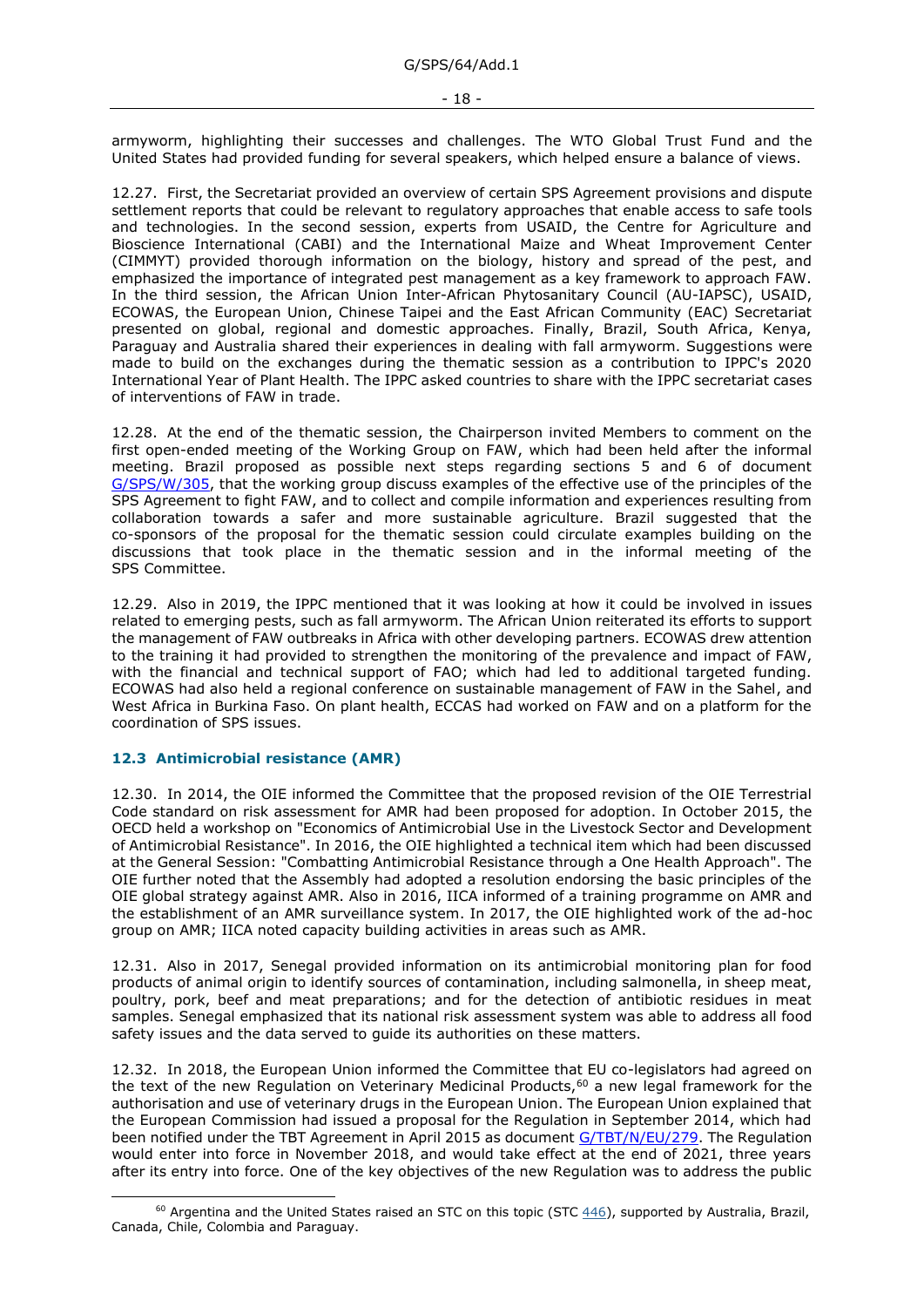health risk of antimicrobial resistance (AMR), following the One Health approach. The European Union elaborated that the Regulation laid down several actions to fight AMR, including: strengthening the principles behind the prudent use of antimicrobials, for example by avoiding the routine prophylactic and metaphylactic use; reserving certain antimicrobials for treatment of infections in humans only; and banning the use of antimicrobials in animals for growth promotion or yield increase. The European Union noted that the new Regulation was part of a package which included a new regulation on medicated feed, which contained measures aimed at fighting the misuse of antimicrobials, including a ban on their use in medicated feed for prophylaxis, and limiting treatment duration.

12.33. The European Union provided additional information on the new Regulation, while stressing the concern that AMR organisms and resistance determinants could spread to humans and animals through food and feed originating within or outside the European Union. Therefore, the new Regulation would require, in a non-discriminatory and proportional manner, that operators in non-EU countries refrain from using antimicrobials for growth promotion or antimicrobials designated in the European Union as reserved for human use only, in respect of animals or products of animal origin exported to the European Union.

12.34. Japan looked forward to receiving more information on the implementation of the new Regulation in delegated and implementing acts. The United States requested clarification on the rationale for the notification as a TBT measure in 2015. In addition, the United States requested assurances that the measures in delegated and implementing acts would be notified to the SPS Committee.

12.35. The European Union explained that the original 2014 proposal had been notified under the TBT Agreement because, at that time, no SPS provisions had been regarded as potentially affecting international trade. The European Union clarified that the original proposal had changed, and assured the Committee that the new implementing measures would be notified to the WTO, and would be notified to the SPS Committee if it were concluded that they were SPS measures. In any case, the SPS Committee would be duly informed.

12.36. Also in 2018, Codex drew the Committee's attention to the meeting of the Ad hoc Codex Intergovernmental Task Force on Antimicrobial Resistance (TFAMR) held in December 2018. Codex highlighted two main documents for this meeting which were available for public comments and consultation on the Codex website: (i) the proposed draft Revision of the Code of Practice to Minimize and Contain Antimicrobial Resistance (CAC/RCP 61-2005); and (ii) the proposed draft Guidelines on Integrated Surveillance of Antimicrobial Resistance. The IPPC noted that its Strategic Planning Group (SPG) was also considering to what extent the IPPC community should be involved in addressing antimicrobial resistance and had agreed to forward this issue to CPM-14 (2019) for discussion.

12.37. The OIE reported that new and revised definitions of "veterinary medical use", "non-veterinary medical use" of antimicrobials, as well as "growth promotion" had been introduced into the Terrestrial Code, to clarify the way countries should report on their use of antimicrobial agents in animals and thereby contribute to the global effort to contain AMR. The OIE added that these definitions emphasized the essential role of the veterinary prescription, which should be mandatory for any veterinary use. The OIE also informed the Committee on the OIE Global Conference on Antimicrobial Resistance which had been held in October 2018, with the aim of improving the implementation of OIE standards on AMR.<sup>61</sup>

12.38. The African Union outlined the various activities undertaken to develop an Animal Health Strategy for Africa; develop an African-wide Antimicrobial Resistance Framework.

12.39. In 2019, the Russian Federation announced the organization of an international conference on "Food Safety Risk Analysis and Antimicrobial Resistance" to enhance multinational cooperation on food safety. The conference would be aimed at gathering representatives in animal health, public health and food safety sectors to facilitate an exchange in experiences and best practices relating to reduction of AMR, among other topics. Argentina also informed Members about its National Programme for Antimicrobial Resistance (AMR) Surveillance in animals for human consumption.<sup>62</sup>

12.40. As reported under the section on monitoring the use of international standards, the United States expressed its commitment to addressing AMR through sound science and collaboration

<sup>&</sup>lt;sup>61</sup> For more information see [G/SPS/GEN/1652.](https://docs.wto.org/dol2fe/Pages/FE_Search/FE_S_S006.aspx?DataSource=Cat&query=@Symbol=%22G/SPS/GEN/1652%22%20OR%20@Symbol=%22G/SPS/GEN/1652/*%22&Language=English&Context=ScriptedSearches&languageUIChanged=true)

<sup>62</sup> [G/SPS/GEN/1742.](https://docs.wto.org/dol2fe/Pages/FE_Search/FE_S_S006.aspx?DataSource=Cat&query=@Symbol=%22G/SPS/GEN/1742%22%20OR%20@Symbol=%22G/SPS/GEN/1742/*%22&Language=English&Context=ScriptedSearches&languageUIChanged=true)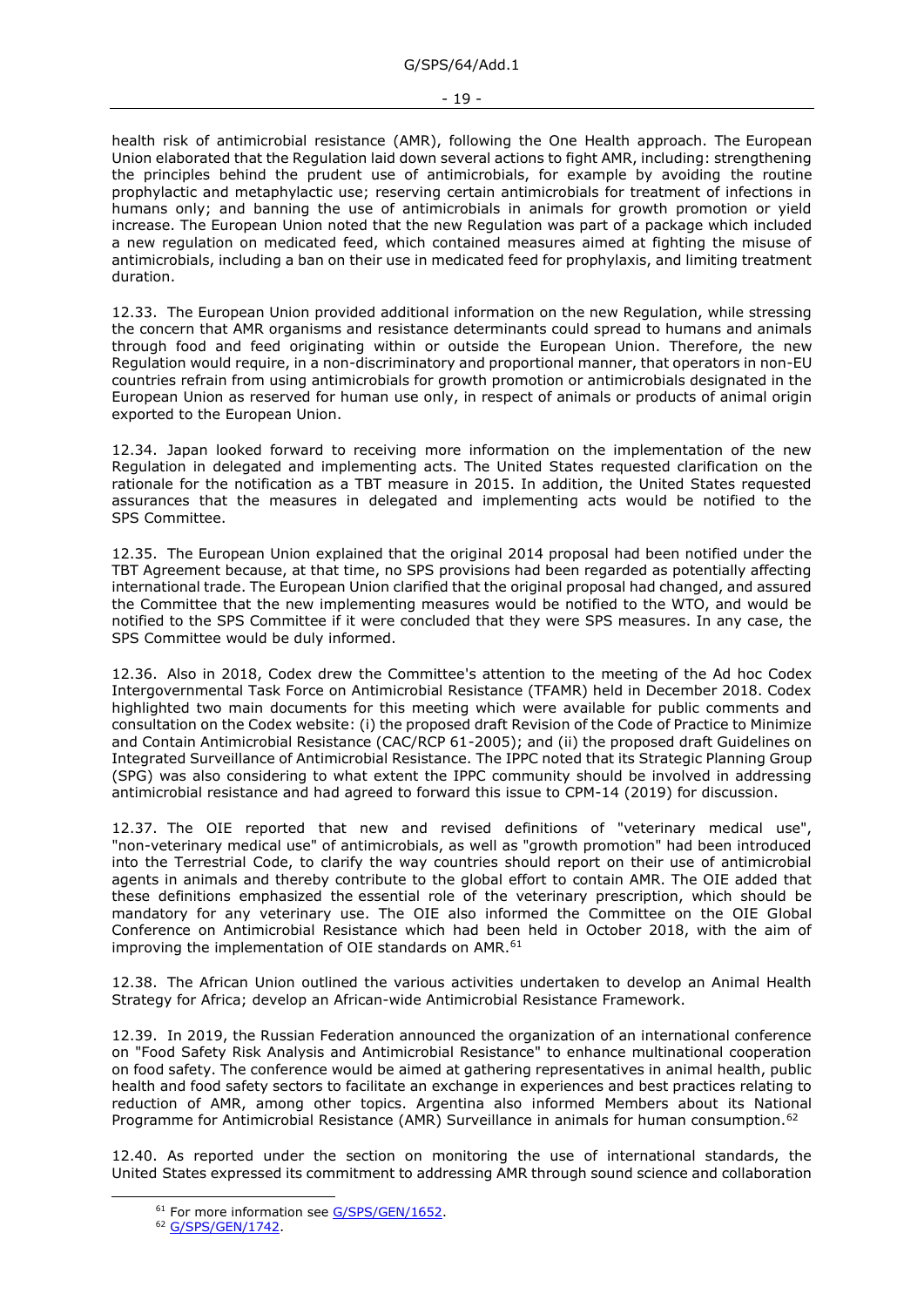in Codex.<sup>63</sup> Australia supported the joint work of WHO, the OIE, and FAO in setting international standards for AMR and reiterated its commitment on this topic.

12.41. Also in 2019, Codex informed the Committee that the Ad hoc Codex Intergovernmental Task Force on Antimicrobial Resistance (TFAMR) had agreed to return the proposed revised draft Code of Practice to Minimize and Contain Antimicrobial Resistance (CXC 61-2005) for re-drafting. The Task Force had also decided to continue working on the development of the Guidelines on Integrated Surveillance of Antimicrobial Resistance. The Ad Hoc Codex Intergovernmental Task Force on Antimicrobial Resistance would discuss the revision of the Code of Good Practice to Minimize and Contain Antimicrobial Resistance and on development of guidelines on integrated surveillance of antimicrobial resistance. The OIE also indicated that it had published its Third Annual Report on Antimicrobial Agents Intended for Use in Animals, available on its website.<sup>64</sup>

12.42. IICA informed Members of its continued support to its member States in the development of integrated antimicrobial resistance surveillance plans, noting that it would provide support to Caribbean and Latin American countries through a competitive fund to facilitate participation in the meetings of the Ad Hoc Codex Intergovernmental Task Force on Antimicrobial Resistance. The African Union also drew attention to its work with its member States to coordinate common positions on draft chapters of the OIE Terrestrial and Aquatic Codes, and on food hygiene and antimicrobial resistance for the relevant Codex sessions.

### <span id="page-19-0"></span>**12.4 Gene editing and other forms of biotechnology**

12.43. In 2018, Argentina drew the Committee's attention to a joint communication on precision biotechnology [\(G/SPS/GEN/1658/Rev.2\)](https://docs.wto.org/dol2fe/Pages/FE_Search/FE_S_S006.aspx?MetaCollection=WTO&SymbolList=%22G%2fSPS%2fGEN%2f1658%2fRev.2%22+OR+%22G%2fSPS%2fGEN%2f1658%2fRev.2%2f*%22&Serial=&IssuingDateFrom=&IssuingDateTo=&CATTITLE=&ConcernedCountryList=&OtherCountryList=&SubjectList=&TypeList=&FullTextHash=371857150&ProductList=&BodyList=&OrganizationList=&ArticleList=&Contents=&CollectionList=&RestrictionTypeName=&PostingDateFrom=&PostingDateTo=&DerestrictionDateFrom=&DerestrictionDateTo=&ReferenceList=&Language=ENGLISH&SearchPage=FE_S_S001&ActiveTabIndex=0&HSClassificationList=&ServicesClassificationList=&EnvironmentClassificationList=&ICSClassificationList=&ICSClassificationDescList:EnvironmentClassificationDescList:ServicesClassificationDescList:HSClassificationDescList=&languageUIChanged=true).<sup>65</sup> Argentina also informed of a "Seminar on Genome Editing for Regulators" which had been organized by IICA in April 2018, to coordinate efforts to ensure that the regulatory approaches for these techniques, which include gene editing, are scientifically based and internationally harmonized. Australia, Brazil, Canada, Colombia, the Dominican Republic, Guatemala, Honduras, Jordan, Paraguay, the United States, Uruguay and Viet Nam supported the International Statement on Agricultural Applications of Precision Biotechnology. ECOWAS also expressed support for the proposal, while highlighting some challenges for developing countries in responding to this advanced technology.

12.44. In 2019, Argentina informed Members of the Ministerial Declaration issued by the Agriculture Ministers of the Southern Agricultural Council (CAS) (comprising Argentina, Brazil, Chile, Paraguay and Uruguay) on gene editing techniques, dated September 2018 and circulated as [G/SPS/GEN/1699.](https://docs.wto.org/dol2fe/Pages/FE_Search/FE_S_S006.aspx?DataSource=Cat&query=@Symbol=%22G/SPS/GEN/1699%22%20OR%20@Symbol=%22G/SPS/GEN/1699/*%22&Language=English&Context=ScriptedSearches&languageUIChanged=true) The Declaration highlighted the role of gene editing techniques in addressing challenges arising from the need to increase agricultural production in a sustainable manner. The non-binding text of the Declaration aimed at coordinating efforts to ensure that the regulatory approaches for these techniques were science-based and internationally harmonized; sought to prevent regulatory asymmetries and, in turn, potential trade disruptions; and highlighted the importance of these techniques for national agricultural research institutes. Brazil, Canada, Colombia, Paraguay, the United States and Uruguay supported the Ministerial Declaration, noting that precision biotechnology including genome editing was critical to addressing agriculture's most difficult production and environmental challenges.

12.45. South Africa thanked Members for the initiative and stated that its regulatory authorities had been, and would continue to, assess how to regulate gene editing techniques. Honduras underscored the importance of open communication in order to share reliable data towards a better understanding of regulatory frameworks and product development. Honduras informed the Committee of a simple procedure they had created to approve applications related to gene editing.

12.46. In 2019, the United States brought Members' attention to its Executive Order 13874, entitled Modernizing the Regulatory Framework for Agricultural Biotechnology Products. The United States also drew attention to its Sustainable, Ecological, Consistent, Uniform, Responsible, Efficient (SECURE) proposed rule. The rule sought to modernize USDA's plant biotechnology regulations, to protect plant health while allowing agricultural innovation to thrive. The framework, and the

<sup>63</sup> [G/SPS/GEN/1751.](https://docs.wto.org/dol2fe/Pages/FE_Search/FE_S_S006.aspx?DataSource=Cat&query=@Symbol=%22G/SPS/GEN/1751%22%20OR%20@Symbol=%22G/SPS/GEN/1751/*%22&Language=English&Context=ScriptedSearches&languageUIChanged=true)

<sup>&</sup>lt;sup>64</sup> [https://www.oie.int/fileadmin/Home/eng/Our\\_scientific\\_expertise/docs/pdf/AMR/Annual\\_Report\\_AMR](https://www.oie.int/fileadmin/Home/eng/Our_scientific_expertise/docs/pdf/AMR/Annual_Report_AMR_3.pdf) [\\_3.pdf.](https://www.oie.int/fileadmin/Home/eng/Our_scientific_expertise/docs/pdf/AMR/Annual_Report_AMR_3.pdf)

<sup>&</sup>lt;sup>65</sup> [G/SPS/GEN/1658/Rev.4](https://docs.wto.org/dol2fe/Pages/FE_Search/FE_S_S006.aspx?MetaCollection=WTO&SymbolList=%22G%2fSPS%2fGEN%2f1658%2fRev.4%22+OR+%22G%2fSPS%2fGEN%2f1658%2fRev.4%2f*%22&Serial=&IssuingDateFrom=&IssuingDateTo=&CATTITLE=&ConcernedCountryList=&OtherCountryList=&SubjectList=&TypeList=&FullTextHash=371857150&ProductList=&BodyList=&OrganizationList=&ArticleList=&Contents=&CollectionList=&RestrictionTypeName=&PostingDateFrom=&PostingDateTo=&DerestrictionDateFrom=&DerestrictionDateTo=&ReferenceList=&Language=ENGLISH&SearchPage=FE_S_S001&ActiveTabIndex=0&HSClassificationList=&ServicesClassificationList=&EnvironmentClassificationList=&ICSClassificationList=&ICSClassificationDescList:EnvironmentClassificationDescList:ServicesClassificationDescList:HSClassificationDescList=&languageUIChanged=true) was subsequently circulated on 28 May 2020 with the co-sponsors of Argentina, Australia, Brazil, Canada, the Dominican Republic, Guatemala, Honduras, Paraguay, the Philippines, the United States and Uruguay.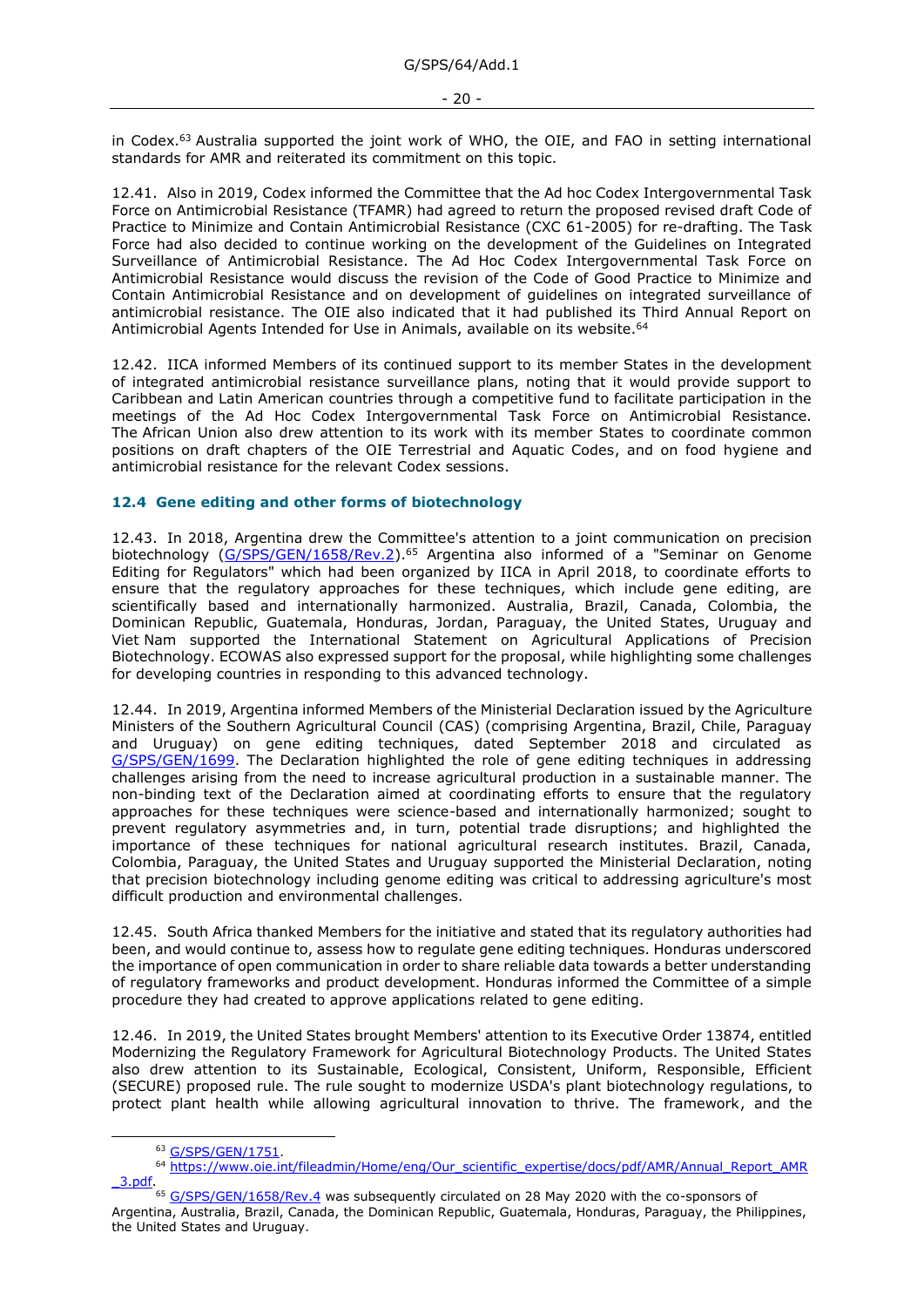proposed rule, sought to provide a clear, predictable, and efficient regulatory pathway for innovators. The proposed rule sought to facilitate the development of new and novel GE plants that would be unlikely to pose a plant pest risk.

12.47. Also in 2019, the Thematic Session on Approval Procedures<sup>66</sup> had focused, among other issues, on approval of biotech products. Codex had presented on relevant guidance on import and export requirements including safety assessments of food derived from biotechnology. Likewise, discussions had been held on costs and challenges related to asynchronous global approval processes, namely on biotech approvals.

## <span id="page-20-0"></span>**12.5 Low-Level Presence (LLP)**

12.48. In 2019, Canada informed the Committee of the work led by the international group Global Low-Level Presence Initiative (GLI).<sup>67</sup> Canada recalled that in 2012, it had hosted an international meeting which gave rise to the International Statement on Low-Level Presence (LLP). Consistent with Codex Alimentarius Commission (CAC) guidance, the International Statement defines LLP as the unintentional presence in grain shipments, at low levels, of a genetically modified (GM) crop that had been approved for food use following CAC/GL 45-2003 Guidelines in at least one country, but not yet in the importing country. LLP situations could occur where there was a time gap in the authorization of GM crops between the importing and exporting countries, or, less frequently, when developers did not seek authorizations in all importing countries. GLI members identified reducing time gaps in approvals of GM crops as the most effective way to tackle LLP and it is one of the longterm objectives of the GLI.

12.49. Argentina, the United States and Brazil supported the International Statement on LLP together with the work of the GLI.

12.50. Also in 2019, Argentina informed Members that at the last meeting of the Ministers of Agriculture of the Agricultural Council of the South (CAS), Argentina, Brazil, Paraguay and Uruguay had signed a declaration on LLP of genetically modified organisms (GMOs) not authorized by the importing country.<sup>68</sup> The declaration underlined the importance of innovation to their agricultural production, and of biotechnology as a tool to incorporate innovation in the development of GMOs. Argentina encouraged Members not to restrict trade based on LLP of non-authorized GMOs, in the importing country, and international cooperation in the context of harmonized international standards.

12.51. Brazil, Paraguay, the United States and Uruguay stressed the crucial role of biotech in facing global food supply challenges. Canada supported the CAS Declaration on LLPs and drew the Committee's attention to the information session it was hosting on LLPs and its consequences for importers and exporters, and importing and exporting countries, on the margins of the July 2019 Committee meeting.

### <span id="page-20-1"></span>**13 PROCEDURAL ISSUES**

### <span id="page-20-2"></span>**13.1 Brazil's proposal on the functioning of the SPS Committee**

13.1. In 2019, Brazil coordinated the joint efforts of Members, initiated in the context of the Ottawa Group, to work on the functioning of the SPS Committee. In this context, Brazil held several informal consultations with Members and also submitted a proposal<sup>69</sup> which seeks to improve the consultation process among Members, without any changes to their rights and obligations under WTO rules, with the aim of making better use of the Committee's meetings. Brazil thanked Members for their participation in the discussions and for their comments; which had been taken into account in preparing the revised proposal. Brazil emphasized that improving communication among Members when addressing STCs could avoid recourse to the dispute settlement mechanism.

13.2. Many Members welcomed the initiative of discussing ways in which the work of the Committee could be improved to make it more efficient and transparent. One Member proposed an addition, to make it possible to share comments on draft notified measures and receive replies through an online

<sup>&</sup>lt;sup>66</sup> See section 3 on control, inspection and approval procedures for more information on the thematic session.

<sup>67</sup> [G/SPS/GEN/1685.](https://docs.wto.org/dol2fe/Pages/FE_Search/FE_S_S006.aspx?DataSource=Cat&query=@Symbol=%22G/SPS/GEN/1685%22%20OR%20@Symbol=%22G/SPS/GEN/1685/*%22&Language=English&Context=ScriptedSearches&languageUIChanged=true)

<sup>68</sup> [G/SPS/GEN/1703.](https://docs.wto.org/dol2fe/Pages/FE_Search/FE_S_S006.aspx?DataSource=Cat&query=@Symbol=%22G/SPS/GEN/1703%22%20OR%20@Symbol=%22G/SPS/GEN/1703/*%22&Language=English&Context=ScriptedSearches&languageUIChanged=true)

<sup>&</sup>lt;sup>69</sup> [G/SPS/W/319,](https://docs.wto.org/dol2fe/Pages/FE_Search/FE_S_S006.aspx?DataSource=Cat&query=@Symbol=%22G/SPS/W/319%22%20OR%20@Symbol=%22G/SPS/W/319/*%22&Language=English&Context=ScriptedSearches&languageUIChanged=true) which was subsequently revised in [G/SPS/W/319/Rev.1](https://docs.wto.org/dol2fe/Pages/FE_Search/FE_S_S006.aspx?DataSource=Cat&query=@Symbol=%22G/SPS/W/319/Rev.1%22%20OR%20@Symbol=%22G/SPS/W/319/Rev.1/*%22&Language=English&Context=ScriptedSearches&languageUIChanged=true) and [G/SPS/W/319/Rev.2.](https://docs.wto.org/dol2fe/Pages/FE_Search/FE_S_S006.aspx?DataSource=Cat&query=@Symbol=%22G/SPS/W/319/Rev.2%22%20OR%20@Symbol=%22G/SPS/W/319/Rev.2/*%22&Language=English&Context=ScriptedSearches&languageUIChanged=true)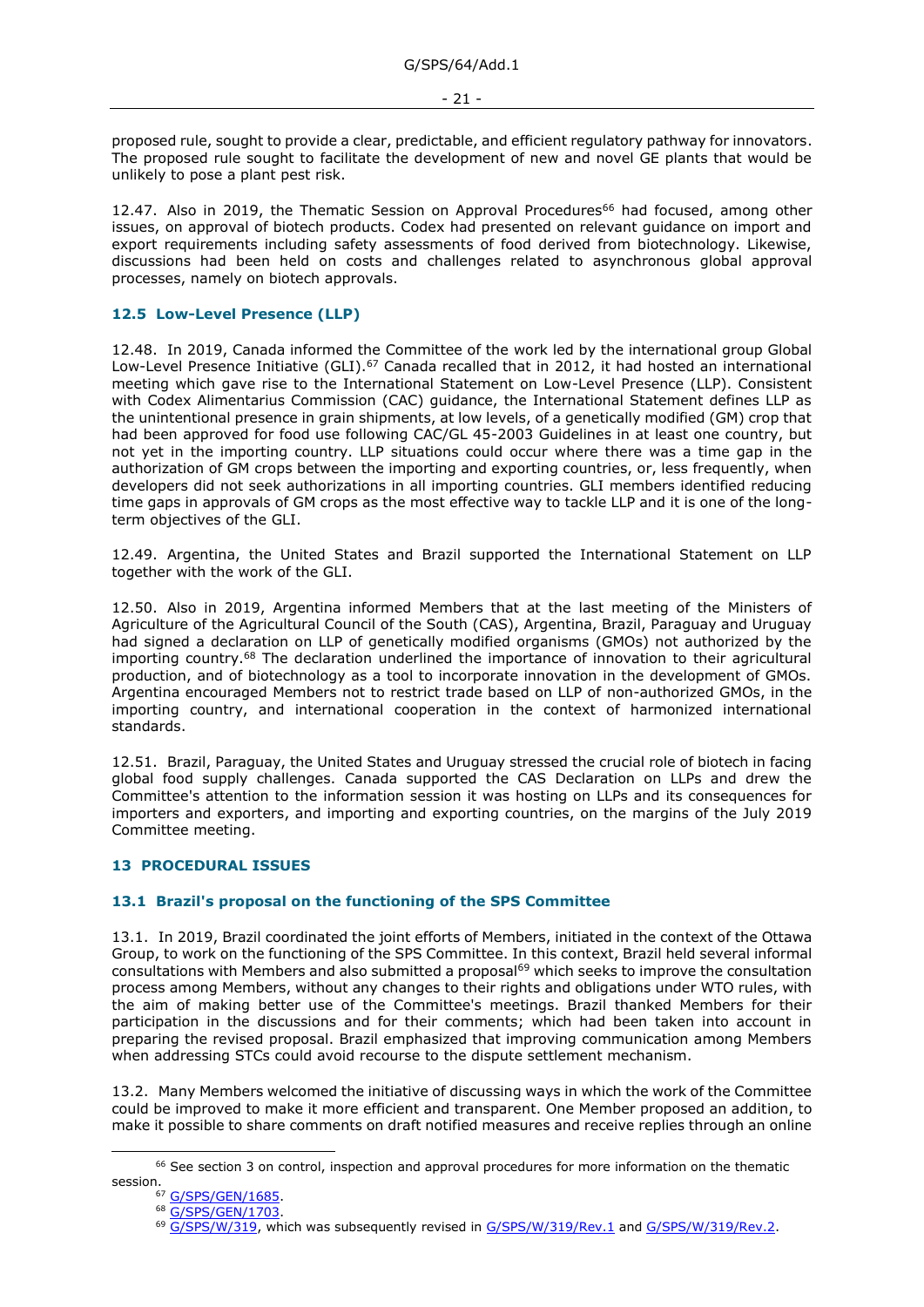system that would be publicly available. This would encourage transparency and better coordination. Several Members supported this suggestion.

13.3. A few Members highlighted similarities and differences with the General Council proposal circulated by the European Union and others [\(WT/GC/W/777/Rev.4\)](https://docs.wto.org/dol2fe/Pages/FE_Search/FE_S_S006.aspx?MetaCollection=WTO&SymbolList=%22WT%2fGC%2fW%2f777%2fRev.4%22+OR+%22WT%2fGC%2fW%2f777%2fRev.4%2f*%22&Serial=&IssuingDateFrom=&IssuingDateTo=&CATTITLE=&ConcernedCountryList=&OtherCountryList=&SubjectList=&TypeList=&FullTextHash=371857150&ProductList=&BodyList=&OrganizationList=&ArticleList=&Contents=&CollectionList=&RestrictionTypeName=&PostingDateFrom=&PostingDateTo=&DerestrictionDateFrom=&DerestrictionDateTo=&ReferenceList=&Language=ENGLISH&SearchPage=FE_S_S001&ActiveTabIndex=0&languageUIChanged=true). Although this proposal had a more general scope beyond the SPS Committee, it shared similar objectives. Some Members suggested that the proponents should attempt to find common ground, and Brazil and the European Union both indicated that they were open to discussions in this regard.

13.4. Several Members emphasized that the proposed changes should not affect the interactive nature of the discussions in the Committee or make it more difficult to raise STCs. Other Members questioned whether the proposed changes needed to be agreed in a formal decision. They wished to allow the Committee to try new mechanisms and procedures without losing flexibility to make further changes in the future. They were concerned that implementing certain provisions could impose additional burdens on constrained delegations.

13.5. Finally, Brazil mentioned that the consultative process was still ongoing. Brazil welcomed further comments and would reflect them in the proposal. If others considered it necessary or relevant, Brazil was willing to chair further open-ended consultations.

### <span id="page-21-0"></span>**13.2 Annotated agenda**

13.6. At the Chairperson's suggestion, the Secretariat prepared and circulated a pilot annotated agenda for the July 2019 SPS Committee meeting, in addition to the convening airgram. The Chairman explained that the annotated agenda, circulated as a pilot, was meant to complement the official airgram. A similar document would be circulated as a Job document for the November 2019 SPS Committee meeting, after the circulation of the formal agenda, with translations to be circulated soon after.<sup>70</sup> The Chairman drew Members' attention to the table of STCs in the Annex and hoped Members presenting STCs would provide a brief description of the STC to fill in the respective column of the table. The Chairman requested Members to share their comments on the annotated agenda.

13.7. Chile supported the circulation of an annotated agenda by the Secretariat, and added that it would contribute to improving its domestic coordination and enhancing its participation in the SPS Committee. Paraguay and Argentina also supported the initiative.

13.8. The Secretariat further clarified that in the TBT Committee, the annotated agenda replaced the convening airgram. The Secretariat proposed circulating both the convening airgram and the translated annotated agenda as a supplement to it, until Members were used to the annotated agenda.

13.9. In response to a question from Chinese Taipei regarding the agenda format of informal meetings, the Chairperson clarified that informal meetings did not have an airgram, but that further information could be circulated before the following informal meeting.<sup>71</sup>

13.10. In the November 2019 meeting, the Secretariat invited Members' comments on the proposal to produce an annotated agenda for the formal meeting instead of a convening airgram in the future. No Member raised any concerns. The Secretariat indicated that the annotated agenda would replace the convening airgram for the March 2020 meeting.

### <span id="page-21-1"></span>**13.3 Agenda item on cross-cutting issues**

13.11. In 2015, the Committee agreed to add a new standing agenda item on "Cross-cutting Issues" to its agenda, in order to have a place for all discussions of more general topics that related to the implementation of the SPS Agreement and that did not fit under any other agenda item. This new agenda item was added as of the March 2016 meeting. More generally, the Committee also decided to make additional changes to the structure of the agenda, in order to improve the fluidity of

 $70$  For the November 2019 SPS Committee meeting, an annotated agenda was circulated for the formal meeting in document [JOB/SPS/3.](https://docs.wto.org/dol2fe/Pages/FE_Search/FE_S_S006.aspx?DataSource=Cat&query=@Symbol=%22JOB/SPS/3%22%20OR%20@Symbol=%22JOB/SPS/3*%22&Language=English&Context=ScriptedSearches&languageUIChanged=true)

 $\frac{1}{71}$  For the November 2019 SPS Committee meeting, an annotated agenda was circulated for the informal meeting in document [JOB/SPS/4.](https://docs.wto.org/dol2fe/Pages/FE_Search/FE_S_S006.aspx?DataSource=Cat&query=@Symbol=%22JOB/SPS/4%22%20OR%20@Symbol=%22JOB/SPS/4*%22&Language=English&Context=ScriptedSearches&languageUIChanged=true)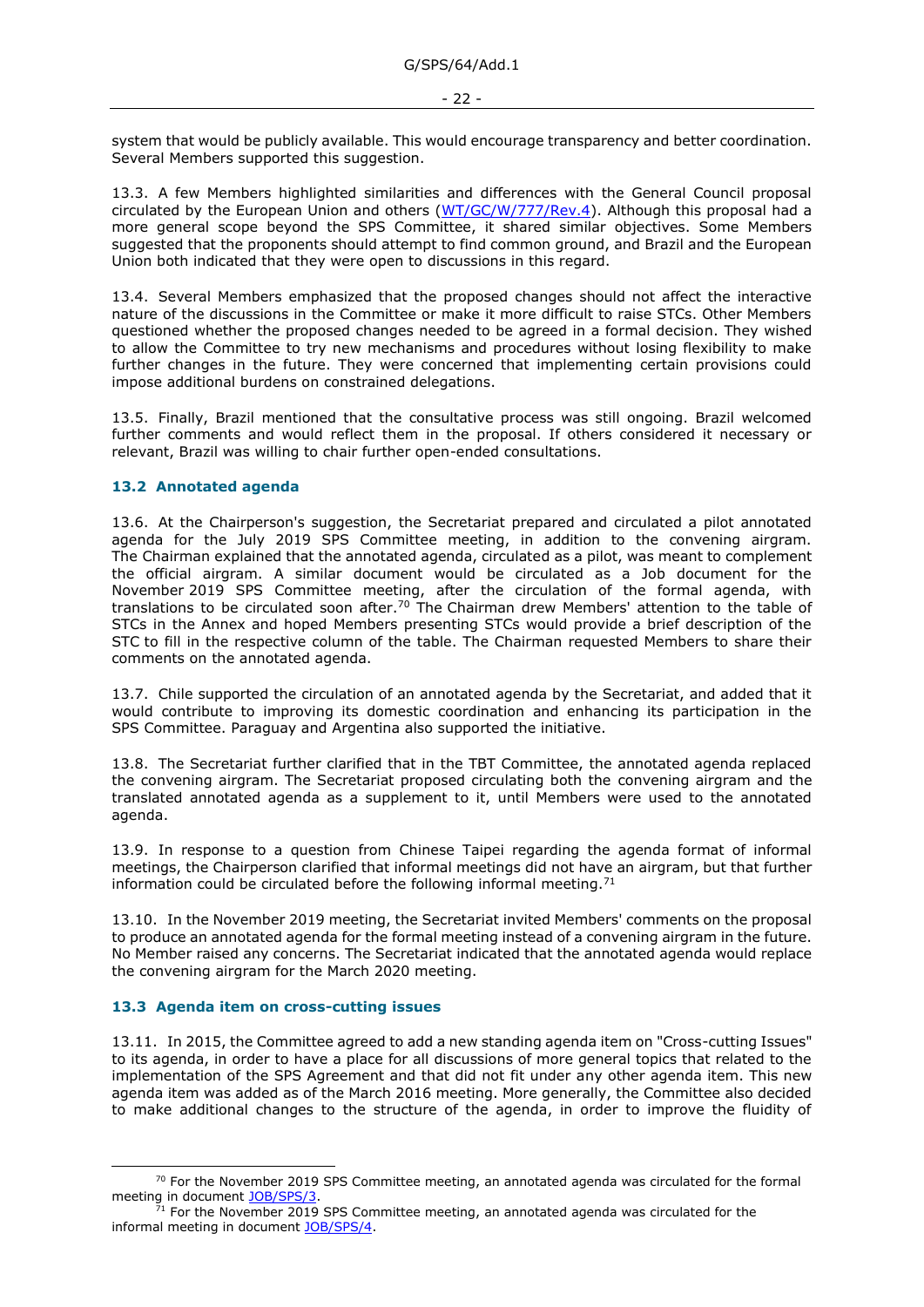discussions. The new structure for the agenda was first used for the October 2016 Committee meeting.<sup>72</sup>

# <span id="page-22-0"></span>**14 REGIONALIZATION (ARTICLE 6)**

14.1. Following adoption of the "Guidelines to Further the Practical Implementation of Article 6 of the Agreement on the Application of Sanitary and Phytosanitary Measures", the Committee agreed to monitor the implementation of Article 6, on the basis of information provided by Members through notifications and from information presented during SPS Committee meetings, and to revise the guidelines, if necessary in light of experience gained through the implementation of the Agreement and the use of the guidelines themselves. The following six reports have been issued by the SPS Secretariat during the period of this current review: (i) the first one covering the period from June 2013 through March 2014;<sup>73</sup> (ii) the second one covering the period from April 2014 through March 2015;<sup>74</sup> (iii) the third one covering the period from April 2015 through March 2016;<sup>75</sup> (iv) the fourth one covering the period from April 2016 through March 2017<sup>76</sup>; (v) the fifth one covering the period from April 2017 through March 2018;<sup>77</sup> and (vi) the sixth one covering the period from April 2018 through March 2019.<sup>78</sup>

14.2. Both the IPPC and the OIE have provided guidance for countries seeking to establish, or to be recognized for, pest- or disease-free status. The IPPC currently has several directly relevant standards: ISPM 4 on requirements for the establishment of pest-free areas; ISPM 10 for the establishment of pest-free places of production and pest-free production sites; ISPM 22 on requirements for the establishment of areas of low pest prevalence; ISPM 26 on the establishment of pest-free areas for fruit flies; ISPM 29 on the recognition of pest-free areas and areas of low pest prevalence; and ISPM 30 on the establishment of areas of low pest prevalence for fruit flies. In addition, IPPC has a number of supporting standards, including quidelines for pest surveillance.<sup>79</sup>

14.3. The OIE Terrestrial Animal Health Code describes the requirements for obtaining disease-free status including requirements for surveillance and monitoring based on the concept of geographic zones. During its annual General Sessions, the OIE has adopted a number of resolutions related to recognition of disease-free areas. In 2015, the OIE adopted the revised standard on foot and mouth disease. In addition, a specific provision relating to the BSE standard was added to the Terrestrial Code. In 2016, the OIE adopted the amendment of the user guide to clarify that zoning and compartmentalization should be considered as tools to control diseases and to facilitate safe trade; and the addition of "reptiles" to the definition of "animal" in the glossary. In 2017, a major revision of the chapter on African swine fever was adopted.<sup>80</sup>

14.4. At the October 2015 meeting, the OIE provided information on the relevance of the OIE standards and related procedures in relation to two recent WTO disputes.<sup>81</sup> The United States expressed appreciation for the information provided by the OIE in its document, which illustrated how the OIE's standard setting activities helped resolve trade disputes and facilitate safe trade in live animals and livestock products. The United States highlighted several aspects of the paper that were particularly relevant to the effective functioning of the SPS Agreement. These aspects included, among others: the implementation of adopted standards and participation in the development of these standards; access to expertise and knowledge of scientists from the OIE's global network of reference centres and laboratories; and development of standards and guidance on regionalization.

14.5. Argentina and the European Union also extended appreciation for the work of the OIE in establishing standards for animal health and safe trade. The European Union further underscored its commitment to providing financial assistance to the OIE in order to facilitate broad participation of developing countries in the OIE's work. The European Union encouraged Members to use the OIE

<sup>&</sup>lt;sup>72</sup> [WTO/AIR/SPS/12](https://docs.wto.org/dol2fe/Pages/FE_Search/FE_S_S006.aspx?DataSource=Cat&query=@Symbol=%22WTO/AIR/SPS/12%22%20OR%20@Symbol=%22WTO/AIR/SPS/12/*%22&Language=English&Context=ScriptedSearches&languageUIChanged=true) and [WTO/AIR/SPS/12/Rev.1.](https://docs.wto.org/dol2fe/Pages/FE_Search/FE_S_S006.aspx?DataSource=Cat&query=@Symbol=%22WTO/AIR/SPS/12%22%20OR%20@Symbol=%22WTO/AIR/SPS/12/*%22&Language=English&Context=ScriptedSearches&languageUIChanged=true)

<sup>73</sup> [G/SPS/GEN/1333.](https://docs.wto.org/dol2fe/Pages/FE_Search/FE_S_S006.aspx?DataSource=Cat&query=@Symbol=%22G/SPS/GEN/1333%22%20OR%20@Symbol=%22G/SPS/GEN/1333/*%22&Language=English&Context=ScriptedSearches&languageUIChanged=true)

<sup>74</sup> [G/SPS/GEN/1412.](https://docs.wto.org/dol2fe/Pages/FE_Search/FE_S_S006.aspx?DataSource=Cat&query=@Symbol=%22G/SPS/GEN/1412%22%20OR%20@Symbol=%22G/SPS/GEN/1412/*%22&Language=English&Context=ScriptedSearches&languageUIChanged=true)

<sup>75</sup> [G/SPS/GEN/1491.](https://docs.wto.org/dol2fe/Pages/FE_Search/FE_S_S006.aspx?DataSource=Cat&query=@Symbol=%22G/SPS/GEN/1491%22%20OR%20@Symbol=%22G/SPS/GEN/1491/*%22&Language=English&Context=ScriptedSearches&languageUIChanged=true)

<sup>&</sup>lt;sup>76</sup> [G/SPS/GEN/1552](https://docs.wto.org/dol2fe/Pages/FE_Search/FE_S_S006.aspx?DataSource=Cat&query=@Symbol=%22G/SPS/GEN/1552%22%20OR%20@Symbol=%22G/SPS/GEN/1552/*%22&Language=English&Context=ScriptedSearches&languageUIChanged=true) and [G/SPS/GEN/1552/Corr.1.](https://docs.wto.org/dol2fe/Pages/FE_Search/FE_S_S006.aspx?DataSource=Cat&query=@Symbol=%22G/SPS/GEN/1552/Corr.1%22%20OR%20@Symbol=%22G/SPS/GEN/1552/Corr.1/*%22&Language=English&Context=ScriptedSearches&languageUIChanged=true)

<sup>77</sup> [G/SPS/GEN/1618.](https://docs.wto.org/dol2fe/Pages/FE_Search/FE_S_S006.aspx?DataSource=Cat&query=@Symbol=%22G/SPS/GEN/1618%22%20OR%20@Symbol=%22G/SPS/GEN/1618/*%22&Language=English&Context=ScriptedSearches&languageUIChanged=true)

<sup>78</sup> [G/SPS/GEN/1711.](https://docs.wto.org/dol2fe/Pages/FE_Search/FE_S_S006.aspx?DataSource=Cat&query=@Symbol=%22G/SPS/GEN/1711%22%20OR%20@Symbol=%22G/SPS/GEN/1711/*%22&Language=English&Context=ScriptedSearches&languageUIChanged=true)

<sup>&</sup>lt;sup>79</sup> For more information on the IPPC's work, see Appendix C. The appendices are available via the following link: [https://www.wto.org/english/tratop\\_e/sps\\_e/tables\\_e/G\\_SPS\\_64\\_Appendix\\_A-D.xlsx.](https://www.wto.org/english/tratop_e/sps_e/tables_e/G_SPS_64_Appendix_A-D.xlsx)

<sup>&</sup>lt;sup>80</sup> For more information on the OIE's work, see Appendix C. The appendices are available via the following link: [https://www.wto.org/english/tratop\\_e/sps\\_e/tables\\_e/G\\_SPS\\_64\\_Appendix\\_A-D.xlsx.](https://www.wto.org/english/tratop_e/sps_e/tables_e/G_SPS_64_Appendix_A-D.xlsx) 81 G/SPS/GEN/1438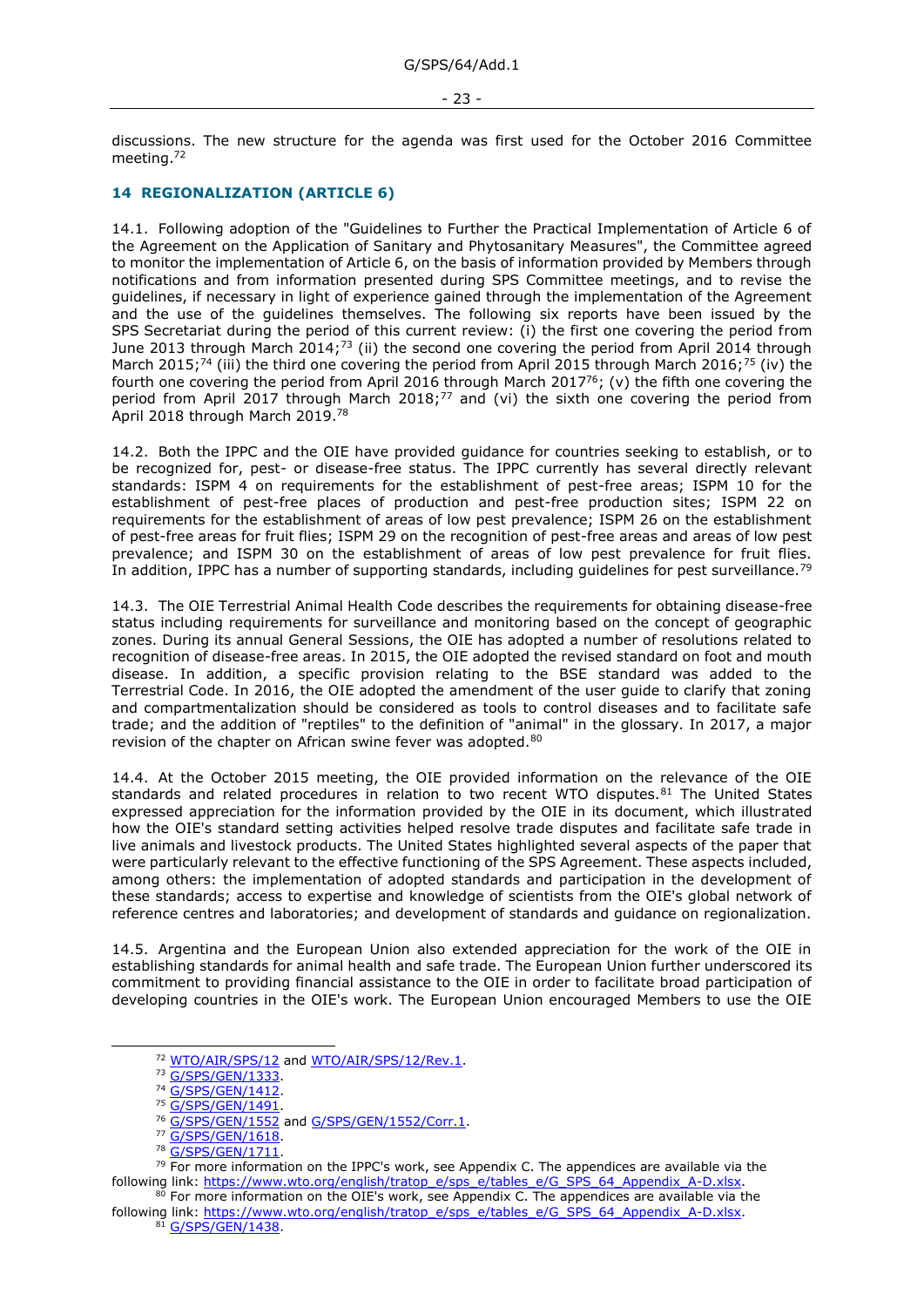standards actively, in particular the standards on regionalization, which facilitated trade by ensuring measures were limited to what was necessary and justified.

14.6. In 2016, the OIE tabled a report $82$  that related to official disease-free recognition status of member countries for six priority diseases: bovine spongiform encephalopathy (BSE); foot and mouth disease (FMD); contagious bovine pleuropneumonia (CBPP); African horse sickness (AHR); peste des petits ruminants (PPR) and classical swine fever (CSF).<sup>83</sup> The OIE highlighted its official endorsement of national disease control programmes currently provided with regard to FMD, PPR and CBPP.

14.7. In 2017, the Committee held a Thematic Session on Regionalization, $84$  based on a proposal submitted by the European Union. $85$  The purpose of the thematic session was to provide an opportunity for Members to increase their awareness of regionalization principles, and to learn from each other by sharing experiences about the challenges and benefits, of implementing regionalization in practice from the perspective of an importing, as well as an exporting party. In particular, the thematic session focused on animal diseases. The thematic session benefitted from presentations on the relevant provisions of the SPS Agreement (Article 6), guidelines [\(G/SPS/48\)](https://docs.wto.org/dol2fe/Pages/FE_Search/FE_S_S006.aspx?MetaCollection=WTO&SymbolList=%22G%2fSPS%2f48%22+OR+%22G%2fSPS%2f48%2f*%22&Serial=&IssuingDateFrom=&IssuingDateTo=&CATTITLE=&ConcernedCountryList=&OtherCountryList=&SubjectList=&TypeList=&FullTextHash=371857150&ProductList=&BodyList=&OrganizationList=&ArticleList=&Contents=&CollectionList=&RestrictionTypeName=&PostingDateFrom=&PostingDateTo=&DerestrictionDateFrom=&DerestrictionDateTo=&ReferenceList=&Language=ENGLISH&SearchPage=FE_S_S001&ActiveTabIndex=0&HSClassificationList=&ServicesClassificationList=&EnvironmentClassificationList=&ICSClassificationList=&ICSClassificationDescList:EnvironmentClassificationDescList:ServicesClassificationDescList:HSClassificationDescList=&languageUIChanged=true), as well as jurisprudence from recent disputes. In addition, the OIE provided an overview of its standards on zoning and compartmentalization, including implementation challenges and opportunities in applying the regionalization approach.

14.8. Members shared their experiences on the practical implementation of regionalization in dealing with diseases such as highly pathogenic avian influenza, BSE, classical swine fever, as well as more general experiences in applying the regionalization principle. Discussions highlighted the differences in terminology related to regionalization, the importance of 'peace-time' agreements and building trust among trading partners, as well as creating regional frameworks for cooperation, among others. In addition, several common weaknesses were identified in the recognition process from the importing Members' perspective, such as the submission of insufficient data by the exporting Member. In addition, the OIE underscored that reports of avian influenza outbreaks in wild birds should not change a country's disease status and, as such, should not result in trade restrictions.

14.9. Chile requested clarification on the OIE's plan for monitoring international standards. The OIE explained that it was still in the early stages of its work with the OECD to develop a framework to monitor the national implementation of OIE standards. Chile also suggested that the Committee organize another thematic session on regionalization with a specific focus on plant health. Several Members supported this suggestion. The United States further suggested developing a deeper exchange with the OIE on a regular basis, as the OIE's information was so valuable.

14.10. Also in 2017, the United States encouraged Members to actively use the agenda on regionalization to share experiences on challenges encountered and successes achieved in applying the principles of regionalization to facilitate safe trade. It further encouraged Members to strengthen the implementation of regionalization in a manner consistent with Article 6 of the SPS Agreement. The United States proposed: (i) the upcoming Fifth Review of the SPS Agreement as a possible avenue to focus on regionalization; (ii) to further the discussion within the Committee by holding future thematic sessions or workshops to explore aspects of regionalization in greater detail, perhaps with a focus on developing guidance on best practices; (iii) a Thematic Session on Pest-Free Areas in February 2018; and (iv) that Members report on cases where they had successfully applied the concept of regionalization in resolving a specific trade concern. The United States concluded by calling on other Members to provide possible ideas on how to build on the discussion held in July 2017 on regionalization. The United States offered to present a short proposal for the next Thematic Session on Pest-Free Areas for Members' comments, if there was interest.

14.11. The European Union welcomed the United States proposal and highlighted the importance of continuous work on regionalization, possibly within the framework of the Fifth Review. The European Union considered favourably the proposal to hold a Thematic Session on Pest-Free Areas in February 2018. The European Union was also interested in observing cases where

<sup>82</sup> [G/SPS/GEN/1499.](https://docs.wto.org/dol2fe/Pages/FE_Search/FE_S_S006.aspx?DataSource=Cat&query=@Symbol=%22G/SPS/GEN/1499%22%20OR%20@Symbol=%22G/SPS/GEN/1499/*%22&Language=English&Context=ScriptedSearches&languageUIChanged=true)

<sup>83</sup> A detailed list of countries, including some who had provided reports at the Committee meeting, can be found in Annex 1 of [G/SPS/GEN/1499,](https://docs.wto.org/dol2fe/Pages/FE_Search/FE_S_S006.aspx?DataSource=Cat&query=@Symbol=%22G/SPS/GEN/1499%22%20OR%20@Symbol=%22G/SPS/GEN/1499/*%22&Language=English&Context=ScriptedSearches&languageUIChanged=true) as well as on the OIE website.

<sup>84</sup> The programme is available in document [G/SPS/GEN/1567.](https://docs.wto.org/dol2fe/Pages/FE_Search/FE_S_S006.aspx?DataSource=Cat&query=@Symbol=%22G/SPS/GEN/1567%22%20OR%20@Symbol=%22G/SPS/GEN/1567/*%22&Language=English&Context=ScriptedSearches&languageUIChanged=true) Presentations from the thematic session are also available at: [https://www.wto.org/english/tratop\\_e/sps\\_e/wkshop11july17\\_e.htm.](https://www.wto.org/english/tratop_e/sps_e/wkshop11july17_e.htm)

<sup>85</sup> The European Union proposal is contained in document [G/SPS/W/293.](https://docs.wto.org/dol2fe/Pages/FE_Search/FE_S_S006.aspx?DataSource=Cat&query=@Symbol=%22G/SPS/W/293%22%20OR%20@Symbol=%22G/SPS/W/293/*%22&Language=English&Context=ScriptedSearches&languageUIChanged=true)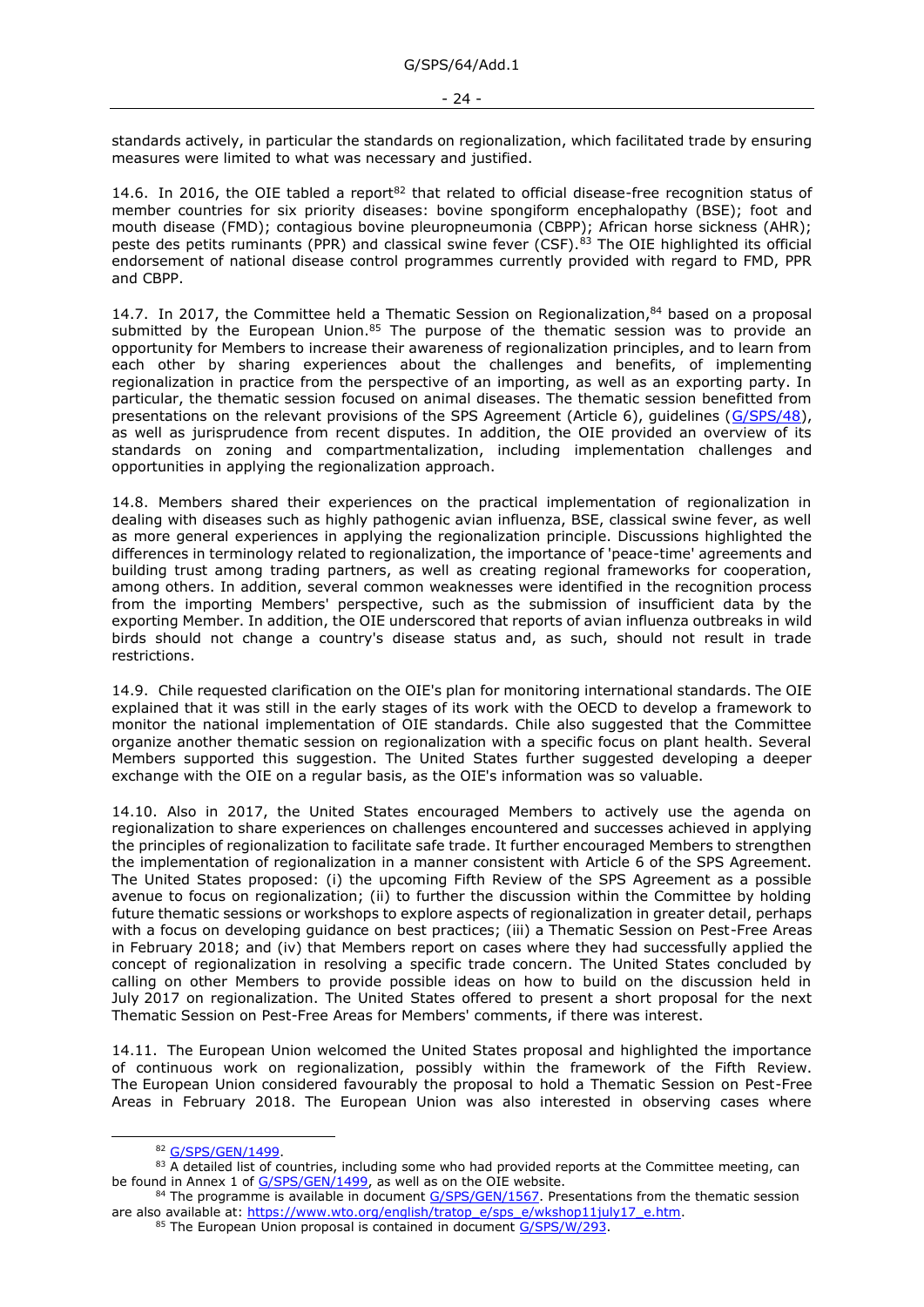- 25 -

regionalization had been useful and where it had failed to address trade concerns. With regards to the suggestion on guidance or best practices, the European Union pointed to the existing guidelines on the implementation of Article 6 and enquired about the added value in elaborating on this. Finally, the European Union emphasised the contribution of the relevant international organizations, the OIE and IPPC, on this matter. Chile also supported the US suggestions.

14.12. The OIE provided information on its Scientific Enquiry Commission proposal regarding emergency, preventive and temporary zoning in response to increased disease threats, avoiding unjustified barriers to trade.<sup>86</sup> An ad hoc group had also been established to undertake a review of Chapter 10.4 of the Code on infection with avian influenza viruses. The OIE also provided an update on its new Observatory project which aimed to develop a framework to monitor the progress and constraints faced in the implementation of OIE standards.

14.13. In November 2017, the Committee agreed to hold a Thematic Session on Pest-Free Areas, that was held on February 2018, based on a proposal submitted by the United States [\(G/SPS/GEN/1593/Rev.1\)](https://docs.wto.org/dol2fe/Pages/FE_Search/FE_S_S006.aspx?MetaCollection=WTO&SymbolList=%22G%2fSPS%2fGEN%2f1593%2fRev.1%22+OR+%22G%2fSPS%2fGEN%2f1593%2fRev.1%2f*%22&Serial=&IssuingDateFrom=&IssuingDateTo=&CATTITLE=&ConcernedCountryList=&OtherCountryList=&SubjectList=&TypeList=&FullTextHash=371857150&ProductList=&BodyList=&OrganizationList=&ArticleList=&Contents=&CollectionList=&RestrictionTypeName=&PostingDateFrom=&PostingDateTo=&DerestrictionDateFrom=&DerestrictionDateTo=&ReferenceList=&Language=ENGLISH&SearchPage=FE_S_S001&ActiveTabIndex=0&HSClassificationList=&ServicesClassificationList=&EnvironmentClassificationList=&ICSClassificationList=&ICSClassificationDescList:EnvironmentClassificationDescList:ServicesClassificationDescList:HSClassificationDescList=&languageUIChanged=true).<sup>87</sup> It provided an opportunity for Members to increase their awareness of IPPC standards on pest-free areas, and to share experiences about the challenges, as well as the benefits, of implementing pest-free areas in practice from the perspective of an importing, as well as an exporting party. This, in turn, would contribute to building confidence among trading partners when recognizing or seeking recognition of pest-free areas. The Secretariat provided an overview of the SPS Agreement (Article 6) and the Guidelines to Further the Practical Implementation of Article 6 of the Agreement on the Application of Sanitary and Phytosanitary Measures [\(G/SPS/48\)](https://docs.wto.org/dol2fe/Pages/FE_Search/FE_S_S006.aspx?MetaCollection=WTO&SymbolList=%22G%2fSPS%2f48%22+OR+%22G%2fSPS%2f48%2f*%22&Serial=&IssuingDateFrom=&IssuingDateTo=&CATTITLE=&ConcernedCountryList=&OtherCountryList=&SubjectList=&TypeList=&FullTextHash=371857150&ProductList=&BodyList=&OrganizationList=&ArticleList=&Contents=&CollectionList=&RestrictionTypeName=&PostingDateFrom=&PostingDateTo=&DerestrictionDateFrom=&DerestrictionDateTo=&ReferenceList=&Language=ENGLISH&SearchPage=FE_S_S001&ActiveTabIndex=0&HSClassificationList=&ServicesClassificationList=&EnvironmentClassificationList=&ICSClassificationList=&ICSClassificationDescList:EnvironmentClassificationDescList:ServicesClassificationDescList:HSClassificationDescList=&languageUIChanged=true), as well as relevant dispute settlement reports from recent disputes. On behalf of the IPPC, a Member presented on the IPPC standards on pest-free areas; factors to consider when establishing pest-free areas; implementation challenges; and information on the IPPC's Pest-Free Area Project.

14.14. Discussions were also held on the role of dispute settlement panels in assessing the evidence provided by Members in relation to the determination of pest-free areas and on the broad nature of IPPC standards, among other issues. Regional and international perspectives on the establishment of pest free areas were shared by COSAVE and IAEA, respectively. Finally. Members shared their practical experiences on the establishment and maintenance of pest-free areas, as well as the legislative aspects and more general principles related to their implementation. The discussions highlighted the importance of the early detection of pests, the availability of a corrective action plan to deal with outbreaks, and building trust among trading partners.

14.15. Also in 2018, the OIE highlighted the revised chapter of the Terrestrial Code on zoning and compartmentalization, and the revised questionnaires on the procedures for self-declaration and for official recognition of disease status by the OIE. Later in 2018, the OIE highlighted the new procedures for self-declarations of disease freedom by countries and that OIE member countries could also apply for official OIE endorsement of their national control programmes for certain diseases.

14.16. In 2018 and 2019, the Committee discussed several proposals on regionalization that were submitted under the Fifth Review. $88$  In 2019, the IPPC reported on an upcoming international symposium on pest-free areas in Japan.<sup>89</sup>

### <span id="page-24-0"></span>**15 RISK ANALYSIS: RISK ASSESSMENT (ART. 5), RISK MANAGEMENT AND COMMUNICATION**

15.1. In the context of the Fourth Review, the United States proposed the organization of a Workshop on Risk Analysis.<sup>90</sup> The United States noted that since the last workshop on this topic in

<sup>86</sup> [G/SPS/GEN/1583.](https://docs.wto.org/dol2fe/Pages/FE_Search/FE_S_S006.aspx?DataSource=Cat&query=@Symbol=%22G/SPS/GEN/1583%22%20OR%20@Symbol=%22G/SPS/GEN/1583/*%22&Language=English&Context=ScriptedSearches&languageUIChanged=true)

<sup>87</sup> The programme is available in document [G/SPS/GEN/1596/Rev.1](https://docs.wto.org/dol2fe/Pages/FE_Search/FE_S_S006.aspx?DataSource=Cat&query=@Symbol=%22G/SPS/GEN/1596/Rev.1%22%20OR%20@Symbol=%22G/SPS/GEN/1596/Rev.1/*%22&Language=English&Context=ScriptedSearches&languageUIChanged=true) and the presentations are available at: [https://www.wto.org/english/tratop\\_e/sps\\_e/wkshop27feb18\\_e.htm.](https://www.wto.org/english/tratop_e/sps_e/wkshop27feb18_e.htm)

<sup>88</sup> [G/SPS/W/298,](https://docs.wto.org/dol2fe/Pages/FE_Search/FE_S_S006.aspx?DataSource=Cat&query=@Symbol=%22G/SPS/W/298%22%20OR%20@Symbol=%22G/SPS/W/298/*%22&Language=English&Context=ScriptedSearches&languageUIChanged=true) [G/SPS/W/301,](https://docs.wto.org/dol2fe/Pages/FE_Search/FE_S_S006.aspx?DataSource=Cat&query=@Symbol=%22G/SPS/W/301%22%20OR%20@Symbol=%22G/SPS/W/301/*%22&Language=English&Context=ScriptedSearches&languageUIChanged=true) [G/SPS/W/303,](https://docs.wto.org/dol2fe/Pages/FE_Search/FE_S_S006.aspx?DataSource=Cat&query=@Symbol=%22G/SPS/W/303%22%20OR%20@Symbol=%22G/SPS/W/303/*%22&Language=English&Context=ScriptedSearches&languageUIChanged=true) [G/SPS/W/307](https://docs.wto.org/dol2fe/Pages/FE_Search/FE_S_S006.aspx?DataSource=Cat&query=@Symbol=%22G/SPS/W/307%22%20OR%20@Symbol=%22G/SPS/W/307/*%22&Language=English&Context=ScriptedSearches&languageUIChanged=true) and [G/SPS/W/311.](https://docs.wto.org/dol2fe/Pages/FE_Search/FE_S_S006.aspx?DataSource=Cat&query=@Symbol=%22G/SPS/W/311%22%20OR%20@Symbol=%22G/SPS/W/311/*%22&Language=English&Context=ScriptedSearches&languageUIChanged=true) See the section on regionalization in Part A of the Report of the Fifth Review (i.e. document G/SPS/64), which provides additional details on the substance of the submitted proposals and the subsequent discussions.

<sup>89</sup> The WTO Secretariat participated in this symposium via video conference and delivered a presentation on pest-free areas and the SPS Agreement, including the SPS Committee Guidelines to Further the Practical Implementation of Article 6 of the Agreement on the Application of Sanitary and Phytosanitary Measures. <sup>90</sup> [G/SPS/W/275.](https://docs.wto.org/dol2fe/Pages/FE_Search/FE_S_S006.aspx?DataSource=Cat&query=@Symbol=%22G/SPS/W/275%22%20OR%20@Symbol=%22G/SPS/W/275/*%22&Language=English&Context=ScriptedSearches&languageUIChanged=true)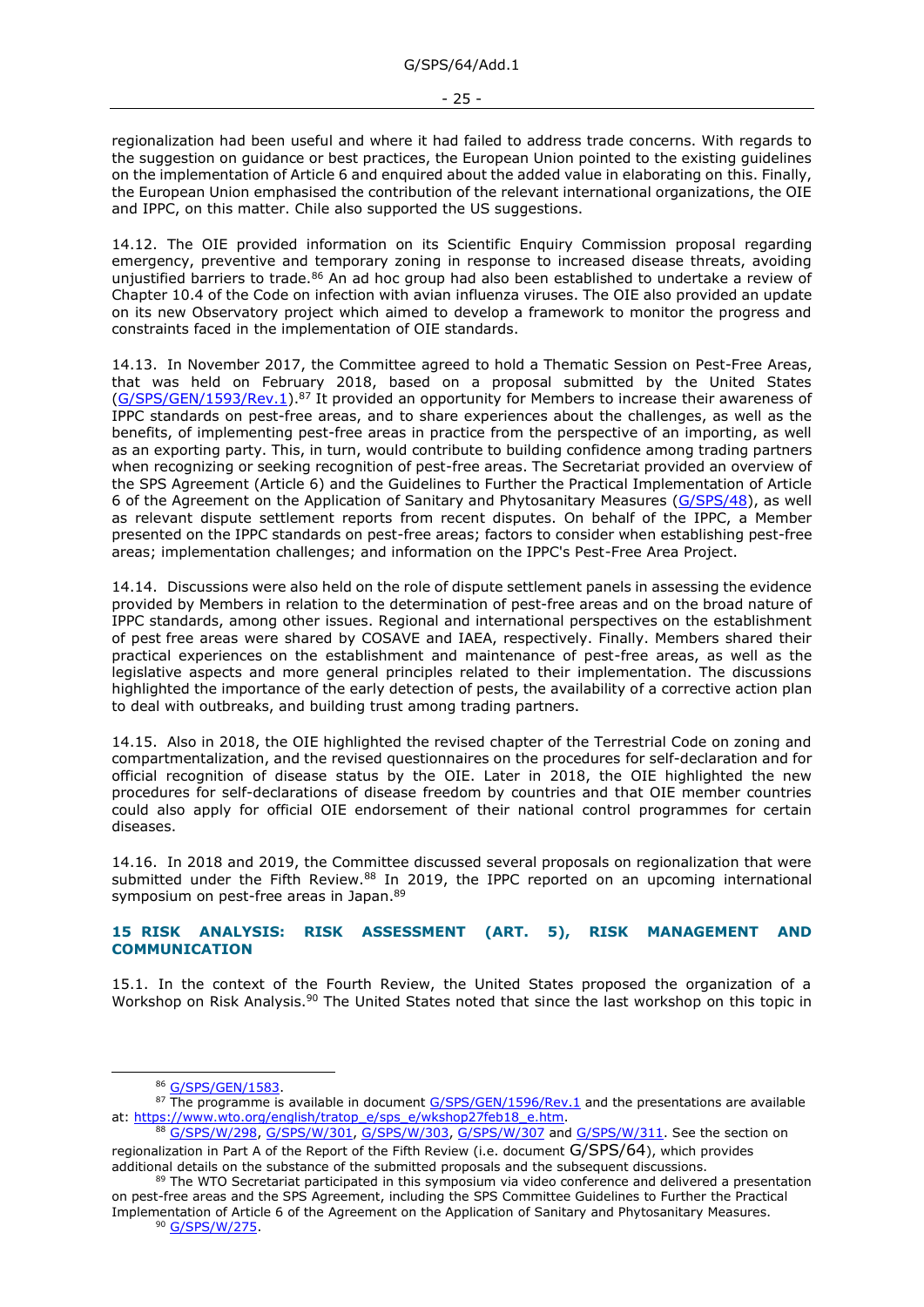$2000<sub>1</sub><sup>91</sup>$  a significant amount of work must have been carried out by Members and the "Three Sisters". Many Members supported the proposal and proposed that a session on risk communication be included in the programme.

15.2. In 2014, the Committee agreed that risk analysis be the topic of that year's thematic workshop. The Committee also considered South Africa's proposal on risk assessment and the appropriate level of protection (ALOP), submitted in the context of the Fourth Review.<sup>92</sup> One Member proposed that the issue of special and differential treatment should also be taken into account when establishing the ALOP. The Committee agreed to address South Africa' proposal, which consisted of two questions related to the implementation of Article 5.4 of the SPS Agreement, in the context of the Workshop on Risk Analysis. The Workshop on Risk Analysis was held on October 2014. The Secretariat developed a programme for the workshop based on the US proposal and inputs from Members.<sup>93</sup> Over 500 applications for WTO funding were received by the deadline. In selecting 50 participants for WTO funding, priority was given to LDC government officials and those holding responsibilities in the risk analysis area. The workshop provided a platform for discussion, experience sharing and best practices concerning SPS-related risk analysis. Delayed streaming of the workshop was made possible through a partnership with IICA.

15.3. In 2015, the United States presented a submission on possible next steps.<sup>94</sup> Its proposal focused on three key challenges identified by Members at the workshop, and for which further action had been suggested: (i) the need to improve sharing of information related to risk assessment; (ii) the interest from some Members to benefit from assistance of other Members to improve their capacity to perform risk analyses, for instance through a mentoring programme; and (iii) the suggestion to hold an informal session on risk communication prior to the July 2015 meeting of the Committee. The United States also noted the work being carried out in FAO, WHO and the "Three Sisters" on risk assessment and asked the Committee to strengthen its collaboration with these organizations.

15.4. Many Members expressed their general support for the US proposal, indicating that they would need more time to consider all the elements proposed and how they could be implemented in practice. In particular, the proposal to hold a Thematic Session on Risk Communication in July 2015 received broad support. FAO and IPPC expressed interest in participating in the thematic session. FAO also provided information on recent work done in this area, $95$  in particular the development of a handbook on risk communication.

15.5. In 2015, the Committee held its first thematic session, on risk communication,<sup>96</sup> as a follow-up event to the 2014 Workshop on Risk Analysis. The thematic session provided the opportunity for Members and relevant international organizations to share experiences and lessons learned in relation to risk communication strategies in the SPS area. In addition, the Secretariat provided the historical context, recalling that when the SPS Agreement was negotiated, the "Three Sisters" had not yet developed clear guidance on the process of risk analysis. However, it had now been widely accepted that the risk analysis process involved risk assessment, risk management and risk communication. Several panellists - representing Codex, OIE, IPPC, FAO, IICA and the United States - responded to a series of questions on the existing guidance in the area of risk communication. In addition, speakers from both developing and developed countries highlighted the specific risk communication strategies that had been employed in response to pressing SPS issues.

15.6. Later in 2015, the United States presented a compendium on practical resources that Members could access on risk communication.<sup>97</sup> Recalling the significant interest in risk communication during the 2014 Workshop on Risk Analysis and the thematic session held in 2015, the United States had compiled a list of useful information and strategies collected from various international organizations, US government agencies and research organizations. In particular, the

<sup>91</sup> The programme and presentations from the Workshop on Risk Analysis held in 2000 are available via the following link: [http://www.wto.org/english/tratop\\_e/sps\\_e/risk00\\_e/risk00\\_e.htm.](http://www.wto.org/english/tratop_e/sps_e/risk00_e/risk00_e.htm) The report is also available in document [G/SPS/GEN/209.](https://docs.wto.org/dol2fe/Pages/FE_Search/FE_S_S006.aspx?DataSource=Cat&query=@Symbol=%22G/SPS/GEN/209%22%20OR%20@Symbol=%22G/SPS/GEN/209/*%22&Language=English&Context=ScriptedSearches&languageUIChanged=true)

<sup>92</sup> [G/SPS/GEN/1307.](https://docs.wto.org/dol2fe/Pages/FE_Search/FE_S_S006.aspx?DataSource=Cat&query=@Symbol=%22G/SPS/GEN/1307%22%20OR%20@Symbol=%22G/SPS/GEN/1307/*%22&Language=English&Context=ScriptedSearches&languageUIChanged=true)

 $93$  The summary report of the Risk Analysis Workshop was circulated as  $G/SPS/R/77$ . The programme [\(G/SPS/GEN/1336](https://docs.wto.org/dol2fe/Pages/FE_Search/FE_S_S006.aspx?MetaCollection=WTO&SymbolList=%22G%2fSPS%2fGEN%2f1336%22+OR+%22G%2fSPS%2fGEN%2f1336%2f*%22&Serial=&IssuingDateFrom=&IssuingDateTo=&CATTITLE=&ConcernedCountryList=&OtherCountryList=&SubjectList=&TypeList=&FullTextHash=371857150&ProductList=&BodyList=&OrganizationList=&ArticleList=&Contents=&CollectionList=&RestrictionTypeName=&PostingDateFrom=&PostingDateTo=&DerestrictionDateFrom=&DerestrictionDateTo=&ReferenceList=&Language=ENGLISH&SearchPage=FE_S_S001&ActiveTabIndex=0&HSClassificationList=&ServicesClassificationList=&EnvironmentClassificationList=&ICSClassificationList=&ICSClassificationDescList:EnvironmentClassificationDescList:ServicesClassificationDescList:HSClassificationDescList=&languageUIChanged=true) and [G/SPS/GEN/1358\)](https://docs.wto.org/dol2fe/Pages/FE_Search/FE_S_S006.aspx?MetaCollection=WTO&SymbolList=%22G%2fSPS%2fGEN%2f1358%22+OR+%22G%2fSPS%2fGEN%2f1358%2f*%22&Serial=&IssuingDateFrom=&IssuingDateTo=&CATTITLE=&ConcernedCountryList=&OtherCountryList=&SubjectList=&TypeList=&FullTextHash=371857150&ProductList=&BodyList=&OrganizationList=&ArticleList=&Contents=&CollectionList=&RestrictionTypeName=&PostingDateFrom=&PostingDateTo=&DerestrictionDateFrom=&DerestrictionDateTo=&ReferenceList=&Language=ENGLISH&SearchPage=FE_S_S001&ActiveTabIndex=0&HSClassificationList=&ServicesClassificationList=&EnvironmentClassificationList=&ICSClassificationList=&ICSClassificationDescList:EnvironmentClassificationDescList:ServicesClassificationDescList:HSClassificationDescList=&languageUIChanged=true), presentations and audio clips from the workshop are available at: [https://www.wto.org/english/tratop\\_e/sps\\_e/wkshop\\_oct14\\_e/wkshop\\_oct14\\_e.htm.](https://www.wto.org/english/tratop_e/sps_e/wkshop_oct14_e/wkshop_oct14_e.htm)

<sup>94</sup> G/SPS/GEN/1401

<sup>95</sup> G/SPS/GEN/1405

<sup>96</sup> The programme is available in document [G/SPS/GEN/1428.](https://docs.wto.org/dol2fe/Pages/FE_Search/FE_S_S006.aspx?DataSource=Cat&query=@Symbol=%22G/SPS/GEN/1428%22%20OR%20@Symbol=%22G/SPS/GEN/1428/*%22&Language=English&Context=ScriptedSearches&languageUIChanged=true) Presentations from the session are also available at: [https://www.wto.org/english/tratop\\_e/sps\\_e/wkshop\\_jul15\\_e/wkshop\\_jul15\\_e.htm.](https://www.wto.org/english/tratop_e/sps_e/wkshop_jul15_e/wkshop_jul15_e.htm)

<sup>97</sup> G/SPS/GEN/1456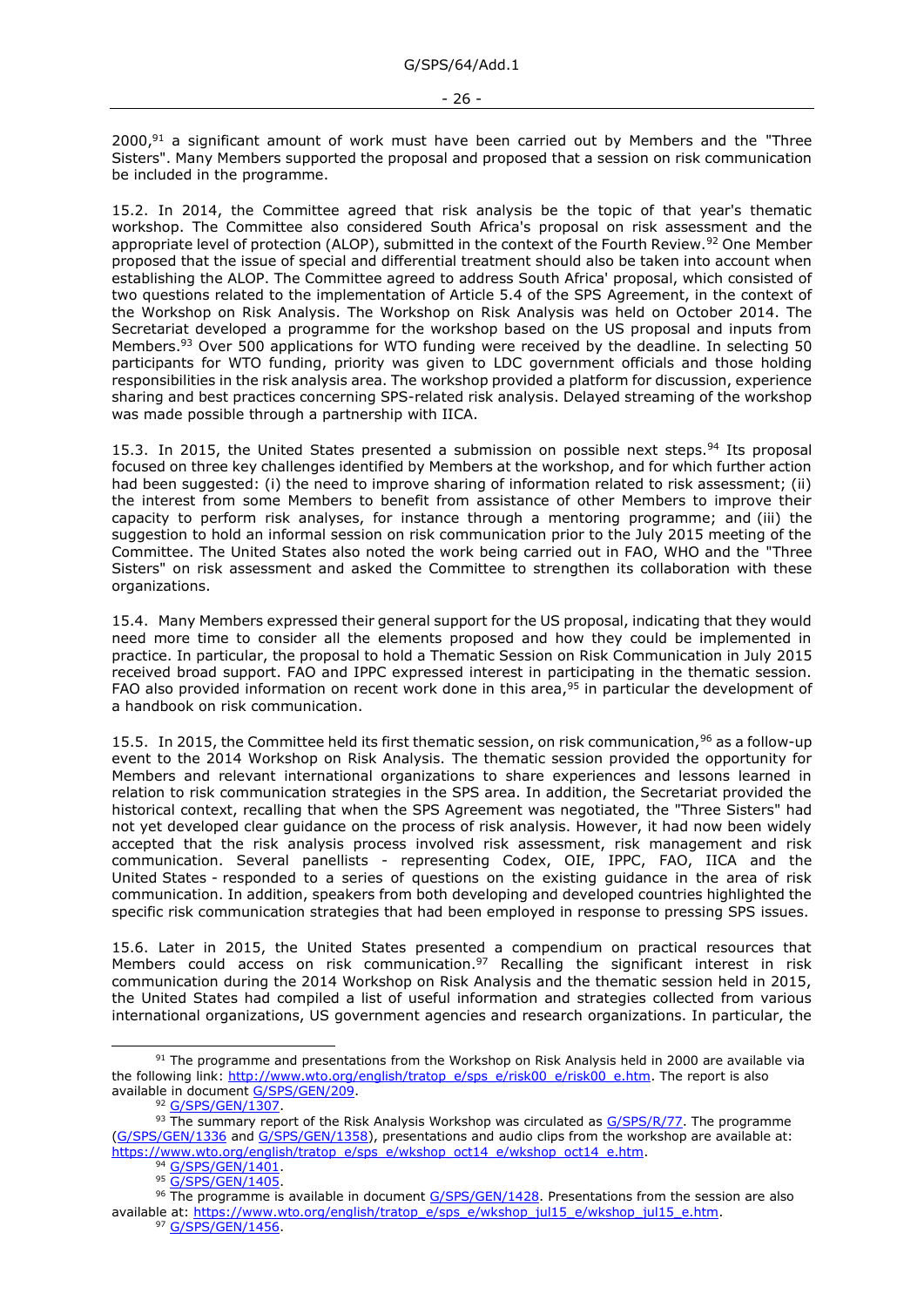United States highlighted a compendium put together by the US National Academy of Science, which looked at factors that influenced how people absorbed information. The United States welcomed further discussions on risk analysis and the sharing of information and experiences.

15.7. In 2016, IICA informed the Committee of the approval of a resolution entitled "Working Group to Improve the Capabilities of the Countries of the Americas for Sanitary and Phytosanitary Risk Assessment" at the 18th meeting of the Inter-American Board of Agriculture (IABA), held in October 2015. IICA planned to establish a working group comprised of relevant regional organizations and also to organize a meeting in Costa Rica to discuss current approaches to risk assessment; national and regional challenges; capacity building needs and risk assessment; and strategies for improving the capacities of member countries and organizations. The result of the meeting would be a document explaining the current state of SPS risk analysis, and areas that need improvement, as well as proposed solutions to address deficiencies. IICA thanked Brazil for its interest and support for the development of this initiative. Brazil thanked IICA for informing the Committee of this initiative to improve the capacity of member countries in the area of SPS risk analysis, and further expressed its full commitment to participate and support the initiative.

15.8. In 2017, the Russian Federation reported on the international conference on Food Safety and Risk Analysis, held on 18-19 May 2017 in Sochi, Russia, jointly organized by the Russian Federation and the FAO. The meeting was attended by 250 representatives from 23 countries, several organizations and representatives of FAO, WHO, WTO and Codex. Leading scientists and experts had presented on the current status and trends in research on food safety. The conference had covered risk assessment, risk management and risk communication, food safety, food contamination and capacity building.

15.9. In 2018, the European Union indicated its commitment to provide financial support to the Codex risk assessment bodies (i.e. JMPR, JECFA and JEMRA), through a grant agreement of EUR 402,000 during the period 2018-2020. The European Union further urged Members and the two parent bodies to consider more sustainable financing mechanisms to fund Codex scientific work, such as funding from the WHO's core budget. Chile also reiterated the need to secure funding for the risk assessment activities being undertaken, and underscored the importance of Codex and its role in developing international standards in the food safety area.

15.10. Also in 2018, the IPPC reported on its development of guides on pest-free areas and pest risk communication. Codex reported on the decision of the Chairperson of the Codex Committee on Residues of Veterinary Drugs in Food (CCRVDF) not to move the MRLs for Zilpaterol to step 5 for intermediate adoption, despite the completed JECFA risk assessment and Members' consensus on the science. Codex also reported on the adoption of the Risk Management Recommendation for Gentian violet.

15.11. In 2019, the Russian Federation informed the Committee of the International Conference on Food Safety Risk Analysis and Antimicrobial Resistance, to be held in Moscow on 17-18 December 2019. The aim of the conference, jointly organized with FAO, was to enhance multinational cooperation on food safety, gathering representatives in animal health, public health and food safety sectors to facilitate exchange in experiences and best practices relating to reduction of AMR, assess multifaceted food safety risks, enhance multilateral dialogue and promote partnerships between different stakeholders. In addition, the Dominican Republic highlighted the Risk Analysis Consortium created with the support of IICA (including its SPS Leadership Course) and OIRSA.

15.12. In 2018 and 2019, the Committee discussed the proposals submitted on ALOP, risk assessment and science that were submitted under the Fifth Review.<sup>98</sup> Also in 2019, the STDF informed the Committee of the dialogue in the STDF Working Group about the need for further guidance on risk management at the border. The IPPC reported that two new guides - on pest-free areas and on pest risk communication - were in the final stages of publication. COMESA also reported that several training activities on risk assessment and risk management, responsible use of veterinary products by farmers, and the implementation of national residue monitoring plants were conducted in Rwanda.

<sup>98</sup> [G/SPS/W/301](https://docs.wto.org/dol2fe/Pages/FE_Search/FE_S_S006.aspx?DataSource=Cat&query=@Symbol=%22G/SPS/W/301%22%20OR%20@Symbol=%22G/SPS/W/301/*%22&Language=English&Context=ScriptedSearches&languageUIChanged=true) and [G/SPS/W/308.](https://docs.wto.org/dol2fe/Pages/FE_Search/FE_S_S006.aspx?DataSource=Cat&query=@Symbol=%22G/SPS/W/308%22%20OR%20@Symbol=%22G/SPS/W/308/*%22&Language=English&Context=ScriptedSearches&languageUIChanged=true) See the section on ALOP, risk assessment and science in Part A of the Report of the Fifth Review (i.e. document G/SPS/64), which provides additional details on the substance of the submitted proposals and the subsequent discussions.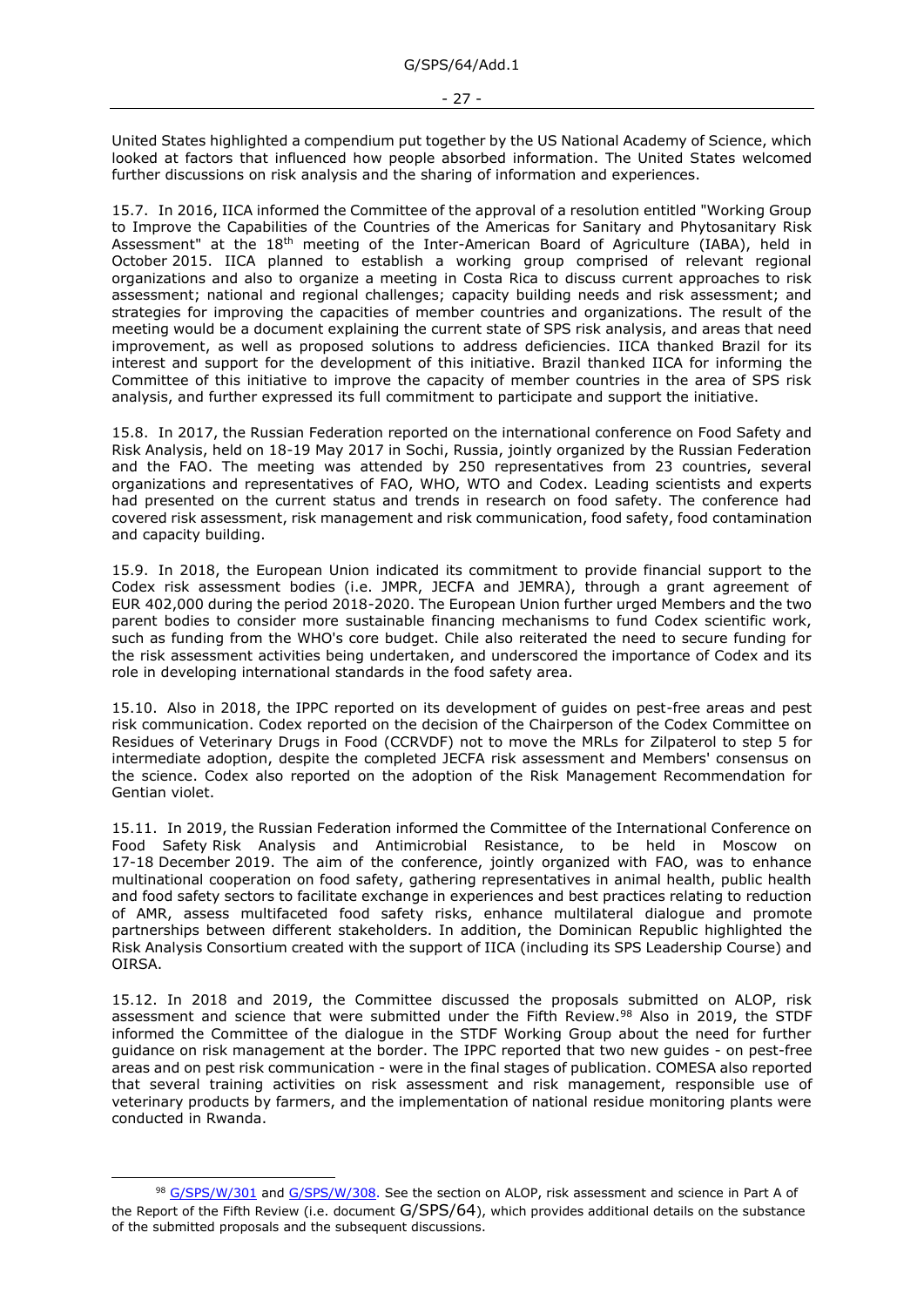# <span id="page-27-0"></span>**16 SPECIAL AND DIFFERENTIAL TREATMENT (ARTICLE 10)**

16.1. Special and differential treatment continues to be a standing agenda item, although no Member has raised any specific matter under this agenda subsequent to the Third Review. The Secretariat has kept the SPS Committee informed of discussions in the Committee on Trade and Development Special Session on proposals relating to Articles 10.2 and 10.3 of the SPS Agreement.

16.2. In 2015, Nigeria encouraged Members to discuss the proposals, with regard to the special and differential treatment provisions of the SPS Agreement, submitted prior to the Cancún Ministerial Conference. India asked the Secretariat whether there had been any experience sharing in the implementation of Article 10.1 and 10.2 of the SPS Agreement under this agenda item. The Secretariat indicated that there had been discussions a number of years earlier, and that two documents had resulted from these discussions: the Report on Proposals for Special and Differential Treatment [\(G/SPS/35\)](https://docs.wto.org/dol2fe/Pages/FE_Search/FE_S_S006.aspx?MetaCollection=WTO&SymbolList=%22G%2fSPS%2f35%22+OR+%22G%2fSPS%2f35%2f*%22&Serial=&IssuingDateFrom=&IssuingDateTo=&CATTITLE=&ConcernedCountryList=&OtherCountryList=&SubjectList=&TypeList=&FullTextHash=371857150&ProductList=&BodyList=&OrganizationList=&ArticleList=&Contents=&CollectionList=&RestrictionTypeName=&PostingDateFrom=&PostingDateTo=&DerestrictionDateFrom=&DerestrictionDateTo=&ReferenceList=&Language=ENGLISH&SearchPage=FE_S_S001&ActiveTabIndex=0&HSClassificationList=&ServicesClassificationList=&EnvironmentClassificationList=&ICSClassificationList=&ICSClassificationDescList:EnvironmentClassificationDescList:ServicesClassificationDescList:HSClassificationDescList=&languageUIChanged=true); and the Procedure to Enhance Transparency of Special and Differential Treatment in Favour of Developing Country Members [\(G/SPS/33/Rev.1\)](https://docs.wto.org/dol2fe/Pages/FE_Search/FE_S_S006.aspx?MetaCollection=WTO&SymbolList=%22G%2fSPS%2f33%2fRev.1%22+OR+%22G%2fSPS%2f33%2fRev.1%2f*%22&Serial=&IssuingDateFrom=&IssuingDateTo=&CATTITLE=&ConcernedCountryList=&OtherCountryList=&SubjectList=&TypeList=&FullTextHash=371857150&ProductList=&BodyList=&OrganizationList=&ArticleList=&Contents=&CollectionList=&RestrictionTypeName=&PostingDateFrom=&PostingDateTo=&DerestrictionDateFrom=&DerestrictionDateTo=&ReferenceList=&Language=ENGLISH&SearchPage=FE_S_S001&ActiveTabIndex=0&HSClassificationList=&ServicesClassificationList=&EnvironmentClassificationList=&ICSClassificationList=&ICSClassificationDescList:EnvironmentClassificationDescList:ServicesClassificationDescList:HSClassificationDescList=&languageUIChanged=true). Since its adoption, no requests had been submitted under this Procedure.

16.3. The WTO reported on an informal meeting of the Special Session of the Committee on Trade and Development, held on 6 October 2015, which had considered special and differential (S&D) proposals submitted by the G90, including on Articles 10.1 and 10.2 of the SPS Agreement and Article 12.3 of the TBT Agreement.<sup>99</sup> The SPS-related proposals referred to: (i) early notification by developed countries of all their SPS and TBT measures; (ii) allowing for longer comment periods before the adoption of a measure; (iii) longer time frames for compliance with SPS measures (at least 12 months) for developing countries, in particular LDCs and SVEs; and (iv) mandatory financial and technical assistance. The Secretariat reported that Members had expressed divergent views on those proposals. Some mentioned relevant SPS Committee work, including the Procedure to Enhance Transparency of Special and Differential Treatment in Favour of Developing Country Members [\(G/SPS/33/Rev.1\)](https://docs.wto.org/dol2fe/Pages/FE_Search/FE_S_S006.aspx?MetaCollection=WTO&SymbolList=%22G%2fSPS%2f33%2fRev.1%22+OR+%22G%2fSPS%2f33%2fRev.1%2f*%22&Serial=&IssuingDateFrom=&IssuingDateTo=&CATTITLE=&ConcernedCountryList=&OtherCountryList=&SubjectList=&TypeList=&FullTextHash=371857150&ProductList=&BodyList=&OrganizationList=&ArticleList=&Contents=&CollectionList=&RestrictionTypeName=&PostingDateFrom=&PostingDateTo=&DerestrictionDateFrom=&DerestrictionDateTo=&ReferenceList=&Language=ENGLISH&SearchPage=FE_S_S001&ActiveTabIndex=0&HSClassificationList=&ServicesClassificationList=&EnvironmentClassificationList=&ICSClassificationList=&ICSClassificationDescList:EnvironmentClassificationDescList:ServicesClassificationDescList:HSClassificationDescList=&languageUIChanged=true). The Secretariat noted that the SPS Committee's Report on S&D Proposals [\(G/SPS/35\)](https://docs.wto.org/dol2fe/Pages/FE_Search/FE_S_S006.aspx?MetaCollection=WTO&SymbolList=%22G%2fSPS%2f35%22+OR+%22G%2fSPS%2f35%2f*%22&Serial=&IssuingDateFrom=&IssuingDateTo=&CATTITLE=&ConcernedCountryList=&OtherCountryList=&SubjectList=&TypeList=&FullTextHash=371857150&ProductList=&BodyList=&OrganizationList=&ArticleList=&Contents=&CollectionList=&RestrictionTypeName=&PostingDateFrom=&PostingDateTo=&DerestrictionDateFrom=&DerestrictionDateTo=&ReferenceList=&Language=ENGLISH&SearchPage=FE_S_S001&ActiveTabIndex=0&HSClassificationList=&ServicesClassificationList=&EnvironmentClassificationList=&ICSClassificationList=&ICSClassificationDescList:EnvironmentClassificationDescList:ServicesClassificationDescList:HSClassificationDescList=&languageUIChanged=true), adopted ten years ago, also provided relevant background on the underlying concerns, some of which remained the same.

16.4. In 2017, Nigeria highlighted the importance of the implementation and enforcement of provisions on special and differential treatment in the SPS Agreement, for Africa in general and Nigeria in particular. Nigeria argued that they were placed at a disadvantage because those provisions were not fully enforced. The Dominican Republic echoed Nigeria's concern and urged Members to take this principle into account when applying new legislation.

16.5. Madagascar also noted the concerns expressed by Members on new regulatory provisions taken by the European Union as well as measures in force on pesticides with endocrine disruptor effects. In view of the complexity of these measures and their impact on its economy, Madagascar requested that the European Union take into consideration the situation of Madagascar in the application of those measures. Pursuant to Articles 9 and 10 of the SPS Agreement, Madagascar requested special and differential treatment together with technical assistance to enable it to set up, at a national level, the necessary measures to bring the country in line with the regulation, including a plan towards the progressive withdrawal of pesticides which would be banned.

### <span id="page-27-1"></span>**17 SPS-RELATED PRIVATE STANDARDS**

### <span id="page-27-2"></span>**17.1 Background**

17.1. The effects of SPS-related private standards ("private standards") on trade, and the appropriate role of the SPS Committee, has been discussed by the Committee since the issue was first raised in 2005 by Saint Vincent and the Grenadines with regard to EurepGAP (now called GLOBALGAP) requirements on pesticides used on bananas destined for sale in European markets.<sup>100</sup> After considerable discussion in the SPS Committee, an ad hoc working group was established to identify "Possible Actions for the SPS Committee Regarding SPS-Related Private Standards".<sup>101</sup> At its March 2011 meeting, the Committee endorsed five of the six actions put forward by the ad hoc working group.<sup>102</sup> Despite further revision and discussions, consensus was not reached on

<sup>&</sup>lt;sup>99</sup> The proposals are contained in document [JOB/DEV/29/Rev.1-JOB/TNC/51/](https://docs.wto.org/dol2fe/Pages/FE_Search/FE_S_S006.aspx?MetaCollection=WTO&SymbolList=%22JOB%2fDEV%2f29%22+OR+%22JOB%2fDEV%2f29%2f*%22&Serial=&IssuingDateFrom=&IssuingDateTo=&CATTITLE=&ConcernedCountryList=&OtherCountryList=&SubjectList=&TypeList=&FullTextHash=371857150&ProductList=&BodyList=&OrganizationList=&ArticleList=&Contents=&CollectionList=&RestrictionTypeName=&PostingDateFrom=&PostingDateTo=&DerestrictionDateFrom=&DerestrictionDateTo=&ReferenceList=&Language=ENGLISH&SearchPage=FE_S_S001&ActiveTabIndex=0&HSClassificationList=&ServicesClassificationList=&EnvironmentClassificationList=&ICSClassificationList=&ICSClassificationDescList:EnvironmentClassificationDescList:ServicesClassificationDescList:HSClassificationDescList=&languageUIChanged=true)Rev.1.

<sup>100</sup> [G/SPS/R/37/Rev.1,](https://docs.wto.org/dol2fe/Pages/FE_Search/FE_S_S006.aspx?DataSource=Cat&query=@Symbol=%22G/SPS/R/37/Rev.1%22%20OR%20@Symbol=%22G/SPS/R/37/Rev.1/*%22&Language=English&Context=ScriptedSearches&languageUIChanged=true) paras.16-20.

<sup>101</sup> [G/SPS/W/256.](https://docs.wto.org/dol2fe/Pages/FE_Search/FE_S_S006.aspx?DataSource=Cat&query=@Symbol=%22G/SPS/W/256%22%20OR%20@Symbol=%22G/SPS/W/256/*%22&Language=English&Context=ScriptedSearches&languageUIChanged=true)

<sup>102</sup> [G/SPS/55.](https://docs.wto.org/dol2fe/Pages/FE_Search/FE_S_S006.aspx?DataSource=Cat&query=@Symbol=%22G/SPS/55%22%20OR%20@Symbol=%22G/SPS/55/*%22&Language=English&Context=ScriptedSearches&languageUIChanged=true)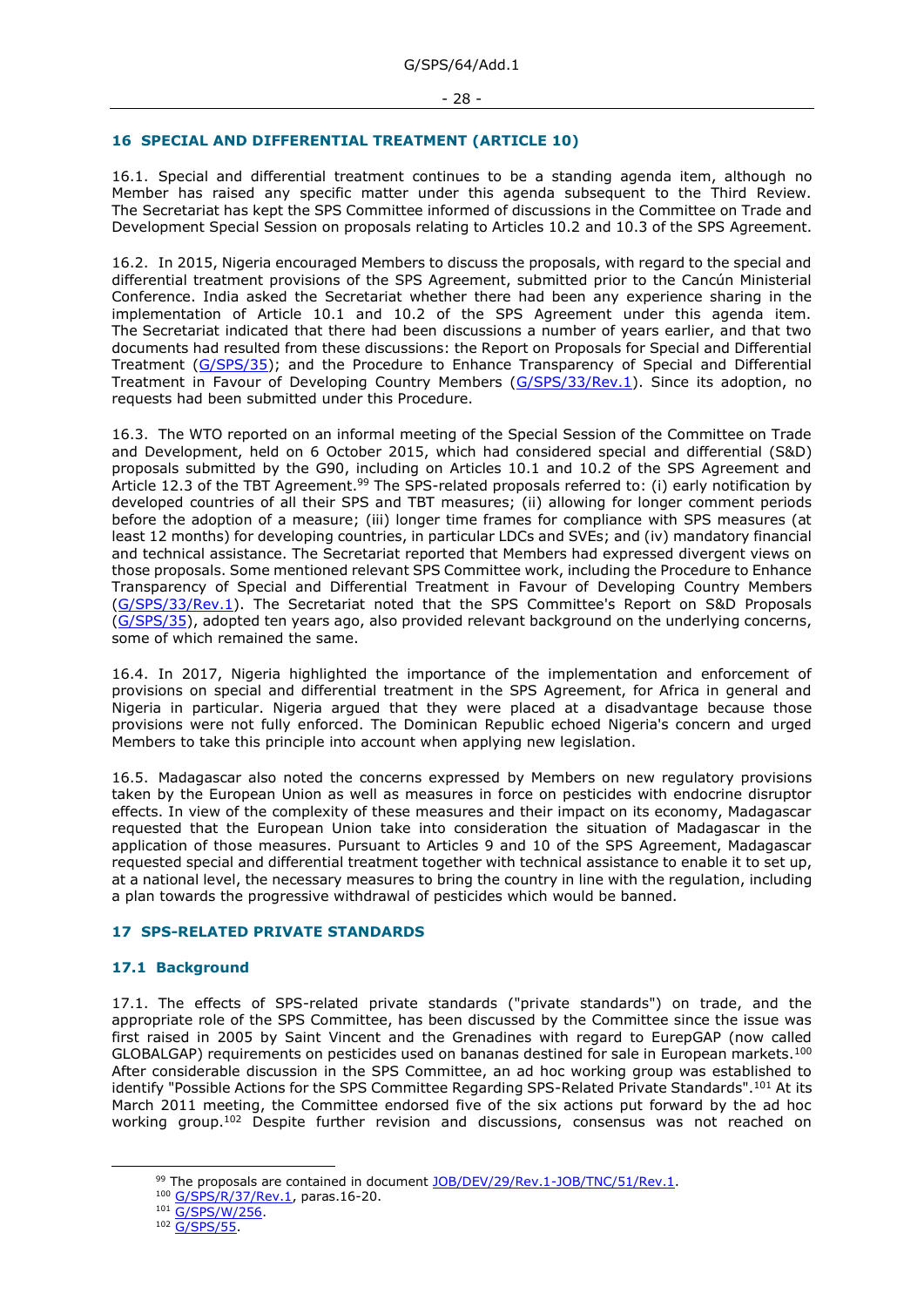Action 6.<sup>103</sup> In addition, six other actions were also identified by the working group on which consensus could not be reached. These proposed actions are listed in Annex I of the ad hoc working group report, along with a brief explanation of the main differences of opinion.

17.2. Since 2011, the Committee's discussions on private standards have focused on the five actions agreed by the Committee and, in particular, on Action 1 relating to the development of a working definition of SPS-related private standards.

## <span id="page-28-0"></span>**17.2 Action 1 - Definition**

17.3. The Committee discussed a working definition on the basis of draft definitions prepared by the Secretariat drawing on proposals from Members.<sup>104</sup> In 2013, the Committee agreed to form an electronic working group (e-WG), with China and New Zealand as "co-stewards".

17.4. In 2014, following a suggestion by Canada, the Secretariat circulated a note on existing definitions of "private standards" in other international organizations, revised to take into account additional definitions reported by Argentina and Canada at the July 2014 meeting.<sup>105</sup> The co-stewards presented two reports on the work of the e-WG,<sup>106</sup> including proposed working definitions, but no consensus was reached. The Committee agreed to give the co-stewards and the e-WG more time to pursue their efforts in trying to bridge differences and come up with a compromise working definition that could be presented for consideration and adoption by the Committee as soon as possible.

17.5. In 2015, the co-stewards circulated another report on the work of the e-WG.<sup>107</sup> The report detailed the latest round of discussions and e-WG members' concerns, suggestions and flexibilities, and noted that the e-WG, while very close, had not been able to reach consensus on the working definition. There had in particular been an impasse with the terms "non-governmental entities" and "requirements" and the co-stewards had suggested a cooling off period for all e-WG Members to reflect further on the issue.

17.6. Some Members stressed the need to keep working towards a working definition of SPS-related private standards, given their effects on many developing countries' exports and economies. Other Members noted the fundamental differences amongst Members on the scope of the SPS Agreement and regarding some of the suggested language in the definition. Given the obvious impasse, these Members supported the proposal of the co-stewards for a cooling off period. It was agreed that the e-WG would take some time to further reflect, and that the co-stewards, China and New Zealand, would restart work when most appropriate, with the objective of agreeing on a working definition as soon as possible.

17.7. Still in 2015, the co-stewards reported on their consultations with the e-WG following the cooling off period agreed in March 2015. Very limited feedback had been received on how to progress work. Argentina introduced a document<sup>108</sup> regarding discussions on a definition of SPS-related private standards and stressed the need to agree on a definition, given the numerous harmful effects of private standards. Belize also presented a document<sup>109</sup> which proposed a new definition of SPS-related private standards. Members were encouraged to think about new and innovative ways to move forward, including any useful fresh approach. The Chairperson suggested that the e-WG continue its cooling-off period, until new thinking or proposals emerged.

17.8. The Chairperson indicated that three issues - the working definition of SPS-related private standards; the recommendations related to private standards in the Fourth Review Report; and the Committee's future work on that issue - were linked and could only be resolved together.

17.9. During 2016 and 2017, discussions on this subject were mainly held within the context of the adoption of the Report of the Fourth Review [\(G/SPS/W/280/Rev.2\)](https://docs.wto.org/dol2fe/Pages/FE_Search/FE_S_S006.aspx?MetaCollection=WTO&SymbolList=%22G%2fSPS%2fW%2f280%2fRev.2%22+OR+%22G%2fSPS%2fW%2f280%2fRev.2%2f*%22&Serial=&IssuingDateFrom=&IssuingDateTo=&CATTITLE=&ConcernedCountryList=&OtherCountryList=&SubjectList=&TypeList=&FullTextHash=371857150&ProductList=&BodyList=&OrganizationList=&ArticleList=&Contents=&CollectionList=&RestrictionTypeName=&PostingDateFrom=&PostingDateTo=&DerestrictionDateFrom=&DerestrictionDateTo=&ReferenceList=&Language=ENGLISH&SearchPage=FE_S_S001&ActiveTabIndex=0&HSClassificationList=&ServicesClassificationList=&EnvironmentClassificationList=&ICSClassificationList=&ICSClassificationDescList:EnvironmentClassificationDescList:ServicesClassificationDescList:HSClassificationDescList=&languageUIChanged=true), particularly in relation to

<sup>103</sup> [G/SPS/W/261.](https://docs.wto.org/dol2fe/Pages/FE_Search/FE_S_S006.aspx?DataSource=Cat&query=@Symbol=%22G/SPS/W/261%22%20OR%20@Symbol=%22G/SPS/W/261/*%22&Language=English&Context=ScriptedSearches&languageUIChanged=true)

<sup>104</sup> [G/SPS/W/265,](https://docs.wto.org/dol2fe/Pages/FE_Search/FE_S_S006.aspx?DataSource=Cat&query=@Symbol=%22G/SPS/W/265%22%20OR%20@Symbol=%22G/SPS/W/265/*%22&Language=English&Context=ScriptedSearches&languageUIChanged=true) [G/SPS/W/265/Rev.1](https://docs.wto.org/dol2fe/Pages/FE_Search/FE_S_S006.aspx?DataSource=Cat&query=@Symbol=%22G/SPS/W/265/Rev.1%22%20OR%20@Symbol=%22G/SPS/W/265/Rev.1/*%22&Language=English&Context=ScriptedSearches&languageUIChanged=true) an[d G/SPS/W/265/Rev.2.](https://docs.wto.org/dol2fe/Pages/FE_Search/FE_S_S006.aspx?DataSource=Cat&query=@Symbol=%22G/SPS/W/265/Rev.2%22%20OR%20@Symbol=%22G/SPS/W/265/Rev.2/*%22&Language=English&Context=ScriptedSearches&languageUIChanged=true)

<sup>105 &</sup>lt;u>[G/SPS/GEN/1334](https://docs.wto.org/dol2fe/Pages/FE_Search/FE_S_S006.aspx?DataSource=Cat&query=@Symbol=%22G/SPS/GEN/1334%22%20OR%20@Symbol=%22G/SPS/GEN/1334/*%22&Language=English&Context=ScriptedSearches&languageUIChanged=true)</u> an[d G/SPS/GEN/1334/Rev.1.](https://docs.wto.org/dol2fe/Pages/FE_Search/FE_S_S006.aspx?DataSource=Cat&query=@Symbol=%22G/SPS/GEN/1334/Rev.1%22%20OR%20@Symbol=%22G/SPS/GEN/1334/Rev.1/*%22&Language=English&Context=ScriptedSearches&languageUIChanged=true)

<sup>106</sup> [G/SPS/W/276,](https://docs.wto.org/dol2fe/Pages/FE_Search/FE_S_S006.aspx?DataSource=Cat&query=@Symbol=%22G/SPS/W/276%22%20OR%20@Symbol=%22G/SPS/W/276/*%22&Language=English&Context=ScriptedSearches&languageUIChanged=true) [G/SPS/W/281.](https://docs.wto.org/dol2fe/Pages/FE_Search/FE_S_S006.aspx?DataSource=Cat&query=@Symbol=%22G/SPS/W/281%22%20OR%20@Symbol=%22G/SPS/W/281/*%22&Language=English&Context=ScriptedSearches&languageUIChanged=true)

<sup>107</sup> [G/SPS/W/283.](https://docs.wto.org/dol2fe/Pages/FE_Search/FE_S_S006.aspx?DataSource=Cat&query=@Symbol=%22G/SPS/W/283%22%20OR%20@Symbol=%22G/SPS/W/283/*%22&Language=English&Context=ScriptedSearches&languageUIChanged=true)

<sup>108</sup> G/SPS/W/285

<sup>109</sup> [G/SPS/W/288.](https://docs.wto.org/dol2fe/Pages/FE_Search/FE_S_S006.aspx?DataSource=Cat&query=@Symbol=%22G/SPS/W/288%22%20OR%20@Symbol=%22G/SPS/W/288/*%22&Language=English&Context=ScriptedSearches&languageUIChanged=true)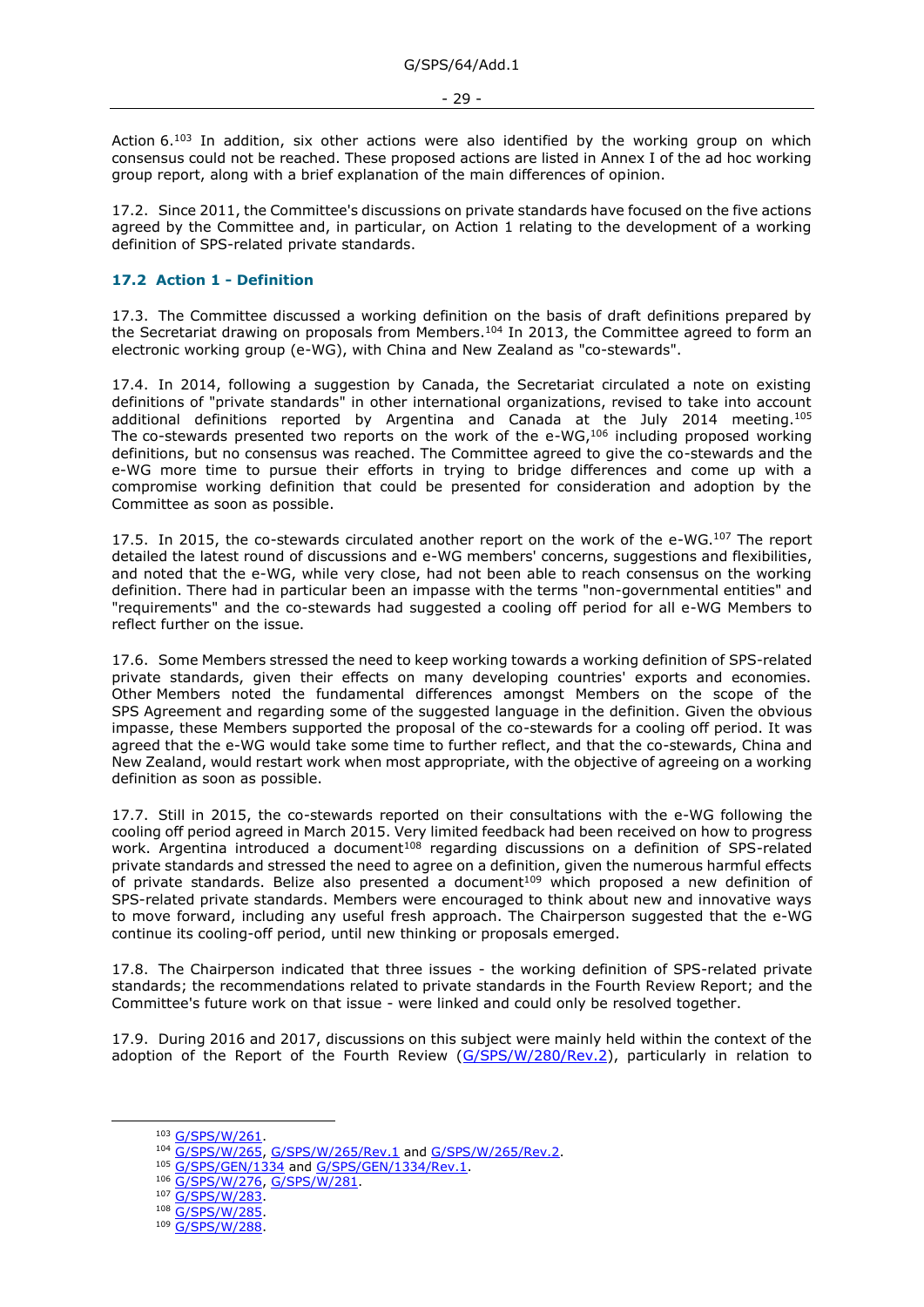#### - 30 -

concerns related to a recommendation on the Committee's future work on private standards.<sup>110</sup>

## <span id="page-29-0"></span>**17.3 Actions 2 to 5**

17.10. Since 2011, the Committee has also discussed the implementation of the other four agreed actions. On Action 2, it was noted that information exchange mechanisms between the SPS Committee and the "Three Sisters" were already in place and functioning. Some Members encouraged Codex, OIE and IPPC to contact the private schemes identified by Members in document [G/SPS/GEN/932/Rev.1](https://docs.wto.org/dol2fe/Pages/FE_Search/FE_S_S006.aspx?DataSource=Cat&query=@Symbol=%22G/SPS/GEN/932/Rev.1%22%20OR%20@Symbol=%22G/SPS/GEN/932/Rev.1/*%22&Language=English&Context=ScriptedSearches&languageUIChanged=true) to promote the use of international standards, and report back to the Committee on those contacts. Codex provided updates on its work on the issue of private standards, including its discussions on private standards in the framework of Codex regional bodies. Codex also continued to reach out to private standards-setting organizations to encourage them to become Codex observers and take part in Codex meetings. The OIE highlighted steps it had taken to promote compatibility and avoid conflict between private and official standards, and drew attention to the OIE General Assembly's Resolution on Private Standards.<sup>111</sup> The IPPC noted that it had requested that ISO clarify that there were no obligations to implement ISO standards in order to comply with IPPC standards. Chile also referred to the OIE's cooperation with private standard-setting bodies to ensure that their standards were aligned with OIE standards. Chile also noted that OIE and Codex should increase the participation of private standard-setting bodies as observers in their standardsetting processes. This collaboration would help improve transparency and the implementation of official science-based standards.

17.11. On Action 3, the Secretariat has kept the Committee informed of relevant discussions in other WTO fora, including: (i) the thematic discussion on standards organized during the March 2014 TBT Committee meetings;<sup>112</sup> (ii) sessions of the 5<sup>th</sup> Global Review of Aid for Trade; and (iii) various sessions of the 2016 WTO Public Forum.<sup>113</sup>

17.12. On Action 4, it was noted that useful ideas could be shared amongst Members regarding their efforts to reach out to entities involved in private standard-setting in their territories. China suggested that when communicating with private standard-setting entities, Members make reference to the Code of Good Practice of the TBT Agreement and to the TBT Committee's Decision on the "Six Principles" for the preparation of international standards.<sup>114</sup> Belize also noted that Action 4 could be enhanced by sensitizing private standard-setting entities to the list of concerns in paragraph 24 under Action 6 of document [G/SPS/W/256.](https://docs.wto.org/dol2fe/Pages/FE_Search/FE_S_S006.aspx?DataSource=Cat&query=@Symbol=%22G/SPS/W/256%22%20OR%20@Symbol=%22G/SPS/W/256/*%22&Language=English&Context=ScriptedSearches&languageUIChanged=true)<sup>115</sup> Belize drew Members' attention to its recommendations regarding the implementation of Action 4 in document [G/SPS/GEN/1290,](https://docs.wto.org/dol2fe/Pages/FE_Search/FE_S_S006.aspx?DataSource=Cat&query=@Symbol=%22G/SPS/GEN/1290%22%20OR%20@Symbol=%22G/SPS/GEN/1290/*%22&Language=English&Context=ScriptedSearches&languageUIChanged=true) and encouraged Members to give those recommendations due consideration. Nigeria noted the difficulties that private standards created for its small exporters and reported on training received from GLOBALGAP.<sup>116</sup> Nigeria stressed that the SPS Committee had a vital role to play in addressing the issues related to private standards and their impact on international trade.

17.13. Several Members noted the importance of sensitizing private standard-setting entities and actors and reported on efforts undertaken at the national level. Members who were already communicating with private standard-setting entities in their territories were encouraged to share their experiences in that regard. The Philippines reported on regional and national briefing sessions jointly organized by the Department of Agriculture and the United Nations Forum on Sustainability Standards (UNFSS). China referred to its submission [\(G/SPS/GEN/1261\)](https://docs.wto.org/dol2fe/Pages/FE_Search/FE_S_S006.aspx?MetaCollection=WTO&SymbolList=%22G%2fSPS%2fGEN%2f1261%22+OR+%22G%2fSPS%2fGEN%2f1261%2f*%22&Serial=&IssuingDateFrom=&IssuingDateTo=&CATTITLE=&ConcernedCountryList=&OtherCountryList=&SubjectList=&TypeList=&FullTextHash=371857150&ProductList=&BodyList=&OrganizationList=&ArticleList=&Contents=&CollectionList=&RestrictionTypeName=&PostingDateFrom=&PostingDateTo=&DerestrictionDateFrom=&DerestrictionDateTo=&ReferenceList=&Language=ENGLISH&SearchPage=FE_S_S001&ActiveTabIndex=0&HSClassificationList=&ServicesClassificationList=&EnvironmentClassificationList=&ICSClassificationList=&ICSClassificationDescList:EnvironmentClassificationDescList:ServicesClassificationDescList:HSClassificationDescList=&languageUIChanged=true) on Action 4, and noted that some Members were already communicating with private entities in their territories involved in the development, application and certification of private standards.

 $110$  Following a proposal from the United States ( $G/SPS/W/291$ ) in March 2017, and subsequent discussions among Members, the specific recommendation was replaced by descriptive text explaining the nature of the disagreement. At its July 2017 meeting, the Committee agreed on the inclusion of new language in section 14 of the Report, as circulated in document [RD/SPS/15,](https://docs.wto.org/dol2fe/Pages/FE_Search/FE_S_S006.aspx?DataSource=Cat&query=@Symbol=%22RD/SPS/15%22%20OR%20@Symbol=%22RD/SPS/15/*%22&Language=English&Context=ScriptedSearches&languageUIChanged=true) and adopted the Fourth Review Report [\(G/SPS/62\)](https://docs.wto.org/dol2fe/Pages/FE_Search/FE_S_S006.aspx?MetaCollection=WTO&SymbolList=%22G%2fSPS%2f62%22+OR+%22G%2fSPS%2f62%2f*%22&Serial=&IssuingDateFrom=&IssuingDateTo=&CATTITLE=&ConcernedCountryList=&OtherCountryList=&SubjectList=&TypeList=&FullTextHash=371857150&ProductList=&BodyList=&OrganizationList=&ArticleList=&Contents=&CollectionList=&RestrictionTypeName=&PostingDateFrom=&PostingDateTo=&DerestrictionDateFrom=&DerestrictionDateTo=&ReferenceList=&Language=ENGLISH&SearchPage=FE_S_S001&ActiveTabIndex=0&HSClassificationList=&ServicesClassificationList=&EnvironmentClassificationList=&ICSClassificationList=&ICSClassificationDescList:EnvironmentClassificationDescList:ServicesClassificationDescList:HSClassificationDescList=&languageUIChanged=true).

<sup>111</sup> [G/SPS/GEN/1024.](https://docs.wto.org/dol2fe/Pages/FE_Search/FE_S_S006.aspx?DataSource=Cat&query=@Symbol=%22G/SPS/GEN/1024%22%20OR%20@Symbol=%22G/SPS/GEN/1024/*%22&Language=English&Context=ScriptedSearches&languageUIChanged=true)

<sup>112</sup> [JOB/TBT/41/Rev.1,](https://docs.wto.org/dol2fe/Pages/FE_Search/FE_S_S006.aspx?MetaCollection=WTO&SymbolList=%22JOB%2fTBT%2f41%2fRev.1%22+OR+%22JOB%2fTBT%2f41%2fRev.1%2f*%22&Serial=&IssuingDateFrom=&IssuingDateTo=&CATTITLE=&ConcernedCountryList=&OtherCountryList=&SubjectList=&TypeList=&FullTextHash=371857150&ProductList=&BodyList=&OrganizationList=&ArticleList=&Contents=&CollectionList=&RestrictionTypeName=&PostingDateFrom=&PostingDateTo=&DerestrictionDateFrom=&DerestrictionDateTo=&ReferenceList=&Language=ENGLISH&SearchPage=FE_S_S001&ActiveTabIndex=0&HSClassificationList=&ServicesClassificationList=&EnvironmentClassificationList=&ICSClassificationList=&ICSClassificationDescList:EnvironmentClassificationDescList:ServicesClassificationDescList:HSClassificationDescList=&languageUIChanged=true) [JOB/TBT/42](https://docs.wto.org/dol2fe/Pages/FE_Search/FE_S_S006.aspx?DataSource=Cat&query=@Symbol=%22JOB/TBT/42%22%20OR%20@Symbol=%22JOB/TBT/42/*%22&Language=English&Context=ScriptedSearches&languageUIChanged=true) and [JOB/TBT/42/Corr.1,](https://docs.wto.org/dol2fe/Pages/FE_Search/FE_S_S006.aspx?DataSource=Cat&query=@Symbol=%22JOB/TBT/42/Corr.1%22%20OR%20@Symbol=%22JOB/TBT/42/Corr.1/*%22&Language=English&Context=ScriptedSearches&languageUIChanged=true) and [G/TBT/GEN/144](https://docs.wto.org/dol2fe/Pages/FE_Search/FE_S_S006.aspx?DataSource=Cat&query=@Symbol=%22G/TBT/GEN/144%22%20OR%20@Symbol=%22G/TBT/GEN/144/*%22&Language=English&Context=ScriptedSearches&languageUIChanged=true) and [G/TBT/GEN/144/Add.1.](https://docs.wto.org/dol2fe/Pages/FE_Search/FE_S_S006.aspx?DataSource=Cat&query=@Symbol=%22G/TBT/GEN/144/Add.1%22%20OR%20@Symbol=%22G/TBT/GEN/144/Add.1/*%22&Language=English&Context=ScriptedSearches&languageUIChanged=true)

<sup>&</sup>lt;sup>113</sup> [https://www.wto.org/english/forums\\_e/public\\_forum16\\_e/public\\_forum16\\_e.htm.](https://www.wto.org/english/forums_e/public_forum16_e/public_forum16_e.htm)

<sup>114</sup> G/SPS/GEN/1261

<sup>115</sup> [G/SPS/GEN/1290.](https://docs.wto.org/dol2fe/Pages/FE_Search/FE_S_S006.aspx?DataSource=Cat&query=@Symbol=%22G/SPS/GEN/1290%22%20OR%20@Symbol=%22G/SPS/GEN/1290/*%22&Language=English&Context=ScriptedSearches&languageUIChanged=true)

<sup>116</sup> [G/SPS/GEN/1398.](https://docs.wto.org/dol2fe/Pages/FE_Search/FE_S_S006.aspx?DataSource=Cat&query=@Symbol=%22G/SPS/GEN/1398%22%20OR%20@Symbol=%22G/SPS/GEN/1398/*%22&Language=English&Context=ScriptedSearches&languageUIChanged=true)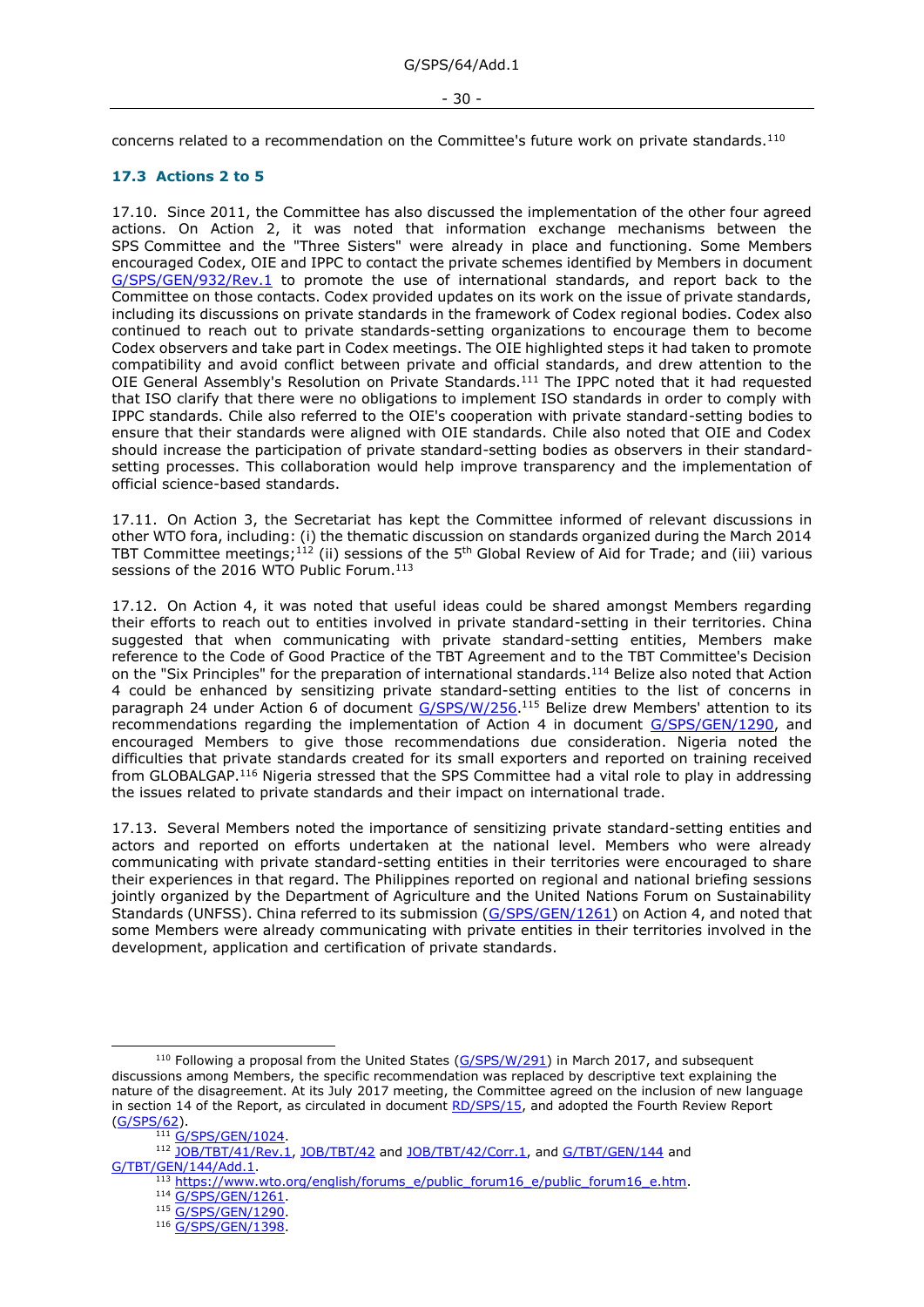17.14. The Dominican Republic referred to its notification [G/SPS/N/DOM/51](https://docs.wto.org/dol2fe/Pages/FE_Search/FE_S_S006.aspx?DataSource=Cat&query=@Symbol=%22G/SPS/N/DOM/51%22%20OR%20@Symbol=%22G/SPS/N/DOM/51/*%22&Language=English&Context=ScriptedSearches&languageUIChanged=true) regarding the requirement for all enterprises certifying compliance with Good Agricultural Practices to register with the Department of Food Safety of the Ministry of Agriculture.

17.15. On Action 5, the Secretariat referred to various relevant examples relating to the collaboration between the SPS Committee and the "Three Sisters" to develop and/or disseminate informative materials on the importance of international standards. In particular, the Secretariat highlighted: (i) the usefulness of the STDF film on Trading Safely; (ii) the joint regional SPS workshops with the "Three Sisters"; as well as (iii) the development of a new e-learning module with the Inter-American Development Bank.

17.16. The IPPC noted that all IPPC communications, including its standards, were available in its six official languages. The IPPC continued to raise the awareness of its members on the issue of private standards, and would address any future appearance of private standards in the plant health area. The OIE noted that all its publications were available in its three official languages and that any further translation, while encouraged, was at the discretion of the end-user. The OIE also noted that it constantly emphasized the importance of adopting and adhering to international standards. Some Members noted the importance of increased awareness about the operations of private standard-setting bodies, and referred to the OIE resolution guiding OIE's relations with private standard-setting bodies. The collaboration of both Codex and OIE with private standard-setting bodies was encouraged in order to foster the development and implementation of science-based food safety and other standards, whether official or private. It was further suggested, in particular by Argentina, that Codex, OIE and IPPC liaise directly with the various private schemes identified by Members in document [G/SPS/GEN/932/Rev.1.](https://docs.wto.org/dol2fe/Pages/FE_Search/FE_S_S006.aspx?DataSource=Cat&query=@Symbol=%22G/SPS/GEN/932/Rev.1%22%20OR%20@Symbol=%22G/SPS/GEN/932/Rev.1/*%22&Language=English&Context=ScriptedSearches&languageUIChanged=true) Such contact could then inform the efforts of the "Three Sisters" in developing and/or disseminating materials underlying the importance of international standards. The Secretariat noted that this suggestion had been reflected in the relevant Chair summaries, which in turn were reflected in the Secretariat's regular reports on relevant Committee activities, including the consideration of private standards, to the IPPC's CPM, the OIE World Assembly of Delegates and the Codex Alimentarius Commission.

17.17. Codex also reported on its continued effort to underline the importance of implementing international standards and on its communication strategy to show the positive impact of applying Codex standards. Codex also noted the cooperation of the OIE and IPPC in that regard.

17.18. Regarding other information on SPS-related private standards, Belize reported on the 19<sup>th</sup> session of the Joint FAO/WHO Coordinating Committee for Latin America and the Caribbean held in Costa Rica in November 2014. Belize referred Members to paragraphs 161 to 166 of Codex document REP/15/LAC for further details of the discussions and of the recommendations made at the meeting.

17.19. The OECD flagged its upcoming report on voluntary environmental standards which focused on the linkages between voluntary (often private) environmental standards and public policies.<sup>117</sup>

### <span id="page-30-0"></span>**17.4 Other suggested actions**

17.20. The Committee also discussed how to address the seven outstanding proposed actions on which consensus had not been reached. Some Members suggested moving forward on outstanding Actions 6 to 12 through a voluntary working group. However, other Members indicated that they were not prepared to work on those actions where there had been no consensus.

17.21. Regarding Action 6, some Members were of the view that private standards are outside the scope of the SPS Agreement and thus related information exchanges should take place on the margins of the Committee meetings. Others, however, believed that private standards did fall within the jurisdiction of the SPS Committee and that information exchange on these issues should be on the agenda of the Committee.

17.22. Belize drew Members' attention to document [G/SPS/GEN/1291,](https://docs.wto.org/dol2fe/Pages/FE_Search/FE_S_S006.aspx?DataSource=Cat&query=@Symbol=%22G/SPS/GEN/1291%22%20OR%20@Symbol=%22G/SPS/GEN/1291/*%22&Language=English&Context=ScriptedSearches&languageUIChanged=true) which flagged the need to consider Actions 6 to 12 in parallel with those in document [G/SPS/55,](https://docs.wto.org/dol2fe/Pages/FE_Search/FE_S_S006.aspx?DataSource=Cat&query=@Symbol=%22G/SPS/55%22%20OR%20@Symbol=%22G/SPS/55/*%22&Language=English&Context=ScriptedSearches&languageUIChanged=true) and which also provided specific recommendations for the implementation of Actions 10 and 11. Belize also noted that IICA's report on private food standards in the Southern Cone [\(G/SPS/GEN/1100\)](https://docs.wto.org/dol2fe/Pages/FE_Search/FE_S_S006.aspx?MetaCollection=WTO&SymbolList=%22G%2fSPS%2fGEN%2f1100%22+OR+%22G%2fSPS%2fGEN%2f1100%2f*%22&Serial=&IssuingDateFrom=&IssuingDateTo=&CATTITLE=&ConcernedCountryList=&OtherCountryList=&SubjectList=&TypeList=&FullTextHash=371857150&ProductList=&BodyList=&OrganizationList=&ArticleList=&Contents=&CollectionList=&RestrictionTypeName=&PostingDateFrom=&PostingDateTo=&DerestrictionDateFrom=&DerestrictionDateTo=&ReferenceList=&Language=ENGLISH&SearchPage=FE_S_S001&ActiveTabIndex=0&HSClassificationList=&ServicesClassificationList=&EnvironmentClassificationList=&ICSClassificationList=&ICSClassificationDescList:EnvironmentClassificationDescList:ServicesClassificationDescList:HSClassificationDescList=&languageUIChanged=true) contained several recommended actions for the Committee and/or governments to address concerns associated with SPS-related private standards. With regards to Action 10, Belize encouraged Members to review the

<sup>117</sup> [G/SPS/GEN/1399.](https://docs.wto.org/dol2fe/Pages/FE_Search/FE_S_S006.aspx?DataSource=Cat&query=@Symbol=%22G/SPS/GEN/1399%22%20OR%20@Symbol=%22G/SPS/GEN/1399/*%22&Language=English&Context=ScriptedSearches&languageUIChanged=true)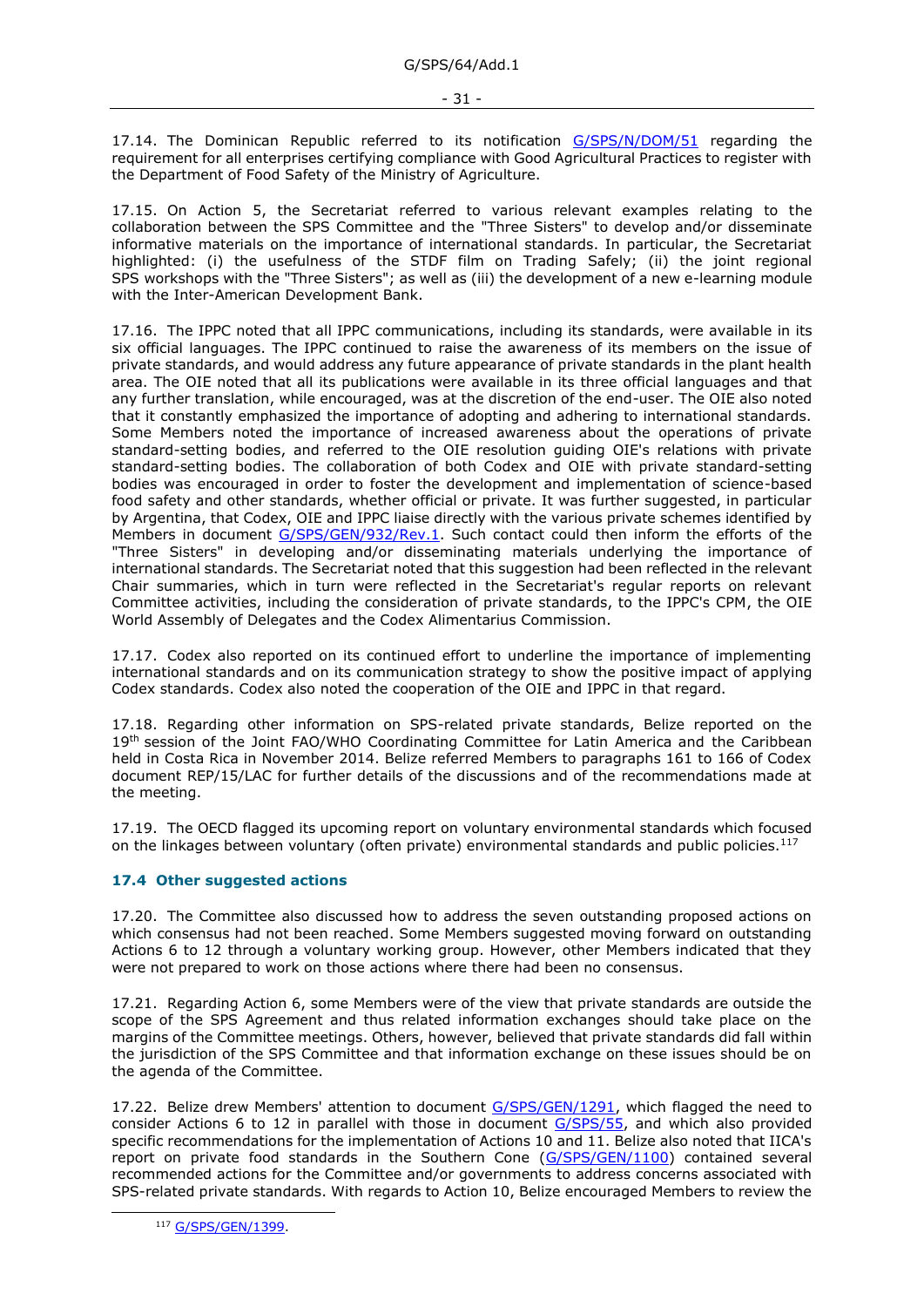TBT Code of Good Practice and determine its applicability for the implementation of the action. On Action 11, Belize encouraged Members liaising with entities involved in private standards to share their experience with the Committee as the approaches used could be considered in the implementation of Action 11.<sup>118</sup> Belize supported by several Members, expressed concerns regarding the proliferation of private standards and how these affected market access and stressed the relevance of addressing the issue of private standards in the SPS Committee.<sup>119</sup>

### <span id="page-31-0"></span>**17.5 Other activities in relation to private standards**

17.23. On other matters related to private standards, Belize registered its concern regarding the evolution in food safety certification requirements, as governments were responsible for setting SPS measures, with guidance from international standards.<sup>120</sup> Belize noted that a country's appropriate level of protection should not be set by the private sector, and stressed that the SPS Committee had a vital role to play in addressing the issues related to private standards and their impact on international trade. Belize also reported on an UNEP regional capacity building workshop on food waste and noted that data from pilot studies showed significant losses being incurred by producers due to overly stringent food safety requirements. Belize reported that UNEP was communicating with retailers on the impact of stringent requirements, and the related food wastage, with the hope that they applied requirements only to the extent necessary.

17.24. In 2014, the ITC presented the most recent version of its online "Standards Map", an interactive web-tool which provides information on over 130 private and public voluntary standards, across 700 different criteria of analysis. The ITC confirmed that the terminology of "voluntary standards" and the schemes identified in the Standards Map encompassed both government and private voluntary standards, but these could be separated through a dedicated search. In relation to the concern expressed about the multiplication of testing and costs for producers, as well as the proliferation of private schemes, ITC confirmed that it had been consulted by ISEAL and GIZ<sup>121</sup> regarding the development of a Sustainability Standards Comparison Tool. The tool was being developed and should be piloted by the end of 2014.

17.25. Some Members also provided other information under the agenda item on private and commercial standards. In July 2016, China reported that it was in the process of drafting a paper on 'Best Practice Guidelines regarding Private Standards' and invited interested Members to contribute. Some Members welcomed China's proposal, while others queried China's interpretation of Article 13, and also whether drafting a paper on best practices was the best means of advancing work.

17.26. In November 2017, Belize informed the Committee of its participation in a government to government meeting held in Texas, United States in February 2017, with the support of FAO. At this meeting, Belize delivered an intervention on "Existing models of collaboration between public and private sectors and the risk of obfuscating roles in the governance of food safety". Subsequent discussions had highlighted some examples of the successful use of third-party certification schemes to complement the work of governments in ensuring food safety. Belize suggested that the Committee could benefit from similar discussions, either through a workshop or thematic session, where Members could volunteer to share their diverse perspectives and experiences.<sup>122</sup> Some Members expressed their willingness to consider the suggestion of the thematic session, subject to views from their capitals, and without prejudice to their previously stated positions on private standards.

17.27. In July 2018, Belize informed the SPS Committee of its participation in government to government, and government to business meetings held in Japan in March 2018, with the support of FAO. On the margins of the Food Safety Conference, Belize expressed its concerns on issues related to private and commercial standards, and their negative impact on exporting companies in Belize. Belize stated that since concerns with private and commercial standards had first been raised in the SPS Committee in 2005, the following points had been noted by the private sector: (i) audits to maintain certification continued to be done annually by the certification bodies; (ii) audits by buyers were now at an average of two per annum; (iii) financial costs associated with the audits continued to be the sole responsibility of the exporting company; (iv) the scientific basis for some

<sup>118</sup> [G/SPS/GEN/1291.](https://docs.wto.org/dol2fe/Pages/FE_Search/FE_S_S006.aspx?DataSource=Cat&query=@Symbol=%22G/SPS/GEN/1291%22%20OR%20@Symbol=%22G/SPS/GEN/1291/*%22&Language=English&Context=ScriptedSearches&languageUIChanged=true)

<sup>119</sup> G/SPS/GEN/1240

<sup>120</sup> [G/SPS/GEN/1374.](https://docs.wto.org/dol2fe/Pages/FE_Search/FE_S_S006.aspx?DataSource=Cat&query=@Symbol=%22G/SPS/GEN/1374%22%20OR%20@Symbol=%22G/SPS/GEN/1374/*%22&Language=English&Context=ScriptedSearches&languageUIChanged=true)

<sup>121</sup> International Social and Environmental Accreditation and Labelling Alliance (ISEAL); and Deutsche Gesellschaft für Internationale Zusammenarbeit (GIZ).

<sup>122</sup> [G/SPS/GEN/1592.](https://docs.wto.org/dol2fe/Pages/FE_Search/FE_S_S006.aspx?DataSource=Cat&query=@Symbol=%22G/SPS/GEN/1592%22%20OR%20@Symbol=%22G/SPS/GEN/1592/*%22&Language=English&Context=ScriptedSearches&languageUIChanged=true)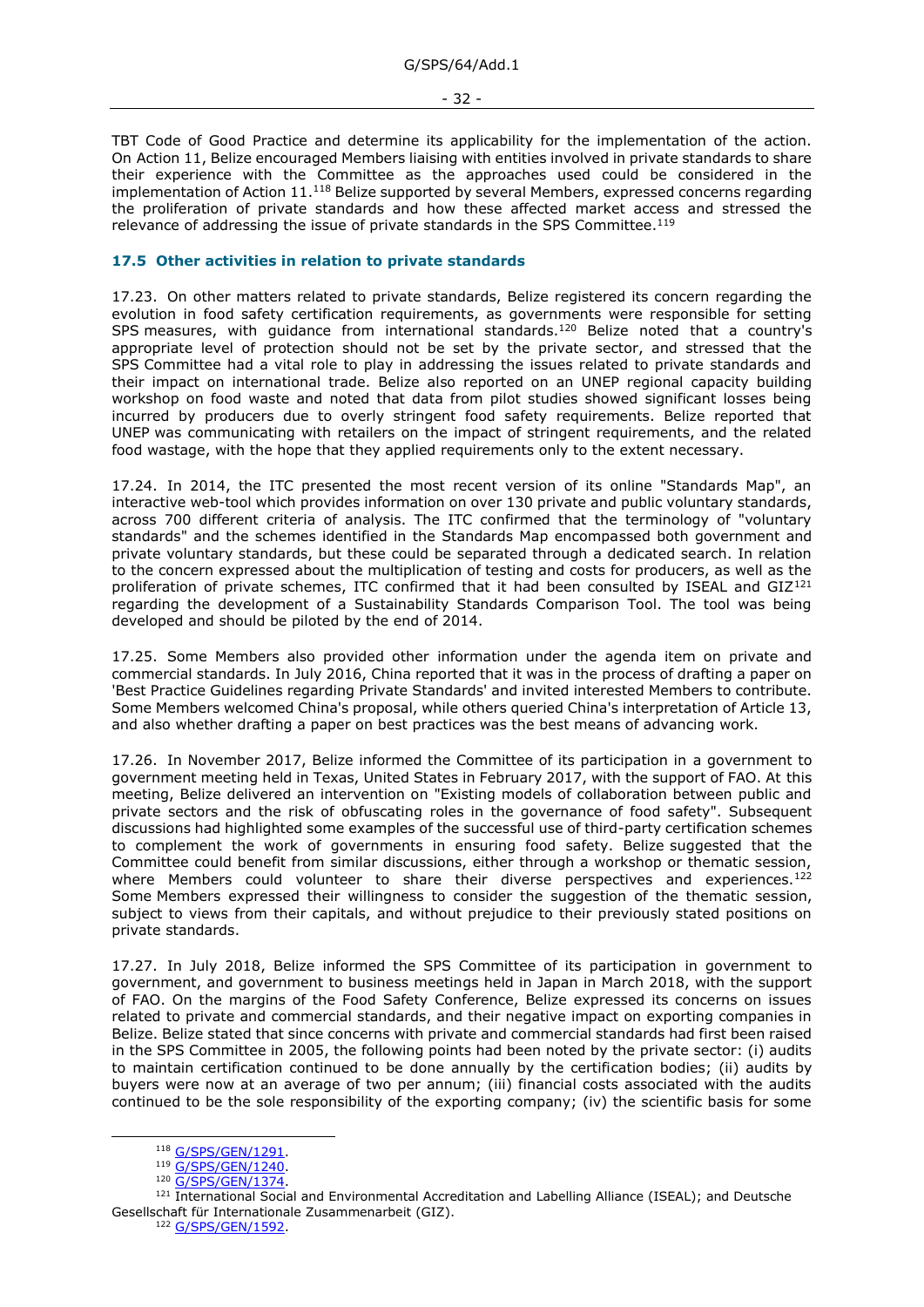requirements continued to be lacking; and (v) MRLs and limits for microbiological contaminants were still not aligned with those of Codex.

17.28. Belize referred to the Committee Decision on "Actions Regarding SPS-Related Private Standards", as contained in [G/SPS/55,](https://docs.wto.org/dol2fe/Pages/FE_Search/FE_S_S006.aspx?DataSource=Cat&query=@Symbol=%22G/SPS/55%22%20OR%20@Symbol=%22G/SPS/55/*%22&Language=English&Context=ScriptedSearches&languageUIChanged=true) and encouraged Members to: (i) continue discussions with the certification programme owners and buyers in order for them to understand the impact of their requirements; (ii) advise certification programme owners and buyers on the importance of basing SPS requirements on science and applying them only to the extent necessary; (iii) encourage participation in the Codex standard-setting process so as to assist certification programme owners and buyers to align their requirements; and (iv) encourage the provision of technical support, especially to those developing countries where the standards were being applied and exporters were most negatively affected.

17.29. Finally, Belize reminded Members of the legal obligations contained in Article 13 of the SPS Agreement, and in particular drew Members' attention to the second and third sentences of Article 13. Belize further expressed a need for the development of guidelines for the implementation of Article 13, especially given the increased role of the private sector, and urged the Committee to make an effort to initiate work in that regard. Belize also noted the work being undertaken in the Codex Committee on Food Import and Export Inspection and Certification Systems (CCFICS) on "Guidance for Authorities to Assess Third Party Assurance and its Potential to Inform National Food Control System Planning", indicating its hope that this would serve as a catalyst to advance the Committee's work and influence the development of guidelines for the implementation of Article 13.

17.30. Argentina and Brazil expressed their interest in the topic. Argentina further indicated that it would carefully assess the points made by Belize. Ecuador recalled that the Committee' discussions on private standards had continued for some time and that document [G/SPS/55,](https://docs.wto.org/dol2fe/Pages/FE_Search/FE_S_S006.aspx?DataSource=Cat&query=@Symbol=%22G/SPS/55%22%20OR%20@Symbol=%22G/SPS/55/*%22&Language=English&Context=ScriptedSearches&languageUIChanged=true) which had been adopted by the Committee in March 2011, continued to apply. Ecuador further noted that the application of standards and measures by private entities could have a disproportionate effect on trade for goods produced and exported by developing countries. Ecuador indicated that it continued to be interested in discussing this topic in the Committee in order to reach an agreement on the best way to regulate these types of standards and to ensure compliance with Article 13 of the SPS Agreement.

17.31. In 2018 and 2019, the Committee discussed proposals submitted by Belize for the development of quidelines for implementation of Article  $13,123$  and on voluntary third-party assurance schemes.<sup>124</sup>

### <span id="page-32-0"></span>**18 TECHNICAL ASSISTANCE AND TRAINING ACTIVITIES (ARTICLE 9)**

### <span id="page-32-1"></span>**18.1 Technical assistance**

18.1. Technical assistance is a standing agenda item. At each regular meeting, Members and Observers are invited to identify any specific technical assistance needs which they may have, and/or to report on any SPS-related capacity building activities in which they are involved.

18.2. A number of Members have used the occasion of the SPS Committee meetings to comment on particular projects or activities that have enhanced their capacity to implement and benefit from the SPS Agreement. Some Members provide periodic updates regarding their SPS-related technical assistance activities, in particular Australia, Canada, the European Union, Japan and the United States.<sup>125</sup>

18.3. In 2016, Australia provided information on its technical assistance to developing countries from July 2013 to June 2015. The aggregate value of the official development technical assistance during the reporting period exceeded AUD 35 million.<sup>126</sup> In 2019, Australia further reported on the technical assistance provided to developing countries between 1 July 2015 and 30 June 2017. The

<sup>123</sup> [G/SPS/W/306.](https://docs.wto.org/dol2fe/Pages/FE_Search/FE_S_S006.aspx?DataSource=Cat&query=@Symbol=%22G/SPS/W/306%22%20OR%20@Symbol=%22G/SPS/W/306/*%22&Language=English&Context=ScriptedSearches&languageUIChanged=true)

 $124$   $G/SPS/W/316$  and  $G/SPS/W/320$ . See the section on voluntary third-party assurance schemes in Part A of the Report of the Fifth Review (i.e. document G/SPS/64), which provides additional details on the substance of the submitted proposals and the subsequent discussions.

<sup>&</sup>lt;sup>125</sup> Contributions made by Members between January 2014 and December 2019 are listed in Appendix B, sections C.1 and C.2. The appendices are available via the following link:

[https://www.wto.org/english/tratop\\_e/sps\\_e/tables\\_e/G\\_SPS\\_64\\_Appendix\\_A-D.xlsx.](https://www.wto.org/english/tratop_e/sps_e/tables_e/G_SPS_64_Appendix_A-D.xlsx) 126 [G/SPS/GEN/717/Add.5.](https://docs.wto.org/dol2fe/Pages/FE_Search/FE_S_S006.aspx?DataSource=Cat&query=@Symbol=%22G/SPS/GEN/717/Add.5%22%20OR%20@Symbol=%22G/SPS/GEN/717/Add.5/*%22&Language=English&Context=ScriptedSearches&languageUIChanged=true)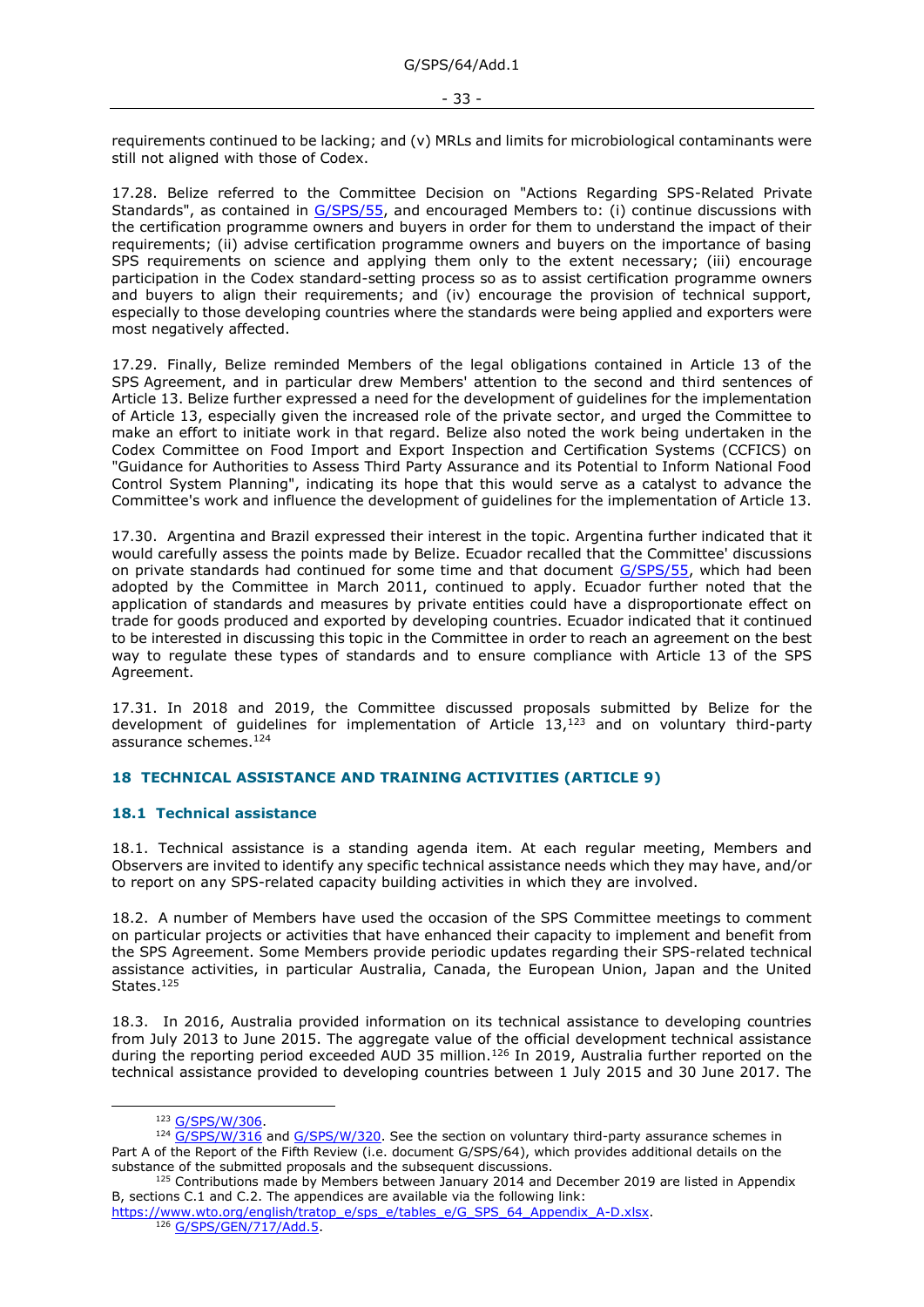aggregate value of the official development technical assistance provided exceeded AUD 46 million and, Australia also provided substantial additional in-kind contributions.<sup>127</sup>

18.4. In 2017, the European Union reported on its SPS-related activities during the period 2015-2016.<sup>128</sup> In 2020, the European Union provided information for the period 2017-2018.<sup>129</sup> In total, over 500 projects were fully, or partially, devoted to SPS technical assistance. The document also included contributions made to the "Three Sisters" and the STDF.

18.5. Japan informed the Committee about its SPS-related technical assistance provided over several periods. More recently, the total value of the assistance provided for the Japanese fiscal year 2018 amounted to approximately JPY 630 million (USD 5.7 million), with an accumulated amount of Japanese assistance since 1 April 2009 of approximately JPY 6.8 billion (USD 61 million).<sup>130</sup> In total, 81 relevant programs had been undertaken since 1 April 2009, to more than 50 countries in various regions, including Asia, the Pacific Region, Central America, South America, Central Asia, and Africa. This assistance had been carried out by the Japan International Cooperation Agency (JICA).

18.6. Canada provided an overview of its technical assistance activities delivered to developing countries.<sup>131</sup> Canada indicated that it had delivered or initiated 19 SPS-related technical assistance projects in 2018, targeting 21 countries in various geographic regions and amounting to approximately USD 7.99 million. This assistance addressed three of the four broad categories included in [G/SPS/GEN/206,](https://docs.wto.org/dol2fe/Pages/FE_Search/FE_S_S006.aspx?DataSource=Cat&query=@Symbol=%22G/SPS/GEN/206%22%20OR%20@Symbol=%22G/SPS/GEN/206/*%22&Language=English&Context=ScriptedSearches&languageUIChanged=true) namely: information, training, and 'soft' infrastructural development.

18.7. The United States also reported on its sponsored technical assistance provided to developing and newly acceding countries to support their implementation of the SPS Agreement, from October 2014 to September 2016;<sup>132</sup> and October 2016 to September 2018.<sup>133</sup> The United States highlighted various bilateral and regional capacity building activities, and indicated its commitment to provide demand-driven, results-oriented and sustainable programmes. The United States further welcomed input on the type of projects that would be of interest to Members, and looked forward to continuing its capacity building efforts, and cooperating with the STDF on cross-cutting SPS programmes.

18.8. In addition, other Members provide such information on an ad hoc basis. For example, in 2017, Burkina Faso, Chile, the Gambia, Madagascar, Mozambique, Nigeria, Paraguay, Senegal, Togo and Zambia provided technical assistance-related information. In 2018, Belize, Japan, Madagascar, Nigeria and Senegal provided information, and in 2019, Burkina Faso, Chile, and Senegal also informed the Committee on technical assistance-related activities.

18.9. The WTO Secretariat, as well as observer organizations,  $134$  also regularly report on their assistance activities. WTO's technical assistance activities in the SPS area increase participants' awareness about rights and obligations under the SPS Agreement and its implications at the national level. In the organization of SPS technical assistance activities, the levels of familiarity with the Agreement and advancement in its implementation are taken into consideration to meet and respond to individual country/regional needs. The programmes of national/regional activities include presentations on the transparency obligations, dispute settlement, implementation problems, specific trade concerns and technical/scientific issues such as risk analysis and equivalence, as well as the work undertaken by the "Three Sisters".

18.10. Each year, a three-week advanced course on the application of the SPS Agreement provides in-depth and "hands-on" SPS training, where at the end of the course participants must elaborate an 'action plan' to address identified SPS needs in their countries. Progress on the implementation of the action plans is then monitored through periodic reporting and is presented at an eight-day

<sup>127</sup> [G/SPS/GEN/717/Add.6.](https://docs.wto.org/dol2fe/Pages/FE_Search/FE_S_S006.aspx?DataSource=Cat&query=@Symbol=%22G/SPS/GEN/717/Add.6%22%20OR%20@Symbol=%22G/SPS/GEN/717/Add.6/*%22&Language=English&Context=ScriptedSearches&languageUIChanged=true)

<sup>128</sup> [G/SPS/GEN/1139/Add.4.](https://docs.wto.org/dol2fe/Pages/FE_Search/FE_S_S006.aspx?DataSource=Cat&query=@Symbol=%22G/SPS/GEN/1139/Add.4%22%20OR%20@Symbol=%22G/SPS/GEN/1139/Add.4/*%22&Language=English&Context=ScriptedSearches&languageUIChanged=true)

<sup>129</sup> [G/SPS/GEN/1139/Add.5.](https://docs.wto.org/dol2fe/Pages/FE_Search/FE_S_S006.aspx?DataSource=Cat&query=@Symbol=%22G/SPS/GEN/1139/Add.5%22%20OR%20@Symbol=%22G/SPS/GEN/1139/Add.5/*%22&Language=English&Context=ScriptedSearches&languageUIChanged=true)

<sup>130</sup> [G/SPS/GEN/1160/Add.7.](https://docs.wto.org/dol2fe/Pages/FE_Search/FE_S_S006.aspx?DataSource=Cat&query=@Symbol=%22G/SPS/GEN/1160/Add.7%22%20OR%20@Symbol=%22G/SPS/GEN/1160/Add.7/*%22&Language=English&Context=ScriptedSearches&languageUIChanged=true) See also earlier versions o[f G/SPS/GEN/1160.](https://docs.wto.org/dol2fe/Pages/FE_Search/FE_S_S006.aspx?DataSource=Cat&query=@Symbol=%22G/SPS/GEN/1160%22%20OR%20@Symbol=%22G/SPS/GEN/1160/*%22&Language=English&Context=ScriptedSearches&languageUIChanged=true)

<sup>131</sup> [G/SPS/GEN/1584](https://docs.wto.org/dol2fe/Pages/FE_Search/FE_S_S006.aspx?DataSource=Cat&query=@Symbol=%22G/SPS/GEN/1584%22%20OR%20@Symbol=%22G/SPS/GEN/1584/*%22&Language=English&Context=ScriptedSearches&languageUIChanged=true) an[d G/SPS/GEN/1738.](https://docs.wto.org/dol2fe/Pages/FE_Search/FE_S_S006.aspx?DataSource=Cat&query=@Symbol=%22G/SPS/GEN/1738%22%20OR%20@Symbol=%22G/SPS/GEN/1738/*%22&Language=English&Context=ScriptedSearches&languageUIChanged=true)

<sup>132</sup> [G/SPS/GEN/181/Add.12.](https://docs.wto.org/dol2fe/Pages/FE_Search/FE_S_S006.aspx?DataSource=Cat&query=@Symbol=%22G/SPS/GEN/181/Add.12%22%20OR%20@Symbol=%22G/SPS/GEN/181/Add.12/*%22&Language=English&Context=ScriptedSearches&languageUIChanged=true)

<sup>133</sup> [G/SPS/GEN/181/Add.13.](https://docs.wto.org/dol2fe/Pages/FE_Search/FE_S_S006.aspx?DataSource=Cat&query=@Symbol=%22G/SPS/GEN/181/Add.13%22%20OR%20@Symbol=%22G/SPS/GEN/181/Add.13/*%22&Language=English&Context=ScriptedSearches&languageUIChanged=true)

<sup>134</sup> Contributions made by observer organizations between 2014 and 2019 are listed in Appendix C. The appendices are available via the following link:

[https://www.wto.org/english/tratop\\_e/sps\\_e/tables\\_e/G\\_SPS\\_64\\_Appendix\\_A-D.xlsx.](https://www.wto.org/english/tratop_e/sps_e/tables_e/G_SPS_64_Appendix_A-D.xlsx)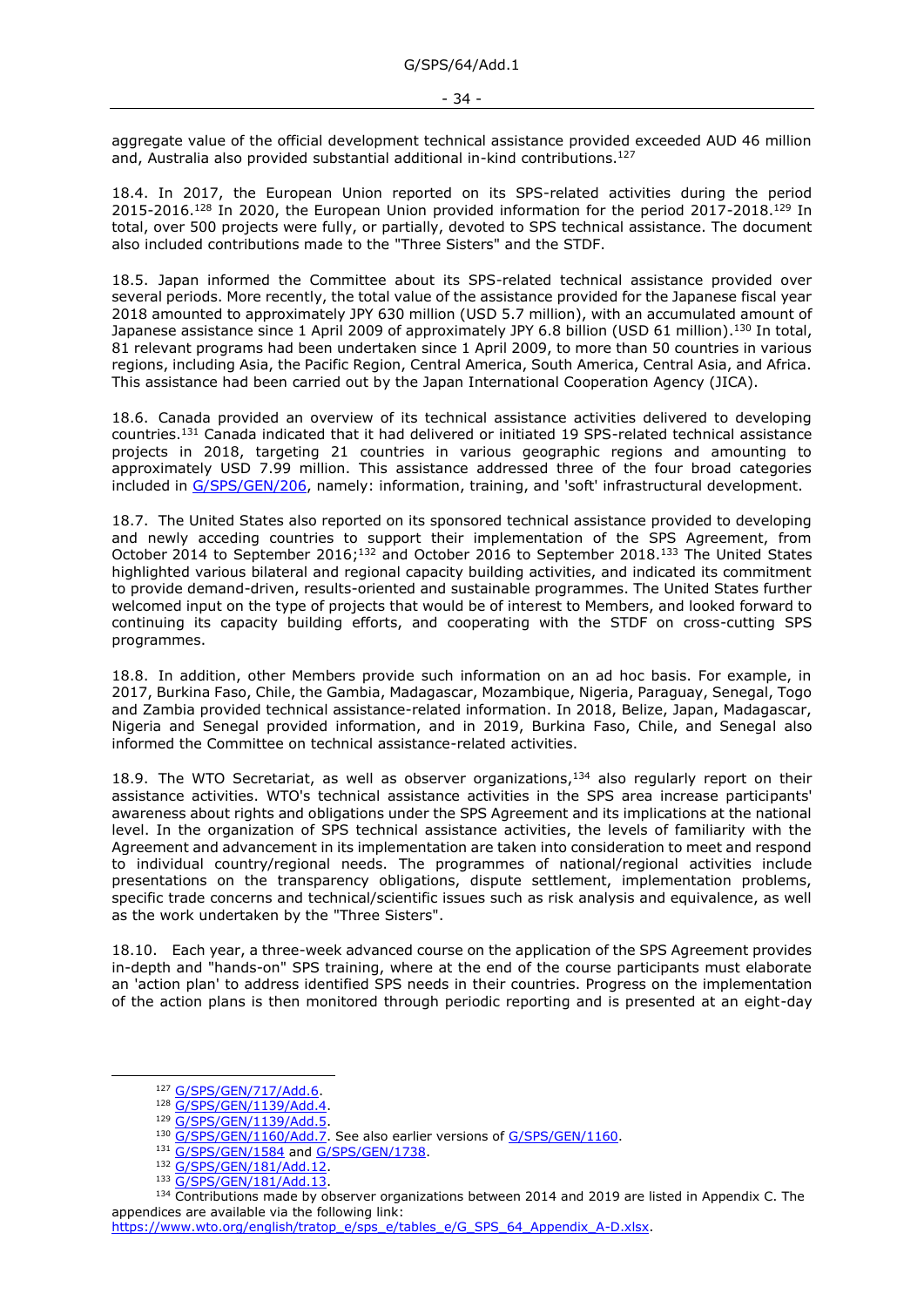follow-up session the subsequent year. The Secretariat also offers an E-Learning Course on the SPS Agreement.<sup>135</sup> A revised version of the Course will be available soon.

18.11. Since 2010, Members have been informed at the beginning of each year of all SPS-related planned technical assistance activities and interested officials are invited to submit applications for specific events. The latest revision of [G/SPS/GEN/997](https://docs.wto.org/dol2fe/Pages/FE_Search/FE_S_S006.aspx?DataSource=Cat&query=@Symbol=%22G/SPS/GEN/997%22%20OR%20@Symbol=%22G/SPS/GEN/997/*%22&Language=English&Context=ScriptedSearches&languageUIChanged=true) contains all the detailed information on eligibility criteria, deadlines, funding, pre-requisites and application processes. Since 2013, an online application form<sup>136</sup> has been used to solicit applications for SPS technical assistance activities.

18.12. In 2016, the Secretariat informed Members of its new approach to deliver more effective and demand-driven regional workshops, which would entail working collaboratively with regional organizations to address SPS-related training needs identified within various regions. Using this approach, the WTO Secretariat would schedule regional SPS workshops upon request from regional organizations, or from a Member in conjunction with a regional organization. Programmes, prerequisites and selection criteria would be defined for each requested activity. Since 2016, regional SPS workshops have been organized using this approach.

18.13. Every year, the Secretariat organizes a thematic workshop held back-to back with one of the meetings of the SPS Committee. In addition, the SPS Committee holds thematic sessions on topics of relevance to the Committee, as necessary, throughout the year. Table 1 summarizes the thematic sessions and workshops carried out during the period under Review (i.e. January 2014 to December 2019).

| Year | <b>Thematic workshops</b>                                  | <b>Thematic sessions</b>                                                                                                       |
|------|------------------------------------------------------------|--------------------------------------------------------------------------------------------------------------------------------|
| 2014 | Workshop on Risk Analysis                                  |                                                                                                                                |
| 2015 | Workshop on Transparency                                   | Thematic Session on Risk Communication                                                                                         |
| 2016 | Workshop on Pesticide Maximum<br>Residue Levels (MRLs)     |                                                                                                                                |
| 2017 | Workshop on Transparency<br>п                              | Thematic Session on Notification of<br>п<br><b>Trade-facilitating SPS Measures</b><br>Thematic Session on Regionalization<br>п |
| 2018 | Workshop on Control, Inspection and<br>Approval Procedures | Thematic Session on Pest-Free Areas<br>п<br>Thematic Session on Equivalence (Part 1)<br>п                                      |
| 2019 | Workshop on Transparency and<br>Coordination               | Thematic Session on Equivalence (Part 2)<br>Thematic Session on Fall Armyworm<br>п<br>Thematic Session on Approval Procedures  |

#### **Table 1: Overview of thematic sessions and workshops (2014-2019)<sup>137</sup>**

18.14. In 2014, the Secretariat organized a Workshop on Risk Analysis.<sup>138</sup> This workshop was based on a proposal submitted by the United States, in the context of the Fourth Review.<sup>139</sup> The United States had proposed that the Committee should organize a workshop on decision making and communication during the risk analysis process to build upon the previous workshop held in 2000. The workshop also addressed South Africa's proposal,<sup>140</sup> which consisted of two questions related to the implementation of Article 5.4 of the SPS Agreement.

18.15. In 2015 and 2017<sup>141</sup>, the Secretariat organized interactive "hands-on" workshops on the transparency provisions of the SPS Agreement. The participation of officials from Members' SPS Enquiry Points and Notification Authorities was particularly encouraged in these training workshops.

18.16. In 2016, the Secretariat organized a Workshop on Pesticide Maximum Residue Levels (MRLs).<sup>142</sup>

 $135$  More information on these training tools and materials is available on the SPS webpage [\(http://www.wto.org/sps\)](http://www.wto.org/sps).

 $136$  This application form is accessible via a web link, which is included in the latest revision of [G/SPS/GEN/997.](https://docs.wto.org/dol2fe/Pages/FE_Search/FE_S_S006.aspx?DataSource=Cat&query=@Symbol=%22G/SPS/GEN/997%22%20OR%20@Symbol=%22G/SPS/GEN/997/*%22&Language=English&Context=ScriptedSearches&languageUIChanged=true)

<sup>&</sup>lt;sup>137</sup> In order to provide a general overview of the various topics that have been discussed in Committeerelated activities during the period, Table 1 includes information on thematic sessions, although this type of activity is not strictly linked to technical assistance.

 $138$  See section 15 for further information on the Thematic Workshop on Risk Analysis.

<sup>139</sup> See [G/SPS/W/275.](https://docs.wto.org/dol2fe/Pages/FE_Search/FE_S_S006.aspx?DataSource=Cat&query=@Symbol=%22G/SPS/W/275%22%20OR%20@Symbol=%22G/SPS/W/275/*%22&Language=English&Context=ScriptedSearches&languageUIChanged=true)

<sup>140</sup> See [G/SPS/GEN/1307.](https://docs.wto.org/dol2fe/Pages/FE_Search/FE_S_S006.aspx?DataSource=Cat&query=@Symbol=%22G/SPS/GEN/1307%22%20OR%20@Symbol=%22G/SPS/GEN/1307/*%22&Language=English&Context=ScriptedSearches&languageUIChanged=true)

<sup>&</sup>lt;sup>141</sup> See section 19.5 for further information on the 2015 and 2017 Workshops on Transparency.

<sup>&</sup>lt;sup>142</sup> See section 12.1 for further information on the 2016 Workshop on Pesticide Maximum Residue Levels (MRLs).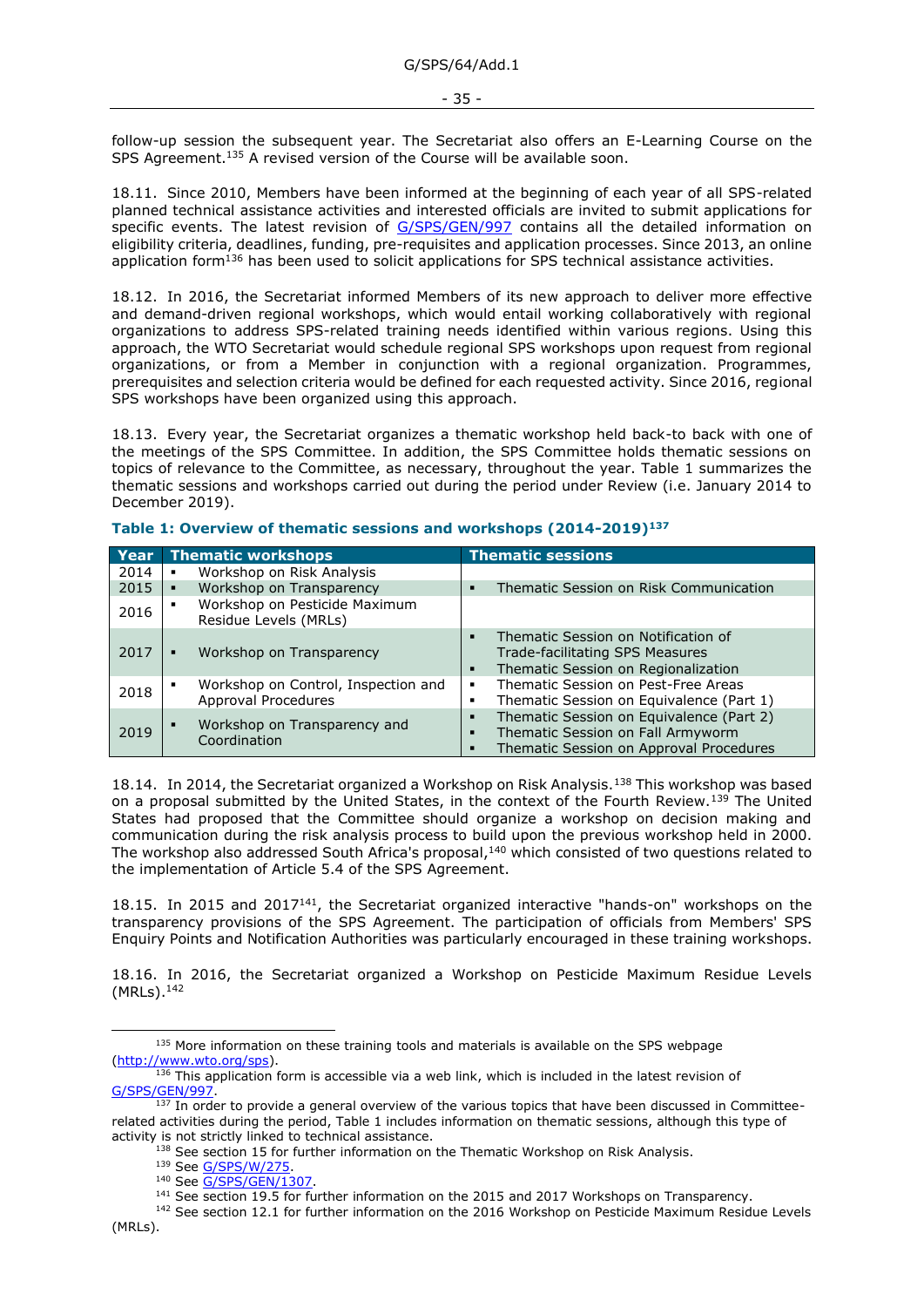18.17. Members submitted various proposals for the topic of the July 2018 workshop: (i) Private and commercial standards [\(G/SPS/GEN/1592\)](https://docs.wto.org/dol2fe/Pages/FE_Search/FE_S_S006.aspx?MetaCollection=WTO&SymbolList=%22G%2fSPS%2fGEN%2f1592%22+OR+%22G%2fSPS%2fGEN%2f1592%2f*%22&Serial=&IssuingDateFrom=&IssuingDateTo=&CATTITLE=&ConcernedCountryList=&OtherCountryList=&SubjectList=&TypeList=&FullTextHash=371857150&ProductList=&BodyList=&OrganizationList=&ArticleList=&Contents=&CollectionList=&RestrictionTypeName=&PostingDateFrom=&PostingDateTo=&DerestrictionDateFrom=&DerestrictionDateTo=&ReferenceList=&Language=ENGLISH&SearchPage=FE_S_S001&ActiveTabIndex=0&HSClassificationList=&ServicesClassificationList=&EnvironmentClassificationList=&ICSClassificationList=&ICSClassificationDescList:EnvironmentClassificationDescList:ServicesClassificationDescList:HSClassificationDescList=&languageUIChanged=true); (ii) Control, inspection and approval procedures (i.e. Annex C of the SPS Agreement); and (iii) Export certification. Several Members expressed their support for the topic of control, inspection and approval procedures (i.e. Annex C of the SPS Agreement). Some Members indicated interest in the topic of export certification and further suggested including export certification as one of the sessions in the workshop. The Thematic Workshop on Control, Inspection and Approval Procedures (Annex C) was held on 9-10 July 2018.<sup>143</sup>

18.18. In June 2019, the Secretariat organized a Thematic SPS Workshop on Transparency and Coordination.<sup>144</sup>

18.19. Also in 2019, Canada proposed to hold a Thematic Session on Approval Procedures<sup>145</sup>, building upon the 2018 SPS Committee Workshop on Control, Inspection and Approval Procedures (Annex C). The Thematic Session on Approval Procedures was held in November 2019.<sup>146</sup>

### <span id="page-35-0"></span>**18.2 Technical assistance statistics**

18.20. The Secretariat reports annually on all SPS-related technical assistance activities provided by the WTO Secretariat since September 1994.<sup>147</sup> For the period 1994 to 2019, the WTO Secretariat has undertaken a total of 396 technical assistance activities on the SPS Agreement, including 95 regional (or sub-regional) and 183 national seminars. Table 2 provides information about the number of sub-regional and national activities per year since the last review of the operation and implementation of the SPS Agreement. Table 3 shows the overall number of activities per region since 1994.

## **Table 2: Number of SPS technical assistance activities provided by the Secretariat between January 2014 and December 2019**

| Year         |                            | <b>Total</b>              |              |     |
|--------------|----------------------------|---------------------------|--------------|-----|
|              | <b>National</b><br>Seminar | (Sub)Regional<br>Workshop | <b>Other</b> |     |
| 2014         | 14                         |                           | 13           | 30  |
| 2015         | 13                         | 3                         | 11           | 27  |
| 2016         | 9                          | 4                         | 6            | 19  |
| 2017         | 12                         |                           | 9            | 22  |
| 2018         | 10                         | 3                         | 4            | 17  |
| 2019         | 8                          | 0                         | 4            | 12  |
| <b>Total</b> | 66                         | 14                        | 47           | 127 |

### **Table 3: SPS technical assistance activities per region (1994-2019)**

| <b>Region</b>                  | <b>Type of Activity</b>           |                           |       | <b>Total</b> |
|--------------------------------|-----------------------------------|---------------------------|-------|--------------|
|                                | <b>National</b><br><b>Seminar</b> | (Sub)Regional<br>Workshop | Other |              |
| Africa                         | 57                                | 29                        | 21    | 107          |
| Arab and Middle East Countries | 18                                | 10                        |       | 33           |
| Asia and the Pacific           | 41                                | 19                        | 22    | 82           |

<sup>143</sup> See section 3 for further information on the 2018 Thematic Workshop on Control, Inspection and Approval Procedures (Annex C).

<sup>&</sup>lt;sup>144</sup> See section 19.5 for further information on the 2019 Thematic SPS Workshop on Transparency and Coordination.

<sup>145</sup> [G/SPS/W/310.](https://docs.wto.org/dol2fe/Pages/FE_Search/FE_S_S006.aspx?DataSource=Cat&query=@Symbol=%22G/SPS/W/310%22%20OR%20@Symbol=%22G/SPS/W/310/*%22&Language=English&Context=ScriptedSearches&languageUIChanged=true)

<sup>&</sup>lt;sup>146</sup> See section 3 for further information on the Thematic Session on Approval Procedures.

<sup>&</sup>lt;sup>147</sup> [G/SPS/GEN/521,](https://docs.wto.org/dol2fe/Pages/FE_Search/FE_S_S006.aspx?DataSource=Cat&query=@Symbol=%22G/SPS/GEN/521%22%20OR%20@Symbol=%22G/SPS/GEN/521/*%22&Language=English&Context=ScriptedSearches&languageUIChanged=true) latest revision.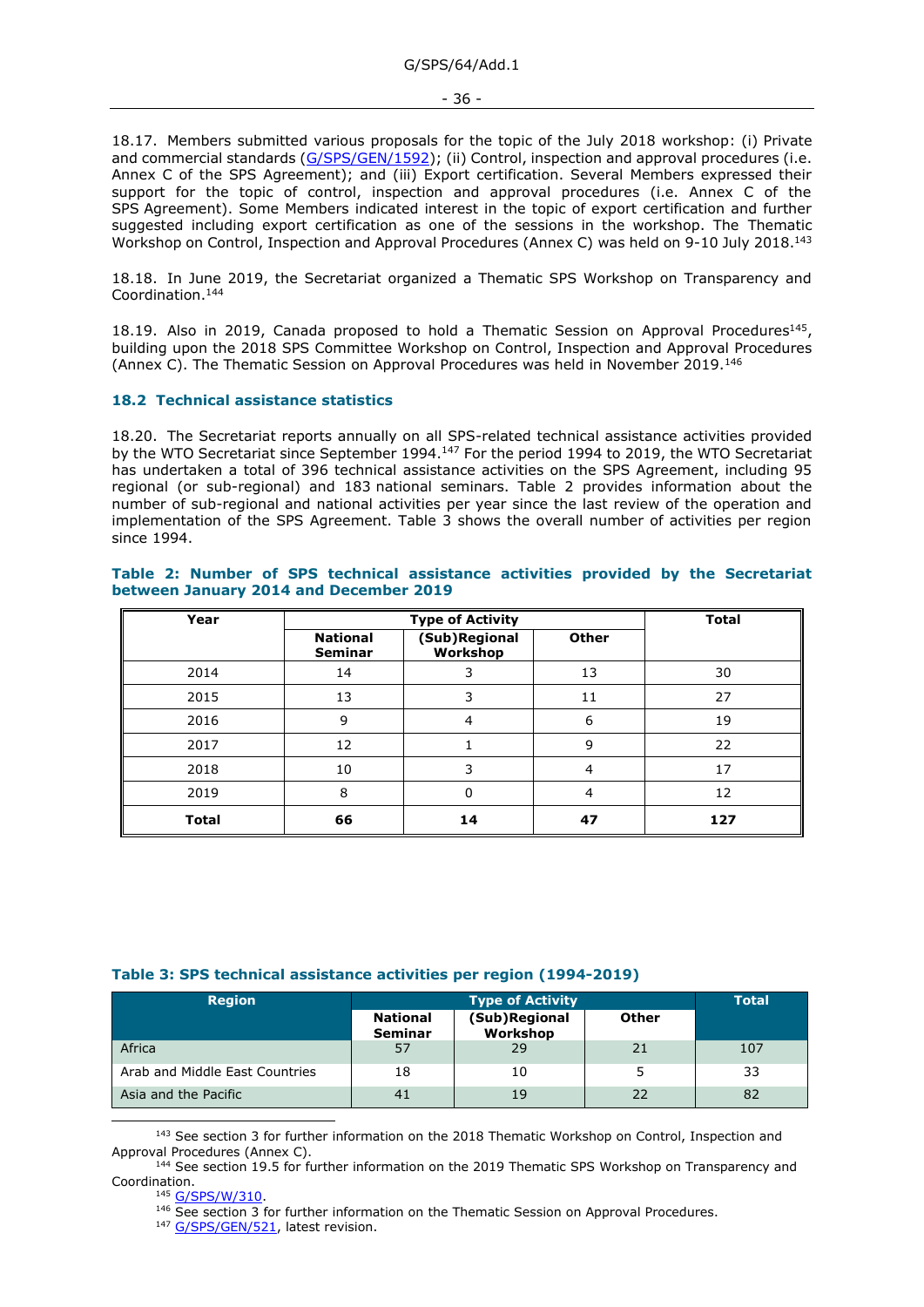| Central and Eastern Europe and<br>Central Asia | 16  | 8  |            | 31  |
|------------------------------------------------|-----|----|------------|-----|
| Europe                                         |     | 3  |            | 11  |
| Latin America and the Caribbean                | 50  | 26 | 9          | 85  |
| North America                                  |     |    |            |     |
| Global                                         |     | ۰  | $46^{148}$ | 46  |
| <b>Total</b>                                   | 183 | 95 | 118        | 396 |

### - 37 -

## <span id="page-36-0"></span>**18.3 The Standards and Trade Development Facility (STDF)**

18.21. The STDF is a global partnership that helps developing countries improve their food safety, and animal and plant health capacity to meet SPS requirements for trade that are based on international standards. The STDF contributes to broader sustainable development goals, such as enhanced economic growth, poverty reduction and food security. Established by the UN Food and Agriculture Organization, the World Organisation for Animal Health, the World Bank Group, the World Health Organization and the WTO, the STDF is financed by voluntary contributions. It provides a platform that brings together stakeholders from across agriculture, health, trade and development to discuss SPS capacity building needs, share experiences and good practice, and leverage additional funding. In addition, the STDF provides seed funding to beneficiaries for the development and implementation of collaborative and innovative SPS projects, with the potential to influence and catalyse SPS improvements. The WTO houses the Secretariat and manages the STDF trust fund.<sup>149</sup>

18.22. From 2014-2019, the STDF organized several thematic events on the margins of the SPS Committee to provide information to Members on several cross-cutting SPS issues. A list of STDF thematic sessions from 2014-2019 can be found below.

| Implementing SPS Measures to<br>Facilitate Safe Trade                                                        | Presentation of preliminary findings and recommendations of three<br>regional studies conducted in Africa, Asia and Latin America related<br>to the implementation of SPS measures to facilitate safe trade, with<br>a focus on Article 8 and Annex C of the SPS Agreement (Control,<br>Inspection and Approval Procedures).                                                                                |
|--------------------------------------------------------------------------------------------------------------|-------------------------------------------------------------------------------------------------------------------------------------------------------------------------------------------------------------------------------------------------------------------------------------------------------------------------------------------------------------------------------------------------------------|
| March 2014                                                                                                   | http://www.standardsfacility.org/facilitating-safe-trade                                                                                                                                                                                                                                                                                                                                                    |
| Prioritizing SPS Investments for<br>Market Access (P-IMA)                                                    | Information session on the P-IMA framework, its quiding principles<br>and the new User Guide, as well as experiences and results of its<br>application in several countries.                                                                                                                                                                                                                                |
| March 2016                                                                                                   | http://www.standardsfacility.org/prioritizing-sps-investments-<br>market-access-p-ima                                                                                                                                                                                                                                                                                                                       |
| Electronic SPS Certification                                                                                 | Information session to raise awareness of the opportunities and the<br>challenges related to the implementation of electronic SPS<br>certification systems, mainly in developing countries.                                                                                                                                                                                                                 |
| June 2016                                                                                                    | http://www.standardsfacility.org/SPS-eCert                                                                                                                                                                                                                                                                                                                                                                  |
| Options, costs and the feasibility of<br>foot-and-mouth disease control in<br>the context of livestock trade | Information session to present findings on the costs, benefits and<br>feasibility of the following studies:<br>Feasibility of establishing a fresh meat producing compartment in<br>Zimbabwe (STDF/PPG/550)<br>• Cost-Benefit Analysis for establishing a Foot-and-Mouth Disease<br>Free Zone or Compartment in Tanzania (STDF/PPG/516)<br>http://www.standardsfacility.org/costs-and-benefits-fmd-control- |
| November 2017                                                                                                | context-livestock-trade                                                                                                                                                                                                                                                                                                                                                                                     |
| Strengthening the control of<br>transboundary animal diseases in<br>Cameroon                                 | Information<br>session<br>outputs,<br>impact<br>to<br>present<br>and<br>recommendations of the STDF project on the development of<br>strategies to combat and control four animal diseases which affect<br>livestock production in Cameroon (STDF/PG/336): (i) foot and mouth<br>disease; (ii) peste des petits ruminants; (iii) African swine fever; and                                                   |

<sup>&</sup>lt;sup>148</sup> This category also includes the Advanced SPS Course.

<sup>&</sup>lt;sup>149</sup> More information on the STDF and its activities, including projects and project preparation grants, is available on the STDF website [\(http://www.standardsfacility.org\)](http://www.standardsfacility.org/). Members can also subscribe to the STDF mailing list to receive news on relevant activities.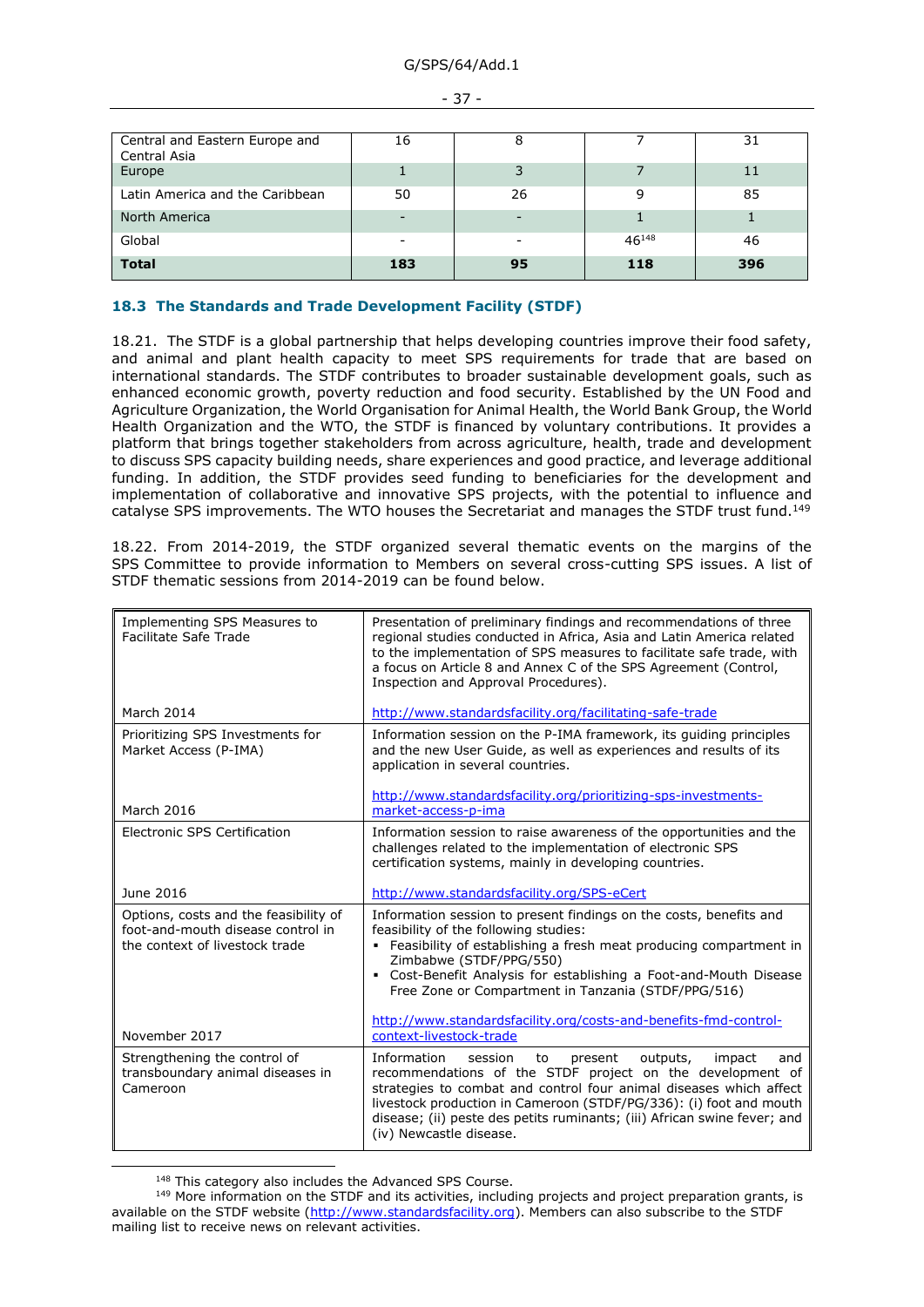### G/SPS/64/Add.1

#### - 38 -

| March 2019                                                      | https://www.standardsfacility.org/information-session-cameroon                                                                                                                                                                                                                       |
|-----------------------------------------------------------------|--------------------------------------------------------------------------------------------------------------------------------------------------------------------------------------------------------------------------------------------------------------------------------------|
| Strengthening capacity to meet<br>pesticide export requirements | Information session to present the findings and recommendations of<br>an independent evaluation of the three regional STDF projects in<br>Africa (STDF/PG/359, led by AU-IBAR), Asia (STDF/PG/337, led by<br>the ASEAN Secretariat) and Latin America (STDF/PG/436, led by<br>IICA). |
| November 2019                                                   | https://www.standardsfacility.org/strengthening-capacity-meet-<br>pesticide-export-requirements                                                                                                                                                                                      |

18.23. From 2014-2019, the STDF developed and launched two short films which were shown to the SPS Committee: "Safe Trade Solutions" and "Cocoa: a Sweet Value Chain". The first film looks at what Chile, Colombia and Peru have done to enable trade to flow faster across borders, while also ensuring the safety of imported food and preventing the entry of pests or diseases. The second one showcases how in today's global value chain, sanitary and phytosanitary capacity helps to make sure that cocoa plants are free from pests and diseases and that chocolate is safe for consumers. Both films along with other STDF-related videos can be found on the STDF YouTube channel.<sup>150</sup>

18.24. As part of its role to share available know-how and SPS-related good practice, the STDF regularly issues briefing notes on issues of interest. Between 2014-2019, the STDF released briefing notes on the following topics:

| Enhancing SPS capacity to promote<br>trade for development in LDCs                           | http://www.standardsfacility.org/sites/default/files/STDF Briefing no<br>12 EN.pdf            |
|----------------------------------------------------------------------------------------------|-----------------------------------------------------------------------------------------------|
| March 2016                                                                                   |                                                                                               |
| Inclusive Trade Solutions: Women in<br>SPS capacity building                                 | http://www.standardsfacility.org/sites/default/files/STDF Briefing no<br>te 13.pdf            |
| November 2017                                                                                |                                                                                               |
| Partnering with the private sector:<br>Delivering SPS outcomes                               | http://www.standardsfacility.org/sites/default/files/STDF Briefing No<br>te 15.pdf            |
| February 2017                                                                                |                                                                                               |
| Facilitating safe trade: Going paperless<br>with SPS e-certification                         | http://www.standardsfacility.org/sites/default/files/e Cert Briefing n<br>ote EN.pdf          |
| July 2017                                                                                    |                                                                                               |
| SPS capacity evaluation tools in action<br>October 2017                                      | http://www.standardsfacility.org/sites/default/files/STDF Briefing 14<br>.pdf                 |
| Facilitating safe trade: Protecting<br>health, reducing SPS trade costs                      | http://www.standardsfacility.org/sites/default/files/Briefing Facilitati<br>ng safe trade.pdf |
| <b>July 2018</b>                                                                             |                                                                                               |
| Promoting safe trade, protecting the<br>environment                                          | http://standardsfacility.org/sites/default/files/Environment Briefing<br>2018.pdf             |
| October 2018                                                                                 |                                                                                               |
| Driving better decision-making:<br>Prioritizing SPS investments for<br>market access (P-IMA) | http://standardsfacility.org/sites/default/files/PIMA Briefing 2019.pd<br>f                   |
| January 2019                                                                                 |                                                                                               |

<sup>150</sup> [https://www.youtube.com/c/STDFvideos.](https://www.youtube.com/c/STDFvideos)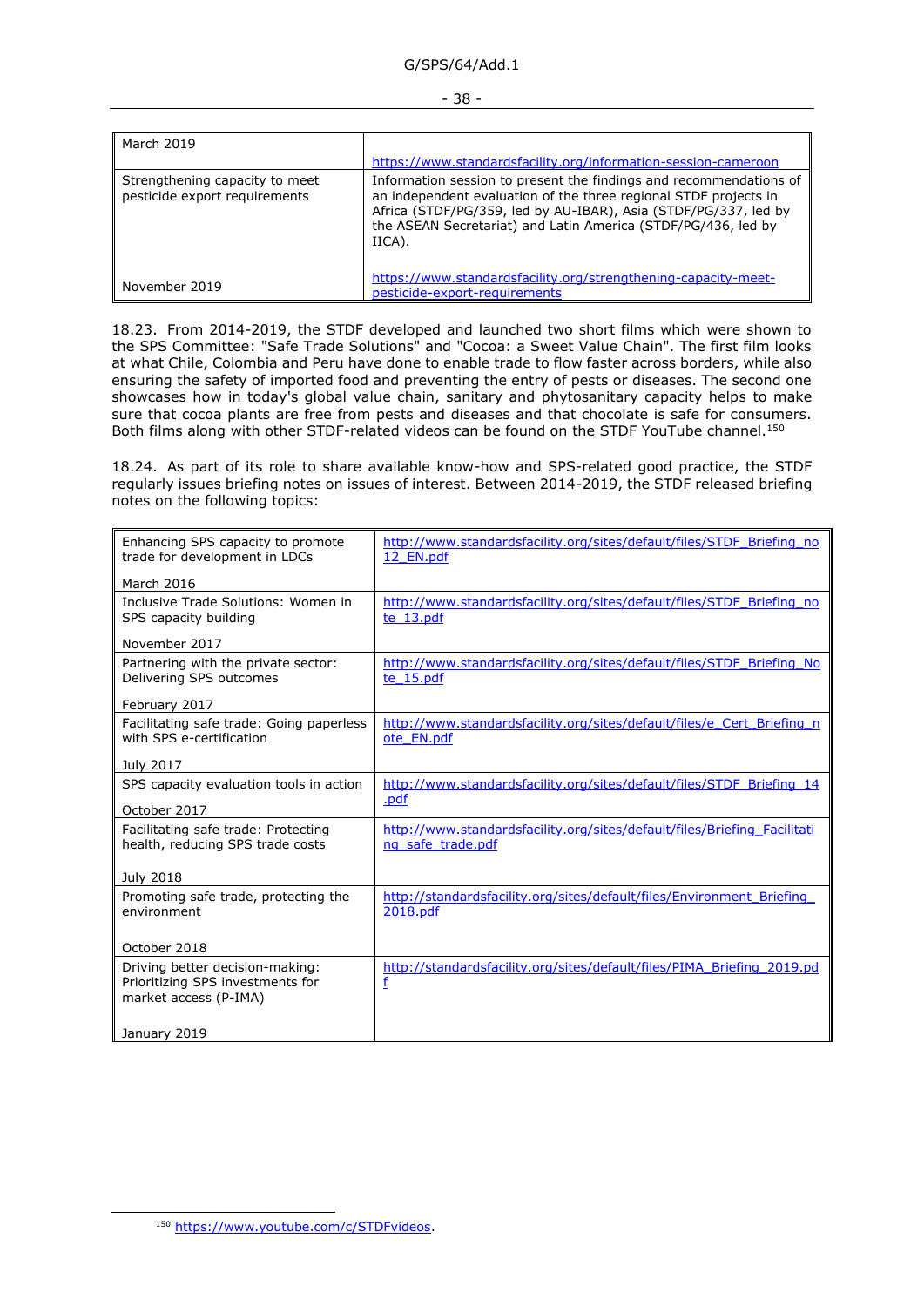| Trade spillover effects: The impact on domestic food | https://standardsfacility.org/sites/default/files/STDF |
|------------------------------------------------------|--------------------------------------------------------|
| safety                                               | Briefing Note Trade Spillovers En.pdf                  |
| $\parallel$ April 2019                               |                                                        |

18.25. In 2016, the STDF began focusing on increasing the use of electronic SPS certificates, in the context of paperless trade and the WTO Trade Facilitation Agreement. In 2019, the STDF Working Group created an SPS eCert advisory committee which currently consists of 11 relevant international organizations. Its objective is to exchange information on relevant eCert initiatives, facilitate linkages and synergies among these initiatives, and to maximize outputs and avoid duplication of efforts.

18.26. In 2018, the STDF initiated work on creating a guidance document and practical checklist on the use of Good Regulatory Practice (GRP).<sup>151</sup> This work aims to provide guidance for developing countries to ensure that SPS measures are "fit for purpose" and that they avoid the creation of nontariff barriers. It will seek to identify good practices and recommendations to enhance the development and implementation of SPS measures. It will aim specifically to: (i) strengthen the effectiveness of regulatory interventions; (ii) increase use of international standards and implementation of the SPS Agreement; and (iii) ensure health protection while facilitating trade. A peer review group of STDF members and relevant organizations (including OECD) is supporting this work. The Secretariat aims to present this work on the margins of a Committee meeting in 2021.

18.27. From 2014-2019, the STDF continued to help developing countries in SPS planning and decision-making through application of the P-IMA<sup>152</sup> framework. P-IMA is an evidence-based approach to inform and improve SPS planning and decision making, including mobilization of additional resources for SPS investments. P-IMA encourages public-private dialogue, boosts transparency and accountability, and improves the economic efficiency of investment decisions.

#### <span id="page-38-0"></span>**19 TRANSPARENCY (ARTICLE 7 AND ANNEX B)**

### <span id="page-38-1"></span>**19.1 Online systems**

19.1. Up-to-date information on SPS notifications, as well as Committee documents, specific trade concerns and Members' National Enquiry Points and Notification Authorities continues to be available electronically via the SPS Information Management System (SPS IMS). This facilitates the conduct of searches according to specific needs and interests (product codes, geographic groups, etc.) and also the preparation of reports and summaries which can be shared with interested stakeholders.

19.2. In March 2017, the Secretariat launched the new versions of the SPS Information Management System (SPS IMS) and the Notification Submission System (SPS NSS). This formed part of a two-phase IT project to modernize the SPS IMS and NSS, which began in early 2015. In the first phase, the SPS NSS was developed and tested by a group of Members. During the 2015 October Workshop on Transparency, the Secretariat presented the improved online SPS NSS. Participants also had the opportunity to use a pilot version of the new system in a hands-on exercise. The second phase, which began in early September 2016, focused on enhancements to the SPS IMS, and the same pilot group was invited to test the new SPS IMS, along with a few new added volunteer Members. This second phase also included verifying the interoperability of the IMS and NSS applications.

19.3. The new systems are more user-friendly, correct "bugs" in the previous systems, and are based on updated technology in line with other in-house applications such as I-TIP and the TBT NSS. In particular, the new NSS also supports rich text format, which was a major limitation of the previous system for some Members. Several Members highlighted the advantages of using the online notification system, such as reducing errors and time required to fill-in and submit notifications.

19.4. In November 2016, the ePing notification alert system was officially launched, the result of a tripartite cooperation between the UN Department of Economic and Social Affairs (UNDESA), the WTO and the International Trade Centre (ITC). UNDESA built the pilot version of ePing as part of a trade capacity building project for least-developed countries. The WTO managed the depository of the SPS and TBT notifications, and ITC brought significant experience in developing and maintaining online trade-related tools, targeted mainly at SMEs, and hosting the IT infrastructure and

<sup>151</sup> [http://www.standardsfacility.org/good-regulatory-practice.](http://www.standardsfacility.org/good-regulatory-practice)

<sup>152</sup> Prioritizing SPS Investments for Market Access. More information available at: [https://www.standardsfacility.org/prioritizing-sps-investments-market-access-p-ima.](https://www.standardsfacility.org/prioritizing-sps-investments-market-access-p-ima)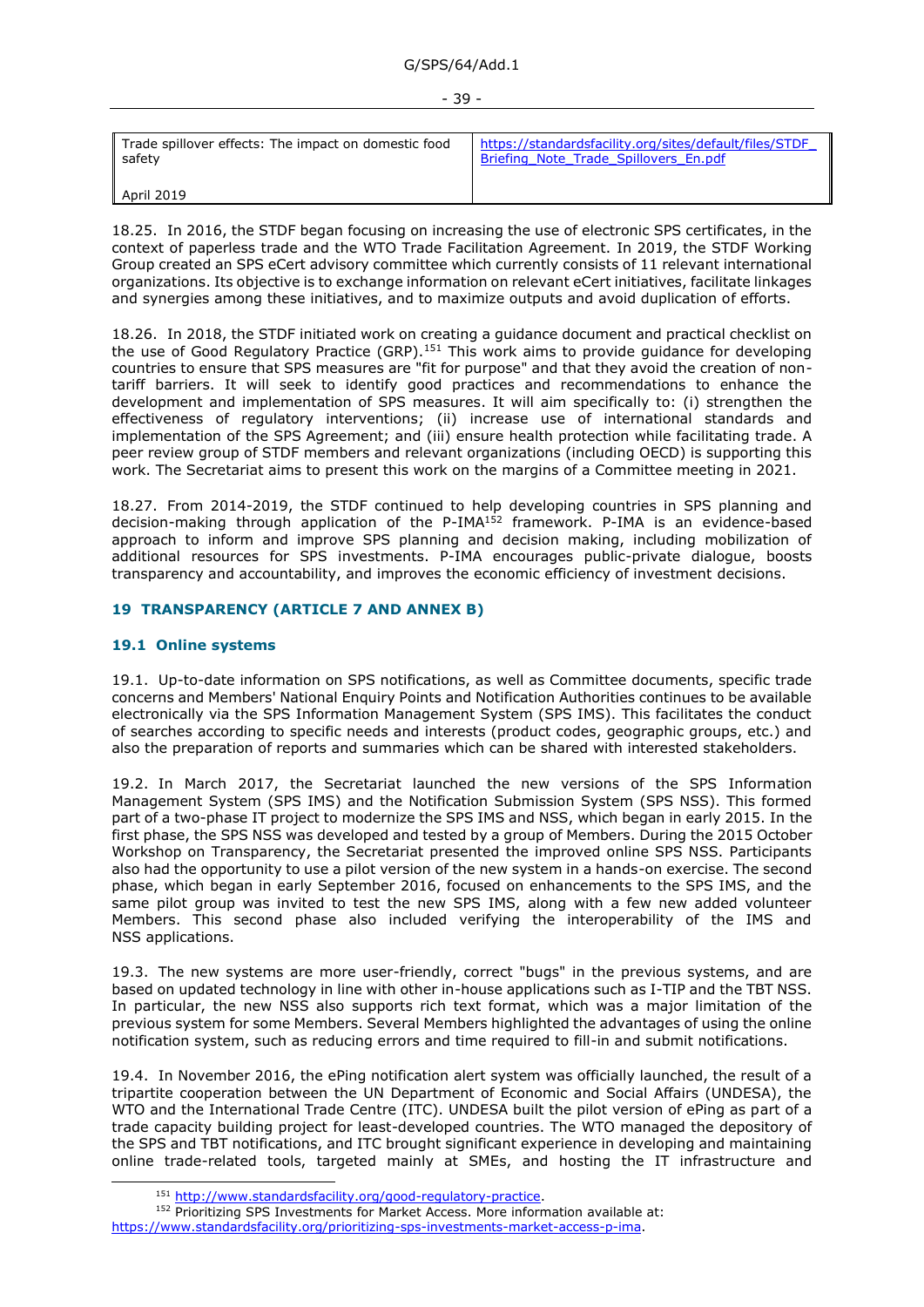development. The tripartite cooperation was formalized through a memorandum of understanding, signed by the heads of the three organizations. The objective of this collaboration was to offer a publicly available, reliable, timely and sustainable service that would provide access to SPS/TBT notifications and that would facilitate dialogue amongst the public and private sector in addressing potential trade problems at an early stage.

19.5. Several Members thanked the Secretariat and indicated the need to ensure that there was appropriate capacity building so that Members would be able to use the new systems. Various suggestions were made to improve the features of the IMS and NSS, including a country-specific graphing tool to display notifications or STCs in the IMS.

19.6. In November 2019, a series of significant enhancements to ePing was completed, with close collaboration between WTO, ITC and UNDESA. The enhancements include a more dynamic and userfriendly homepage/search page and an enhanced platform for Members to share follow up information on notifications, both at the national and international level.<sup>153</sup>

19.7. Also in 2019, the 2011 edition of the Procedural Manual for NNAs and NEPs was revised to incorporate the improved SPS NSS and IMS platforms and the new ePing alert system, as well as other general updates. Ms Sally Jennings from New Zealand, the original author of the manual, assisted in preparing the new revision. Burkina Faso, Chile, the Democratic Republic of Congo, Jordan, Madagascar and New Zealand submitted case stories for the Manual. The Secretariat also drew the Committee's attention to the suggested change in the title of the manual from "Procedural Step-by-Step Manual for SPS NNAs and NEPs" to "Practical Manual for SPS NNAs and NEPs". In addition, the Secretariat prepared a brochure providing an overview of the transparency tools detailed in the Practical Manual (i.e. SPS IMS, ePing, Documents Online, e-subscription, and the SPS NSS). 154

19.8. Detailed user guides for the SPS NSS and IMS are also currently under preparation. These guides will be shared with Members before being published on the transparency toolkit link of the SPS Webpage.

19.9. Also in 2019, the WTO Secretariat updated Members on the eAgenda project launched at the end of 2018, supported by the WTO Information Technology Solutions Division (ITSD) and carried out for both the TBT and SPS sections. eAgenda was the development of an online platform to help Members add interventions under any agenda item, including raising and supporting STCs, and to access the whole agenda ahead of SPS and TBT Committee meetings. Access to the platform would be restricted to Members. eAgenda built upon the existing tools for the online submission of notifications (SPS NSS and TBT NSS); and the online information management systems (SPS IMS and the TBT IMS).

19.10. In addition, the Secretariat explained that the pilot phase of the SPS platform was planned for the March 2020 Committee meeting and Members were invited to contact the Secretariat to express interest in participating in the pilot test.<sup>155</sup> The Secretariat underlined that the eAgenda platform could be used to prepare an annotated agenda and invited Members' comments on the proposal to produce an annotated agenda instead of a convening airgram in the future. No Member raised any concerns.

19.11. A detailed user guide for the eAgenda is also currently under preparation and will be shared with Members before being published on the transparency toolkit link of the SPS Webpage.

### <span id="page-39-0"></span>**19.2 E-mail lists**

19.12. At the end of November 2017, the two e-mailing lists managed by the SPS team, one for notifications and another for unrestricted documents, were discontinued. Members continue to receive SPS documents through the new e-Subscriptions service. Access to this new service is restricted to delegates, who can obtain credentials though the delegation coordinator at their Geneva

<sup>&</sup>lt;sup>153</sup> These changes to ePing will also facilitate one of the recent recommendations of the TBT Committee for Members to share their comments on notifications with each other [\(G/TBT/41\)](https://docs.wto.org/dol2fe/Pages/FE_Search/FE_S_S006.aspx?MetaCollection=WTO&SymbolList=%22G%2fTBT%2f41%22+OR+%22G%2fTBT%2f41%2f*%22&Serial=&IssuingDateFrom=&IssuingDateTo=&CATTITLE=&ConcernedCountryList=&OtherCountryList=&SubjectList=&TypeList=&FullTextHash=371857150&ProductList=&BodyList=&OrganizationList=&ArticleList=&Contents=&CollectionList=&RestrictionTypeName=&PostingDateFrom=&PostingDateTo=&DerestrictionDateFrom=&DerestrictionDateTo=&ReferenceList=&Language=ENGLISH&SearchPage=FE_S_S001&ActiveTabIndex=0&HSClassificationList=&ServicesClassificationList=&EnvironmentClassificationList=&ICSClassificationList=&ICSClassificationDescList:EnvironmentClassificationDescList:ServicesClassificationDescList:HSClassificationDescList=&languageUIChanged=true).

<sup>154</sup> [https://www.wto.org/english/tratop\\_e/sps\\_e/sps\\_practical\\_manual\\_for\\_sps\\_national\\_notification\\_fly](https://www.wto.org/english/tratop_e/sps_e/sps_practical_manual_for_sps_national_notification_flyer_bat.pdf) er\_bat.pdf

<sup>&</sup>lt;sup>155</sup> Due to the COVID-19 pandemic, the March 2020 SPS Committee meeting was cancelled [\(JOB/SPS/5/Rev.1/Corr.1\)](https://docs.wto.org/dol2fe/Pages/FE_Search/FE_S_S006.aspx?DataSource=Cat&query=@Symbol=%22JOB/SPS/5/Rev.1/Corr.1%22%20OR%20@Symbol=%22JOB/SPS/5/Rev.1/Corr.1/*%22&Language=English&Context=ScriptedSearches&languageUIChanged=true), and the eAgenda platform was subsequently used for the June 2020 SPS Committee meeting.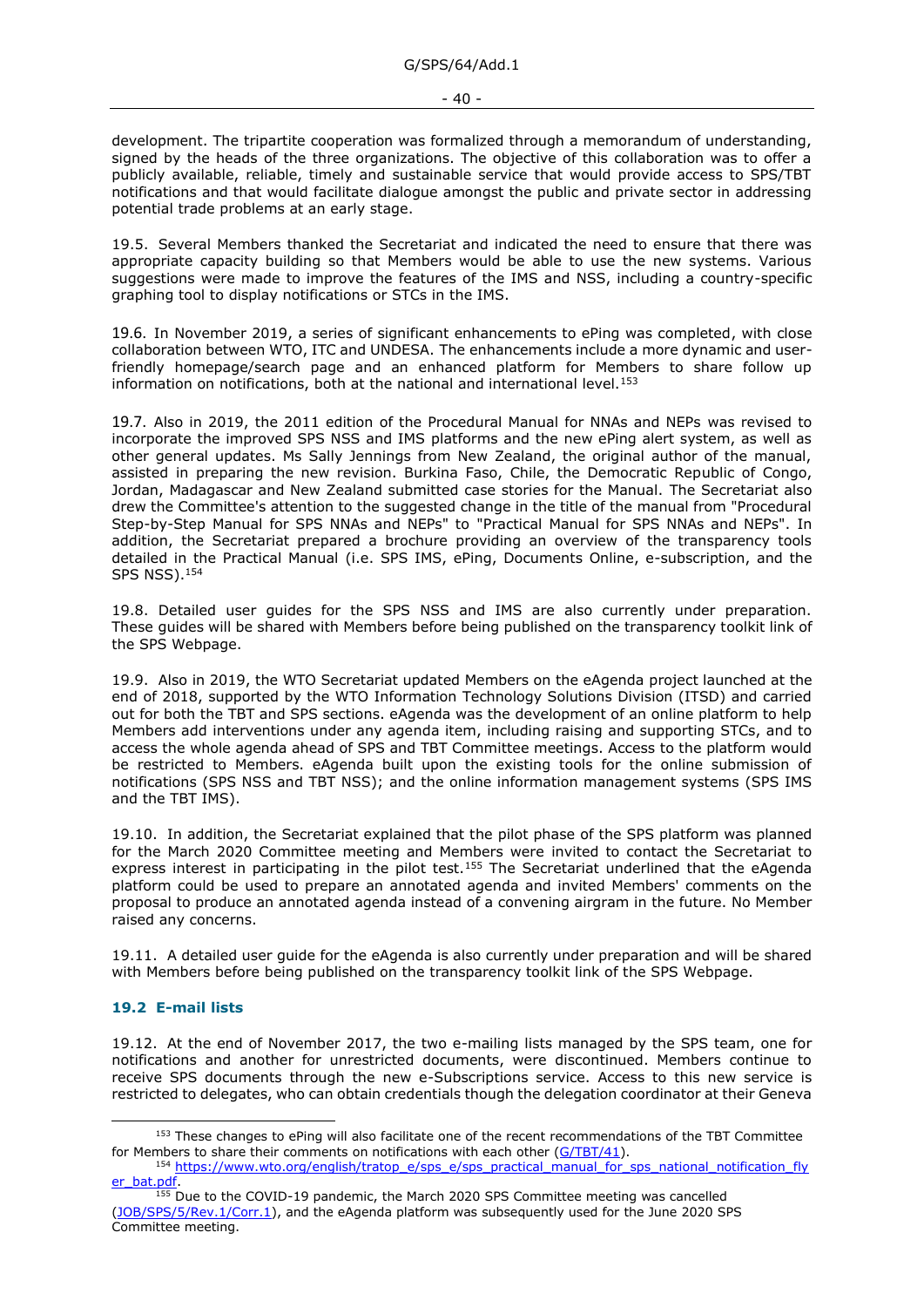Mission. Alternatively, SPS documents and notifications are available through WTO Docs Online or the SPS IMS. Additionally, it is possible to receive alerts on new SPS and TBT notifications through the ePing alert system.

19.13. On 1 December 2019, the hosting services provided by UNICC for the SPS mailing list were discontinued and a new distribution list was created for the purposes of sending SPS-related information. Delegates covering SPS matters, as well as representatives from international organisations, were invited to register through a weblink [\(https://wto.formstack.com/forms/spslist\)](https://wto.formstack.com/forms/spslist) in order to continue to receive relevant information via e-mails from the Secretariat.

## <span id="page-40-0"></span>**19.3 "Technical Revision" of the Recommended Transparency Procedures [\(G/SPS/7/Rev.3\)](https://docs.wto.org/dol2fe/Pages/FE_Search/FE_S_S006.aspx?DataSource=Cat&query=@Symbol=%22G/SPS/7/Rev.3%22%20OR%20@Symbol=%22G/SPS/7/Rev.3/*%22&Language=English&Context=ScriptedSearches&languageUIChanged=true)**

19.14. In November 2017, the Secretariat announced a "technical revision" of the Recommended Transparency Procedures; documen[t G/SPS/7/Rev.3.](https://docs.wto.org/dol2fe/Pages/FE_Search/FE_S_S006.aspx?DataSource=Cat&query=@Symbol=%22G/SPS/7/Rev.3%22%20OR%20@Symbol=%22G/SPS/7/Rev.3/*%22&Language=English&Context=ScriptedSearches&languageUIChanged=true) The current version of the document contained outdated references to the online tools (SPS NSS, SPS IMS), other websites and outdated notification templates which were no longer in use since the WTO had updated its document formats in 2013. It also contained references to outdated practices for submitting notifications, for example by regular mail, or by fax. The revised version of the document was circulated after the SPS Committee meeting for comments by Members. No substantive changes to the Recommended Procedures were made, although the revised document now included the text and the notification format from the Procedure to Enhance Transparency of Special and Differential Treatment in favour of Developing Country Members<sup>156</sup>, in order to consolidate all notification recommendations into one document. The Secretariat suggested a timeline for Members to comment on the proposed changes before the finalization of the revised document.

19.15. Following the submission of comments by Members, the document was finalized and circulated in June 2018 as [G/SPS/7/Rev.4.](https://docs.wto.org/dol2fe/Pages/FE_Search/FE_S_S006.aspx?DataSource=Cat&query=@Symbol=%22G/SPS/7/Rev.4%22%20OR%20@Symbol=%22G/SPS/7/Rev.4/*%22&Language=English&Context=ScriptedSearches&languageUIChanged=true)

### <span id="page-40-1"></span>**19.4 Update on implementation of transparency provisions**

19.16. Managing information on transparency remains challenging for many developing country Members, and many have flagged their need for assistance and support to resolve their individual transparency difficulties, for example with the process of sending notifications to the WTO. Other difficulties faced by developing country Members relate to the operation of their SPS National Notification Authority and their National Enquiry Point(s). In addition, the importance of Members updating information on their Enquiry Points and Notification Authorities was highlighted, as it assisted the process of communicating with trading partners.

19.17. The Secretariat also continues to provide annual updates on the level of implementation of the transparency provisions of the SPS Agreement; the latest was issued in October 2019.<sup>157</sup> As of 31 December 2019, Members had submitted 17,253 regular notifications and 2,259 emergency notifications (plus related addenda and corrigenda).<sup>158</sup> The Committee has also previously adopted a special format and recommended procedures for the notification of determination of the recognition of equivalence of sanitary or phytosanitary measures, now included in the transparency procedures. Furthermore, the Secretariat has previously established a mechanism for Members to inform each other of the availability of translations of notified measures into one of the official languages of the WTO. These are submitted in the form of supplemental notifications. As of 31 December 2019, seven equivalence notifications (five of which in 2019) and 19 supplemental notifications had been circulated.

19.18. Out of the 164 WTO Members, 128 (78%) had submitted at least one SPS notification to the WTO. Members which had not submitted any notification so far include 12 developing countries, 15 LDCs, and one developed country. In addition, a number of EU member States have not submitted notifications; however, most SPS measures are notified by the European Union on behalf of all its member States.<sup>159</sup>

<sup>156</sup> [G/SPS/33/Rev.1.](https://docs.wto.org/dol2fe/Pages/FE_Search/FE_S_S006.aspx?DataSource=Cat&query=@Symbol=%22G/SPS/33/Rev.1%22%20OR%20@Symbol=%22G/SPS/33/Rev.1/*%22&Language=English&Context=ScriptedSearches&languageUIChanged=true)

<sup>157</sup> [G/SPS/GEN/804/Rev.12.](https://docs.wto.org/dol2fe/Pages/FE_Search/FE_S_S006.aspx?DataSource=Cat&query=@Symbol=%22G/SPS/GEN/804/Rev.12%22%20OR%20@Symbol=%22G/SPS/GEN/804/Rev.12/*%22&Language=English&Context=ScriptedSearches&languageUIChanged=true)

<sup>158</sup> Members had also submitted 5,692 addenda and 5,111 corrigenda to regular and emergency notifications. In total, 25,741 notifications had been submitted (including addenda and corrigenda). 159 See [G/SPS/GEN/456](https://docs.wto.org/dol2fe/Pages/FE_Search/FE_S_S006.aspx?DataSource=Cat&query=@Symbol=%22G/SPS/GEN/456%22%20OR%20@Symbol=%22G/SPS/GEN/456/*%22&Language=English&Context=ScriptedSearches&languageUIChanged=true) and [G/SPS/GEN/456/Corr.1](https://docs.wto.org/dol2fe/Pages/FE_Search/FE_S_S006.aspx?DataSource=Cat&query=@Symbol=%22G/SPS/GEN/456/Corr.1%22%20OR%20@Symbol=%22G/SPS/GEN/456/Corr.1/*%22&Language=English&Context=ScriptedSearches&languageUIChanged=true) for notification procedures for the European Union

and its member States.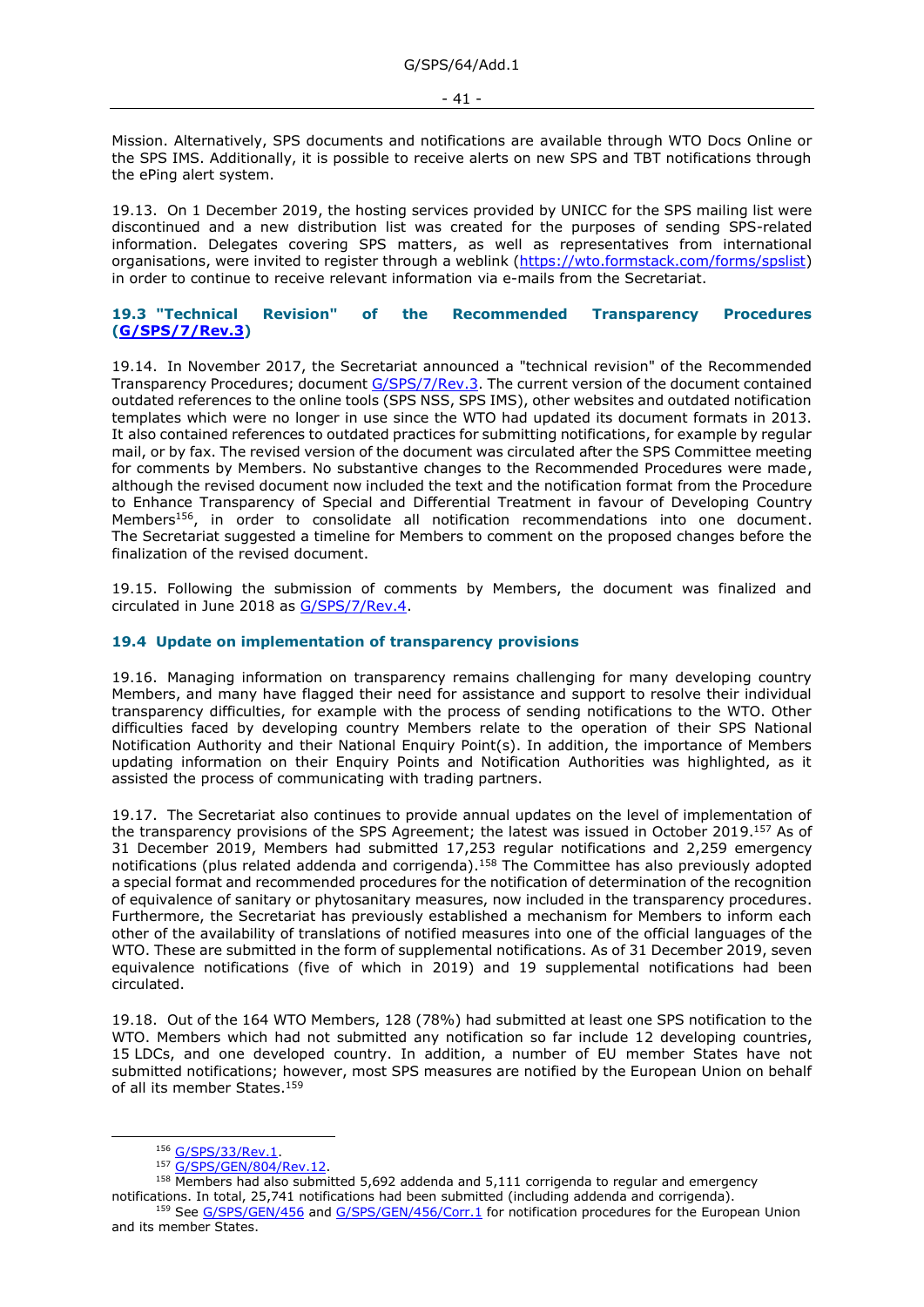19.19. As can be seen in [Chart 6,](#page-41-1) the share of regular notifications (not including addenda and corrigenda) submitted by developing country Members (excluding LDCs) between January 2014 and December 2019 is 67% while the share of those submitted by developed country Members is 29%, reflecting the steady increase in notifications from developing country Members over the years. A very small share (4%) comes from LDCs.

<span id="page-41-1"></span>



19.20. Under the SPS Agreement, Members are required to notify both an Enquiry Point to provide answers to all reasonable questions from interested Members and a National Notification Authority to implement the notification procedures detailed in the Agreement. As of 31 December 2019, 159 WTO Members out of 164 had designated a "Notification Authority". Those Members which had not yet done so are all LDCs. Of the 164 WTO Members, 161 had provided the WTO with the contact information of their Enquiry Point(s). Those which had not done so were all LDCs. Thirty-four Members had also identified more than one SPS Enquiry Point. The updated lists containing the contact information of National Enquiry Points and of National Notification Authorities are available from the SPS IMS.<sup>160</sup>

19.21. At each meeting, Members are invited to raise any questions or concerns with regard to the implementation of the transparency provisions of the Agreement. Contributions made by Members between January 2014 and December 2019 are listed in Appendix B. Transparency regarding SPS measures and policies is also provided by Members' reporting on relevant activities and developments under the agenda item "Information Sharing", in addition to "Operation of Transparency Provisions". Members frequently use this opportunity to present information on new regulatory policies, risk assessment practices, establishment of national SPS coordinating committees, etc. The standard-setting observer organizations also provide relevant information under the agenda item on "Information Sharing", further enhancing transparency.

## <span id="page-41-0"></span>**19.5 Proposals on transparency**

19.22. In the context of the Fourth Review, the European Union, Chile, Morocco and Norway made submissions related to transparency.<sup>161</sup> In particular, the joint proposal suggested that the recommended procedures be reviewed, with a view to improve such matters as: (i) the quality and completeness of the information provided in the notification; (ii) the timeliness of the publication of regular and emergency notifications; (iii) interactions with trading partners; and (iv) access to all measures adopted and proposed by a Member.

19.23. In addition, Chile, the European Union, Morocco and Norway submitted another proposal for actions related to the fulfilment of transparency obligations.<sup>162</sup> They proposed that actions take two forms: (i) specific proposals for modifications in the Recommended Procedures for implementing the Transparency Obligations of the SPS Agreement (Article  $7$ )<sup>163</sup>; and (ii) recommendations to the

<sup>162</sup> [G/SPS/W/278.](https://docs.wto.org/dol2fe/Pages/FE_Search/FE_S_S006.aspx?DataSource=Cat&query=@Symbol=%22G/SPS/W/278%22%20OR%20@Symbol=%22G/SPS/W/278/*%22&Language=English&Context=ScriptedSearches&languageUIChanged=true)

<sup>160</sup> Accessible at: [http://spsims.wto.org/.](http://spsims.wto.org/)

<sup>&</sup>lt;sup>161</sup> EU general communication, [G/SPS/W/274,](https://docs.wto.org/dol2fe/Pages/FE_Search/FE_S_S006.aspx?DataSource=Cat&query=@Symbol=%22G/SPS/W/274%22%20OR%20@Symbol=%22G/SPS/W/274/*%22&Language=English&Context=ScriptedSearches&languageUIChanged=true) and the joint submission by Chile, the European Union, Morocco and Norway, [G/SPS/W/277.](https://docs.wto.org/dol2fe/Pages/FE_Search/FE_S_S006.aspx?DataSource=Cat&query=@Symbol=%22G/SPS/W/277%22%20OR%20@Symbol=%22G/SPS/W/277/*%22&Language=English&Context=ScriptedSearches&languageUIChanged=true)

<sup>163</sup> [G/SPS/7/Rev.3.](https://docs.wto.org/dol2fe/Pages/FE_Search/FE_S_S006.aspx?DataSource=Cat&query=@Symbol=%22G/SPS/7/Rev.3%22%20OR%20@Symbol=%22G/SPS/7/Rev.3/*%22&Language=English&Context=ScriptedSearches&languageUIChanged=true) Please note that [G/SPS/7/Rev.4](https://docs.wto.org/dol2fe/Pages/FE_Search/FE_S_S006.aspx?DataSource=Cat&query=@Symbol=%22G/SPS/7/Rev.4%22%20OR%20@Symbol=%22G/SPS/7/Rev.4/*%22&Language=English&Context=ScriptedSearches&languageUIChanged=true) was adopted in 2018, as indicated in section 19.3.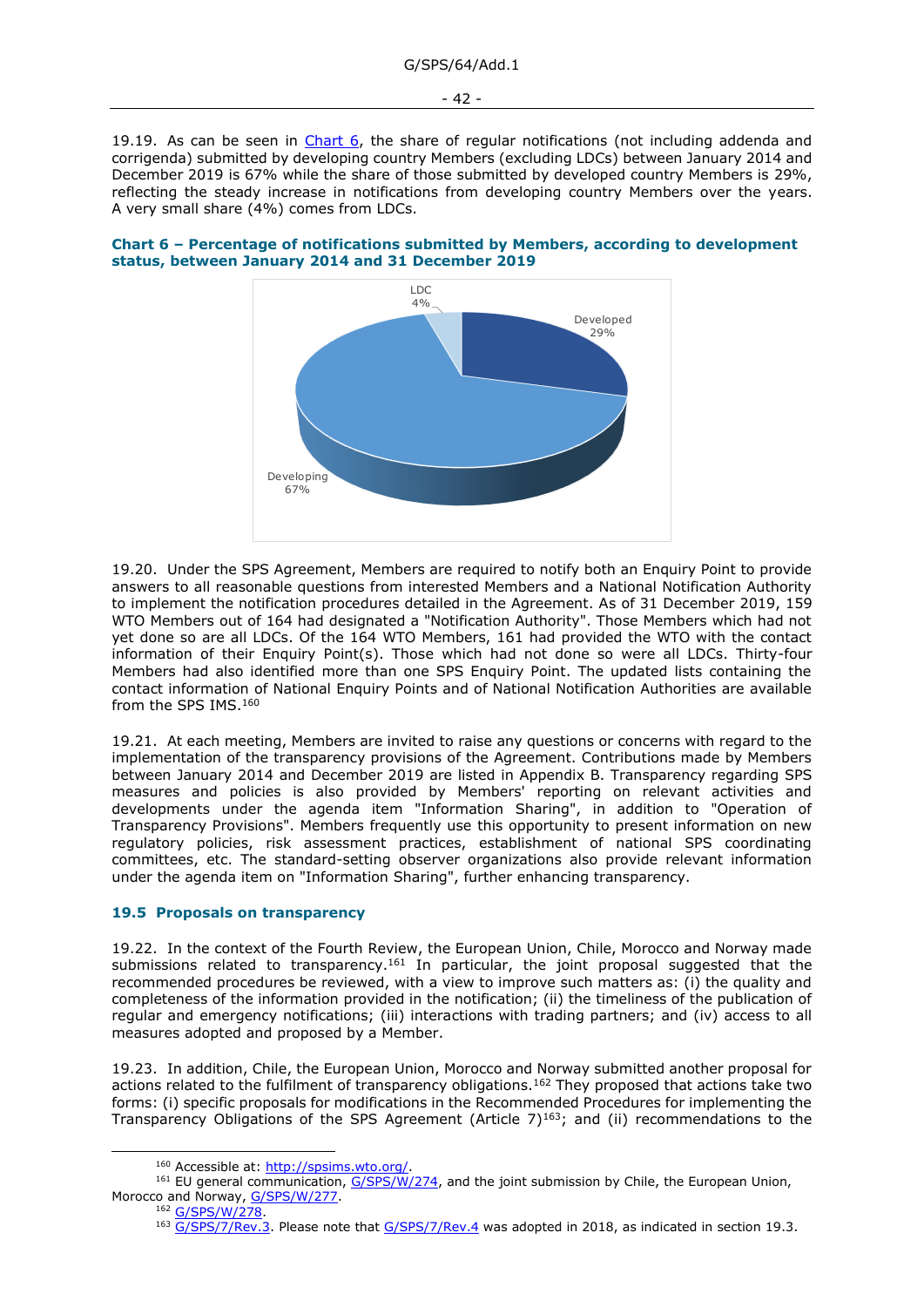Secretariat on revising and modernizing the SPS Information Management System (SPS IMS) and Notification Submission System (SPS NSS).

19.24. A diagnosis of the needs and difficulties encountered by Members was first carried out through a questionnaire,<sup>164</sup> in order to provide useful input before changing the current notification procedures. The responses to the questionnaire were analyzed,<sup>165</sup> presented to the Committee and discussed in March and July 2015. The Secretariat subsequently prepared a factual compilation of existing WTO definitions of "trade facilitating",<sup>166</sup> in response to requests from respondents to the questionnaire on the need to further define the term "trade facilitating". The Secretariat further highlighted that no official WTO definition of the term "trade facilitating" or "trade facilitation" had ever been adopted by WTO Members. Several Members expressed their interest in sharing their notification practices on the use of this term, rather than working on a definition.

19.25. Several other issues were highlighted from the analysis of the replies, such as: identification of the relevant international standard and whether there was conformity to such international standards; identification of HS Codes; emergency measures becoming permanent; measures notified after their adoption; and availability of translations. Members were of the view that the October 2015 Workshop on Transparency could be a good opportunity to share experiences and practices with regard to transparency, as well as to provide hands-on training on the SPS applications.

19.26. The objective of the 2015 Workshop on Transparency<sup>167</sup> was to enhance the implementation and benefits of the transparency provisions, in particular by sharing national experiences, and through "hands-on" training on the testing platform for the new versions of the SPS Information Management System (SPS IMS) and the Notification Submission System (SPS NSS). The workshop also included presentations on the WTO Integrated Trade Intelligence Portal (I-TIP), 168 the ePing notification alert system<sup>169</sup> and other tools to source WTO information. In addition, the Workshop provided an occasion to discuss issues related to a joint proposal for actions related to the fulfilment of transparency obligations,<sup>170</sup> submitted in the context of the Fourth Review of the Operation and Implementation of the SPS Agreement. The analysis of the replies to the transparency questionnaire, circulated to assess the needs and difficulties of Members<sup>171</sup>, also provided further input for the discussions. In the 2015 Workshop on Transparency, participants engaged in group discussions based on issues that had emerged from the analysis of the replies to the transparency questionnaire, and on how these could be addressed. Specifically, the following topics were discussed: (i) difficulties in filling in notifications; (ii) identifying trade facilitating measures; (iii) identifying and targeting interested stakeholders; (iv) handling comments; and (v) dealing with, and obtaining translations for, notified documents not in one of the WTO languages. Participants came up with a number of innovative suggestions on how to handle these issues.

19.27. Following up on the 2015 Workshop on Transparency, the Committee continued to discuss possible improvements in the area of transparency throughout 2016, including a joint proposal by Chile and the European Union.<sup>172</sup> The proposal contains suggestions to facilitate sharing of unofficial translations of notified SPS measures, to discuss how Members decide which SPS regulations they notify as trade-facilitating measures, and to establish a central platform to share links to website where Members publish information about final SPS regulations. Some Members raised issues related to the accuracy of translations, liability, formality, restricted access and anonymity. The Committee also agreed to hold an experience-sharing session on notification of trade facilitating measures in March 2017.

19.28. The Committee continued its discussions on the joint submission by Chile and the European Union in 2017. The Secretariat provided information on the transparency requirements

<sup>&</sup>lt;sup>164</sup> [G/SPS/GEN/1382](https://docs.wto.org/dol2fe/Pages/FE_Search/FE_S_S006.aspx?DataSource=Cat&query=@Symbol=%22G/SPS/GEN/1382%22%20OR%20@Symbol=%22G/SPS/GEN/1382/*%22&Language=English&Context=ScriptedSearches&languageUIChanged=true) was circulated on 2 February 2015.

<sup>165</sup> [G/SPS/GEN/1402.](https://docs.wto.org/dol2fe/Pages/FE_Search/FE_S_S006.aspx?DataSource=Cat&query=@Symbol=%22G/SPS/GEN/1402%22%20OR%20@Symbol=%22G/SPS/GEN/1402/*%22&Language=English&Context=ScriptedSearches&languageUIChanged=true)

<sup>166</sup> G/SPS/GEN/1417

<sup>&</sup>lt;sup>167</sup> The summary report of the 2015 workshop was circulated as [G/SPS/R/80.](https://docs.wto.org/dol2fe/Pages/FE_Search/FE_S_S006.aspx?DataSource=Cat&query=@Symbol=%22G/SPS/R/80%22%20OR%20@Symbol=%22G/SPS/R/80/*%22&Language=English&Context=ScriptedSearches&languageUIChanged=true) The programme [\(G/SPS/GEN/1446\)](https://docs.wto.org/dol2fe/Pages/FE_Search/FE_S_S006.aspx?MetaCollection=WTO&SymbolList=%22G%2fSPS%2fGEN%2f1446%22+OR+%22G%2fSPS%2fGEN%2f1446%2f*%22&Serial=&IssuingDateFrom=&IssuingDateTo=&CATTITLE=&ConcernedCountryList=&OtherCountryList=&SubjectList=&TypeList=&FullTextHash=371857150&ProductList=&BodyList=&OrganizationList=&ArticleList=&Contents=&CollectionList=&RestrictionTypeName=&PostingDateFrom=&PostingDateTo=&DerestrictionDateFrom=&DerestrictionDateTo=&ReferenceList=&Language=ENGLISH&SearchPage=FE_S_S001&ActiveTabIndex=0&HSClassificationList=&ServicesClassificationList=&EnvironmentClassificationList=&ICSClassificationList=&ICSClassificationDescList:EnvironmentClassificationDescList:ServicesClassificationDescList:HSClassificationDescList=&languageUIChanged=true) and presentations from the workshop are available via the following link: [https://www.wto.org/english/tratop\\_e/sps\\_e/wkshop\\_oct15\\_e/wkshop\\_oct15\\_e.htm.](https://www.wto.org/english/tratop_e/sps_e/wkshop_oct15_e/wkshop_oct15_e.htm)

<sup>168</sup> [https://i-tip.wto.org.](https://i-tip.wto.org/)

<sup>169</sup> [http://www.epingalert.org/.](http://www.epingalert.org/)

<sup>170</sup> Joint proposal submitted by Chile, the European Union, Morocco and Norway [\(G/SPS/W/278\)](https://docs.wto.org/dol2fe/Pages/FE_Search/FE_S_S006.aspx?MetaCollection=WTO&SymbolList=%22G%2fSPS%2fW%2f278%22+OR+%22G%2fSPS%2fW%2f278%2f*%22&Serial=&IssuingDateFrom=&IssuingDateTo=&CATTITLE=&ConcernedCountryList=&OtherCountryList=&SubjectList=&TypeList=&FullTextHash=371857150&ProductList=&BodyList=&OrganizationList=&ArticleList=&Contents=&CollectionList=&RestrictionTypeName=&PostingDateFrom=&PostingDateTo=&DerestrictionDateFrom=&DerestrictionDateTo=&ReferenceList=&Language=ENGLISH&SearchPage=FE_S_S001&ActiveTabIndex=0&HSClassificationList=&ServicesClassificationList=&EnvironmentClassificationList=&ICSClassificationList=&ICSClassificationDescList:EnvironmentClassificationDescList:ServicesClassificationDescList:HSClassificationDescList=&languageUIChanged=true), which built on two former proposals regarding transparency [\(G/SPS/W/274](https://docs.wto.org/dol2fe/Pages/FE_Search/FE_S_S006.aspx?MetaCollection=WTO&SymbolList=%22G%2fSPS%2fW%2f274%22+OR+%22G%2fSPS%2fW%2f274%2f*%22&Serial=&IssuingDateFrom=&IssuingDateTo=&CATTITLE=&ConcernedCountryList=&OtherCountryList=&SubjectList=&TypeList=&FullTextHash=371857150&ProductList=&BodyList=&OrganizationList=&ArticleList=&Contents=&CollectionList=&RestrictionTypeName=&PostingDateFrom=&PostingDateTo=&DerestrictionDateFrom=&DerestrictionDateTo=&ReferenceList=&Language=ENGLISH&SearchPage=FE_S_S001&ActiveTabIndex=0&HSClassificationList=&ServicesClassificationList=&EnvironmentClassificationList=&ICSClassificationList=&ICSClassificationDescList:EnvironmentClassificationDescList:ServicesClassificationDescList:HSClassificationDescList=&languageUIChanged=true) and [G/SPS/W/277\)](https://docs.wto.org/dol2fe/Pages/FE_Search/FE_S_S006.aspx?MetaCollection=WTO&SymbolList=%22G%2fSPS%2fW%2f277%22+OR+%22G%2fSPS%2fW%2f277%2f*%22&Serial=&IssuingDateFrom=&IssuingDateTo=&CATTITLE=&ConcernedCountryList=&OtherCountryList=&SubjectList=&TypeList=&FullTextHash=371857150&ProductList=&BodyList=&OrganizationList=&ArticleList=&Contents=&CollectionList=&RestrictionTypeName=&PostingDateFrom=&PostingDateTo=&DerestrictionDateFrom=&DerestrictionDateTo=&ReferenceList=&Language=ENGLISH&SearchPage=FE_S_S001&ActiveTabIndex=0&HSClassificationList=&ServicesClassificationList=&EnvironmentClassificationList=&ICSClassificationList=&ICSClassificationDescList:EnvironmentClassificationDescList:ServicesClassificationDescList:HSClassificationDescList=&languageUIChanged=true).

<sup>&</sup>lt;sup>171</sup> Ouestionnaire circulated in document [G/SPS/GEN/1382,](https://docs.wto.org/dol2fe/Pages/FE_Search/FE_S_S006.aspx?DataSource=Cat&query=@Symbol=%22G/SPS/GEN/1382%22%20OR%20@Symbol=%22G/SPS/GEN/1382/*%22&Language=English&Context=ScriptedSearches&languageUIChanged=true) and analysis of the replies to the questionnaire in document [G/SPS/GEN/1402.](https://docs.wto.org/dol2fe/Pages/FE_Search/FE_S_S006.aspx?DataSource=Cat&query=@Symbol=%22G/SPS/GEN/1402%22%20OR%20@Symbol=%22G/SPS/GEN/1402/*%22&Language=English&Context=ScriptedSearches&languageUIChanged=true)

<sup>172</sup> G/SPS/W/290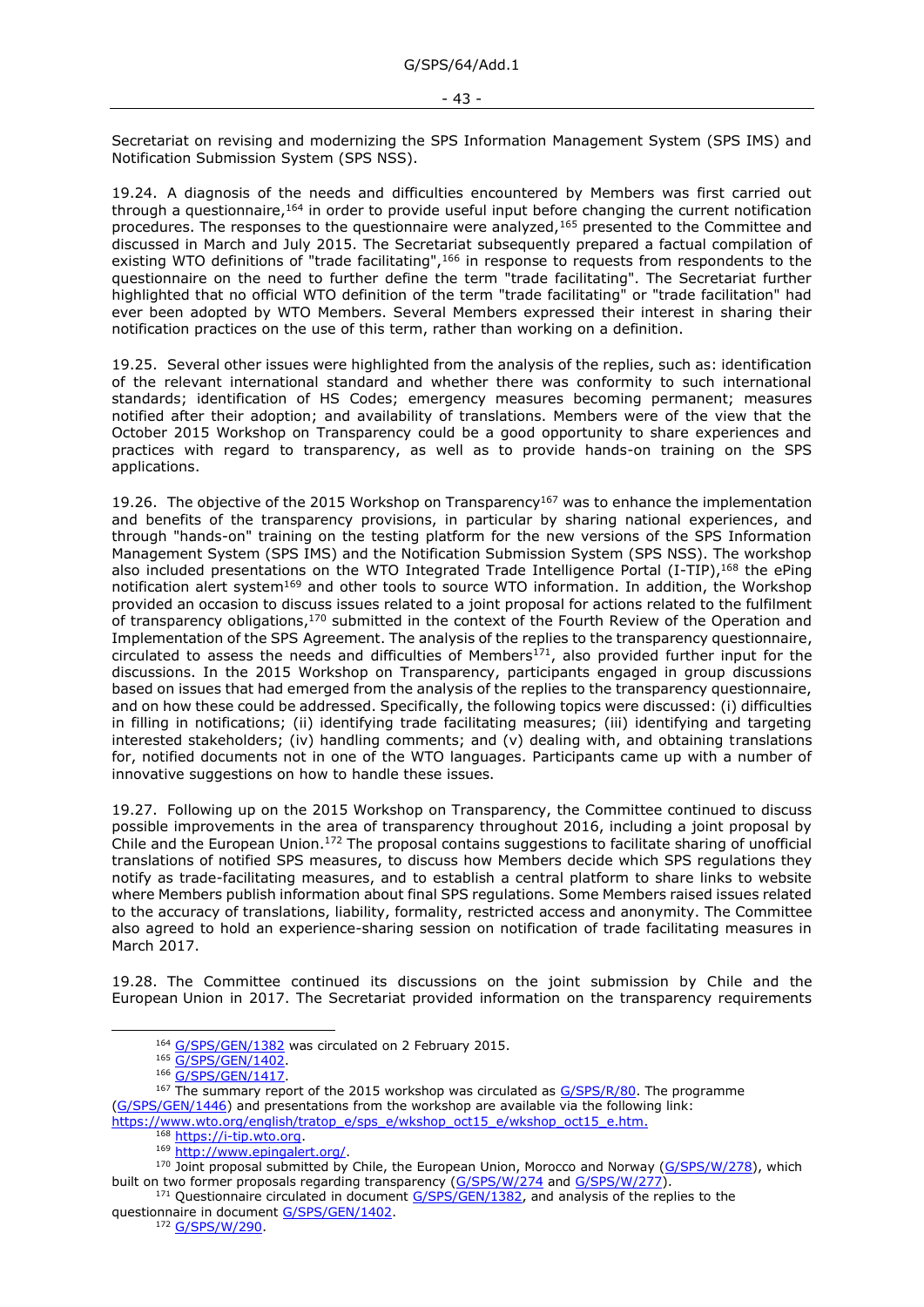- 44 -

under the Trade Facilitation Agreement and the mechanisms to publish notified information, which Members had requested to evaluate synergies with the proposal to create a platform to publish final regulations. In addition, the Secretariat presented the file-sharing feature of the ePing notification alert system, which could be used to share unofficial translations, and also briefly described the current mechanism for sharing unofficial translations, highlighting paragraph 28 of the Recommended Transparency Procedures [\(G/SPS/7/Rev.3\)](https://docs.wto.org/dol2fe/Pages/FE_Search/FE_S_S006.aspx?DataSource=Cat&query=@Symbol=%22G/SPS/7/Rev.3%22%20OR%20@Symbol=%22G/SPS/7/Rev.3/*%22&Language=English&Context=ScriptedSearches&languageUIChanged=true).<sup>173</sup> The Secretariat observed that this mechanism had rarely been used and further illustrated different options used to share translations through these supplements, including one option which allowed for anonymity.

19.29. Many Members recognized the usefulness of sharing translations, in particular for developing countries with limited resources, while they also expressed divergent views on some of the issues such as preserving anonymity, ensuring the accuracy of translations, and on the desirability of using existing resources versus developing a new platform. Overall, Members indicated the need for more time to assess the proposal, while reiterating their interest in continuing the discussions.

19.30. In March 2017, the Committee held its Thematic Session on Notification of Trade-Facilitating Measures, based on the joint proposal submitted by the European Union and Chile.<sup>174 175</sup> The purpose of the session was for Members to present current practices in deciding which regulations to notify as trade facilitating measures. The Secretariat provided an overview of the notification obligations of the SPS Agreement, specifically Article 7 and Annex B. In addition, the Secretariat explained the current recommendations according to paragraph 13 of [G/SPS/7/Rev.3.](https://docs.wto.org/dol2fe/Pages/FE_Search/FE_S_S006.aspx?DataSource=Cat&query=@Symbol=%22G/SPS/7/Rev.3%22%20OR%20@Symbol=%22G/SPS/7/Rev.3/*%22&Language=English&Context=ScriptedSearches&languageUIChanged=true)

19.31. The thematic session also benefitted from presentations from Chile, the European Union, and the United States, and from an intervention from Canada. In the concluding discussion, it was further noted that it would be useful to have an indication of the type of measures to be classified as trade facilitating. The suggestion was also made for Members to undertake in-depth analyses, similar to those presented. The European Union highlighted that the intention of the session was not to formulate or agree on precise proposals to be adopted, but to allow for further reflection in order to perhaps revisit some of the ideas at a later stage, such as possibly within the context of the 2017 Workshop on Transparency.

19.32. Likewise, in October 2017, the Thematic Workshop on Transparency<sup>176</sup> was held, based on the same proposal by the European Union and Chile.<sup>177</sup> This workshop included a highly interactive "hands-on" training on the use of the improved SPS Information Management System (SPS IMS) and the online Notification Submission System (SPS NSS), which had been launched in 2017, as well as the ePing SPS/TBT notification alert system. <sup>178</sup> The workshop also provided a forum for discussion and experience-sharing on national consultation mechanisms for SPS regulations, and on other developments, challenges and practices in the area of SPS transparency. Presentations were made by the WTO Secretariat, the OECD, the World Bank, and developed and developing country Members.

19.33. In November 2018, the Committee agreed to hold a Thematic SPS Workshop on Transparency and Coordination in June 2019.<sup>179</sup> The WTO funded the participation of 34 government officials from developing country Members and Observers, selected from 109 applications, with the financial assistance of the Doha Development Agenda Global Trust Fund (DDAGTF).<sup>180</sup> The WTO covered the participation of four external speakers, and the United States and the African Union made it possible for eight and five participants, respectively, from Africa and Central America to attend the workshop and the meetings of the Committee. More than 150 participants attended the workshop, including Geneva- and capital-based delegates and representatives from intergovernmental organizations. The objective of this workshop was to exchange experiences with

 $173$  Please note that this corresponds to paragraph 2.23 in document  $G/SPS/7/Rev.4$ .

<sup>174</sup> [G/SPS/W/290.](https://docs.wto.org/dol2fe/Pages/FE_Search/FE_S_S006.aspx?DataSource=Cat&query=@Symbol=%22G/SPS/W/290%22%20OR%20@Symbol=%22G/SPS/W/290/*%22&Language=English&Context=ScriptedSearches&languageUIChanged=true)

<sup>&</sup>lt;sup>175</sup> The programme is available in document [G/SPS/GEN/1544](https://docs.wto.org/dol2fe/Pages/FE_Search/FE_S_S006.aspx?DataSource=Cat&query=@Symbol=%22G/SPS/GEN/1544%22%20OR%20@Symbol=%22G/SPS/GEN/1544/*%22&Language=English&Context=ScriptedSearches&languageUIChanged=true) and presentations are available at: [https://www.wto.org/english/tratop\\_e/sps\\_e/wkshop22march17\\_e.htm.](https://www.wto.org/english/tratop_e/sps_e/wkshop22march17_e.htm)

 $176$  The programme in available in document  $G/SPS/GEN/1568/Rev.2$  and the report was circulated as [G/SPS/R/89.](https://docs.wto.org/dol2fe/Pages/FE_Search/FE_S_S006.aspx?DataSource=Cat&query=@Symbol=%22G/SPS/R/89%22%20OR%20@Symbol=%22G/SPS/R/89/*%22&Language=English&Context=ScriptedSearches&languageUIChanged=true) The presentations are available at:

[https://www.wto.org/english/tratop\\_e/sps\\_e/wkshopttranparency\\_oct17\\_e.htm.](https://www.wto.org/english/tratop_e/sps_e/wkshopttranparency_oct17_e.htm)

<sup>177</sup> [G/SPS/W/290.](https://docs.wto.org/dol2fe/Pages/FE_Search/FE_S_S006.aspx?DataSource=Cat&query=@Symbol=%22G/SPS/W/290%22%20OR%20@Symbol=%22G/SPS/W/290/*%22&Language=English&Context=ScriptedSearches&languageUIChanged=true)

<sup>178</sup> [http://spsims.wto.org;](http://spsims.wto.org/) [https://nss.wto.org/;](https://nss.wto.org/) [https://www.epingalert.org/.](https://www.epingalert.org/)

<sup>&</sup>lt;sup>179</sup> The programme is available in document  $G/SPS/GEN/1694/Rev.2$  and the report was circulated as [G/SPS/R/96.](https://docs.wto.org/dol2fe/Pages/FE_Search/FE_S_S006.aspx?DataSource=Cat&query=@Symbol=%22G/SPS/R/96%22%20OR%20@Symbol=%22G/SPS/R/96/*%22&Language=English&Context=ScriptedSearches&languageUIChanged=true) Presentations from the Thematic Workshop are also available at:

[https://www.wto.org/english/tratop\\_e/sps\\_e/workshop15072019\\_e.htm.](https://www.wto.org/english/tratop_e/sps_e/workshop15072019_e.htm)

<sup>180</sup> Since 2016, WTO-funded workshop participants are no longer sponsored to participate in the SPS Committee meetings, in addition to their attendance at the workshop.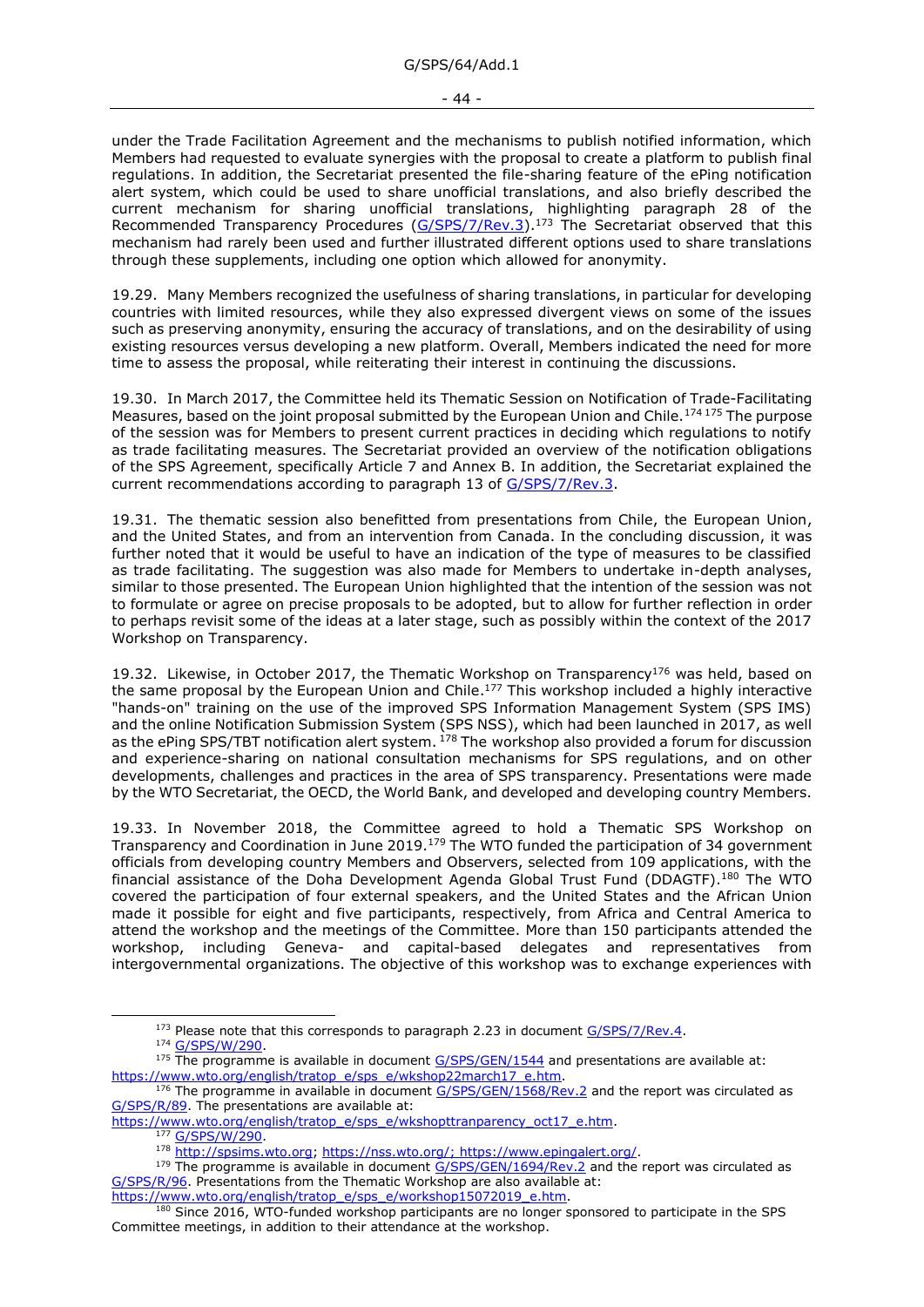transparency-related coordination, and with broader domestic coordination mechanisms.<sup>181</sup> An area of focus was on the difference in scope between the SPS and TBT Agreements, and on notification of measures containing both SPS and TBT elements.<sup>182</sup>

19.34. The Secretariat provided an overview of the key SPS and TBT transparency provisions and reviewed the objectives and coverage of the SPS and TBT Agreements, related discussions in the respective Committees and examples of measures notified under both Agreements. Brazil, Japan, Chinese Taipei, Canada and Uganda presented on their experience in implementing the transparency provisions with SPS/TBT notifications. The Secretariat, UNCTAD and ITC introduced several tools and sources of SPS/TBT information. Uganda, Australia, China and New Zealand shared their experience on transparency-related coordination. Representatives from the WTO Secretariat, STDF, UNCTAD and Belize took part in a round table discussion on guidance and available tools for domestic coordination. Canada, Peru, Kenya, the United States and Senegal shared domestic coordination experiences. And finally, the African Union, ECOWAS, IICA, Chile and APEC presented on regional/international initiatives to support domestic coordination.

19.35. In 2019, the United States noted that several Members had national policies to align their SPS regulations to those of the European Union, but did not regularly notify proposed changes to the SPS Committee. The United States pointed to the low notification rate of the European Free Trade Association (EFTA) and invited Members with national policies aligned with EU SPS measures to review their notification practices to ensure that other WTO Members had the opportunity to comment on changes to their SPS regulations. Colombia appreciated the inclusion of this item on the agenda, and Paraguay and Uruguay expressed their concern.

19.36. Switzerland and Norway explained their relationship with the European Union concerning SPS measures.

19.37. In 2018 and 2019, the Committee discussed the proposals submitted on notification procedures and transparency under the Fifth Review.<sup>183</sup>

**\_\_\_\_\_\_\_\_\_\_\_\_\_\_\_**

<sup>&</sup>lt;sup>181</sup> See submission by Benin, Burkina Faso, Burundi, the Gambia, Ghana, Kenya, Madagascar, Morocco, Nigeria, the United States of America and Zambia contained in [G/SPS/W/297.](https://docs.wto.org/dol2fe/Pages/FE_Search/FE_S_S006.aspx?DataSource=Cat&query=@Symbol=%22G/SPS/W/297%22%20OR%20@Symbol=%22G/SPS/W/297/*%22&Language=English&Context=ScriptedSearches&languageUIChanged=true) More information on this proposal can also be found in Part A of the Report (i.e. document G/SPS/64, see section on national SPS coordination mechanisms).

 $182$  See submission by Brazil contained in [G/SPS/W/312.](https://docs.wto.org/dol2fe/Pages/FE_Search/FE_S_S006.aspx?DataSource=Cat&query=@Symbol=%22G/SPS/W/312%22%20OR%20@Symbol=%22G/SPS/W/312/*%22&Language=English&Context=ScriptedSearches&languageUIChanged=true)

<sup>183</sup> [G/SPS/W/300](https://docs.wto.org/dol2fe/Pages/FE_Search/FE_S_S006.aspx?DataSource=Cat&query=@Symbol=%22G/SPS/W/300%22%20OR%20@Symbol=%22G/SPS/W/300/*%22&Language=English&Context=ScriptedSearches&languageUIChanged=true) and [G/SPS/W/312.](https://docs.wto.org/dol2fe/Pages/FE_Search/FE_S_S006.aspx?DataSource=Cat&query=@Symbol=%22G/SPS/W/312%22%20OR%20@Symbol=%22G/SPS/W/312/*%22&Language=English&Context=ScriptedSearches&languageUIChanged=true) See the section on notification procedures and transparency in Part A of the Report of the Fifth Review (i.e. document G/SPS/64), which provides additional details on the substance of the submitted proposals and the subsequent discussions.